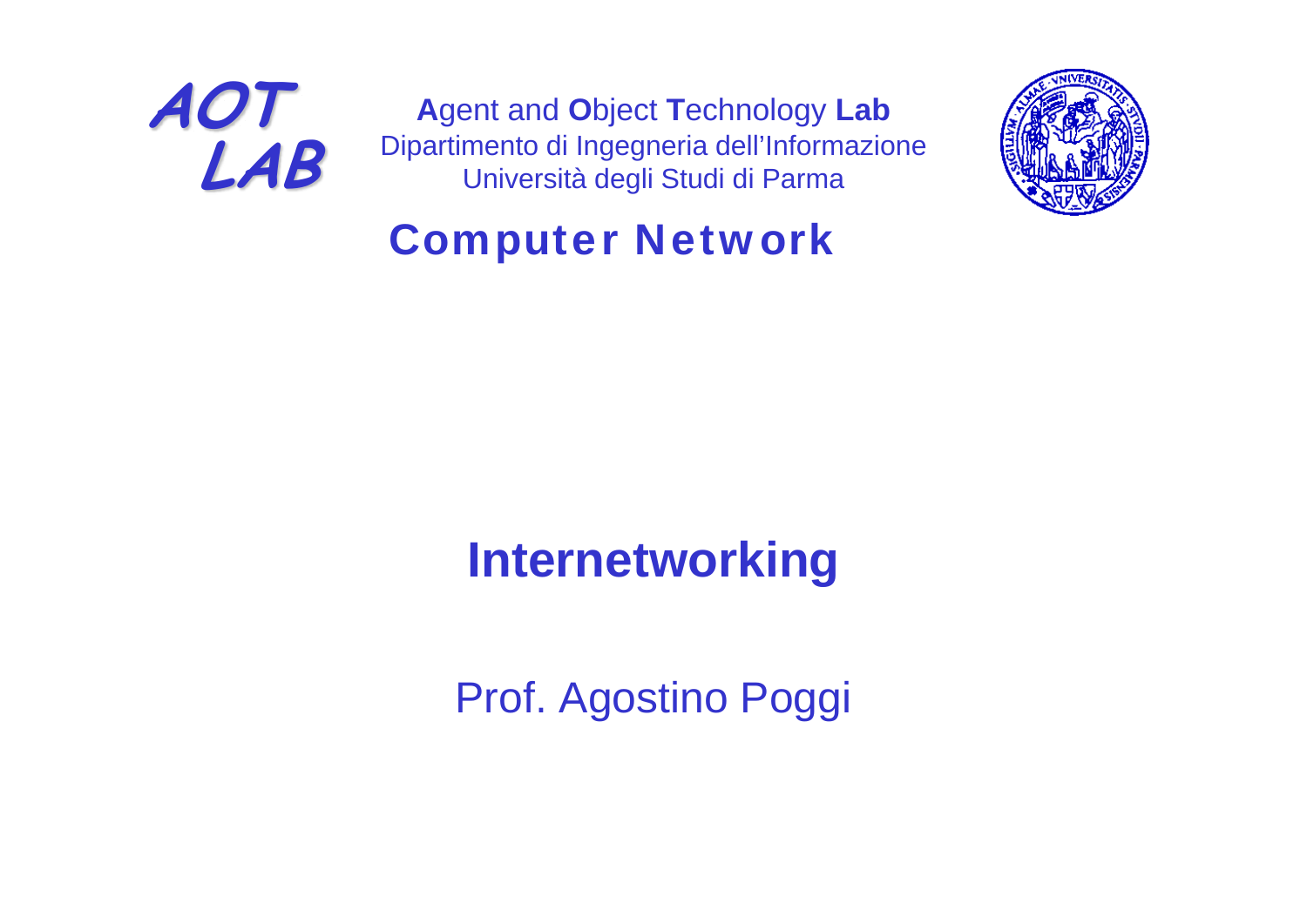- There are many different LAN and WAN technologies
- In real world, computers are connected by many different technologies
- Any system that spans a large organization must accommodate multiple technologies
- Telephones are useful because any telephone can reach any other telephone
- Universal service among computers greatly increases the usefulness of each computer
- Providing universal service requires interconnecting networks employing different technologies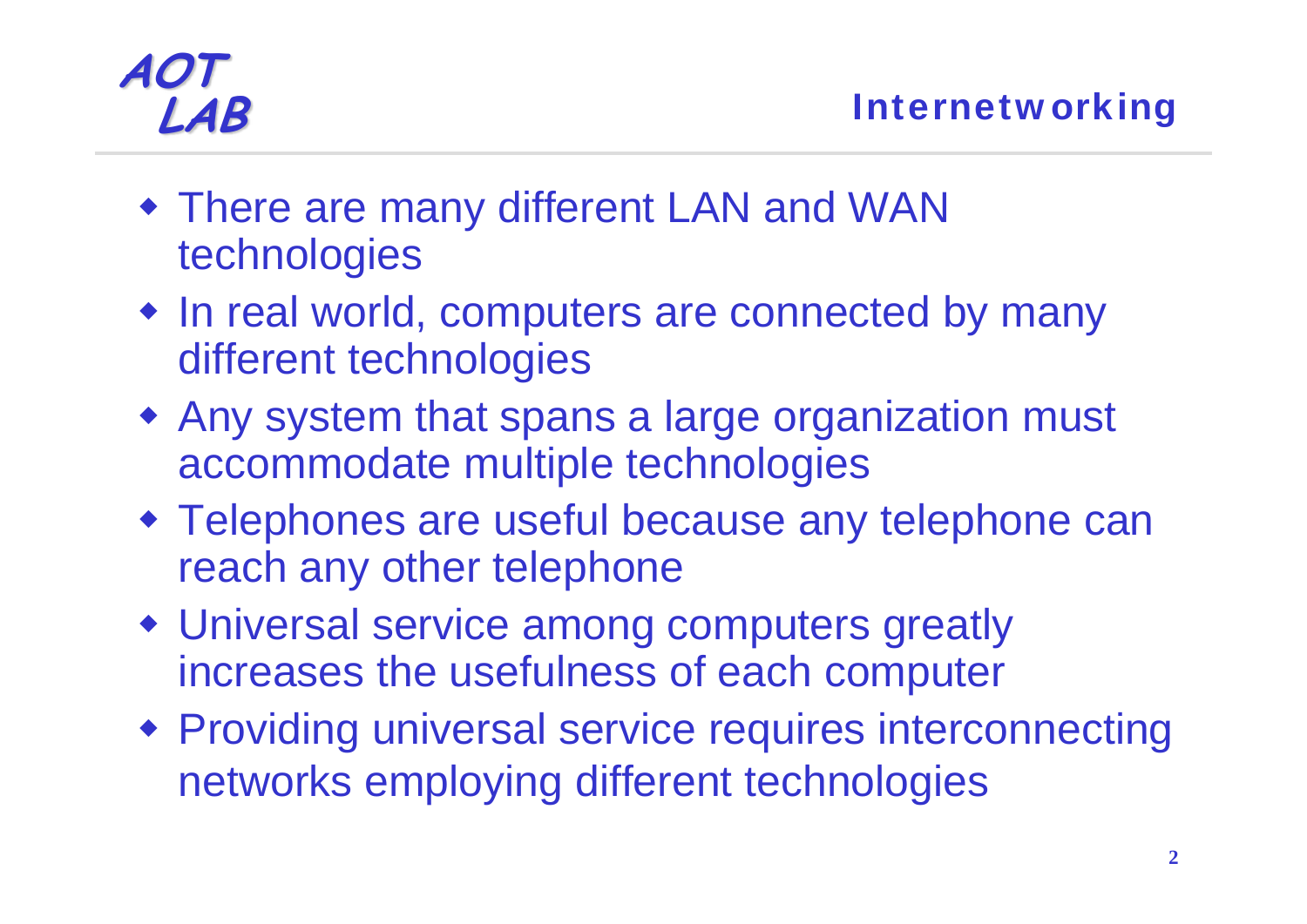

- Provide a link between networks
- Physical and link control required
- Provide for routing and delivery of data between processes on different networks
- Provide an accounting service that keeps track of the use of the various networks and gateways and maintains status information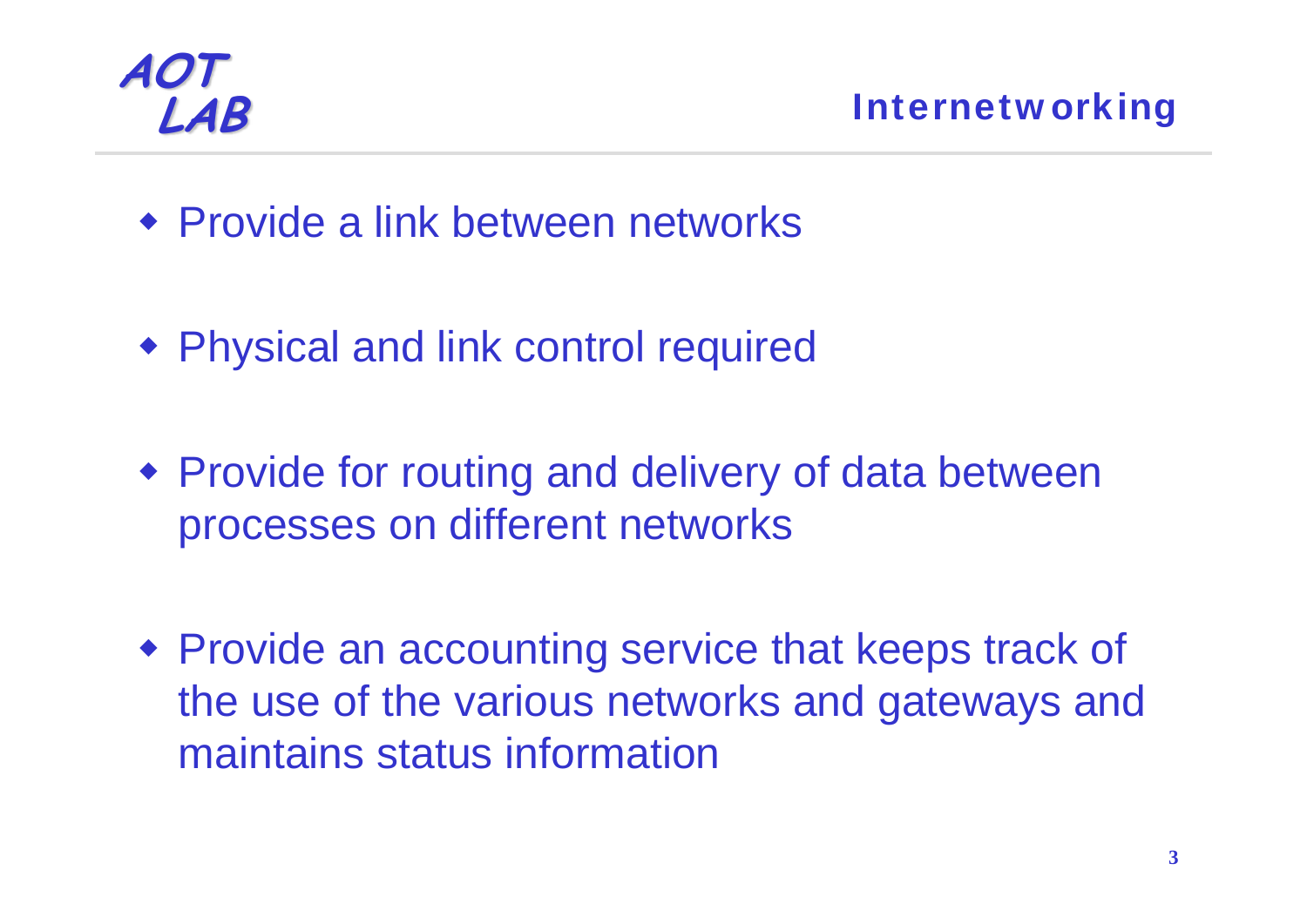

- Internetworking is a scheme for interconnecting multiple networks of dissimilar technologies
- Uses both hardware and software
	- **Extra hardware positioned between networks**
	- **Software on each attached computer**
- System of interconnected networks is called an internetwork or an internet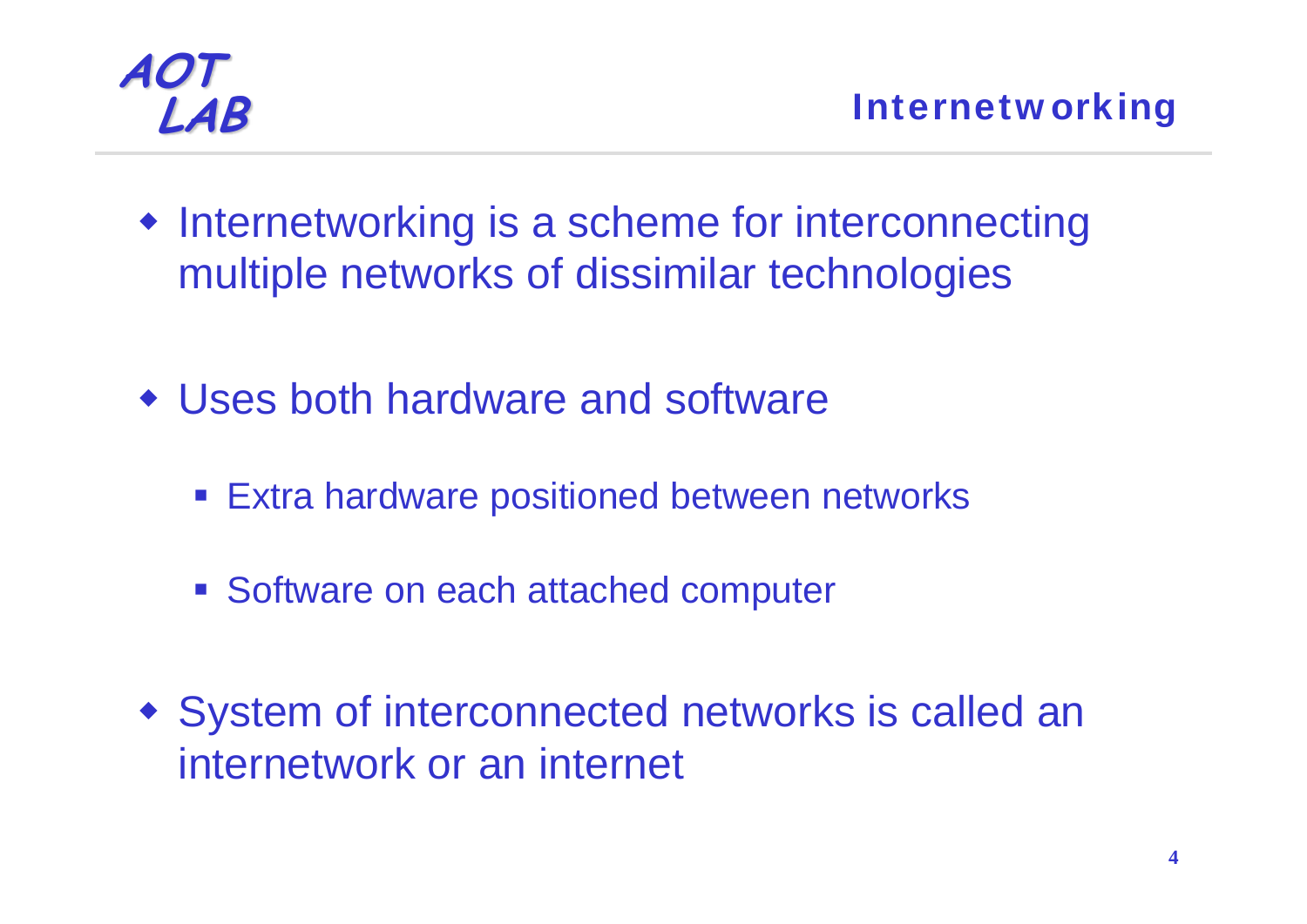#### **Internetworking**

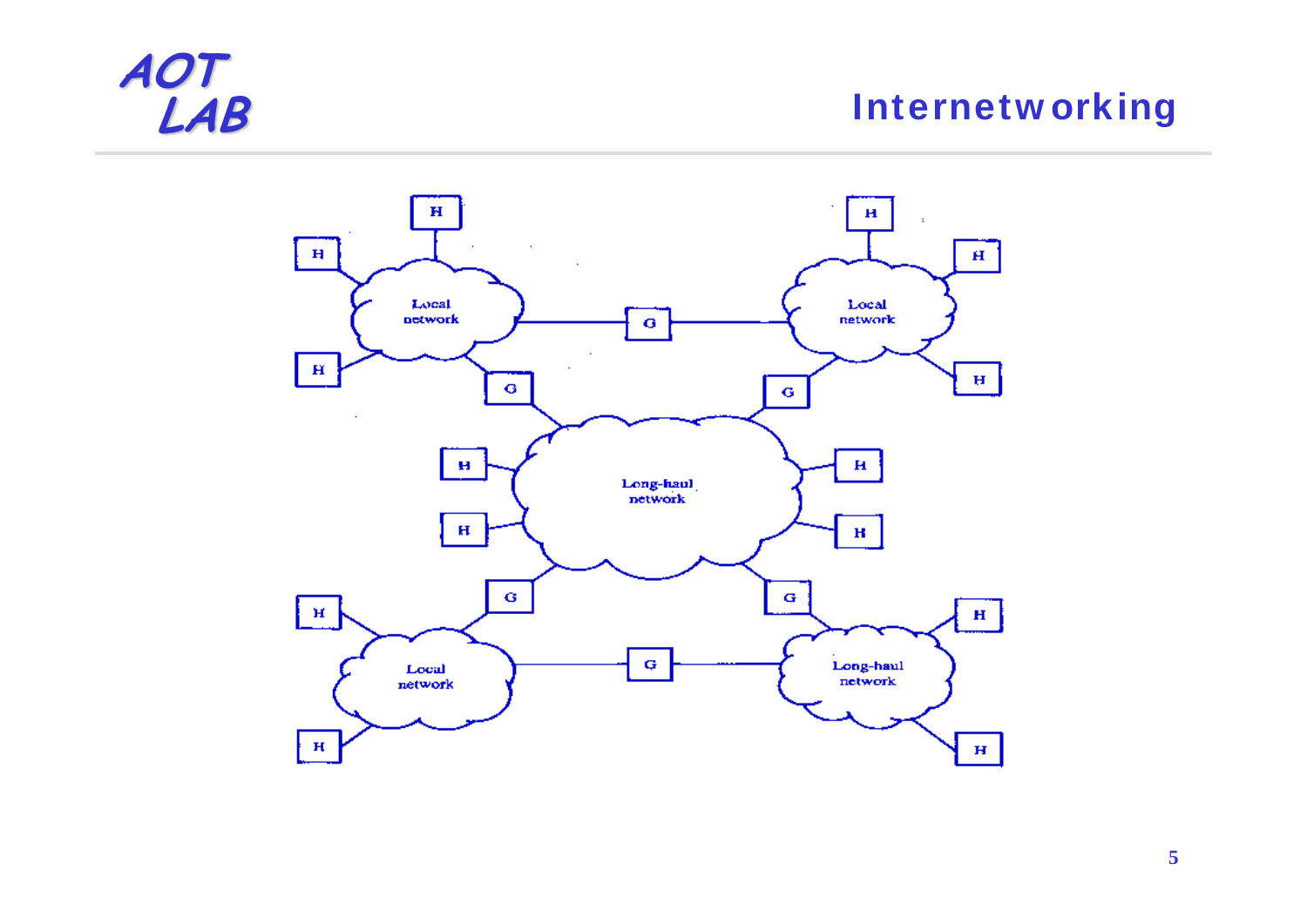

- An internet is composed of arbitrarily many networks interconnected by routers (gateways)
- A router is a hardware component used to interconnect networks
	- Has interfaces on multiple networks
	- **Forwards packets between networks**
	- **Transforms packets as necessary to meet standards for** each network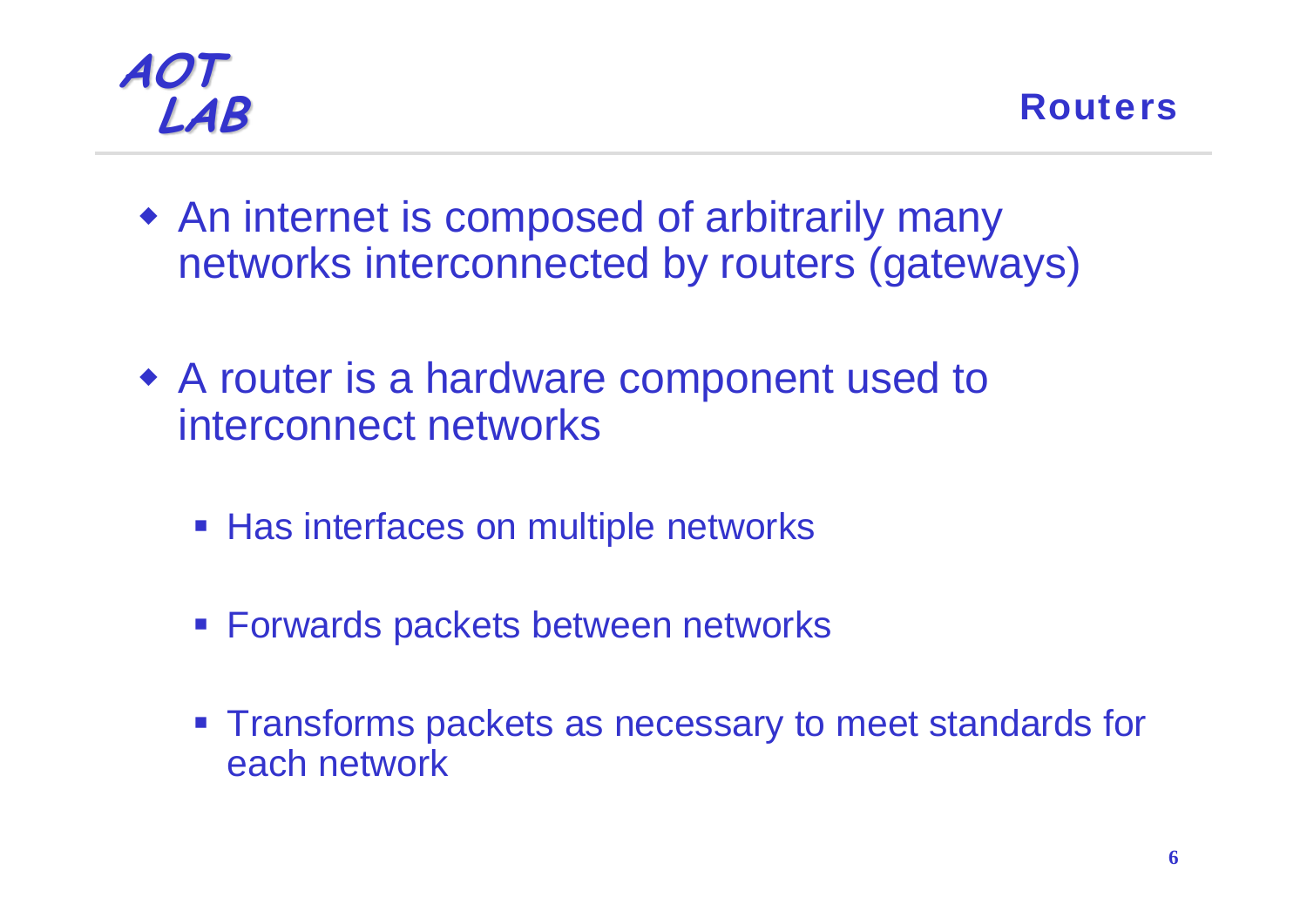

- Would be possible to interconnect all networks in an organization with a single router
- Most organizations use multiple routers
	- **Each router has finite capacity**
	- Single router cannot handle all traffic across entire organization
- Because internetworking technology can automatically route around failed components
	- **Using multiple routers increases reliability**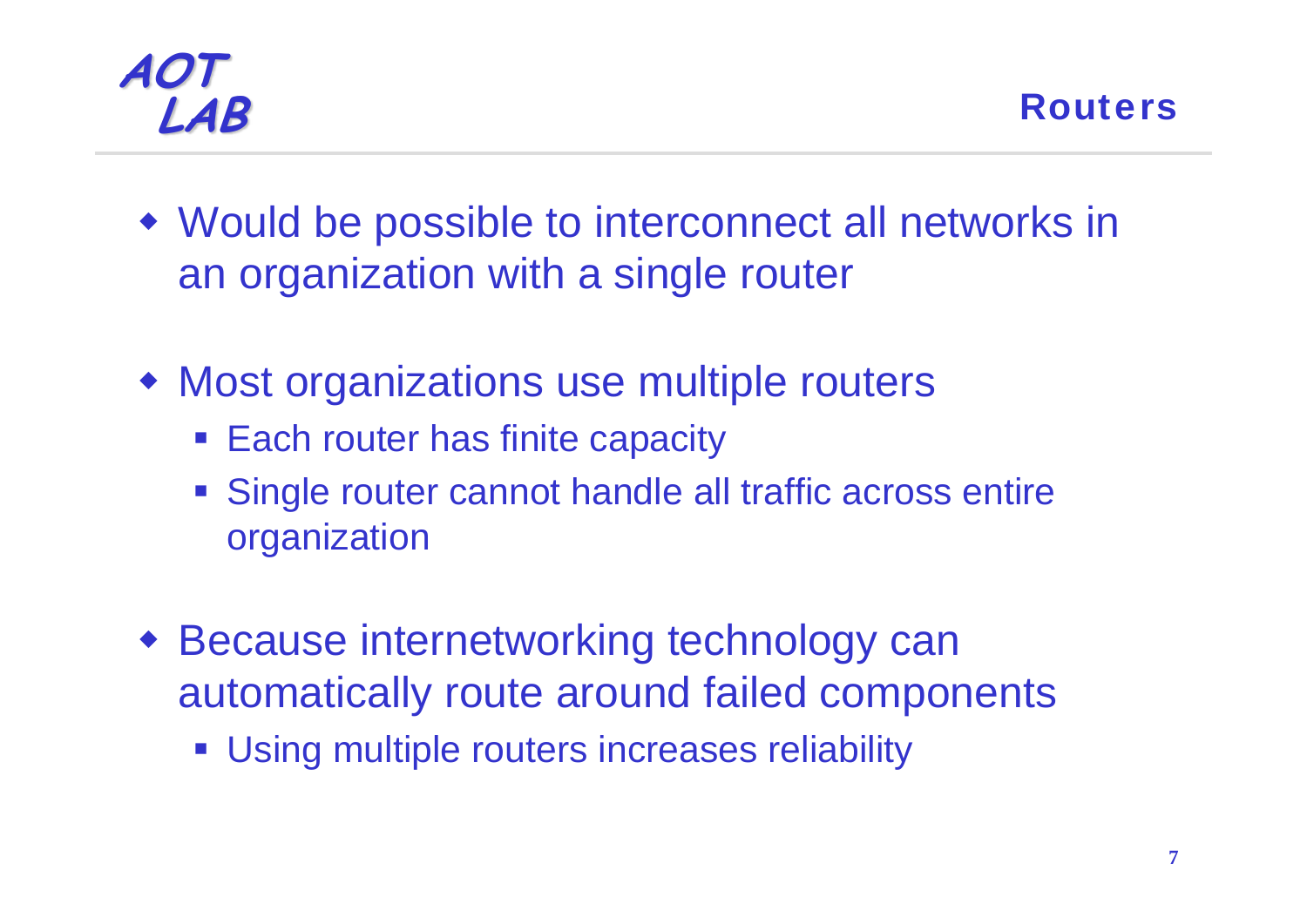- Internetworking software builds a single, seamless virtual network out of multiple physical networks
	- **Universal addressing scheme**
	- **Universal services**
- All details of physical networks hidden from users and application programs
- Examples
	- $\blacksquare$  TCP/IP
	- $\blacksquare$  IPX
	- VINES
	- **AppleTalk**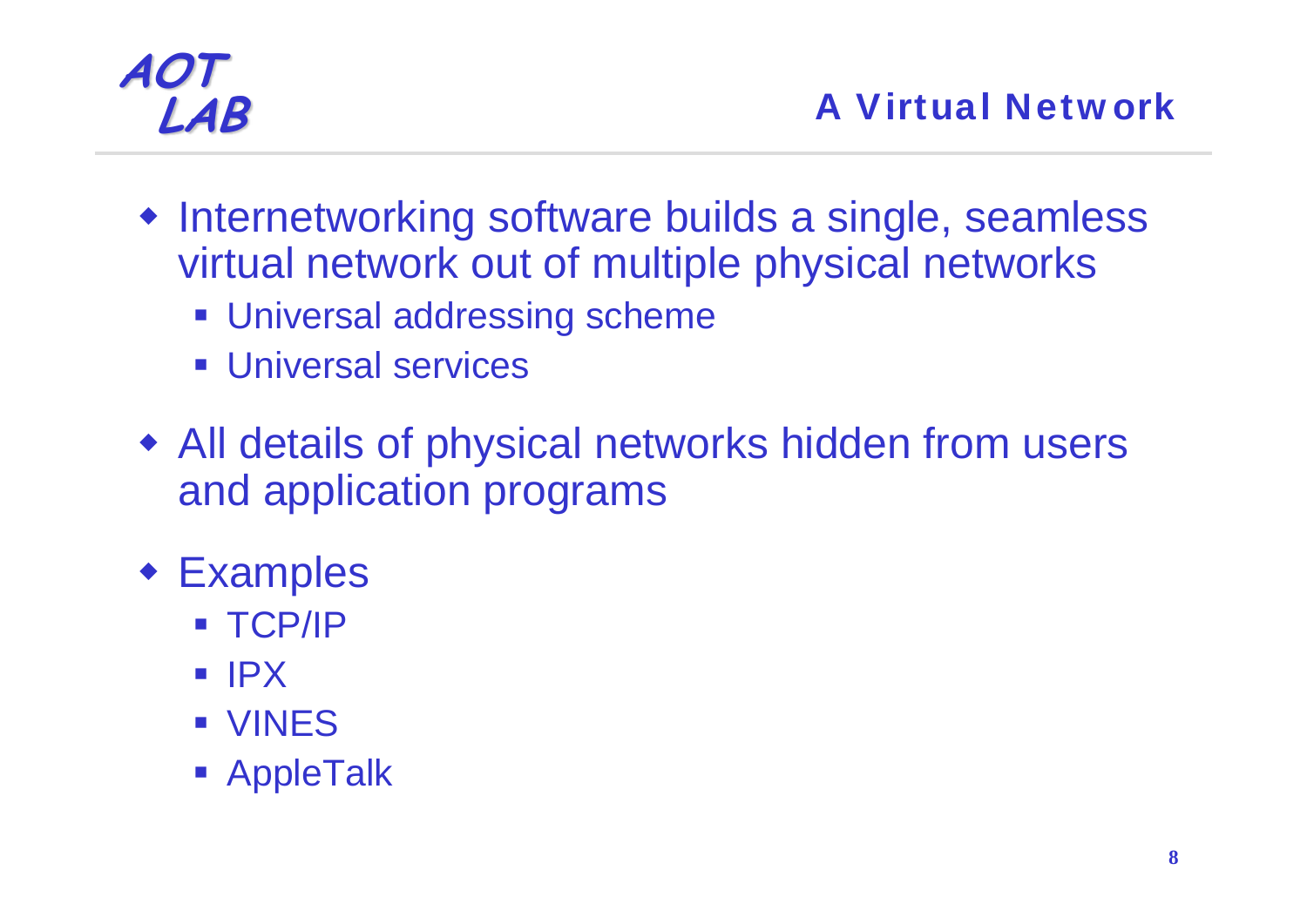- TCP/IP Internet Protocols or, simply, TCP/IP is the mostly widely used internetworking protocol suite
	- **First internetworking protocol suite**
	- **First implementation in the 1970 (ARPAnet) with five** nodes (UCLA, Stanford University, UC Santa Barbara, University of Utah and BBN) and an initial speed of 50 kbps
	- **Vendor and platform independent**
	- Both connectionless and connection-oriented services
- Internet concept developed in conjunction with TCP/IP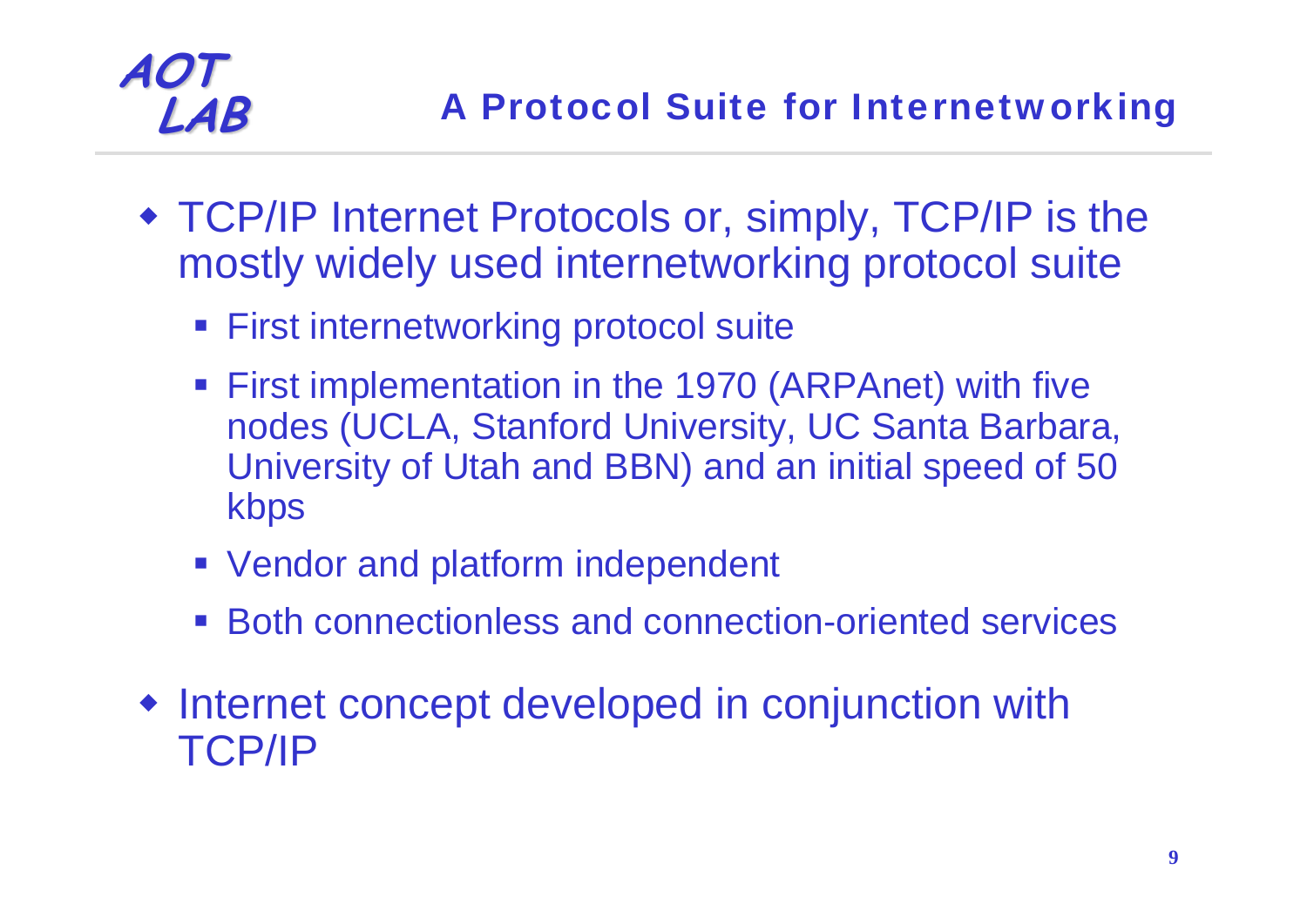#### **LAB** Internet Growth Trends

- 1977: 111 hosts on Internet
- ◆ 1981: 213 hosts
- 1983: 562 hosts
- ◆ 1984: 1,000 hosts
- ◆ 1986: 5,000 hosts
- 1987: 10,000 hosts
- ◆ 1989: 100,000 hosts
- ◆ 1992: 1,000,000 hosts
- 2001: 150 175 million hosts
- 2002: over 200 million hosts
- By 2010, about 80% of the planet will be on the Internet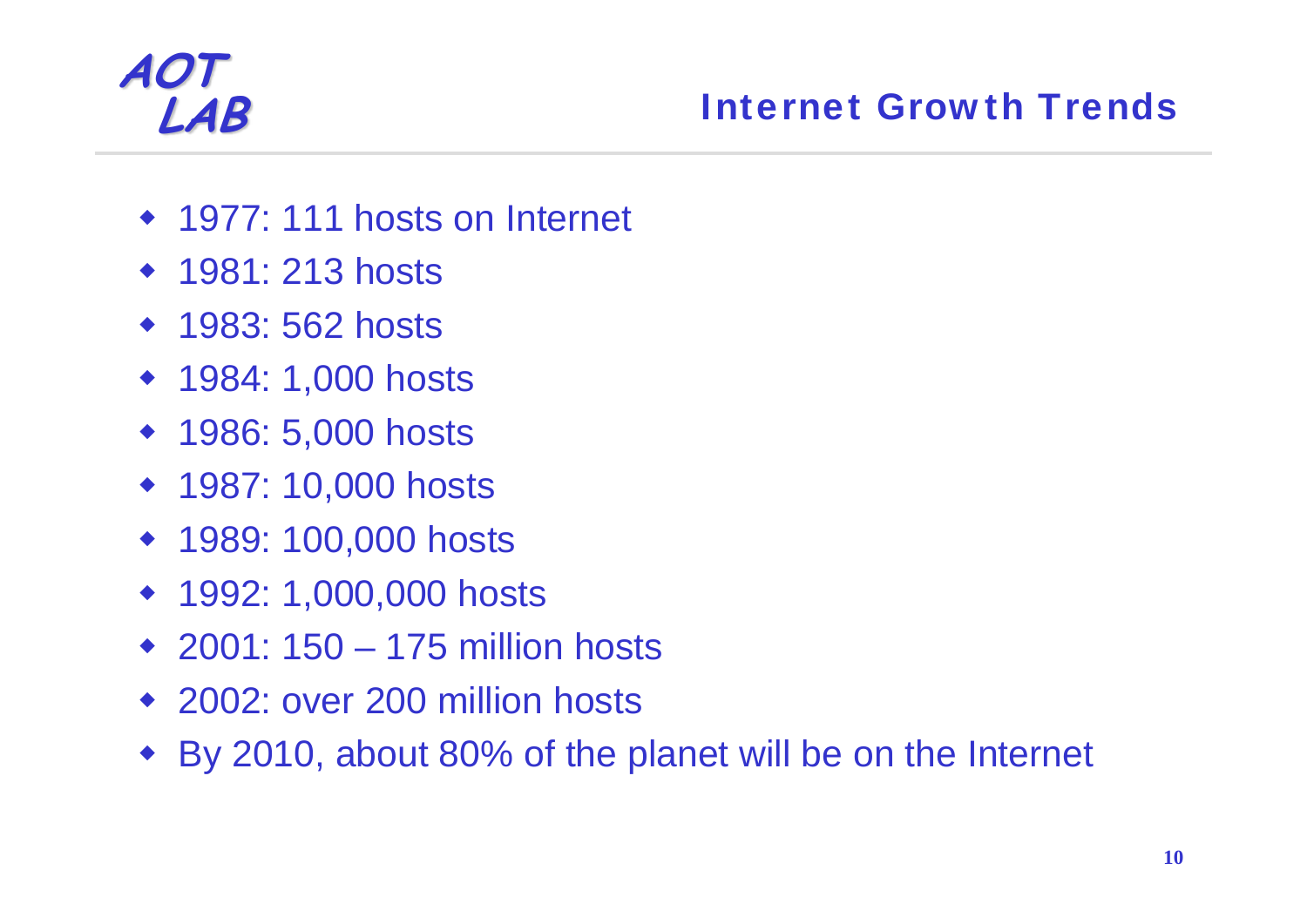| <b>Application</b>       |  |  |
|--------------------------|--|--|
| <b>Transport</b>         |  |  |
| <b>Internet</b>          |  |  |
| <b>Network Interface</b> |  |  |
| <b>Physical</b>          |  |  |

| (5) Corresponds to ISO layers 6 and 7 and<br>used for communication among applications                                                      |
|---------------------------------------------------------------------------------------------------------------------------------------------|
| (4) Corresponds to ISO layer 4 and provides<br>reliable delivery of data                                                                    |
| (3) Defines uniform format of packets forwarded<br>across networks of different technologies and<br>rules for forwarding packets in routers |
| (2) Corresponds to ISO layer 2 and defines<br>formats for carrying packets in hardware frames                                               |
| (1) Corresponds to ISO layer 1 and defines<br>basic networking hardware                                                                     |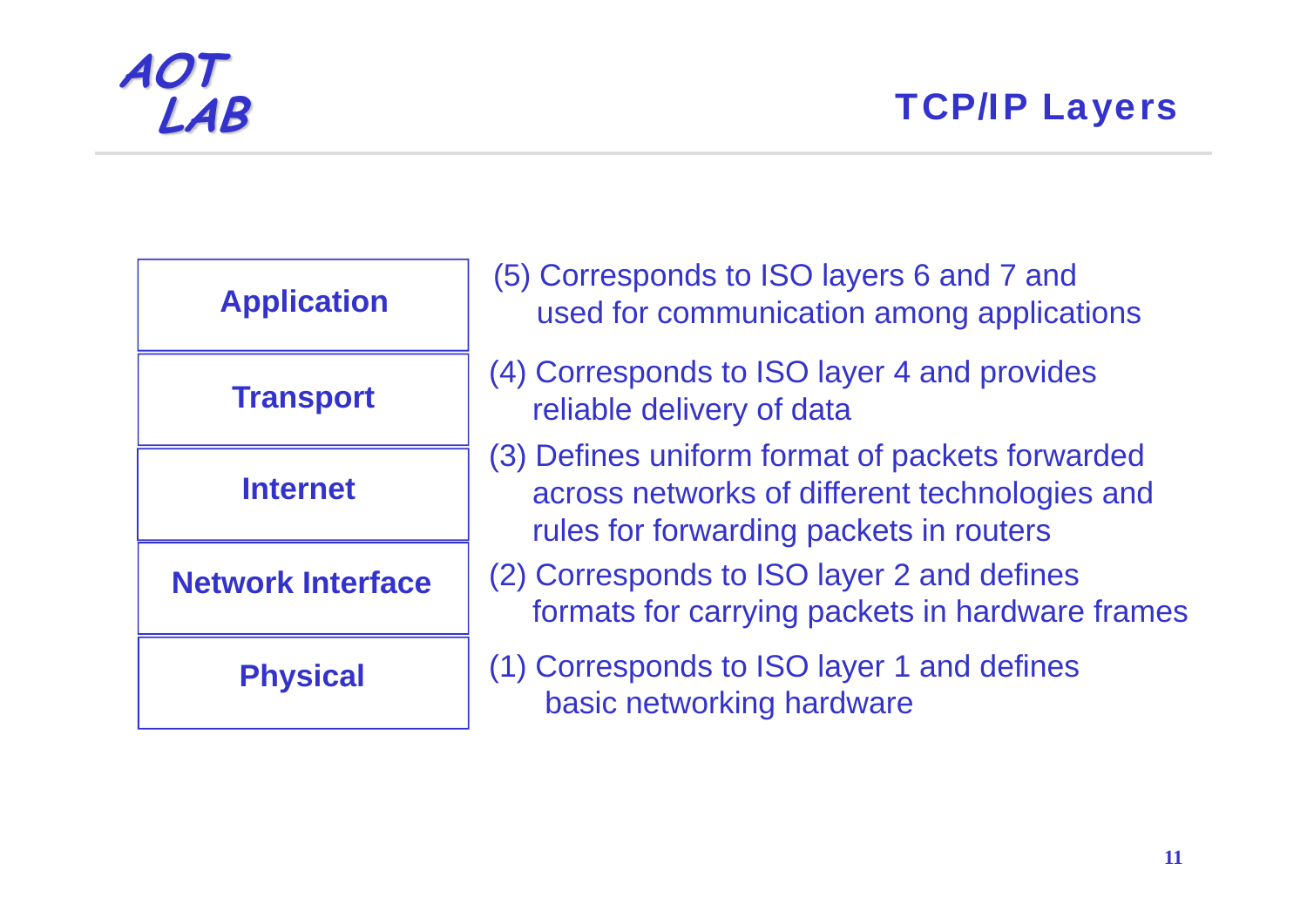

- A host computer or host is any system attached to an internet that runs applications
- Hosts may be supercomputers or toasters
- TCP/IP allows any pair of hosts on an internet communicate directly
- Both hosts and routers have TCP/IP stacks
	- $\overline{\mathbb{R}^2}$  Hosts typically have one interface and don't forward packets
	- **Routers don't need layer 5 for applications**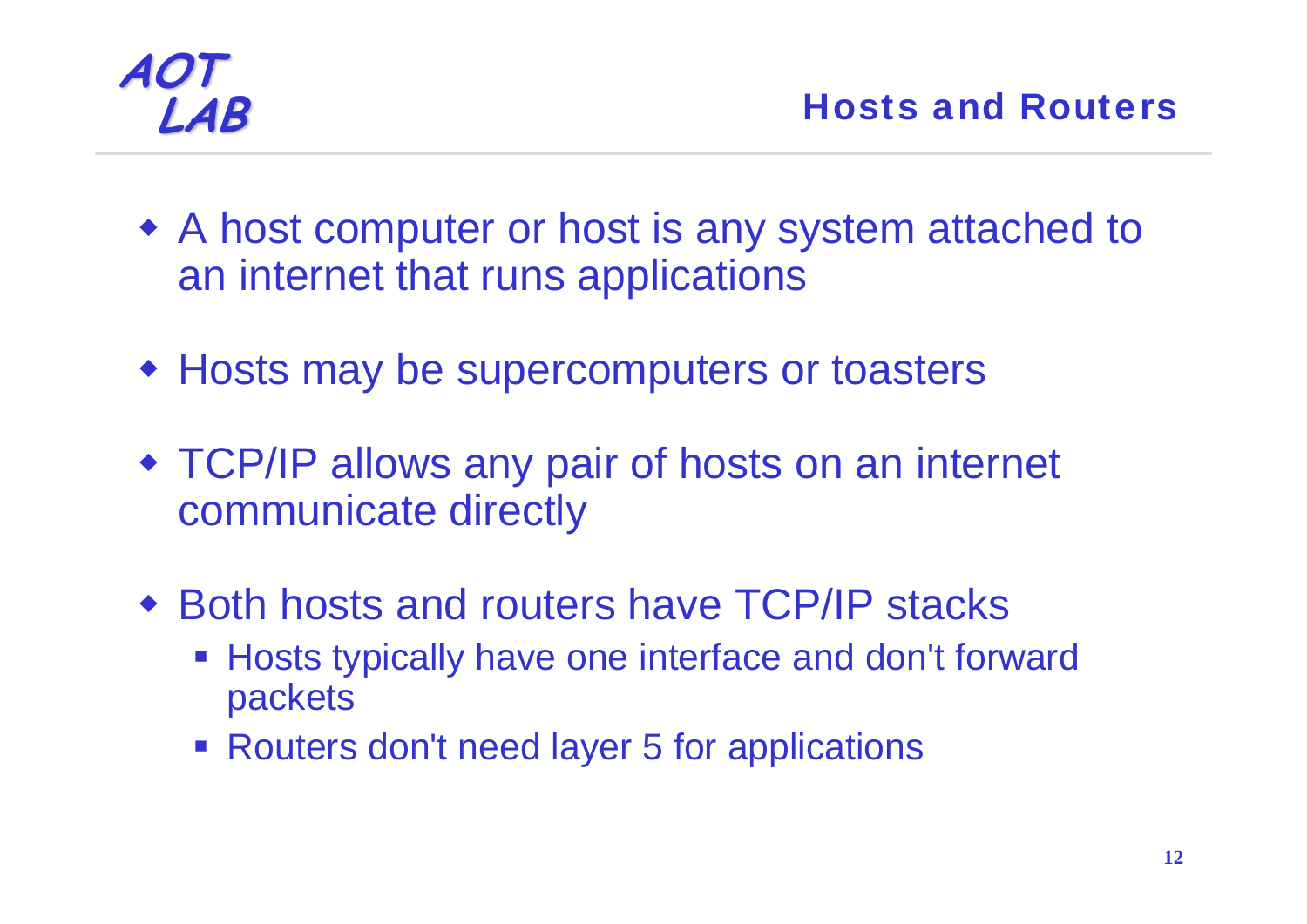#### **TCP/IP Protocols**

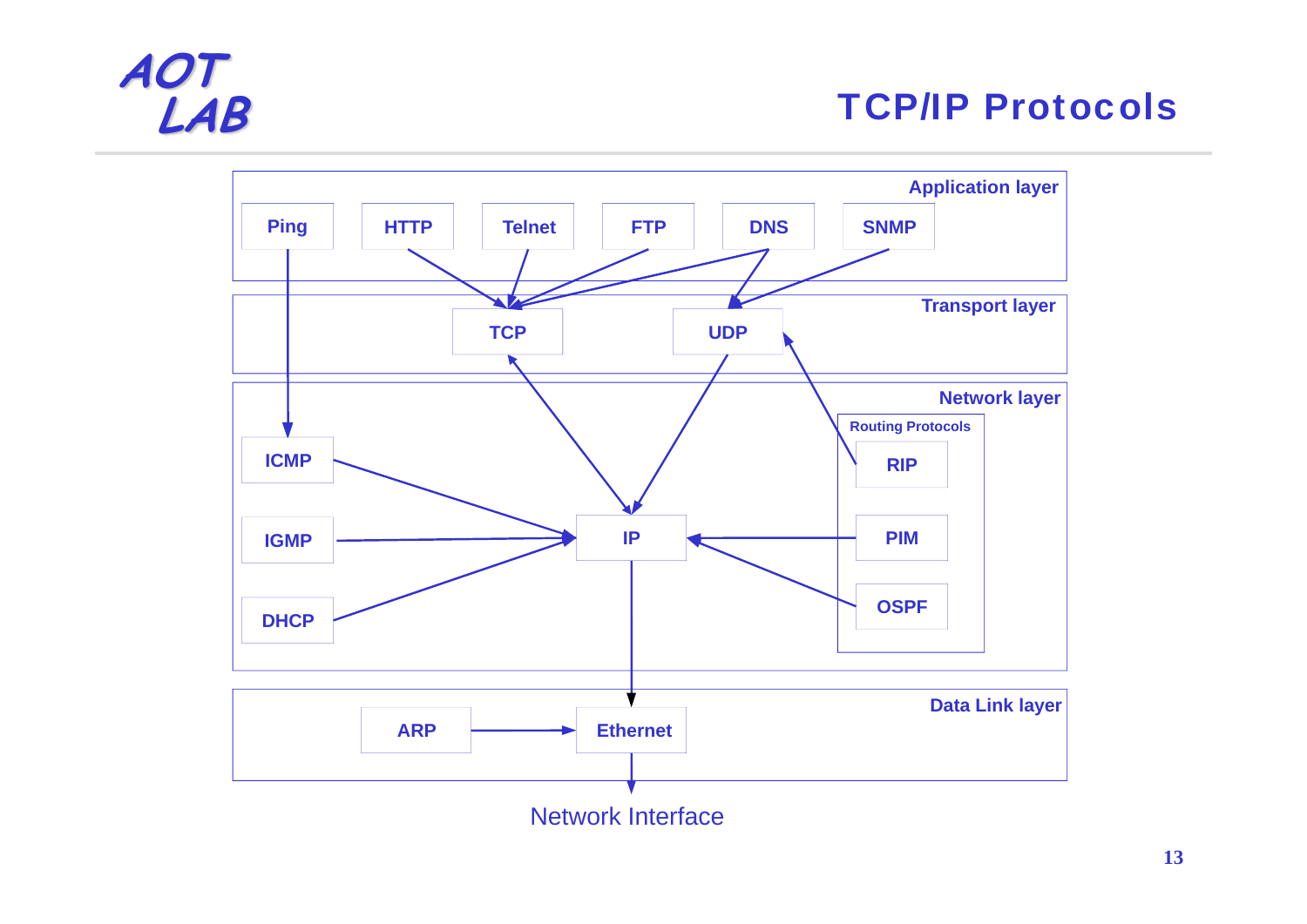

 Addressing in TCP/IP is specified by the Internet Protocol (IP)

- Each host is assigned a 32-bit number
	- Called the IP address or Internet address
	- **Unique across entire Internet**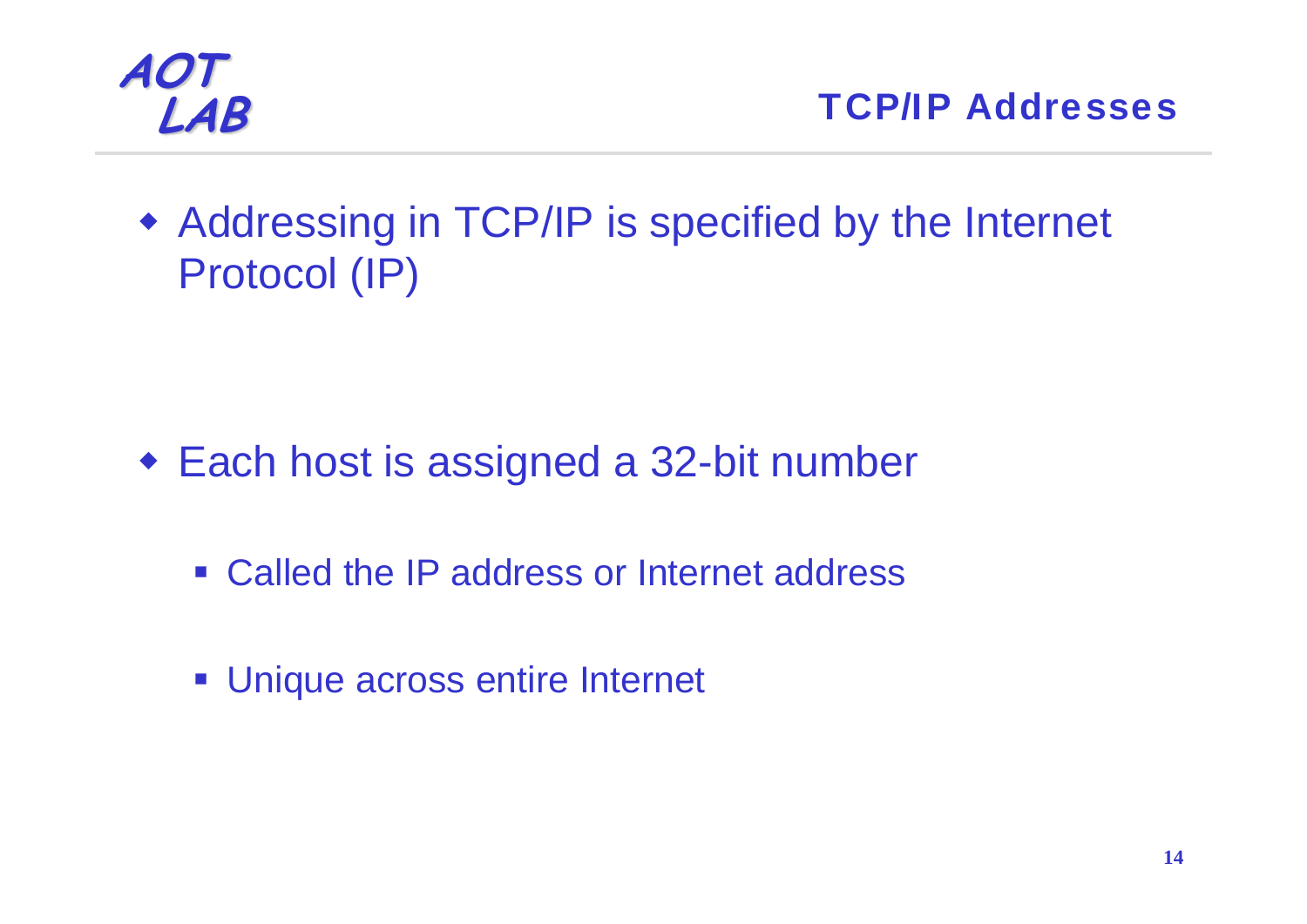

- Each IP address is divided into a prefix and a suffix
	- **Prefix identifies network to which computer is attached**
	- **Suffix identifies computer within that network**

Address format makes routing efficient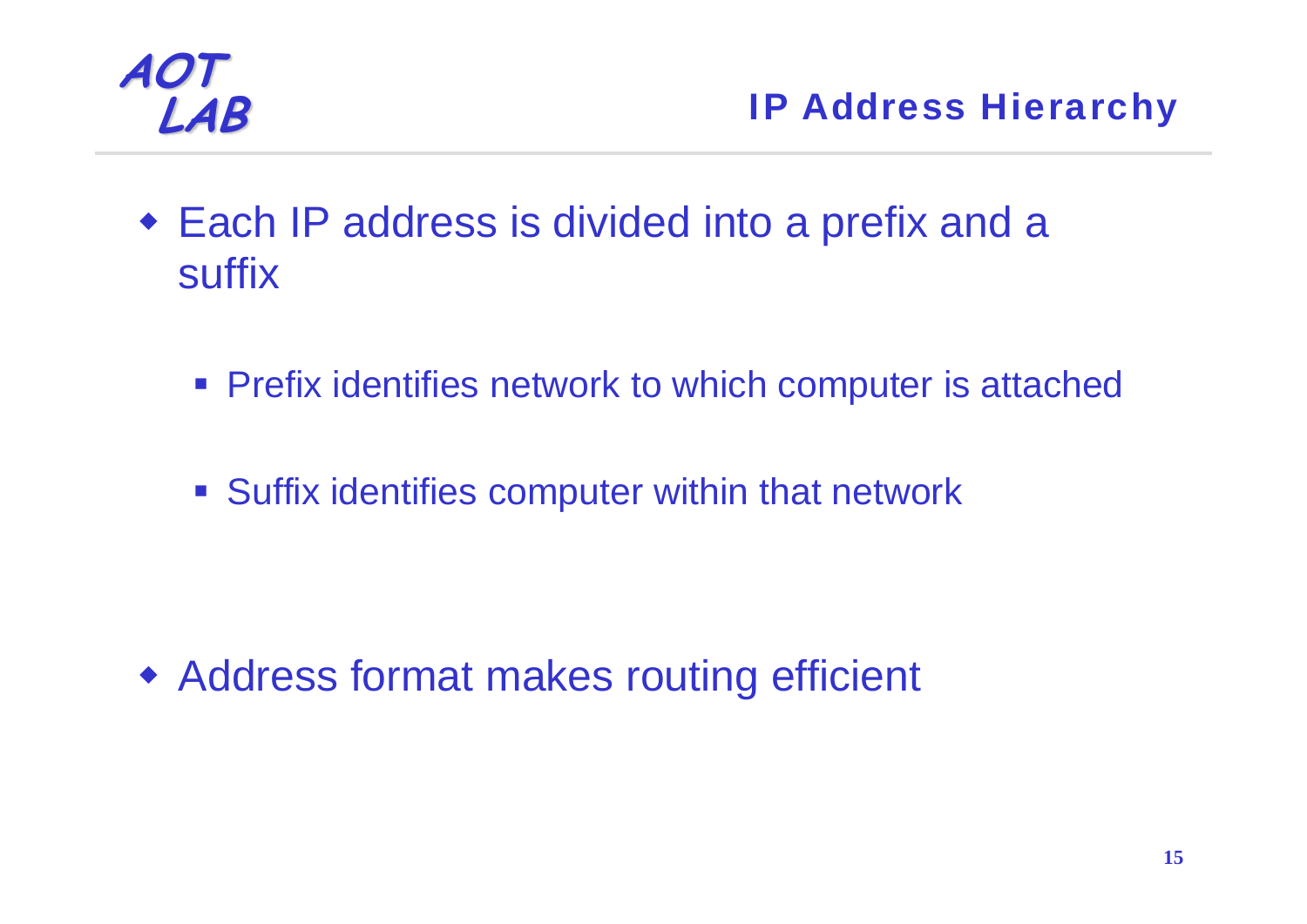

 Every network in a TCP/IP internet is assigned a unique network number

 Each host on a specific network is assigned a host number or host address that is unique within that network

• Host's IP address is the combination of the network number (prefix) and host address (suffix)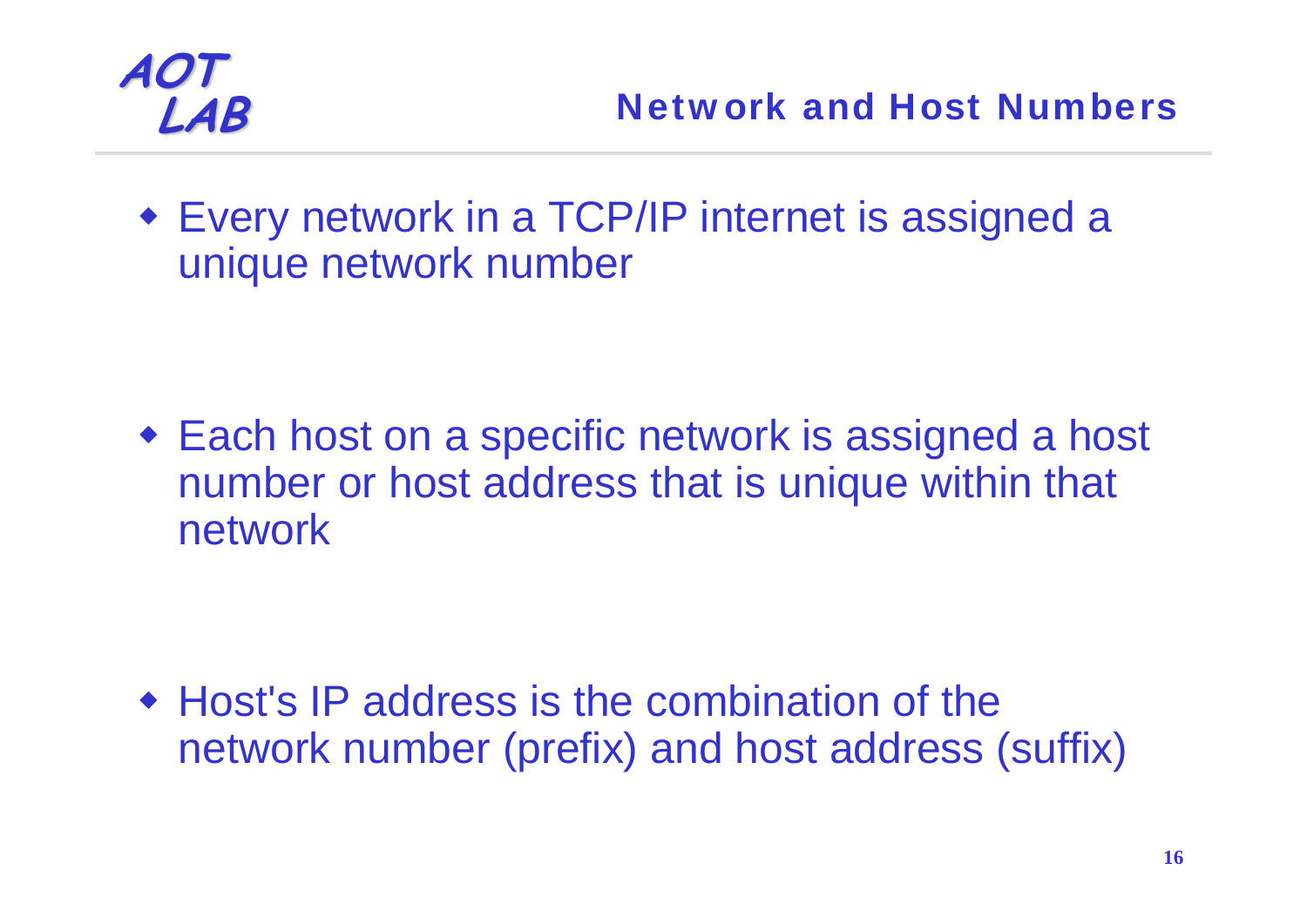

- Network numbers are unique
- Host addresses may be reused on different networks
- Combination of network number prefix and host address suffix will be unique
	- **Assignment of network numbers must be coordinated** globally
	- **Assignment of host addresses can be managed locally**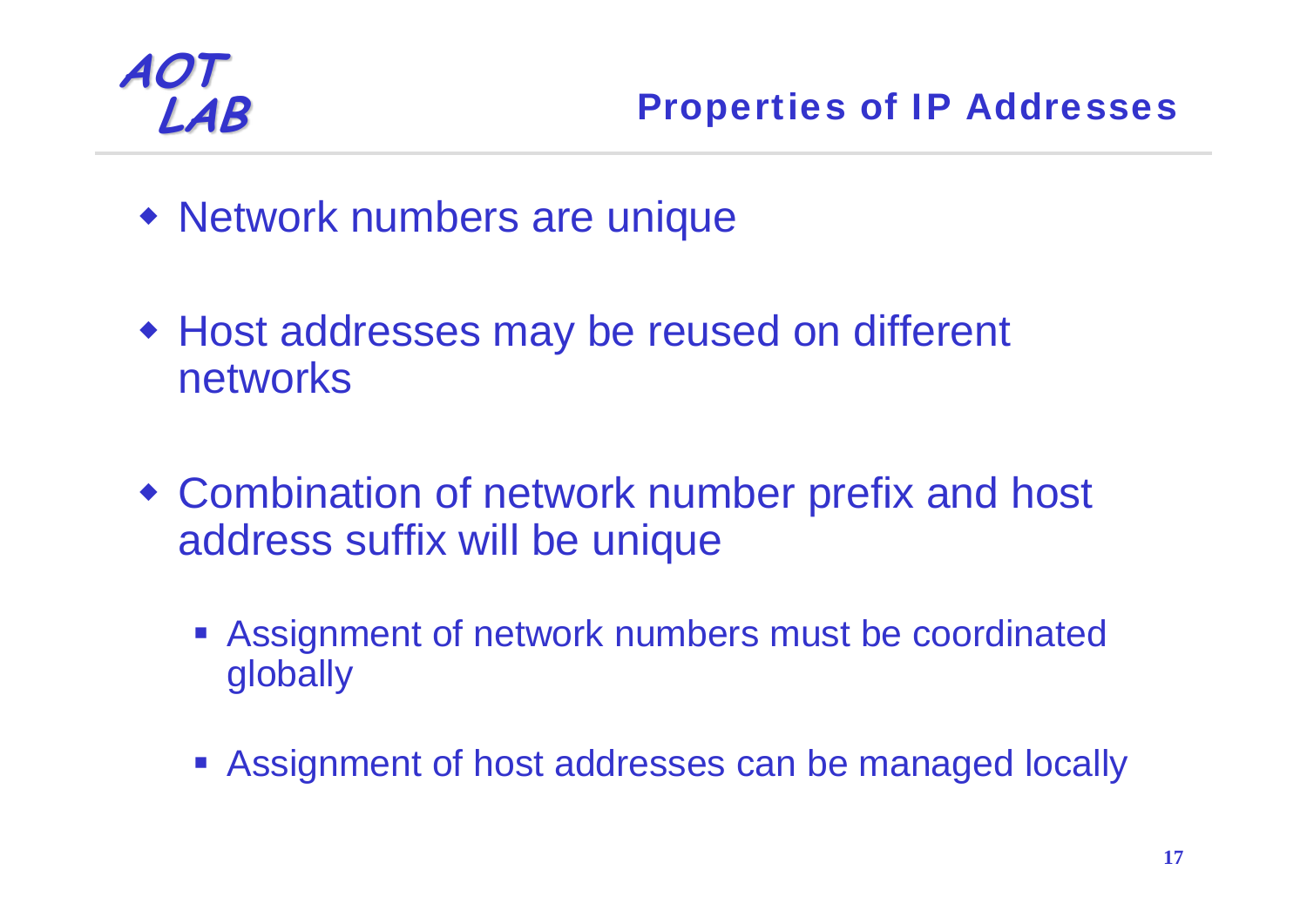- IP designers chose 32-bit addresses
- Allocate some bits for prefix, some for suffix
- Large prefix, small suffix
	- $\mathcal{L}_{\mathcal{A}}$ Many networks
	- Few hosts per network
- Small prefix, large suffix
	- **Few networks**
	- **Many hosts per network**
- Variety of technologies needs both large and small network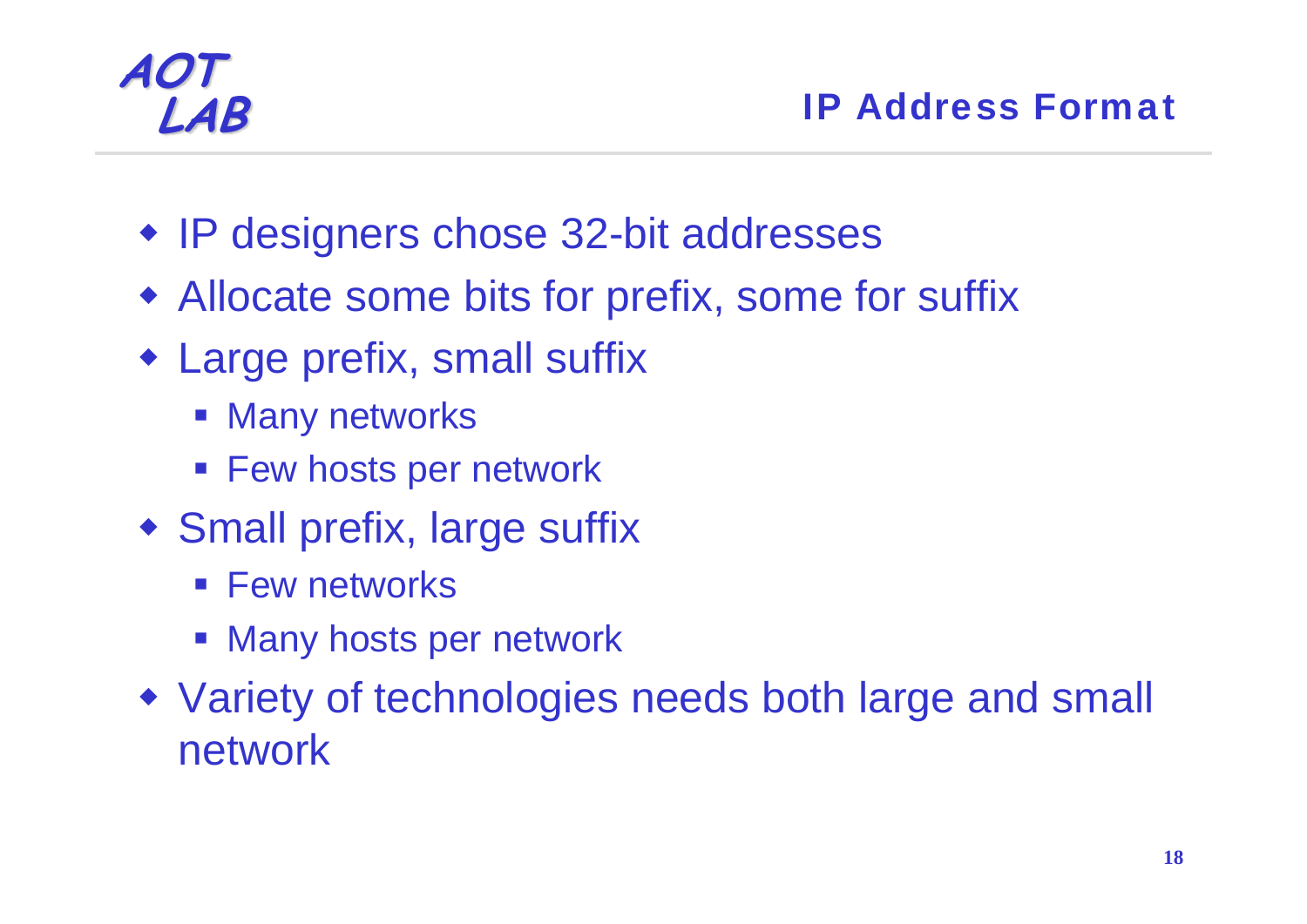

• IP multiple address formats allows both large and small prefixes

Each format is called an address class

Class of an address is identified by first four bits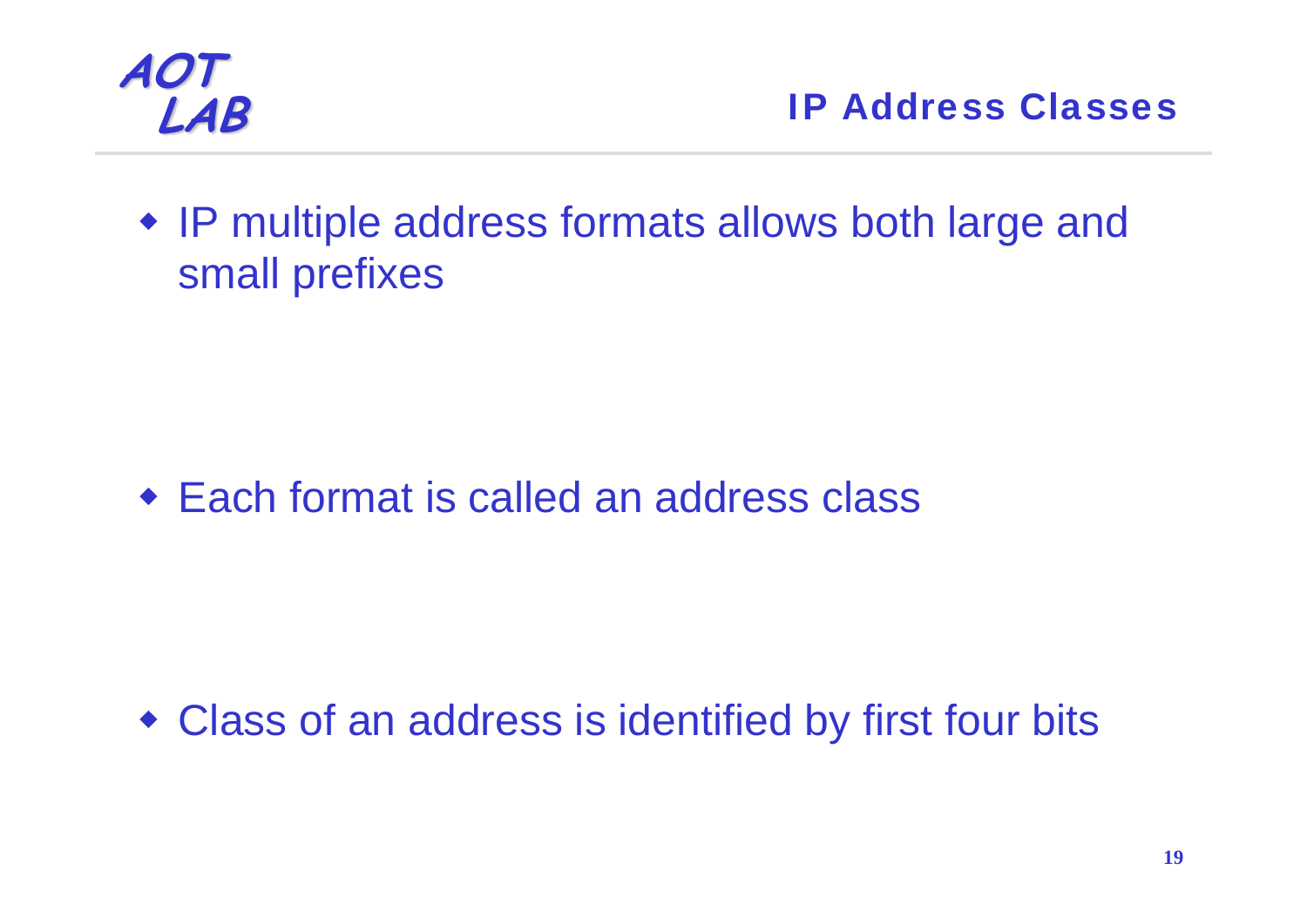#### **IP Address Classes**

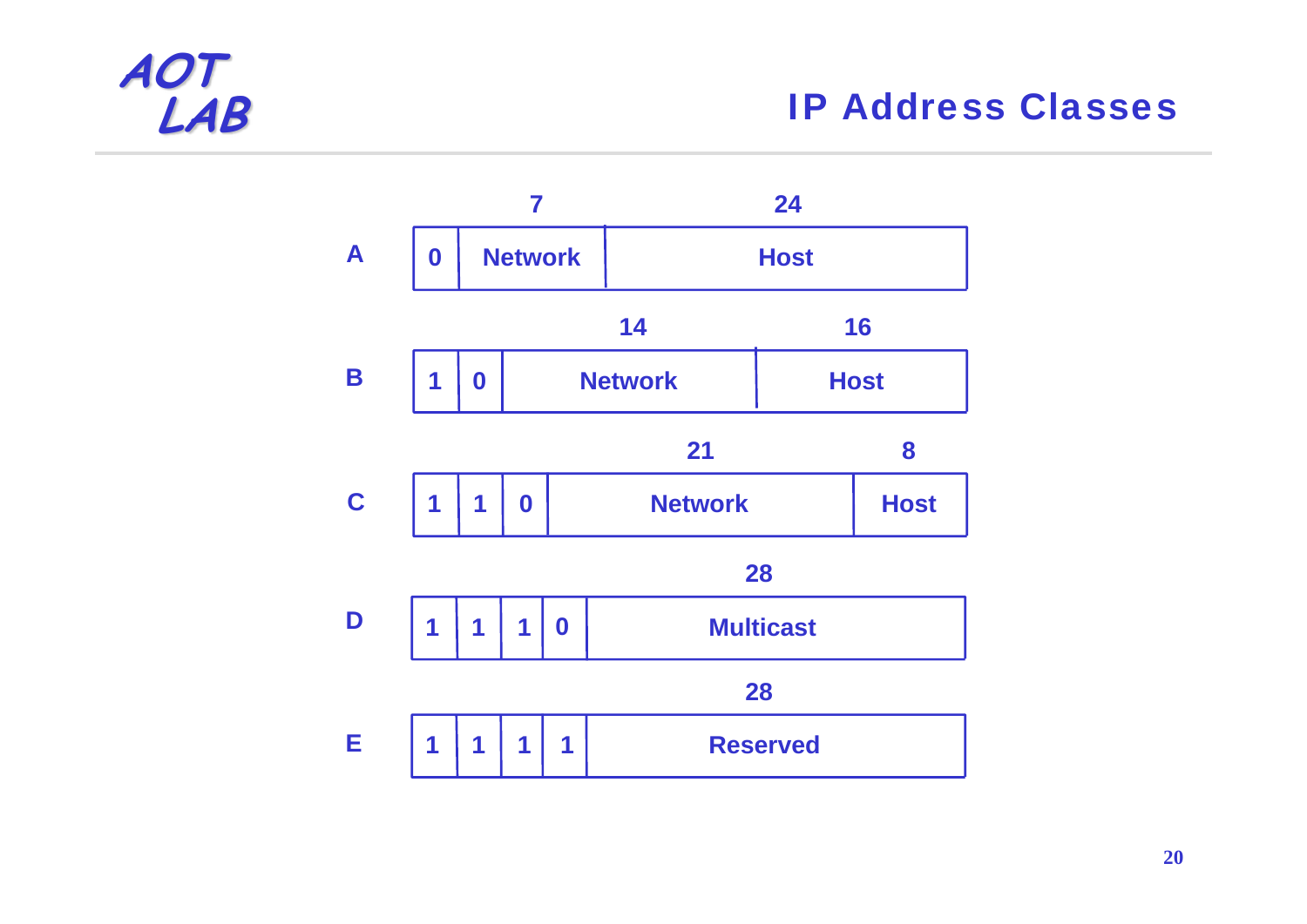#### **LAB** IP Address Classes

- Class A, B and C are primary classes
	- **Used for ordinary host addressing**
- Class A
	- **128 possible network IDs (7bits)**
	- over 4 million host IDs per network ID (24bits)
- Class B
	- **16K possible network IDs (14bits)**
	- 64K host IDs per network ID (16bits)
- Class C
	- over 2 million possible network IDs (21bits)
	- about 256 host IDs per network ID (8bits)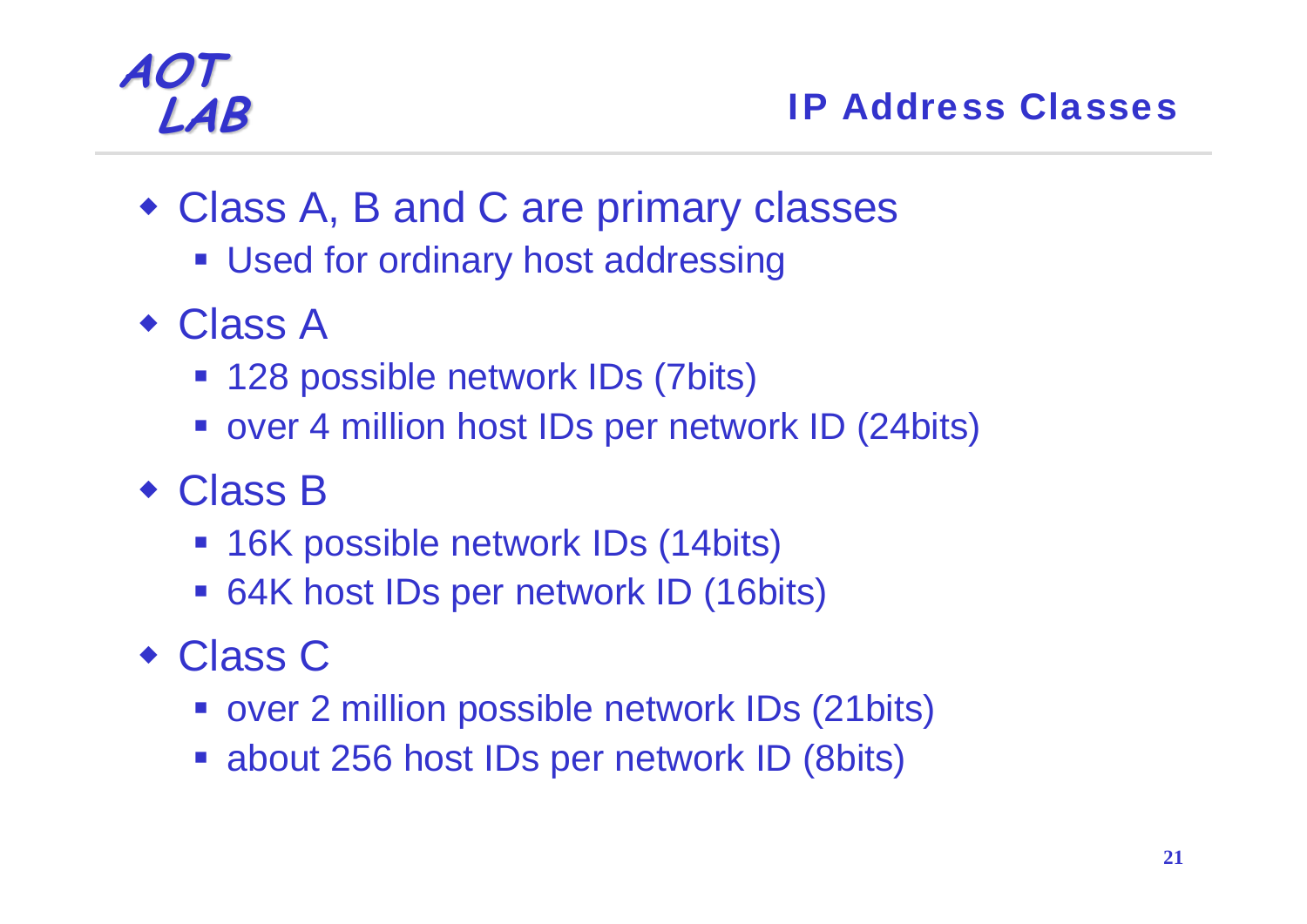

- Class D is used for multicast, a limited form of broadcast
	- **Internet hosts join a multicast group**
	- **Packets are delivered to all members of group**
	- **Routers manage delivery of single packet from source to** all members of multicast group
	- Used for mbone (multicast backbone)
- Class E is reserved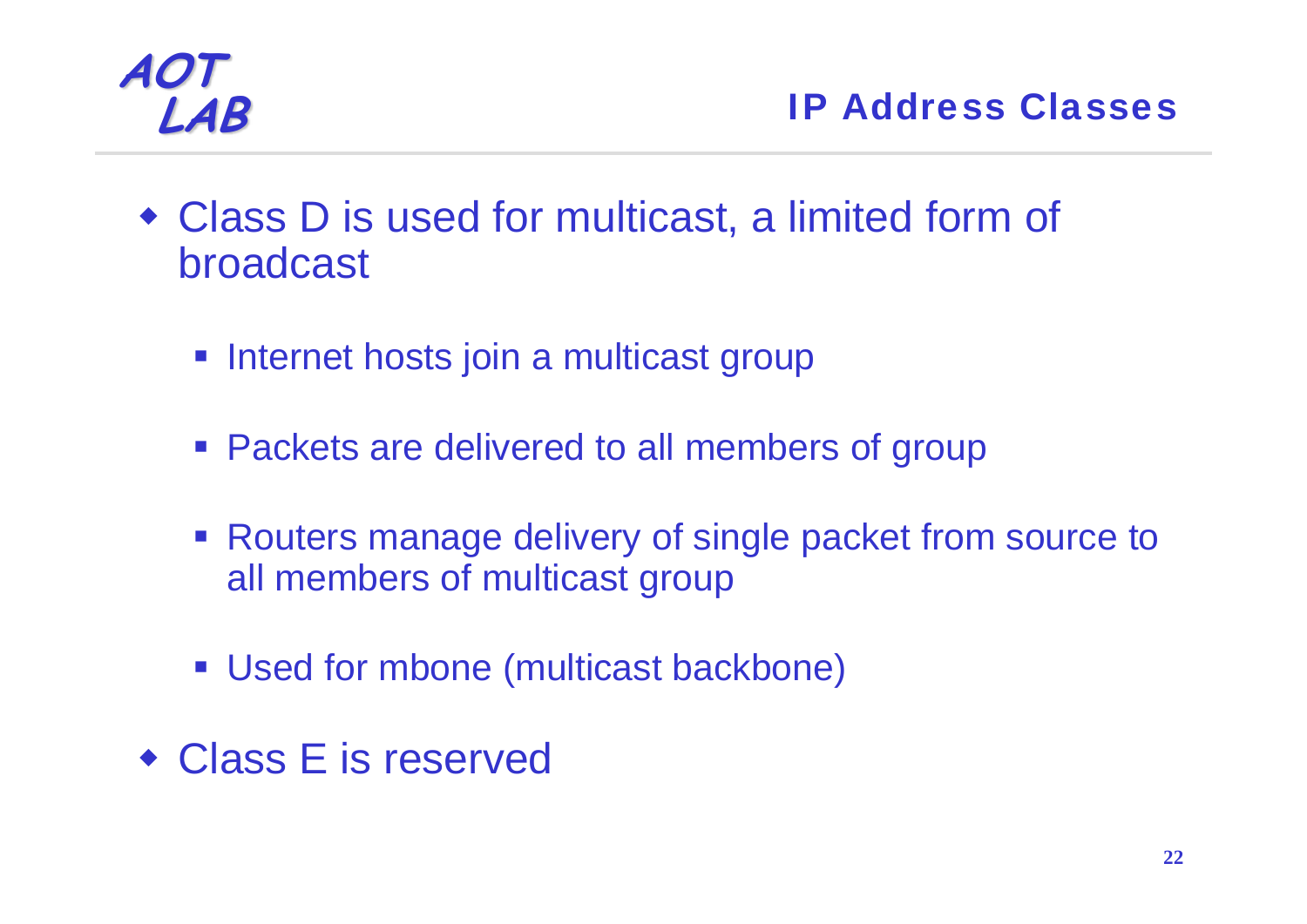

- Class A, B and C all break between prefix and suffix on byte boundary
- Dotted decimal notation is a convention for representing 32-bit internet addresses in decimal
- Convert each byte of address into decimal; display separated by periods (``dots'')

160.78.28.04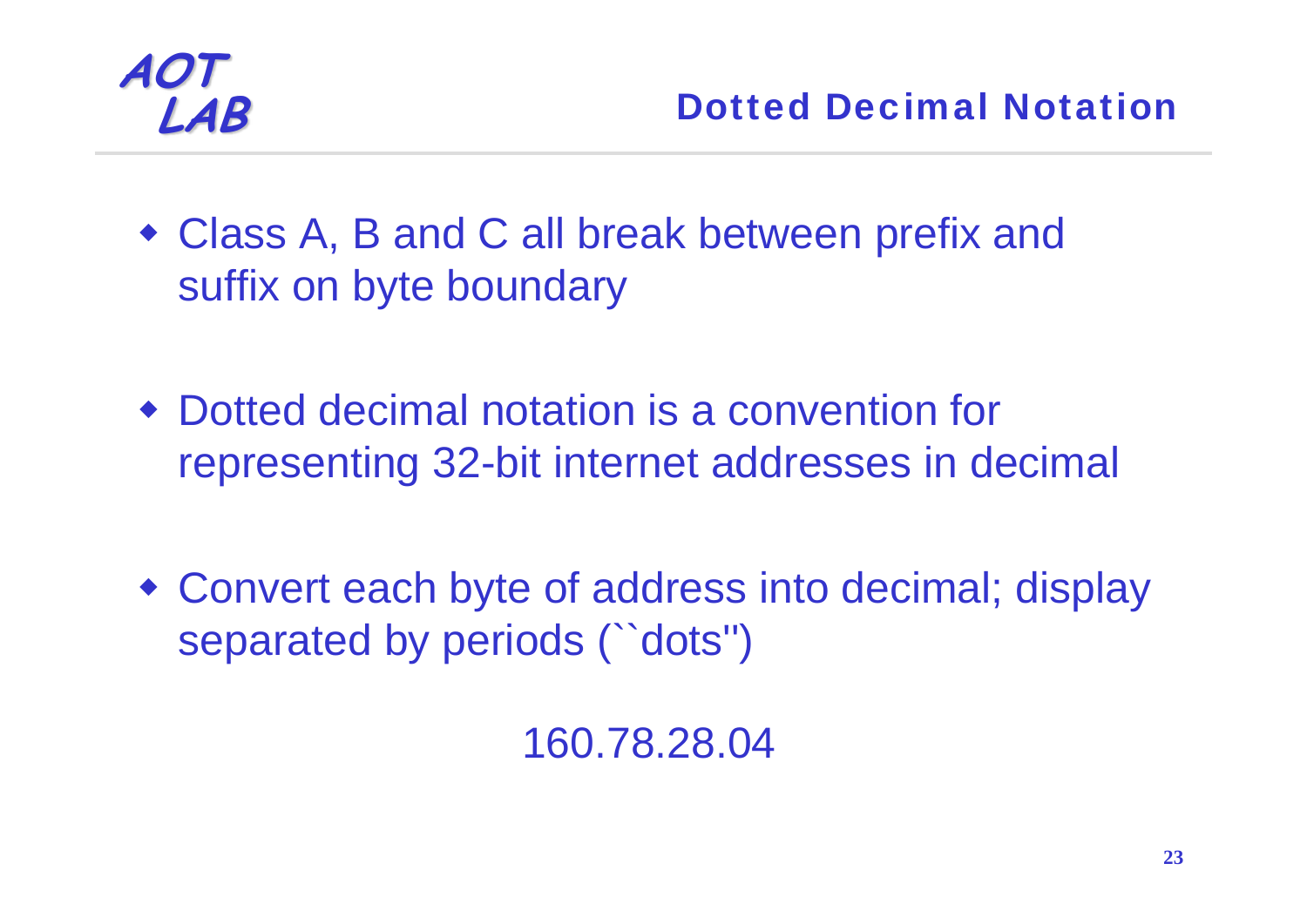Easy separation from network address to host address

 Address class can be recognized from first dotted decimal number

| <b>Class</b> | <b>Range of Values</b> |
|--------------|------------------------|
| $\mathsf{A}$ | 0 through 127          |
| R            | 128 through 191        |
| C.           | 192 through 223        |
|              | 224 through 239        |
| ┝            | 240 through 255        |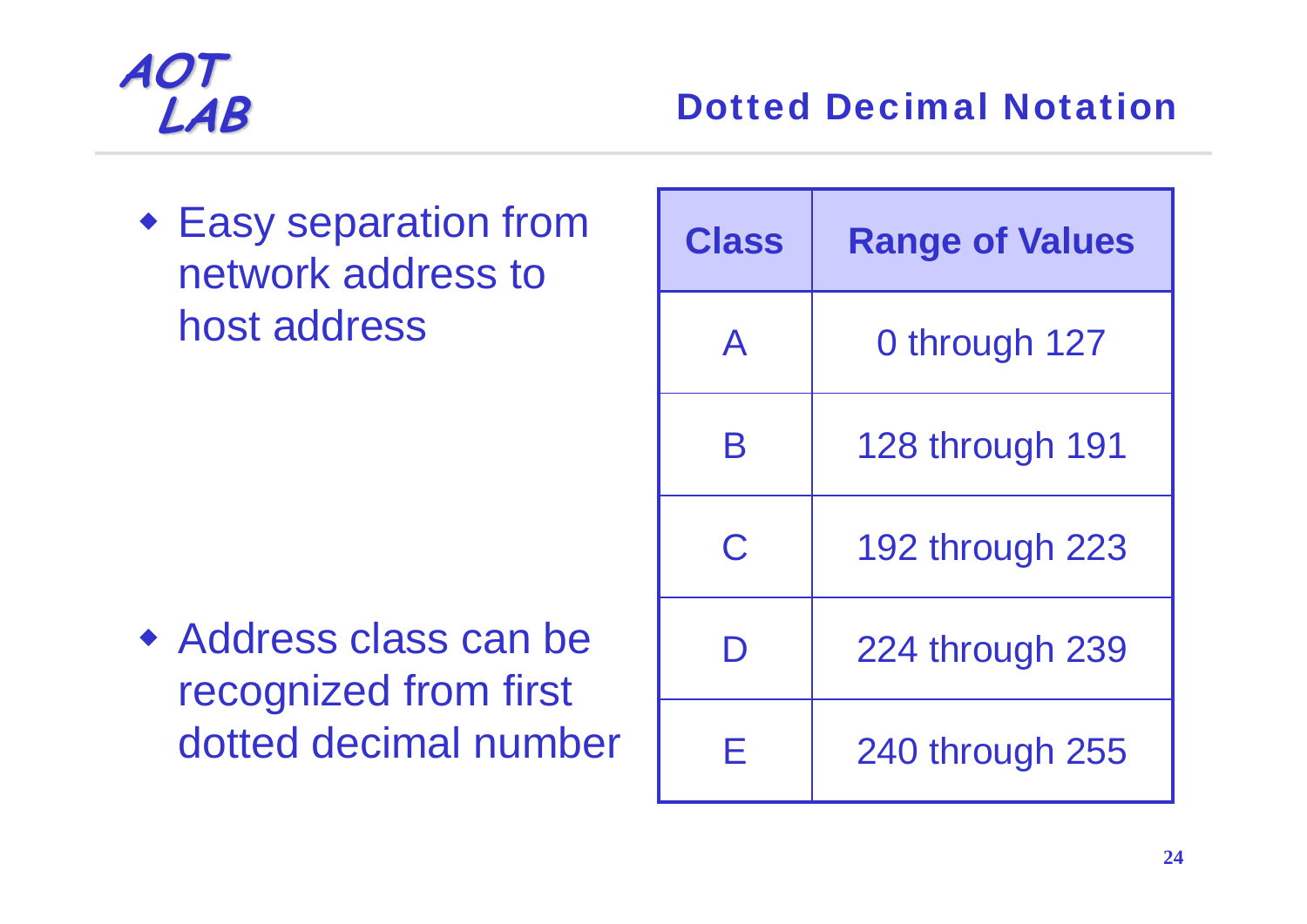- Addresses in the Internet are not used efficiently
- Large organizations may not be able to get as many addresses in the Internet as they need
- Example UPS needs addresses for millions of computers
- ◆ Solution
	- **Set up private internet (intranet)**
	- **Allocate addresses from entire 32-bit address space**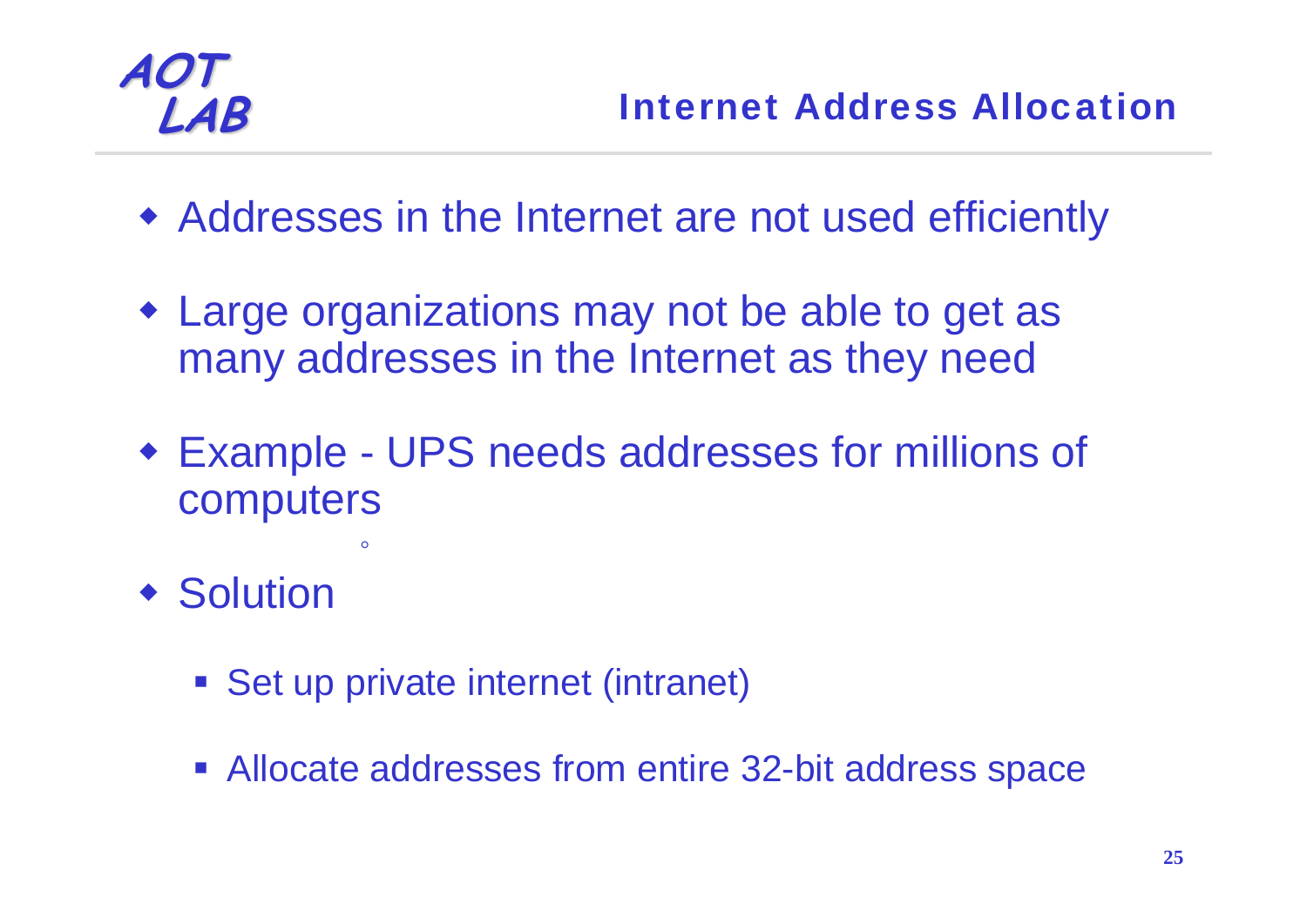

| <b>Prefix</b> | <b>Suffix</b> | <b>Address Type</b>       | <b>Purpose</b>                                 |
|---------------|---------------|---------------------------|------------------------------------------------|
| All O's       | All O's       | <b>Host</b>               | <b>Host identification</b><br>during bootstrap |
|               | All O's       | <b>Network</b>            | <b>Network identification</b>                  |
| All O's       |               | <b>Host</b>               | Host identification in the<br>local network    |
|               | All 1's       | <b>Broadcast</b>          | <b>Broadcast to a specific</b><br>network      |
|               | All O's       | <b>Berkeley Broadcast</b> | <b>Broadcast to a specific</b><br>network      |
| All $1's$     | All 1's       | <b>Broadcast</b>          | <b>Broadcast in the local</b><br>network       |
| 127           |               | Loopback                  | <b>Testing</b>                                 |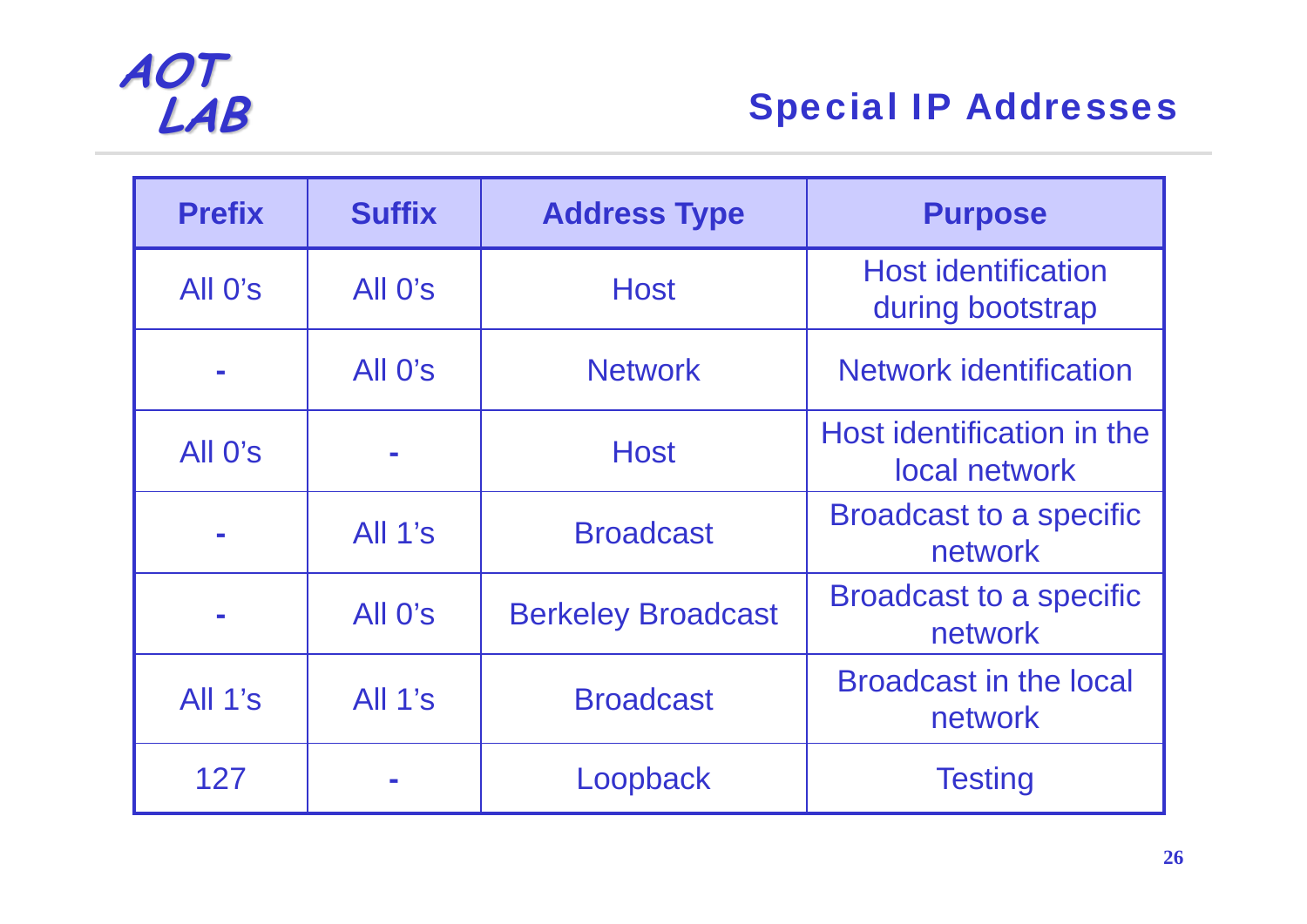

- Router has multiple IP addresses
	- One for each interface

• IP address specifies an interface, or network attachment point, not a computer

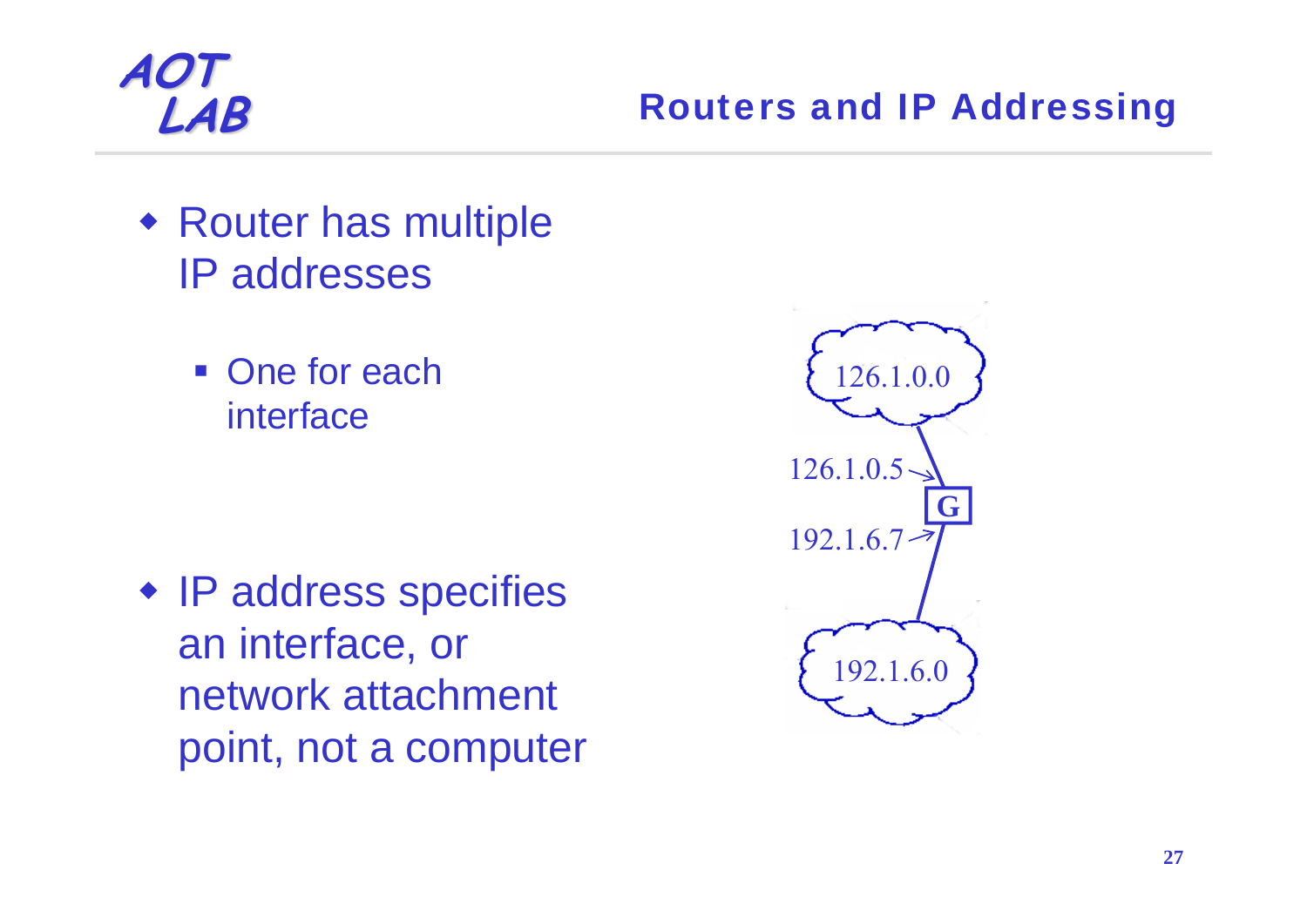

 Hosts (that do not forward packets) can also be connected to multiple networks

Can increase reliability and performance

- Multi-homed hosts also have multiple IP addresses
	- One for each interface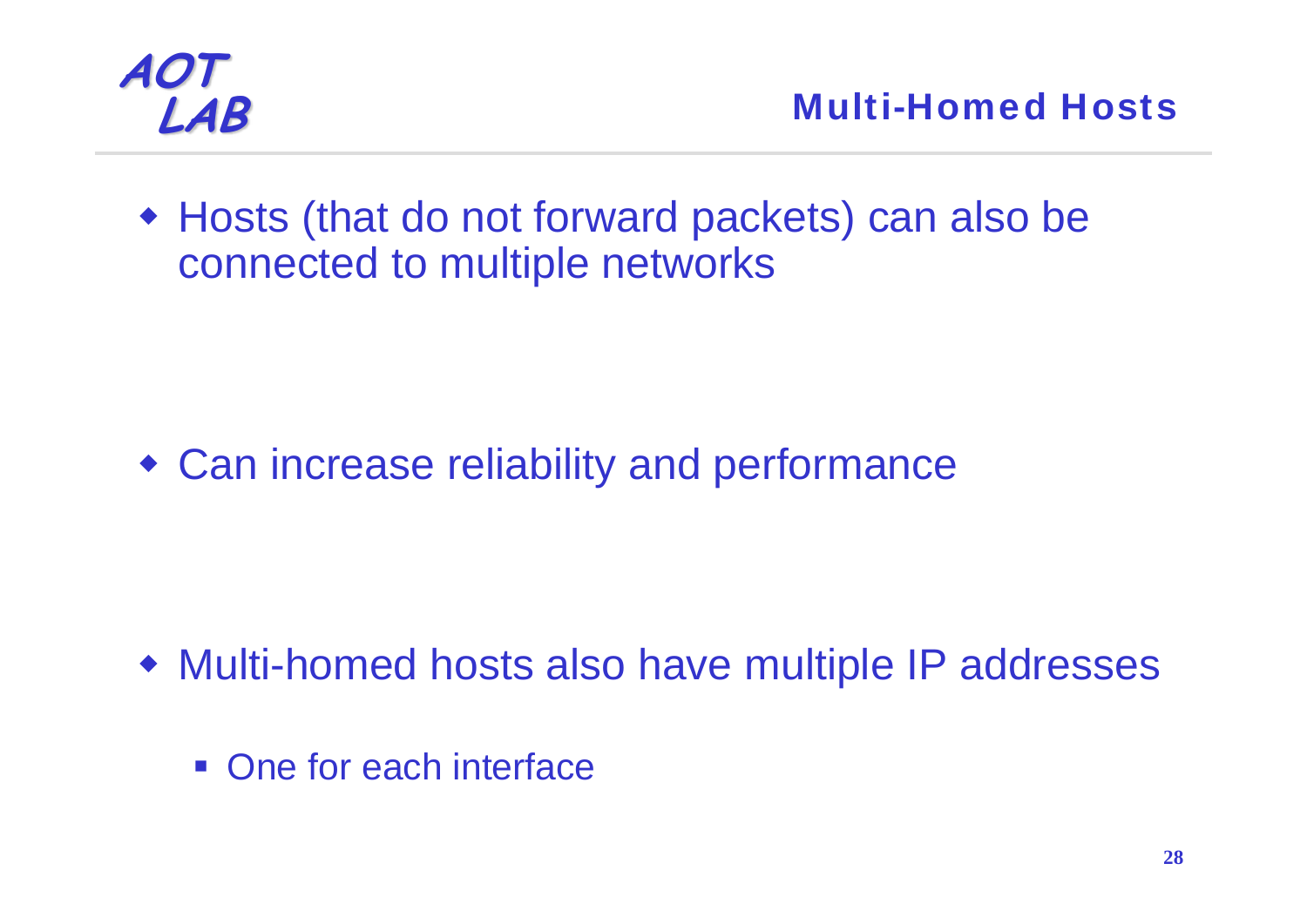- Computers and routers software use the IP destination address to send and route packets
- Physical network hardware does not understand IP addresses
- IP address of next hop must be translated to a hardware address
- Translation from IP address to hardware address is called Address Resolution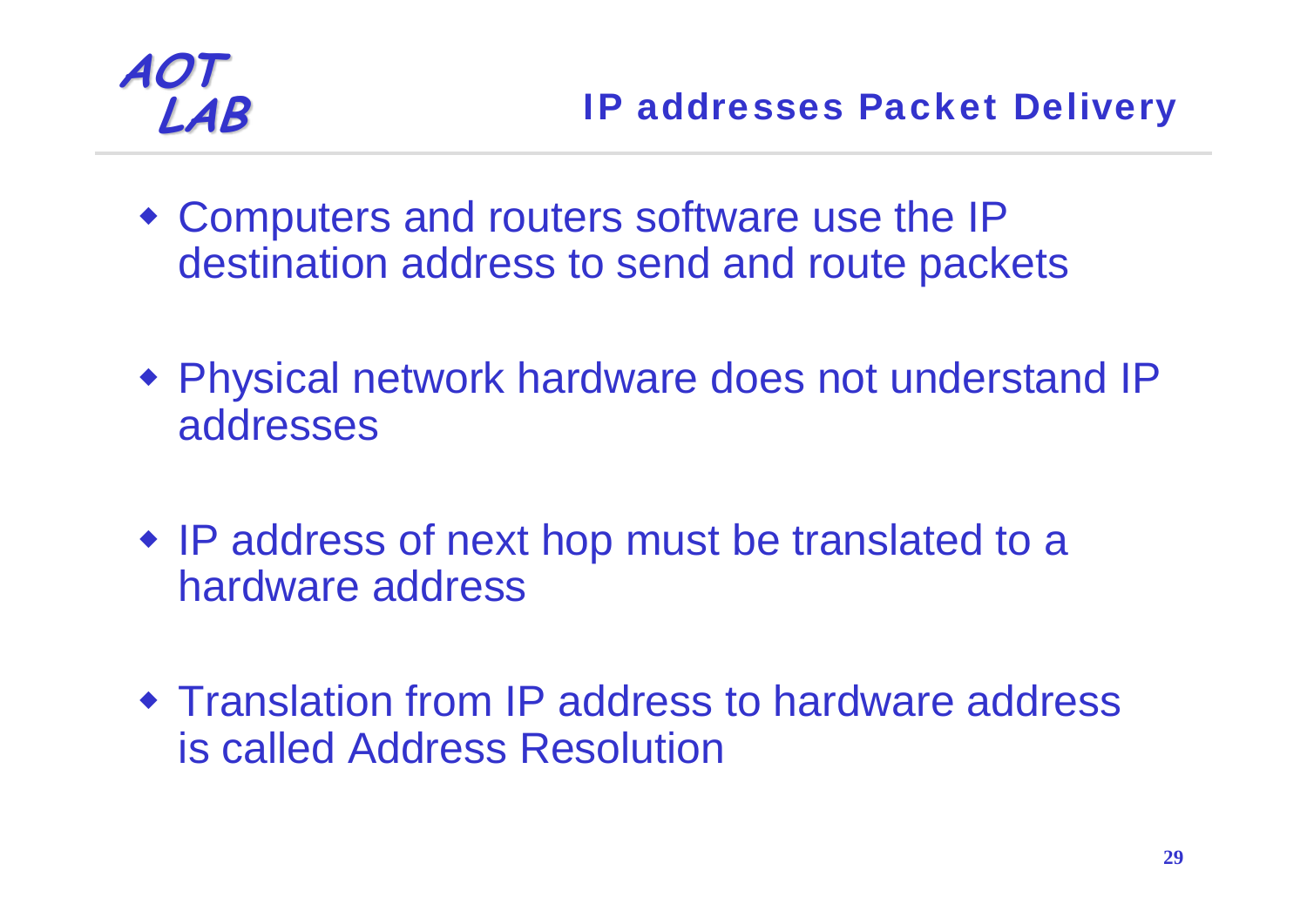- Table lookup
	- Bindings are stored in a table in memory
	- Used with WAN
- Close-form computation
	- Hardware address is computed from IP address by using Boolean and arithmetic operations
	- **Used with configurable networks**
- Message exchange
	- **Computers exchange messages across a network to** resolve an address
	- Used with LAN hardware having static address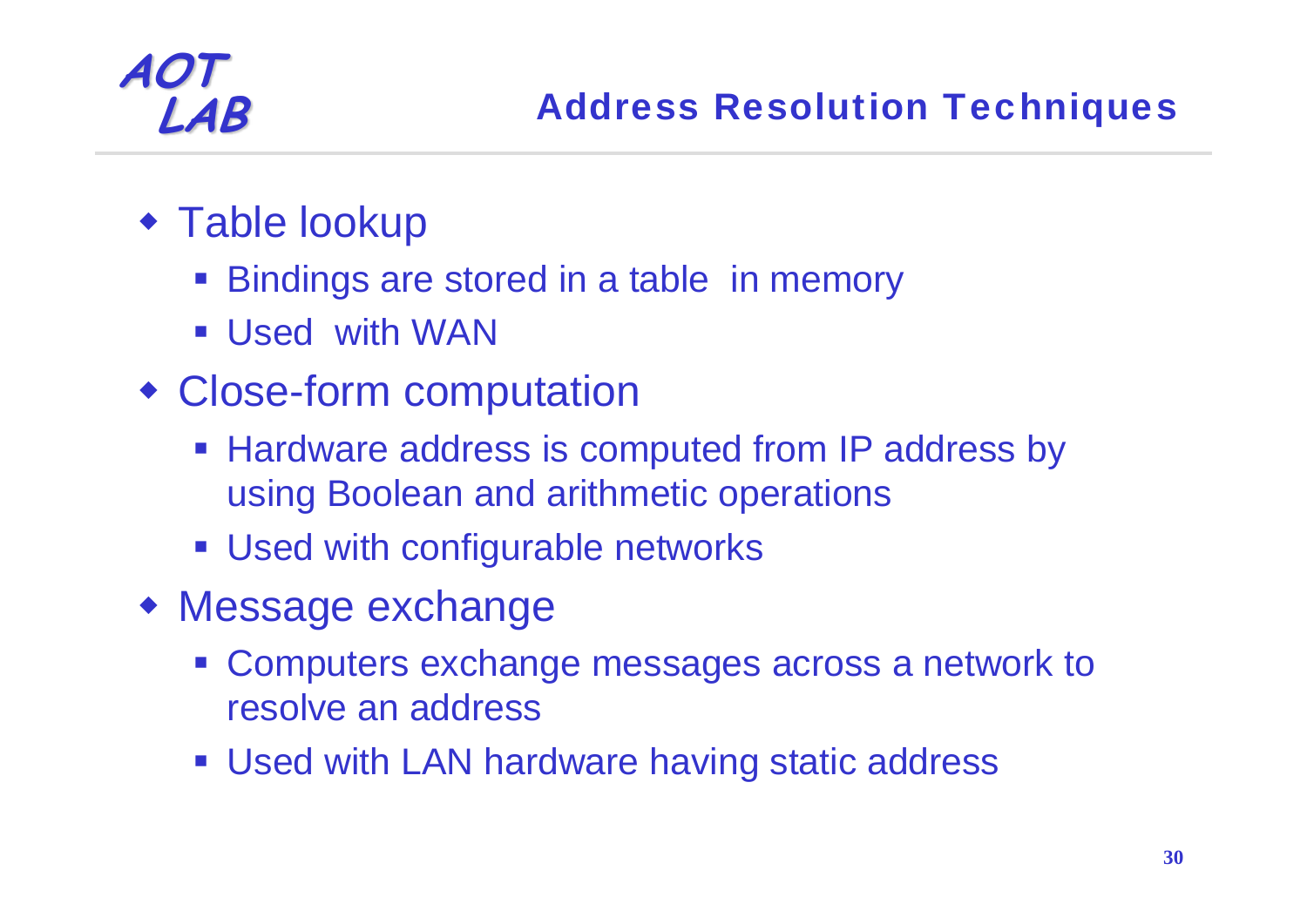

**LAB** Table Lookup

- Search techniques to resolve addresses
	- **Sequential search for small networks**
	- **Hashing or direct indexing for large networks**

| <b>IP Address</b> | <b>Hardware Address</b> |
|-------------------|-------------------------|
| 160.78.28.1       | 0A:22:EE:82:32:90       |
| 160.78.28.2       | 0A:95:1C:32:45:1F       |
| 160.78.28.3       | 0A:41:3D:56:B2:FA       |
|                   |                         |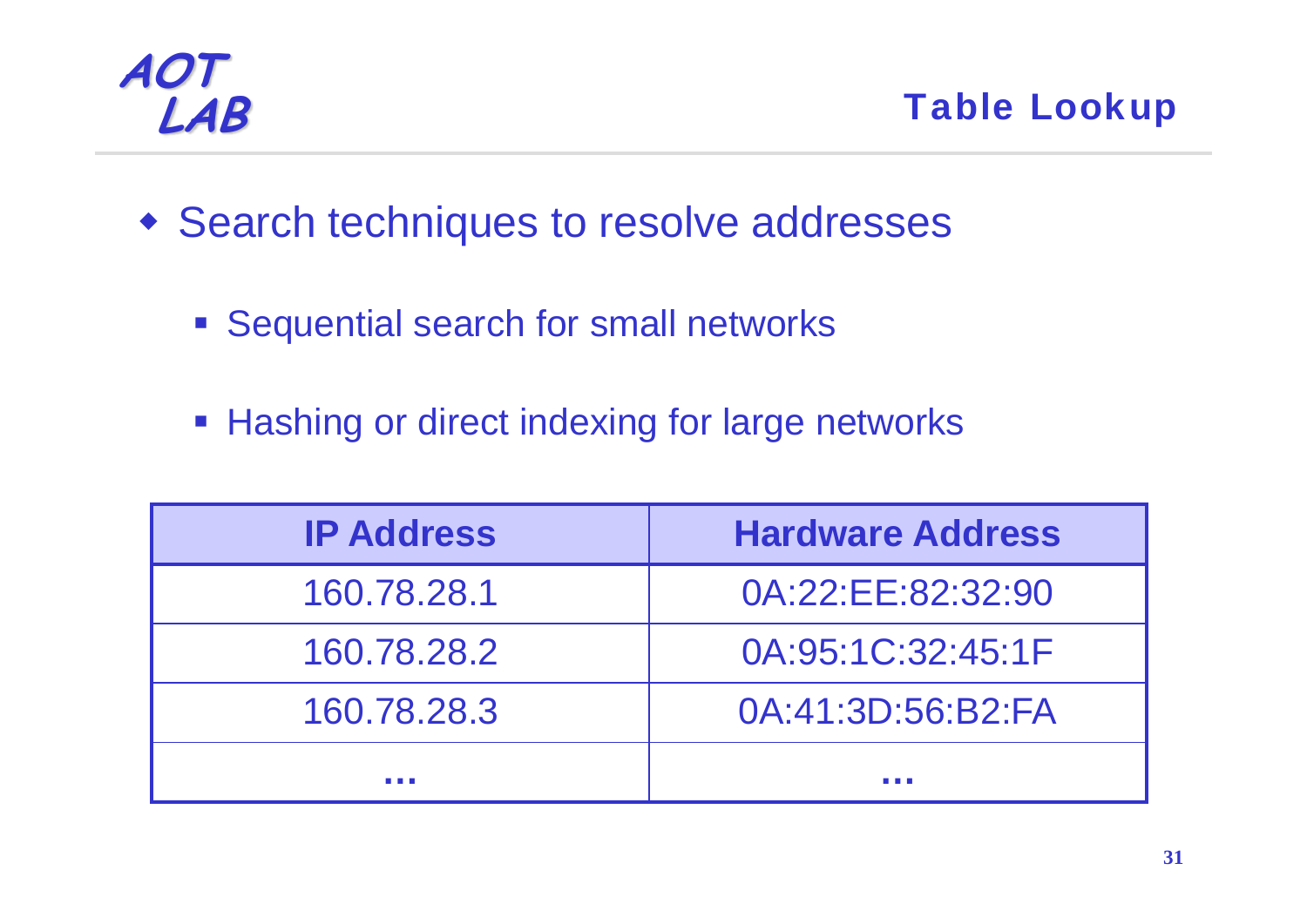

Efficient for a network with configurable addresses

■ Host portion of IP address can be chosen to be identical to the hardware address

■ For a class C network hardware address can be computed by the function

hardware\_address = ip\_address & 0xFF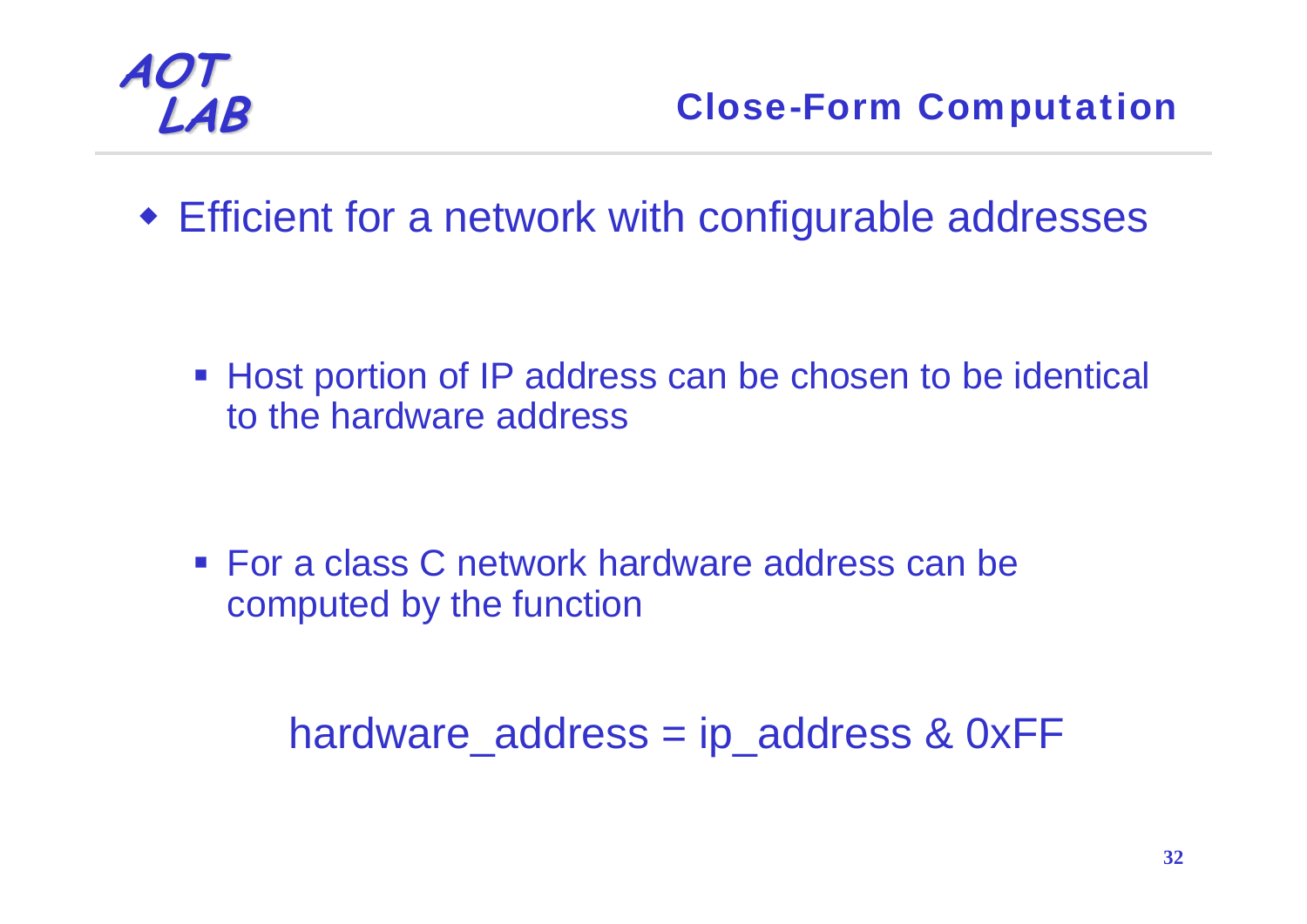#### **LAB** Message exchange

- Exchange of messages
	- **Request specifies IP address**
	- **Reply carries hardware address**
- **\* Two schemes** 
	- Client-server
		- One or more servers for resolving addresses
		- Computers send resolution requests to those servers
	- **Peer-to-peer** 
		- Computers broadcast resolution requests
		- Each computer answers to resolution request for its address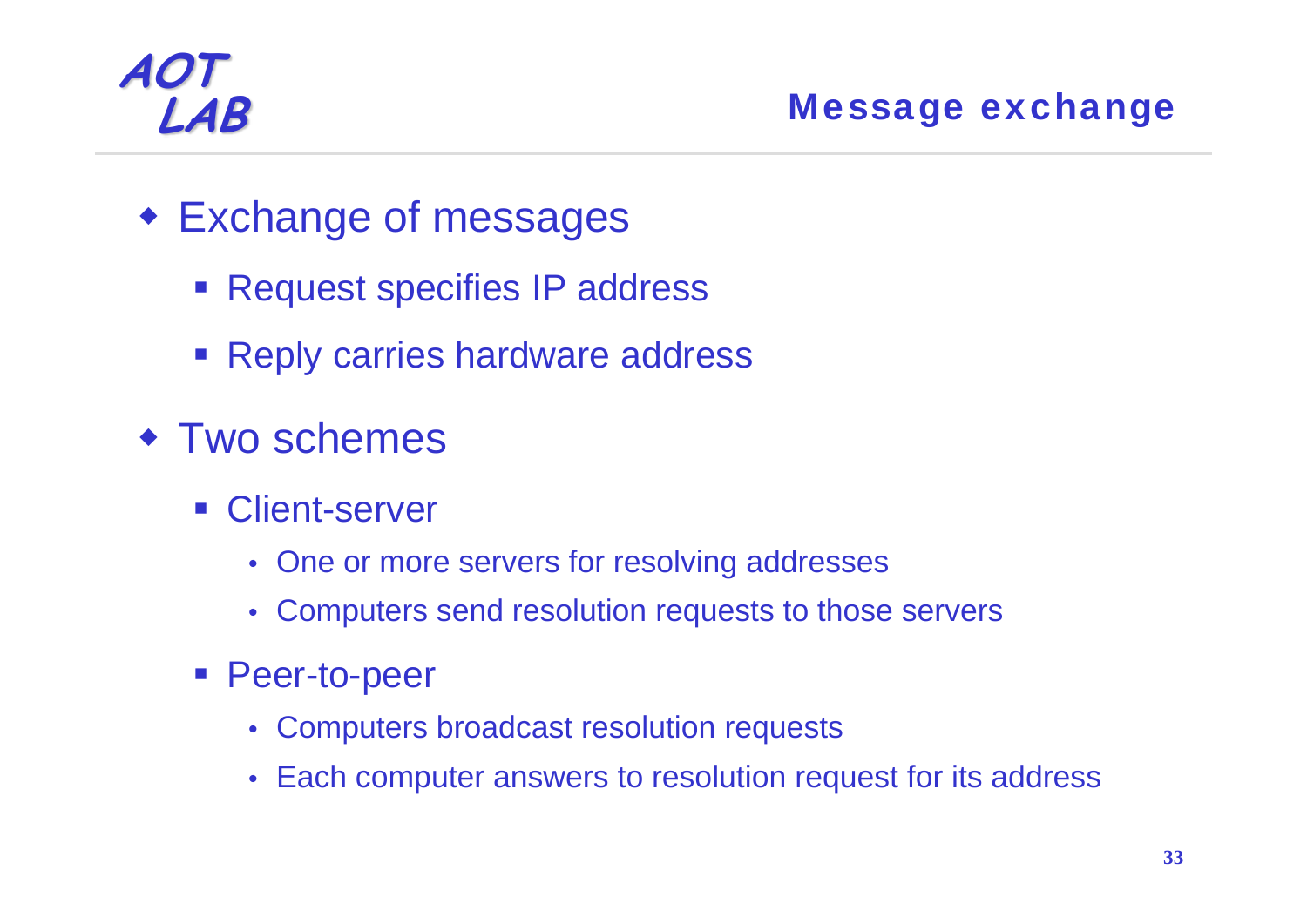- TCP/IP includes an Address Resolution Protocol (ARP)
	- Request message contains IP address
	- Response message contains both IP and hardware address
- ARP messages are encapsulated inside hardware frames
- ARP messages are recognized by checking type field in frame header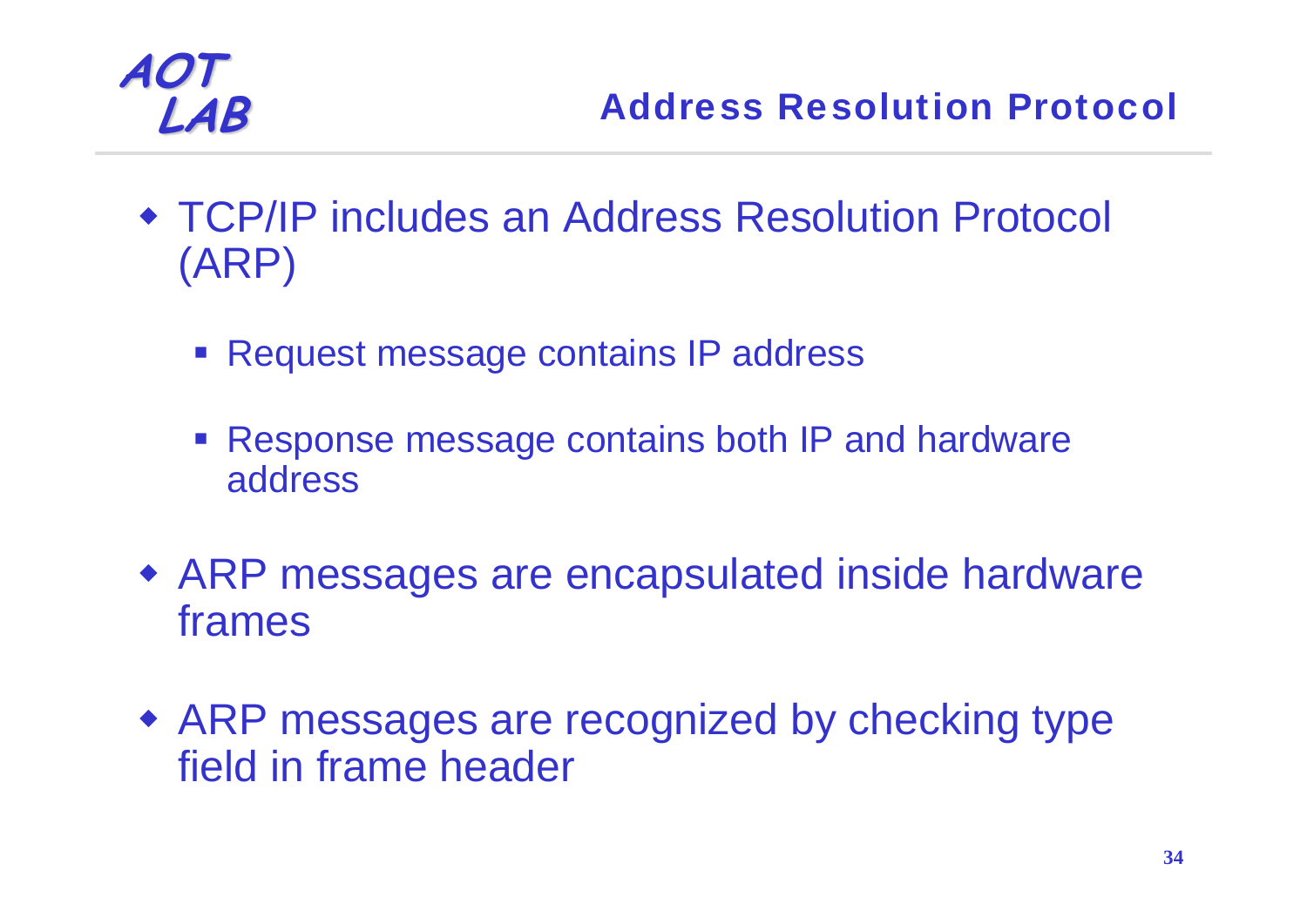

 ARP maintains a small table of bindings in memory to avoid multiple message exchange overhead

- Address bindings are cached
	- **When a computer receives a response message**
	- **When a computer receives a request message**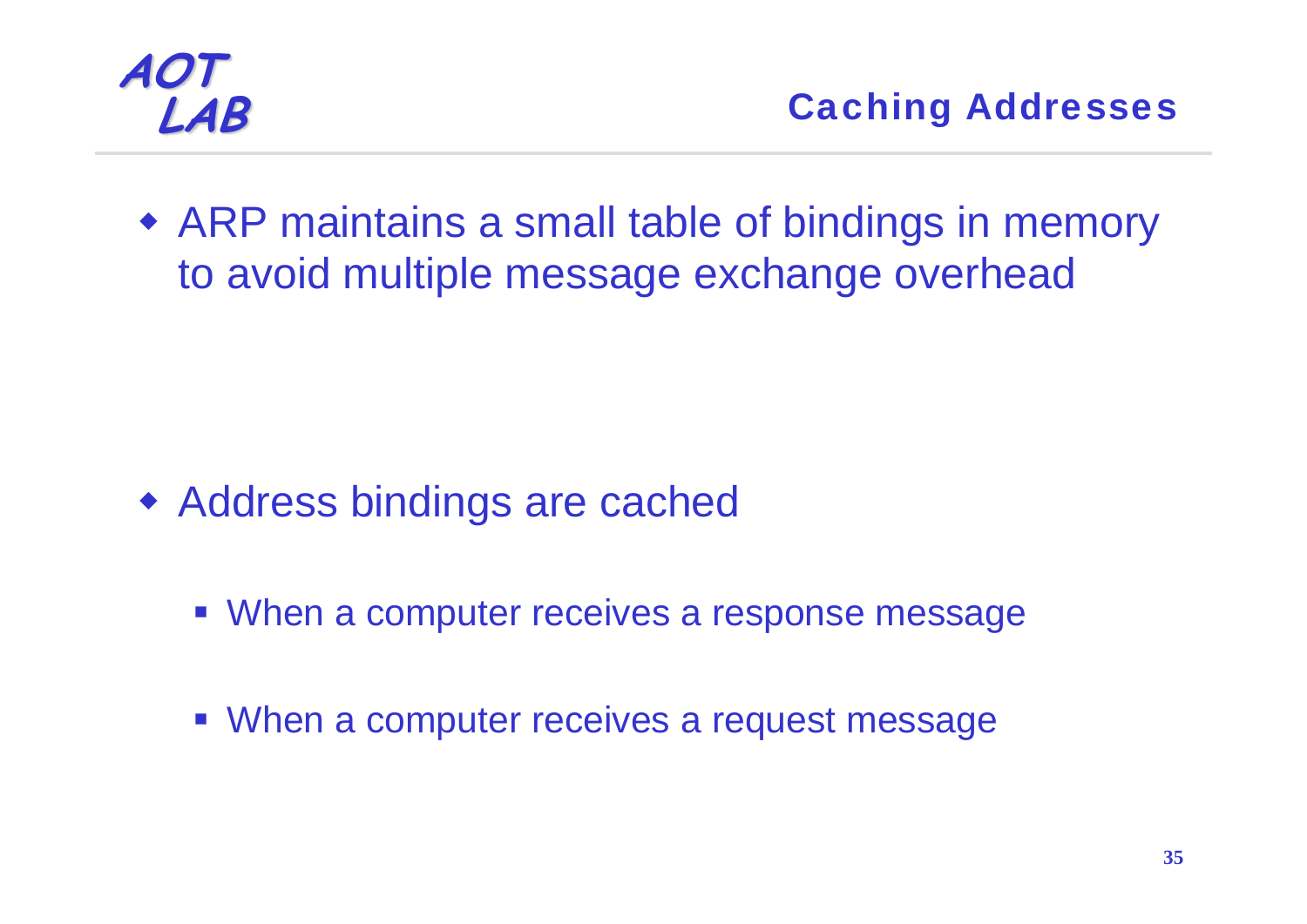

- TCP/IP includes a Reverse Address Resolution Protocol (RARP)
- RARP allows a host to know its IP address
- ◆ Host
	- **Sends a RARP request containing its hardware address** to a server
- Server
	- Returns a RARP reply with host IP address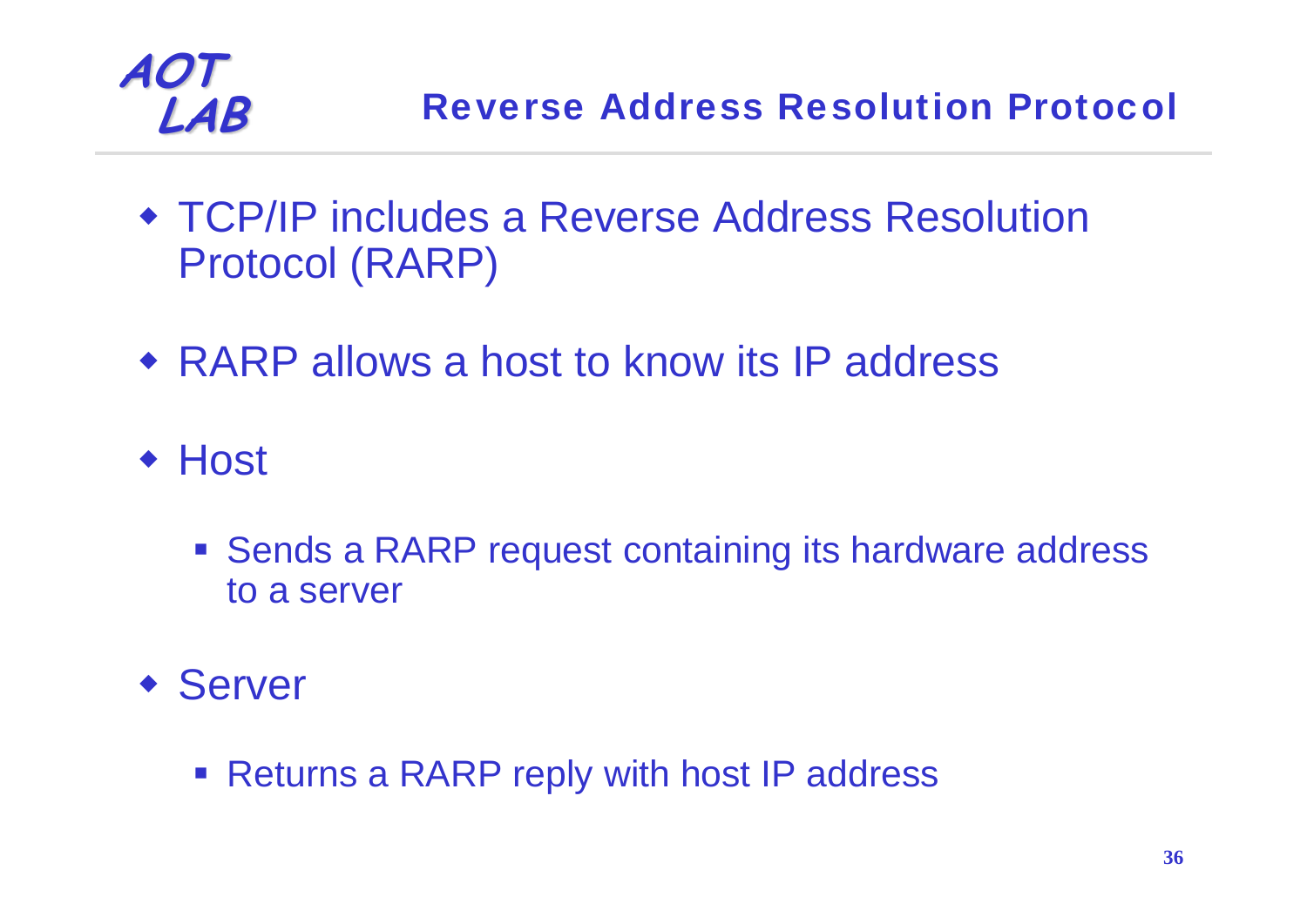- TCP/IP end-to-end delivery service is connectionless
- Transport protocols use this connectionless service to provide
	- Connectionless data delivery (UDP)
	- Connection-oriented data delivery (TCP)
- Extension of LAN abstraction combining collection of physical networks into a single virtual network
	- **Universal addressing**
	- Data delivered in packets (frames), each with a header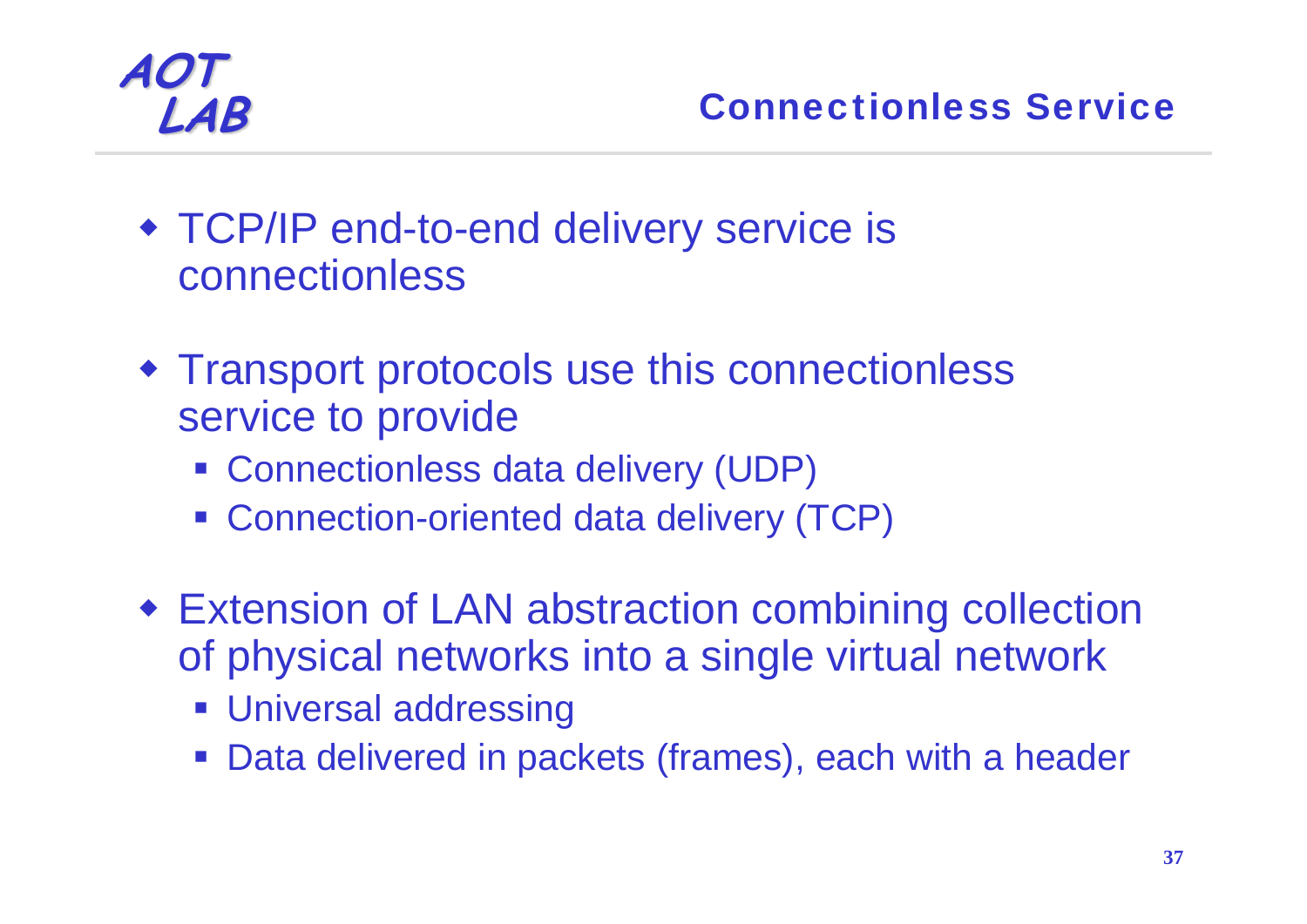

- IP packets have the same purpose in internet as frames on LAN
- IP packet is called a datagram
- Routers (formerly gateways) forward datagram packets between physical networks
- Datagram packets have a uniform, hardware independent format
- Encapsulated in hardware frames for delivery across each physical network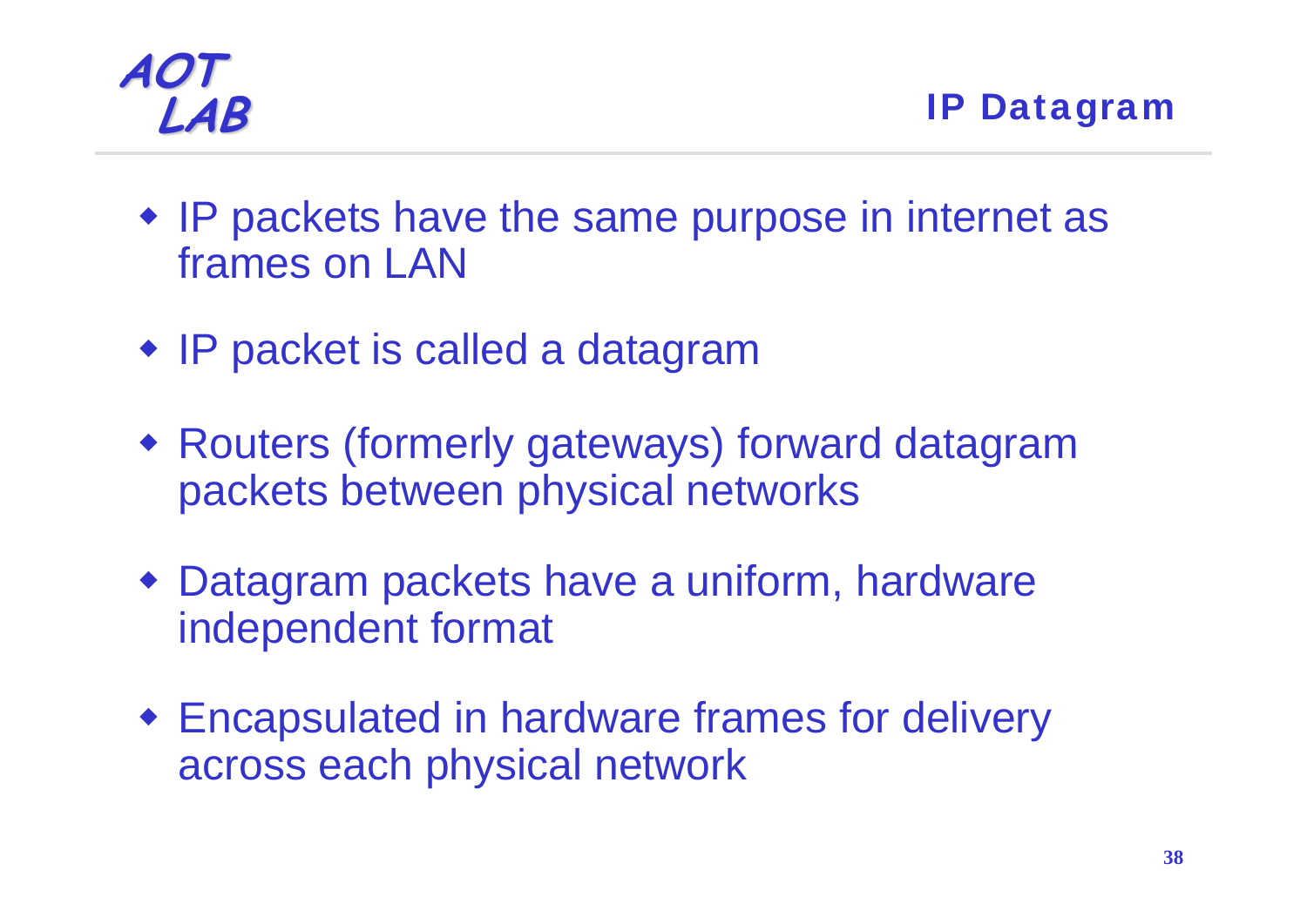

- Datagram packets are composed of a header area and data area
- Datagram packets can have different sizes
	- **Header area usually fixed (20 octets), but can have** options
	- Data area can contain between 1 and 64K octets
	- Usually, data area much larger than header
- Header contains all information needed to deliver datagram packets to destination computer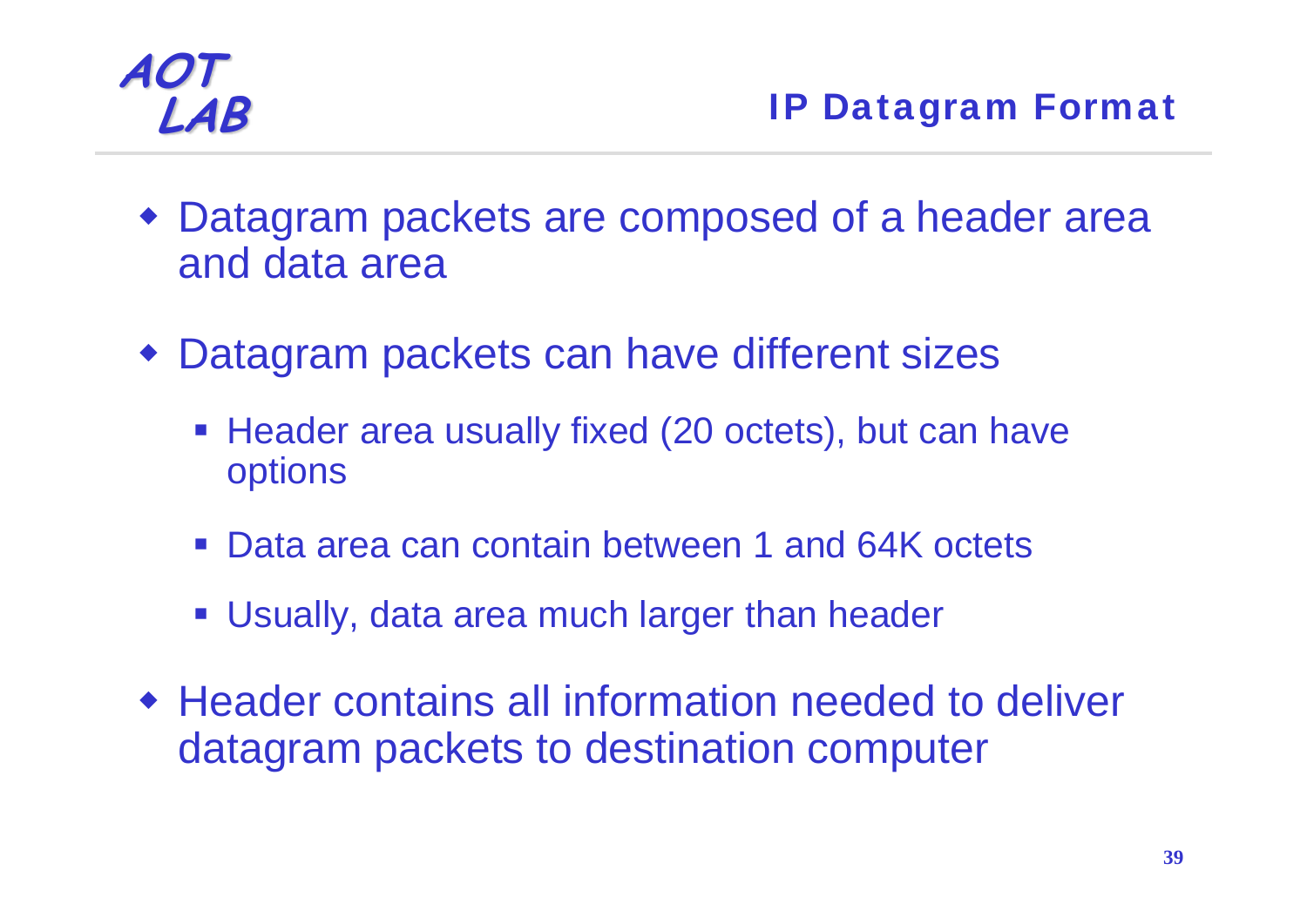

#### **LAB** IP Datagram Header

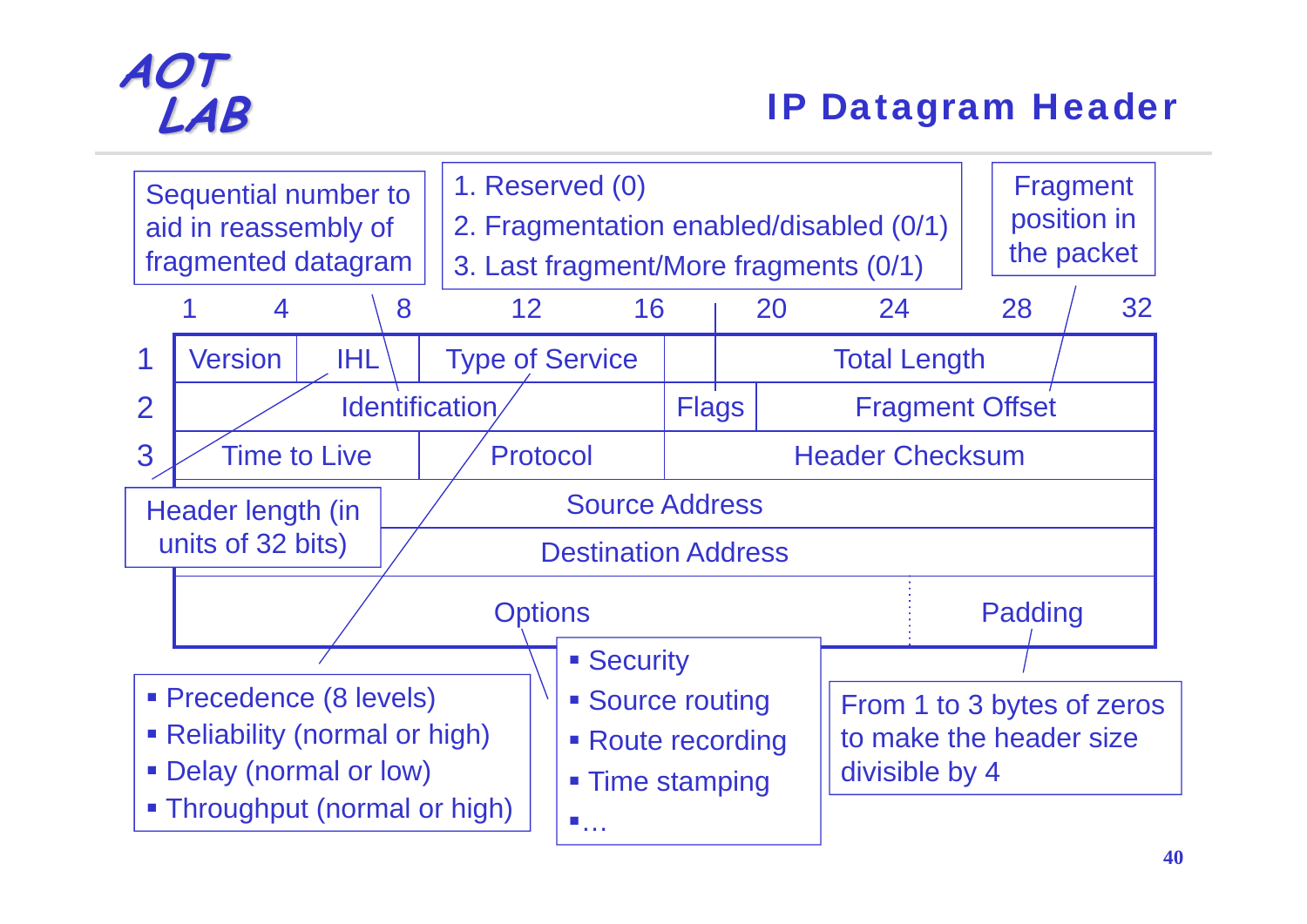- A route is information on how to relay traffic to a physical location or address
- Application programs or gateways (routers) route packets based on the destination network portion, i.e., excluding the destination host portion
- Information about forwarding is stored in a routing table
	- $\overline{\mathcal{L}}$ Initialized at system initialization
	- Must be updated as network topology changes
- Contains list of destination networks and next hop for each destination
- Routing table kept small by listing IP network address rather than complete IP addresses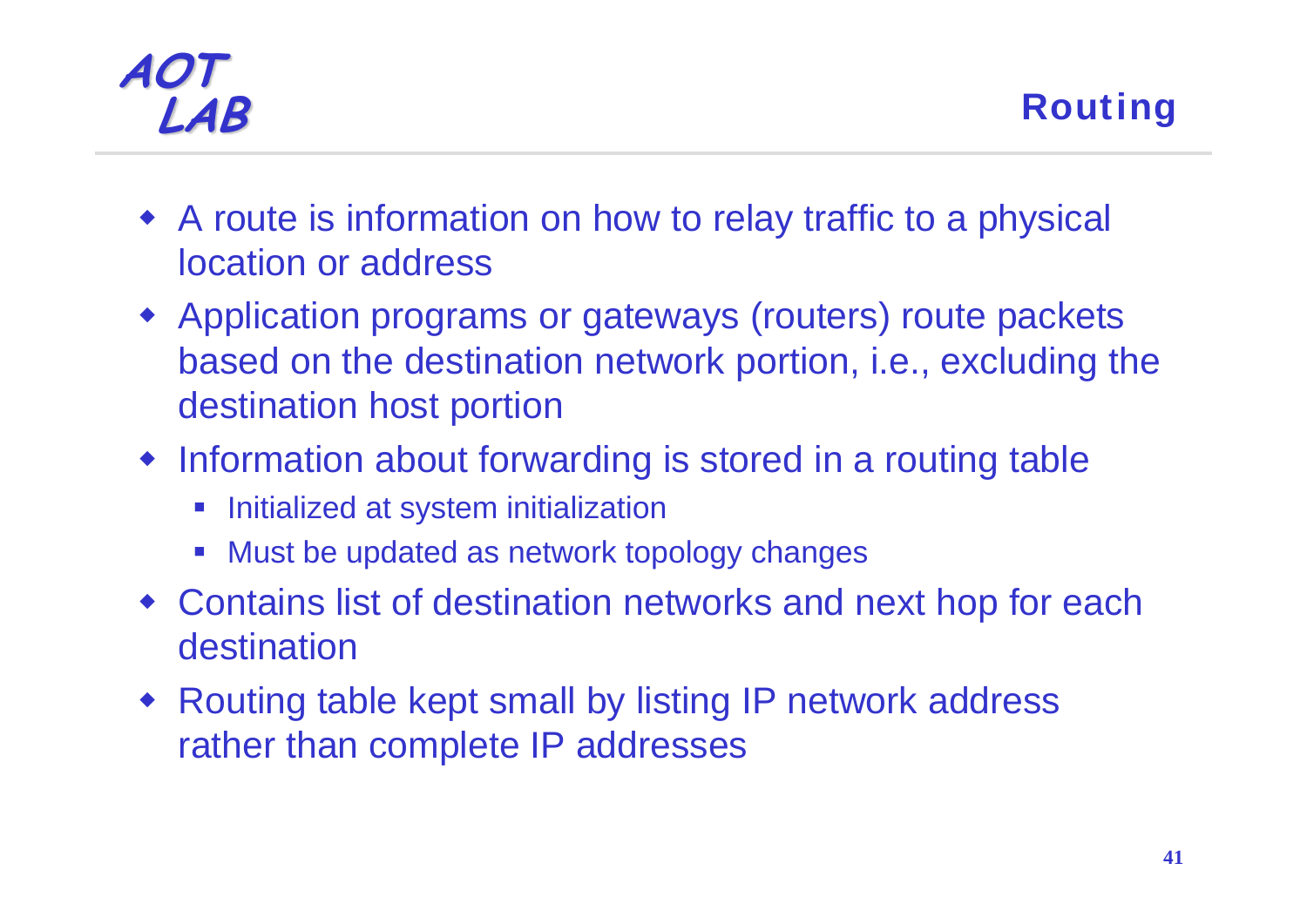

**Routing Table** 

| <b>Network Address</b> | <b>Network Mask</b> | <b>Next Hop</b>        |
|------------------------|---------------------|------------------------|
| 30.0.0.0               | 255.0.0.0           | 40.0.0.7               |
| 40.0.0.0               | 255.0.0.0           | <b>Direct Delivery</b> |
| 126.1.0.0              | 255,255,0,0         | <b>Direct Delivery</b> |
| 192.1.6.0              | 255.255.255.0       | 126.1.0.5              |
| 165.15.0.0             | 255.255.0.0         | 40.0.0.7               |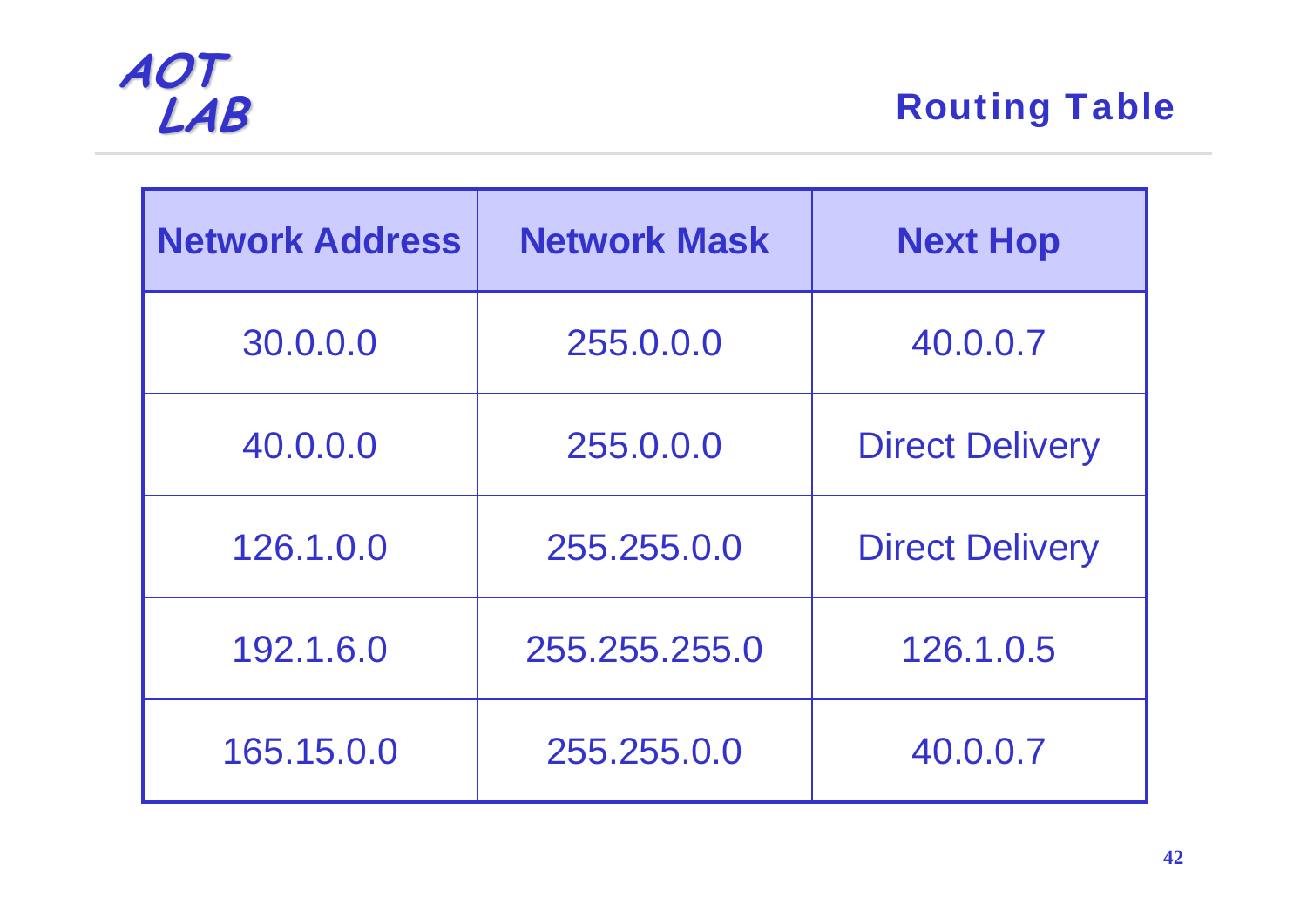

#### **Routing Table**

| <b>Network</b><br><b>Address</b> | <b>Next Hop</b>                  |
|----------------------------------|----------------------------------|
| 30.0.0.0                         | 40.0.0.7                         |
| 40.0.0.0                         | <b>Direct</b><br><b>Delivery</b> |
| 126.1.0.0                        | <b>Direct</b><br><b>Delivery</b> |
| 192.1.6.0                        | 126.1.0.5                        |
| 165.15.0.0                       | 40.0.0.7                         |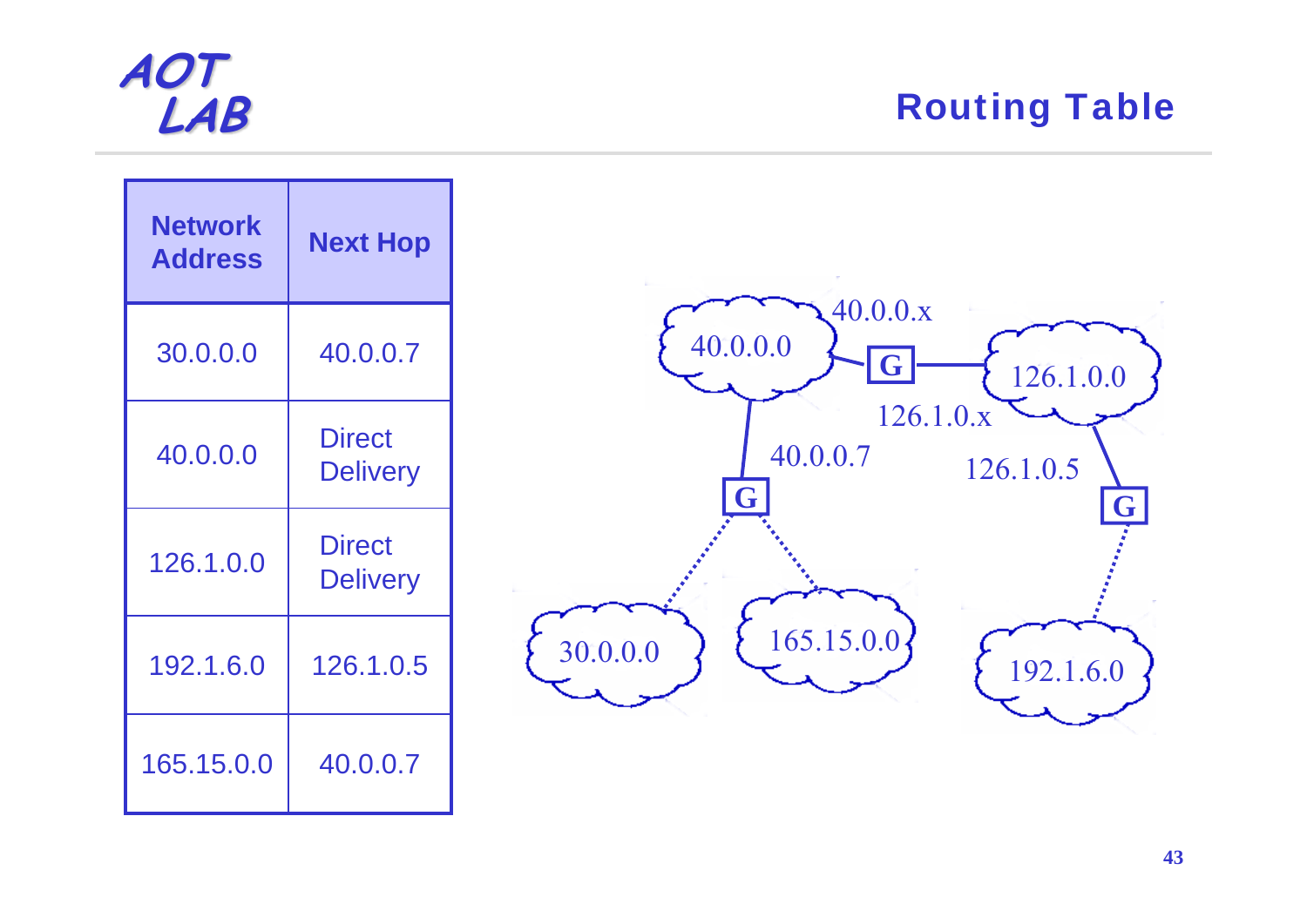- To identify destination network
	- Apply address mask to destination address
	- **Compare to network address in routing table**
- This process can be expressed as

if ((Mask[i]  $\& D$ ) == Dest[i]) forward to NextHop[i]

- Destination address in IP datagram is always ultimate destination
- Router looks up next-hop address and forwards datagram
- Next-hop address never appears in IP datagram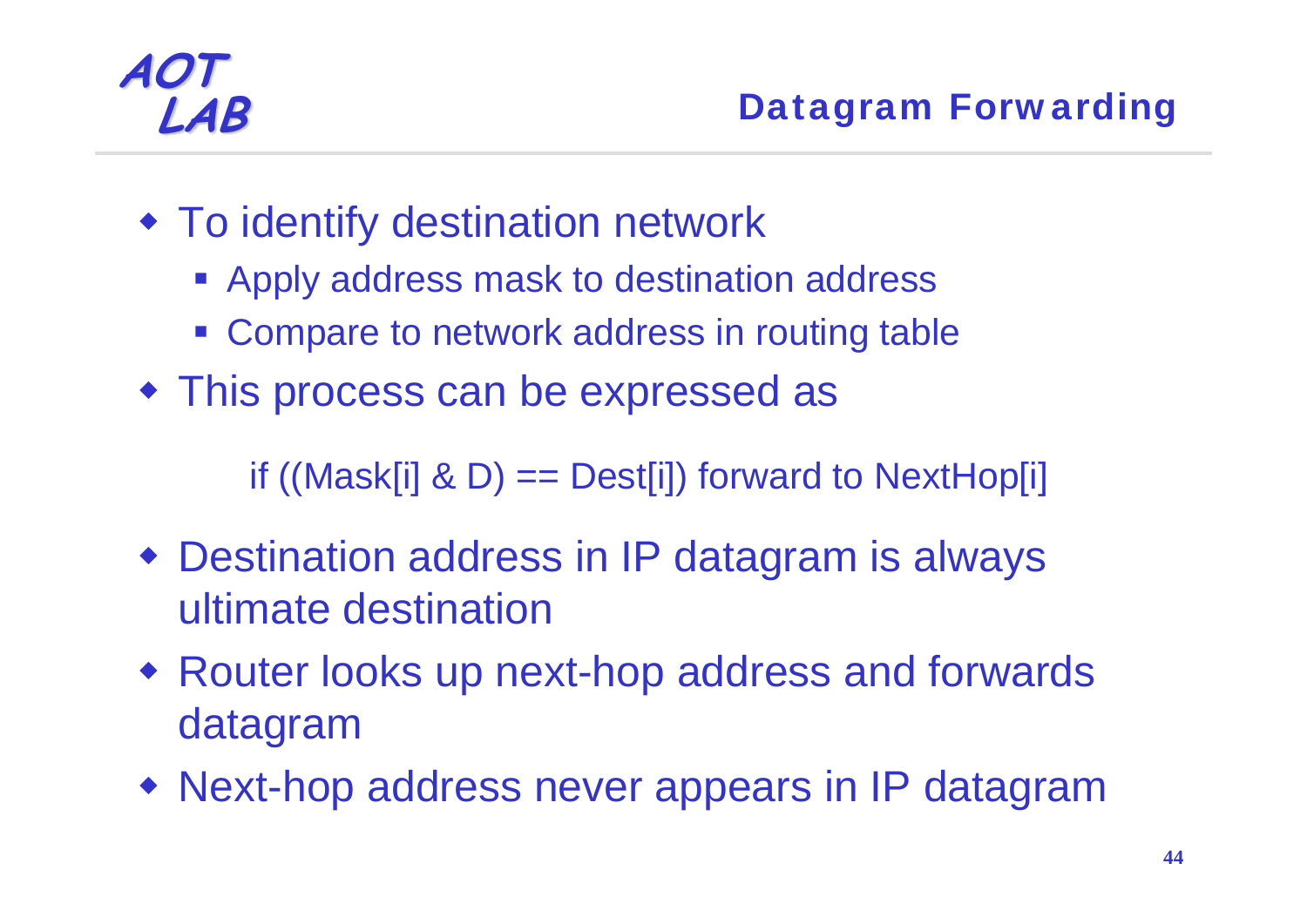#### **LAB** Best-Effort Delivery

- IP provides a service equivalent to LAN
- Does not guarantee to prevent
	- **Service Service** Duplicate datagram packets
	- $\mathcal{L}^{\text{max}}_{\text{max}}$ Delayed or out-of-order delivery
	- **Corruption of data**
	- $\mathcal{L}_{\mathcal{A}}$ Datagram loss
- Reliable delivery provided by transport layer
- IP Network layer can detect and report errors without actually fixing them
	- $\mathcal{L}_{\mathcal{A}}$ Network layer focuses on datagram delivery
	- Application layer not interested in differentiating among delivery problems at intermediate routers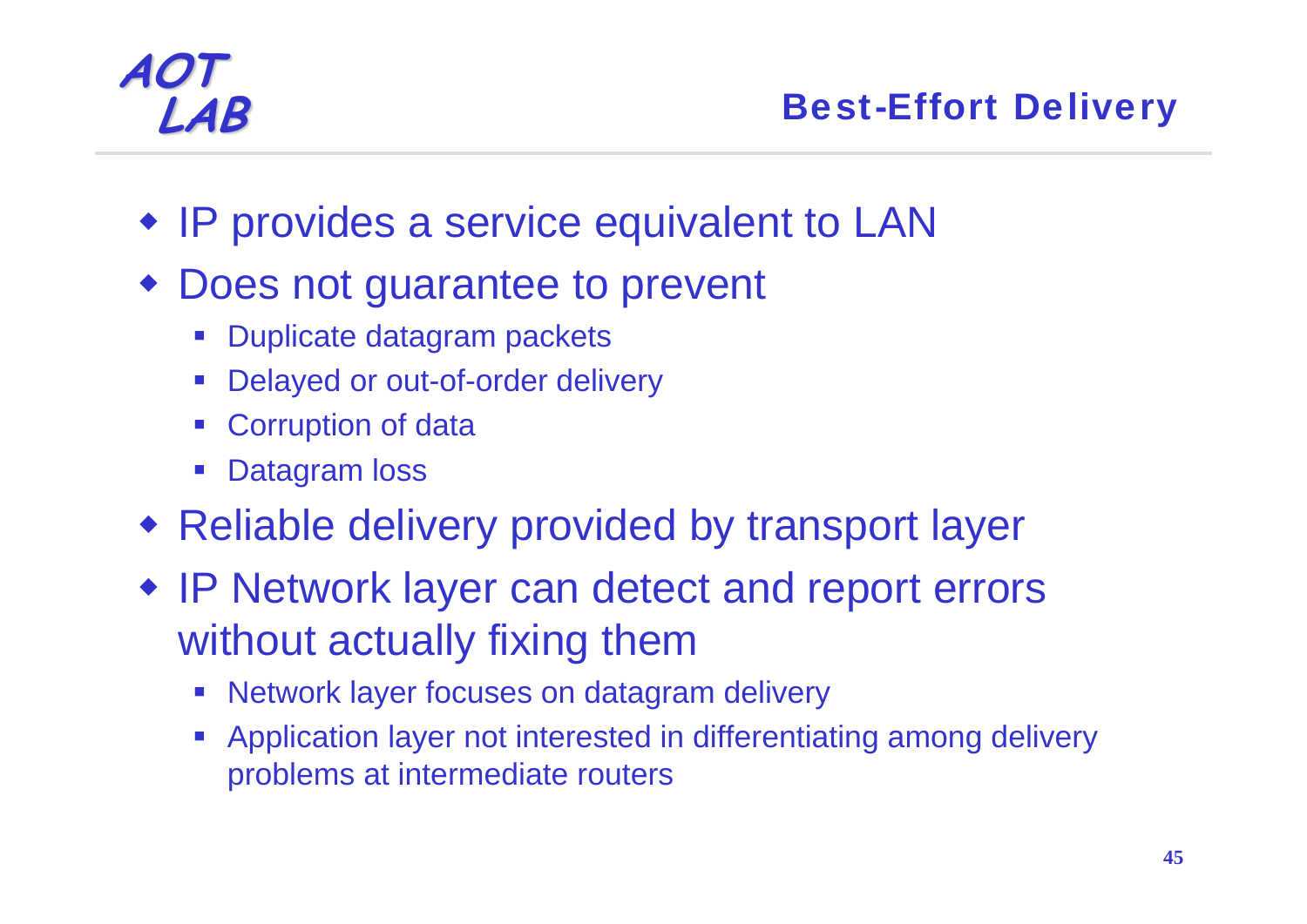

- IP internet layer
	- Constructs datagram
	- **Determines next hop**
	- **Hands to network interface layer**
- IP network interface layer
	- **Binds next hop address to hardware address**
	- **Prepares datagram for transmission**
- But hardware accepts and delivers packet that adhere to a specific frames format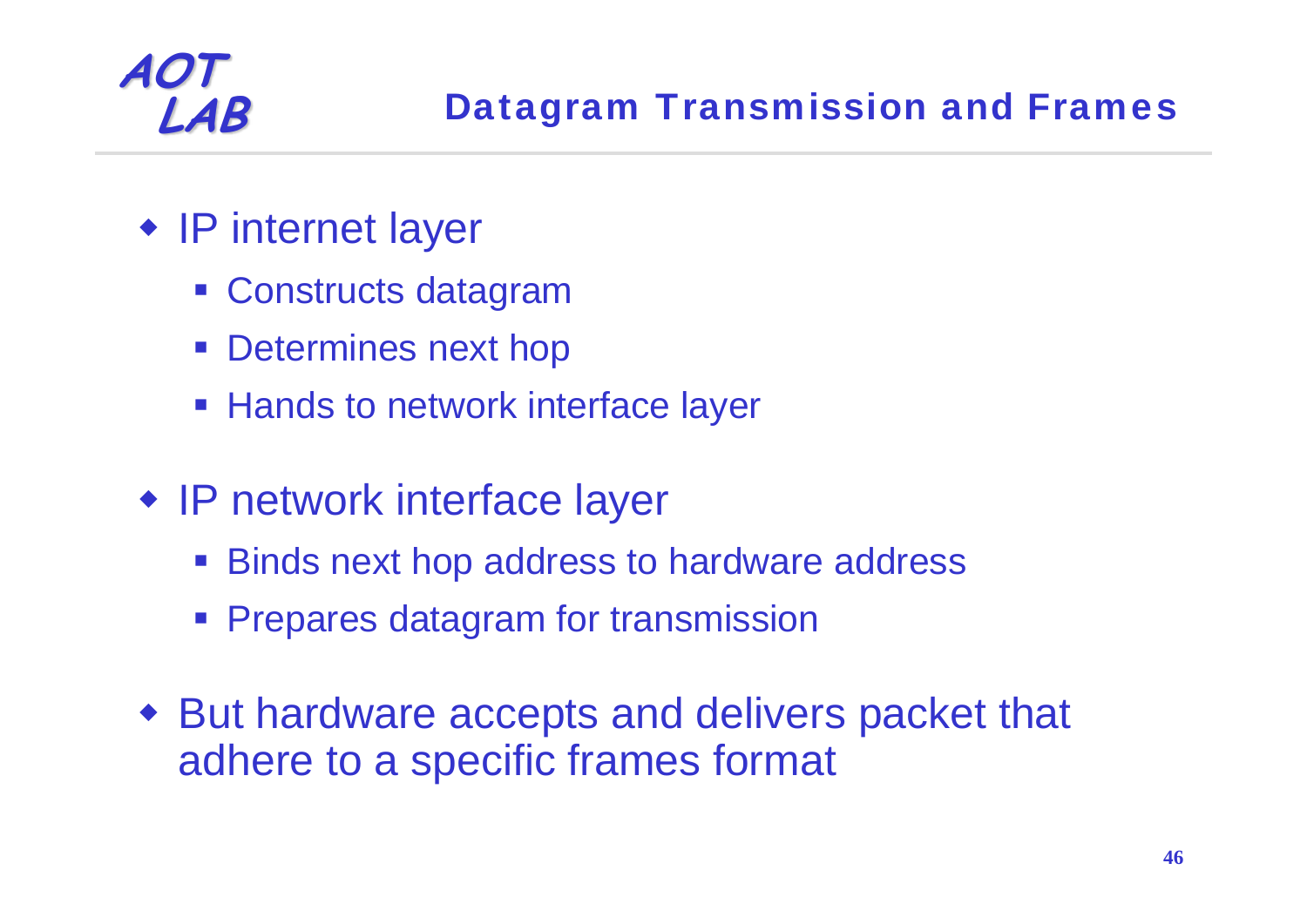

 IP Network interface layer encapsulates datagram as data area in hardware frame

**Hardware ignores IP datagram format** 

- **Firame type is specified for IP datagram, as well as** others (e.g., ARP)
- Receiving protocol stack interprets data area based on frame type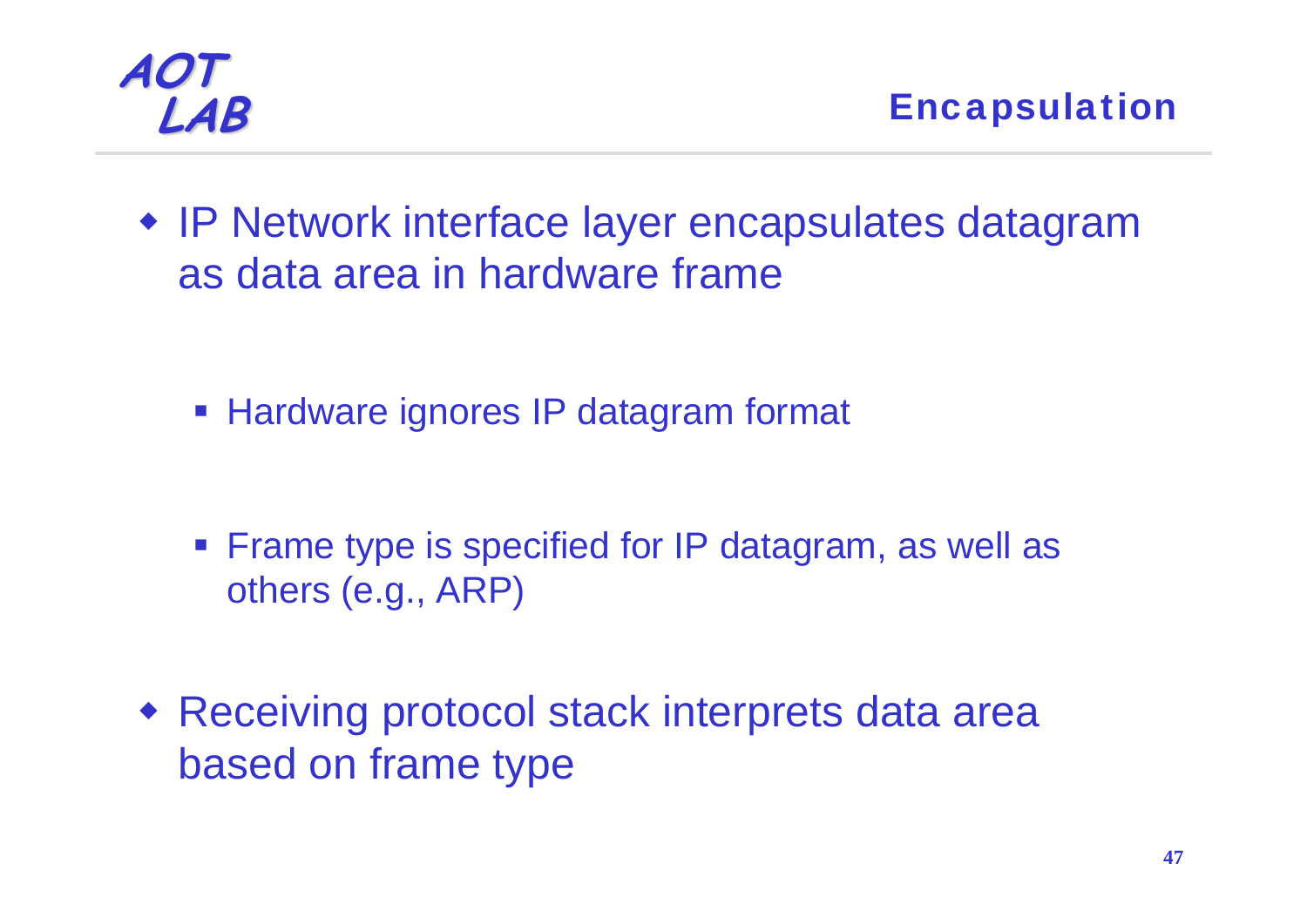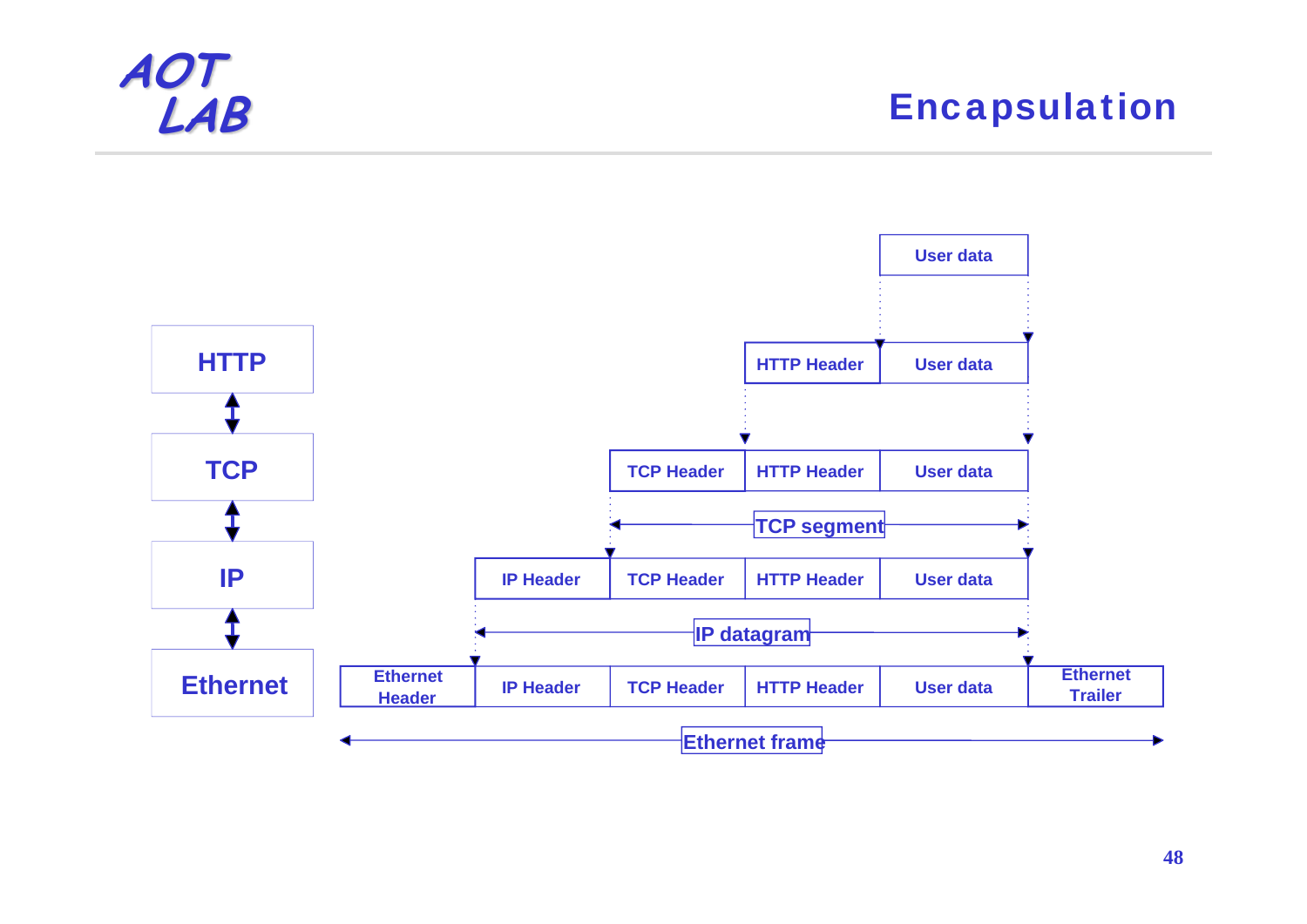

 Every hardware technology specification includes the definition of the maximum size of the frame data area

Called the maximum transmission unit (MTU)

 Any datagram encapsulated in a hardware frame must be smaller than the MTU for that hardware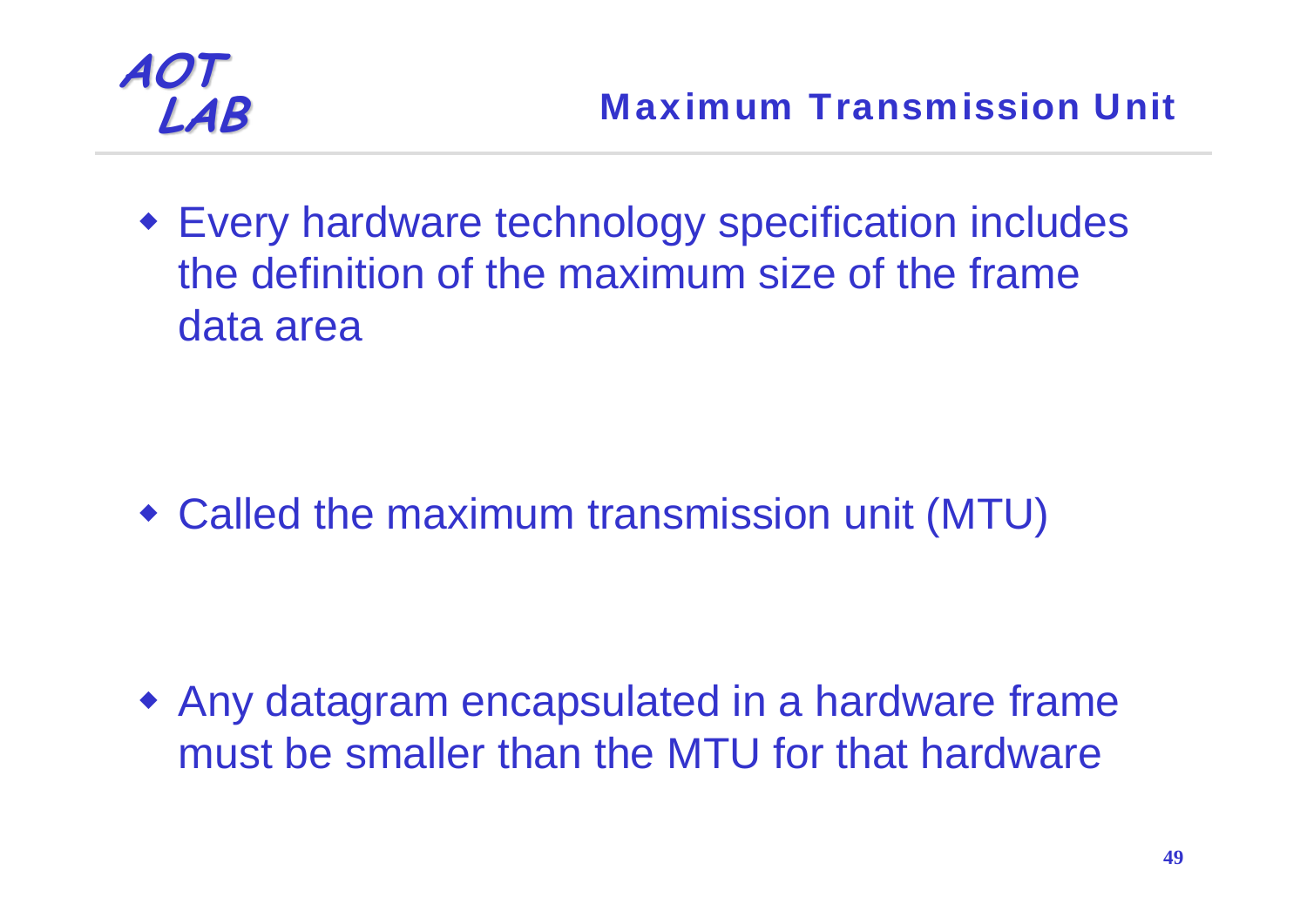

- One technique
	- **Example 2 Fig. 2** Limit datagram size to smallest MTU of any network
- IP uses fragmentation
	- Datagram packets can be split into pieces to fit in network with small MTU
- Router detects datagram larger than network MTU
	- **Splits into pieces**
	- $\mathcal{L}^{\text{max}}_{\text{max}}$ Each piece is smaller than outbound network MTU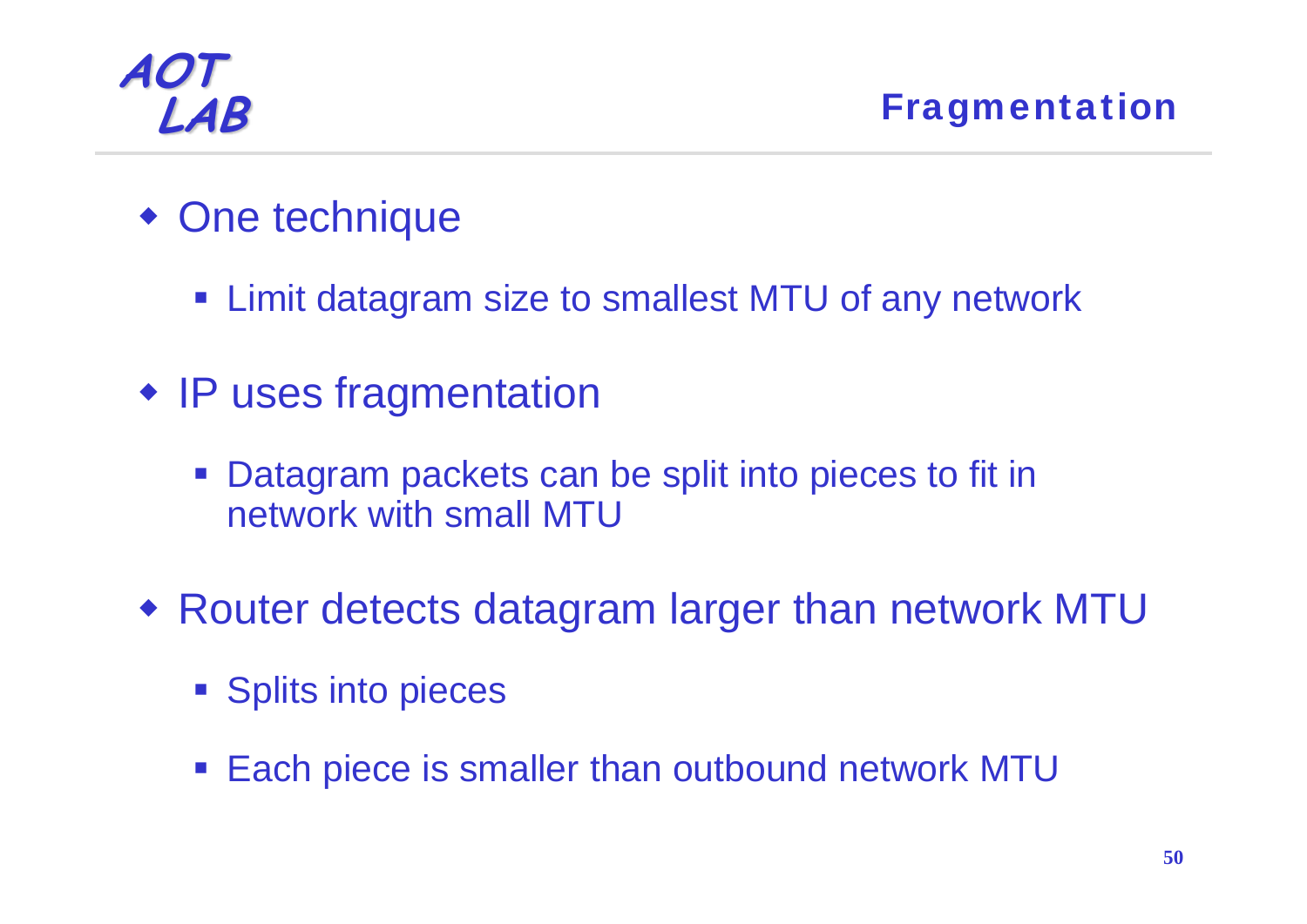

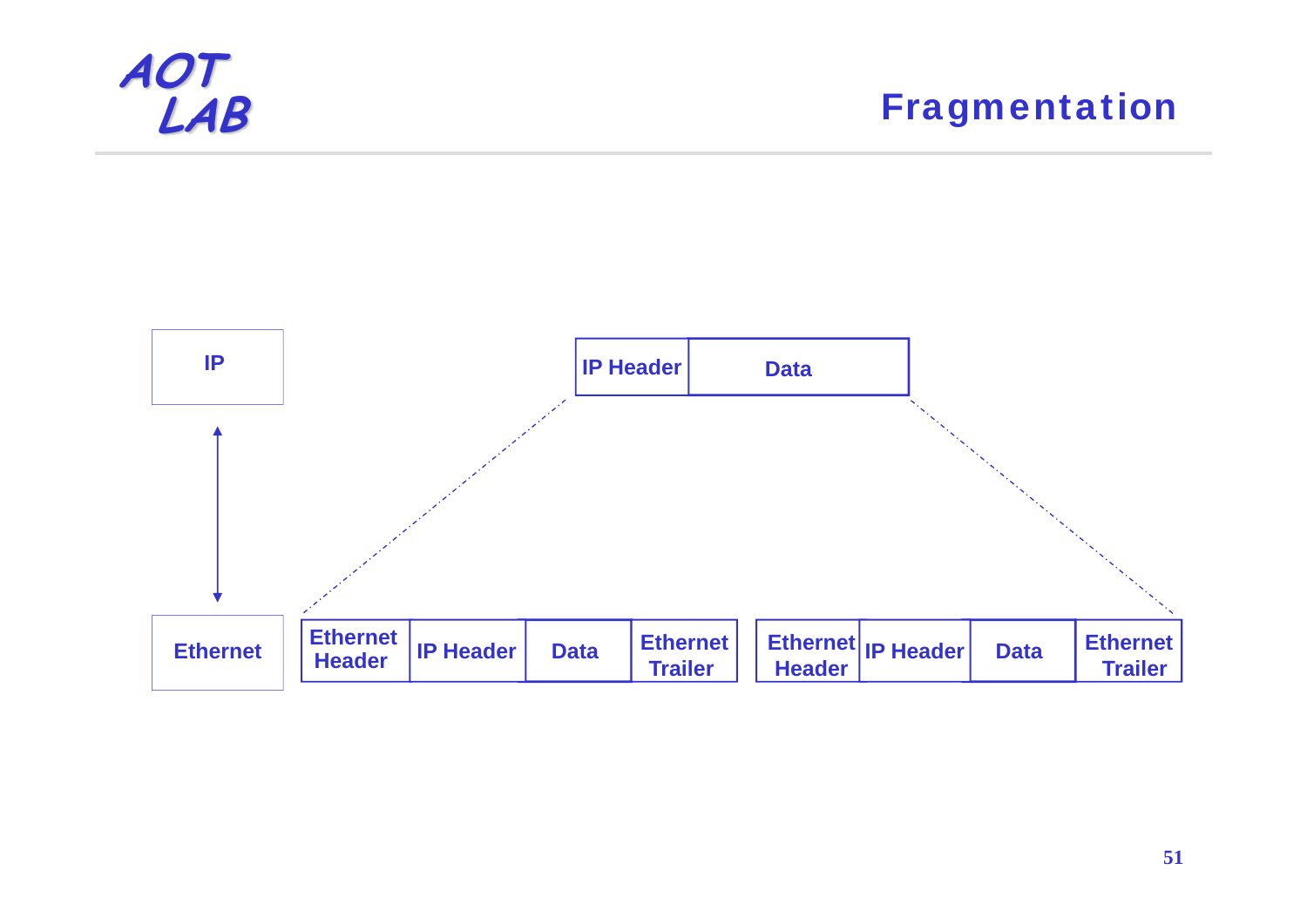- Each fragment is an independent datagram
	- **Includes all header fields**
	- **Bit in header indicates datagram is a fragment**
	- **Other fields have information for reconstructing original** datagram
		- Fragment Offset gives original location of fragment
- Router uses local MTU to compute size of each fragment
	- Puts part of data from original datagram in each fragment
	- **Puts other information into header**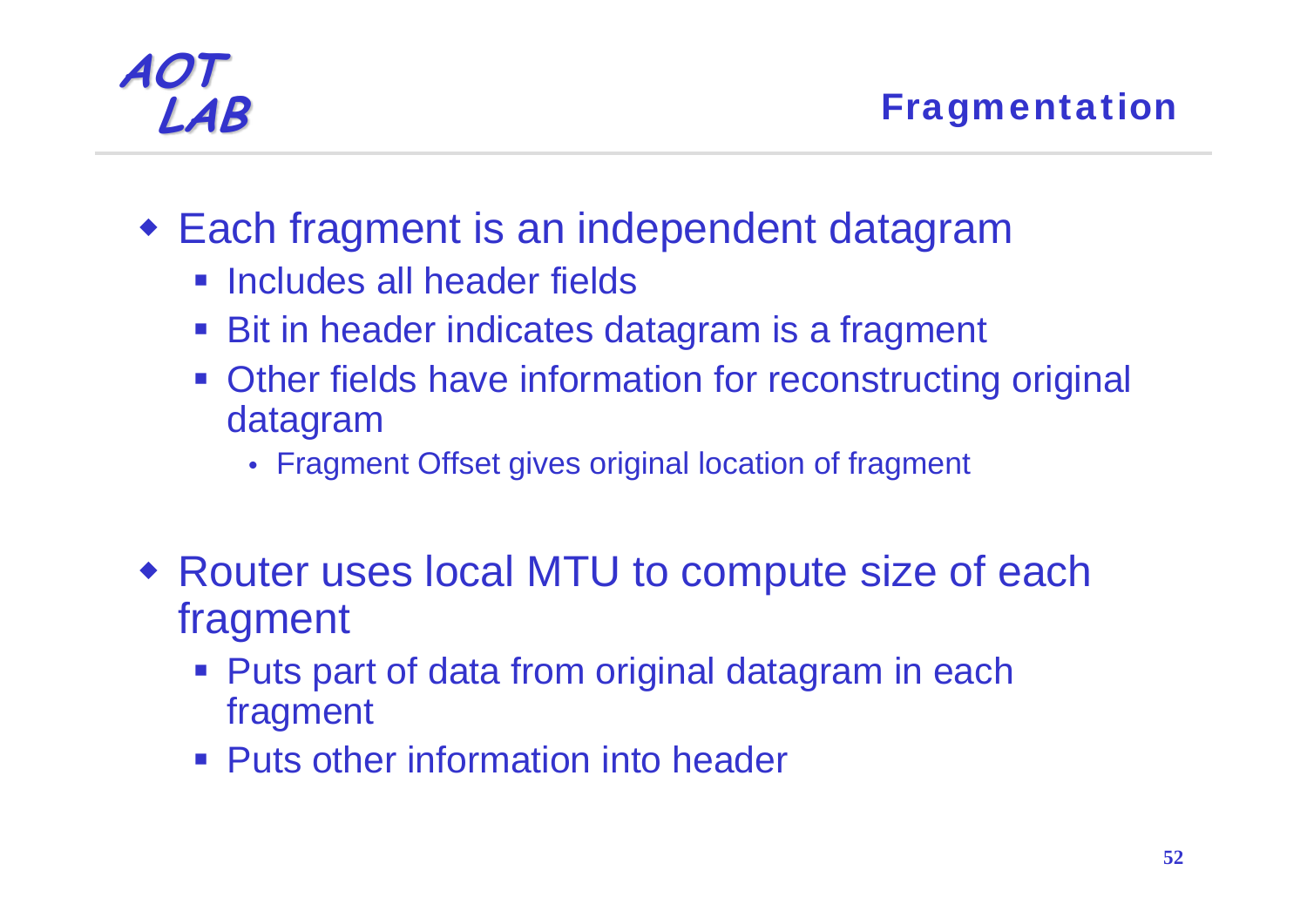

- Reconstruction of original datagram is call reassembly
- Ultimate destination performs reassembly
	- **Reduces the amount of state information in routers**
	- **Routes can be dynamically changed**
- Destination performs reassembly by using
	- **I** Identification field
	- **Fragment Offset field**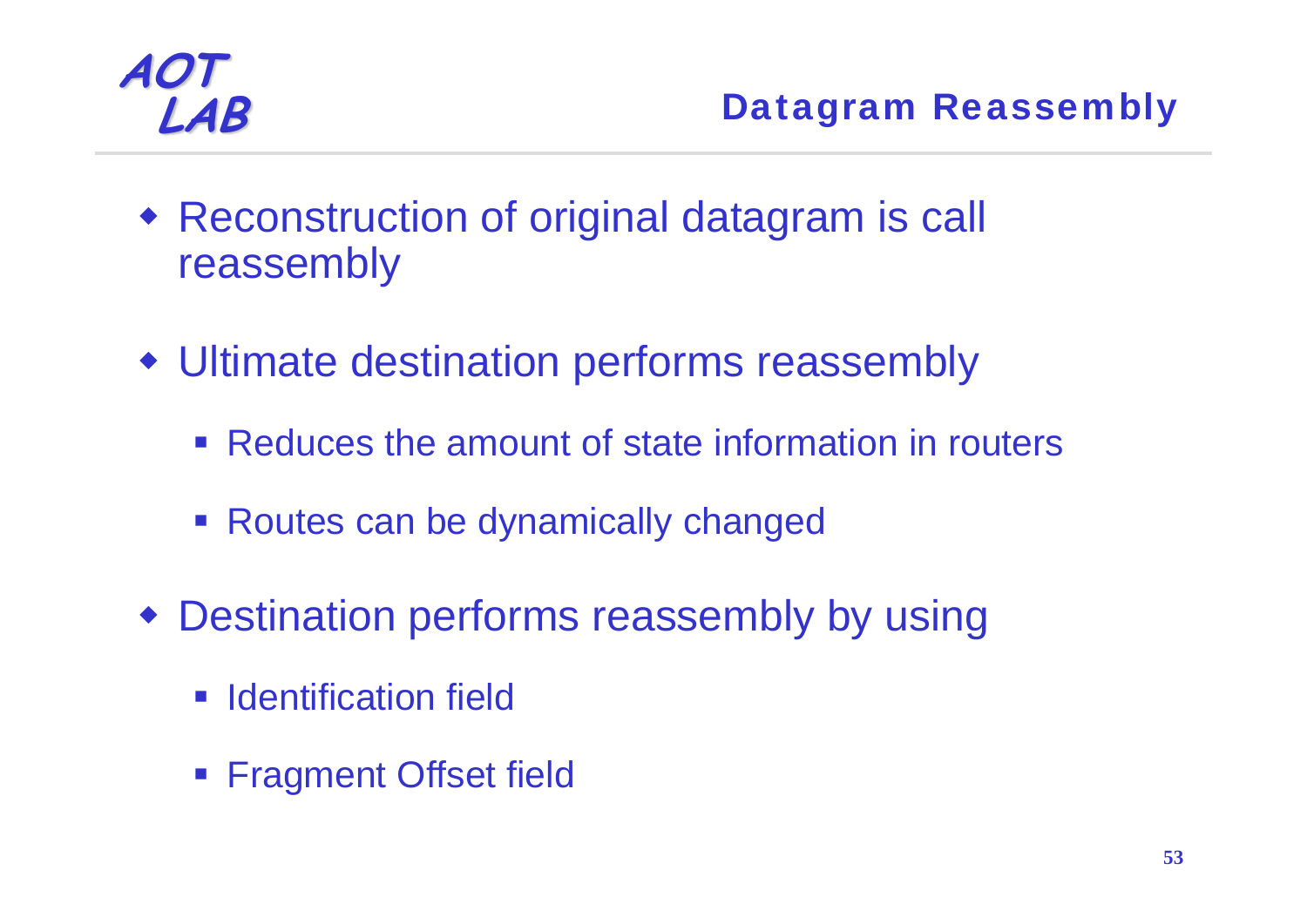**LAB** Fragment Loss

- IP may drop fragments of a datagram
	- **Destination drops entire original datagram**
- Destination identifies lost fragment
	- **Sets timer when a first fragment arrives**
	- **If timer expires before all fragments arrive then the** datagram is dropped
- Source (application layer protocol) retransmits the datagram if an acknowledgment does not arrive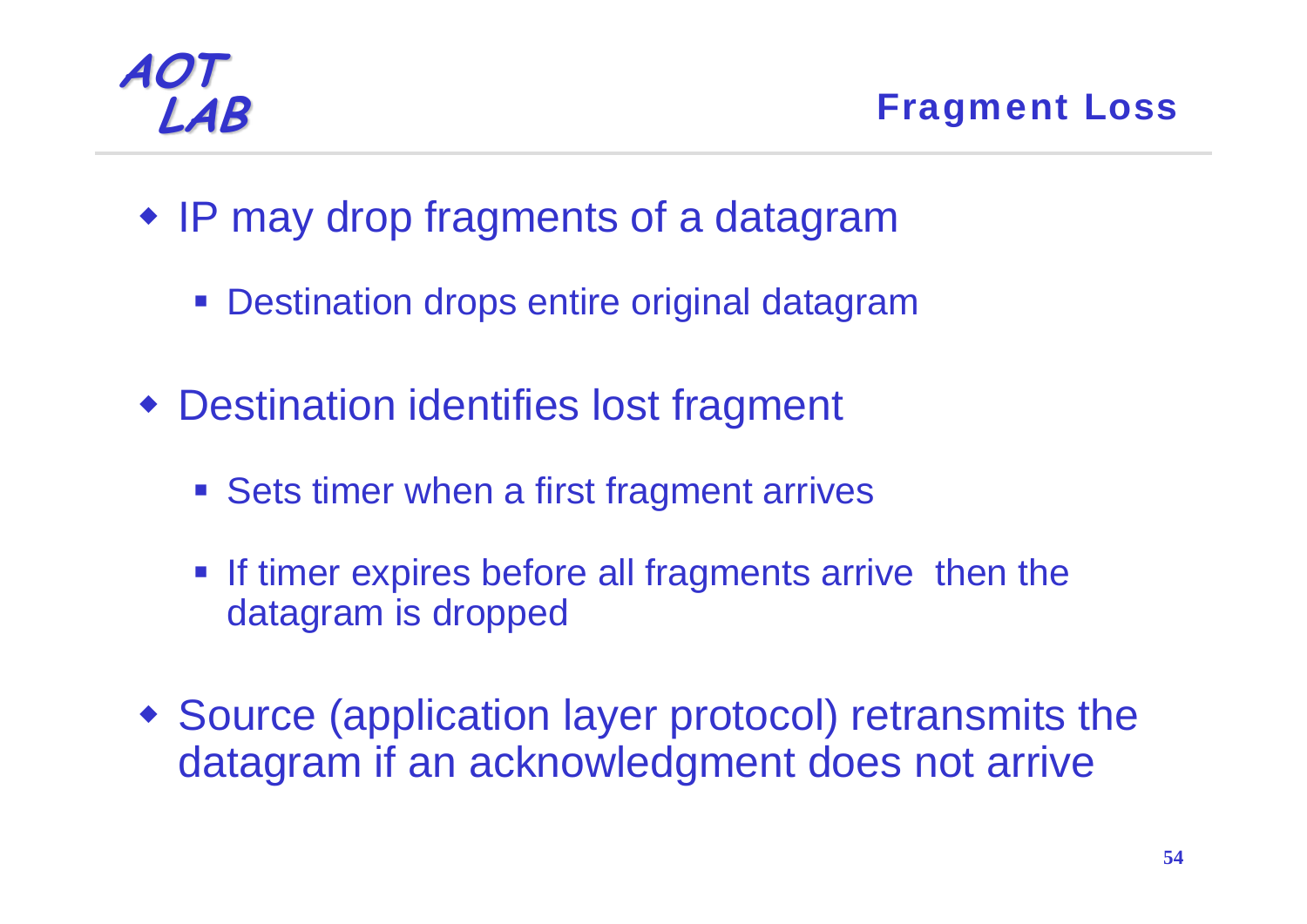- Fragment may encounter subsequent network with even smaller MTU
- Router fragments the fragment to fit MTU
- Resulting (sub)fragments look just like original fragments (except for size)
- No need to reassemble hierarchically
- Sub-fragments include position in original datagram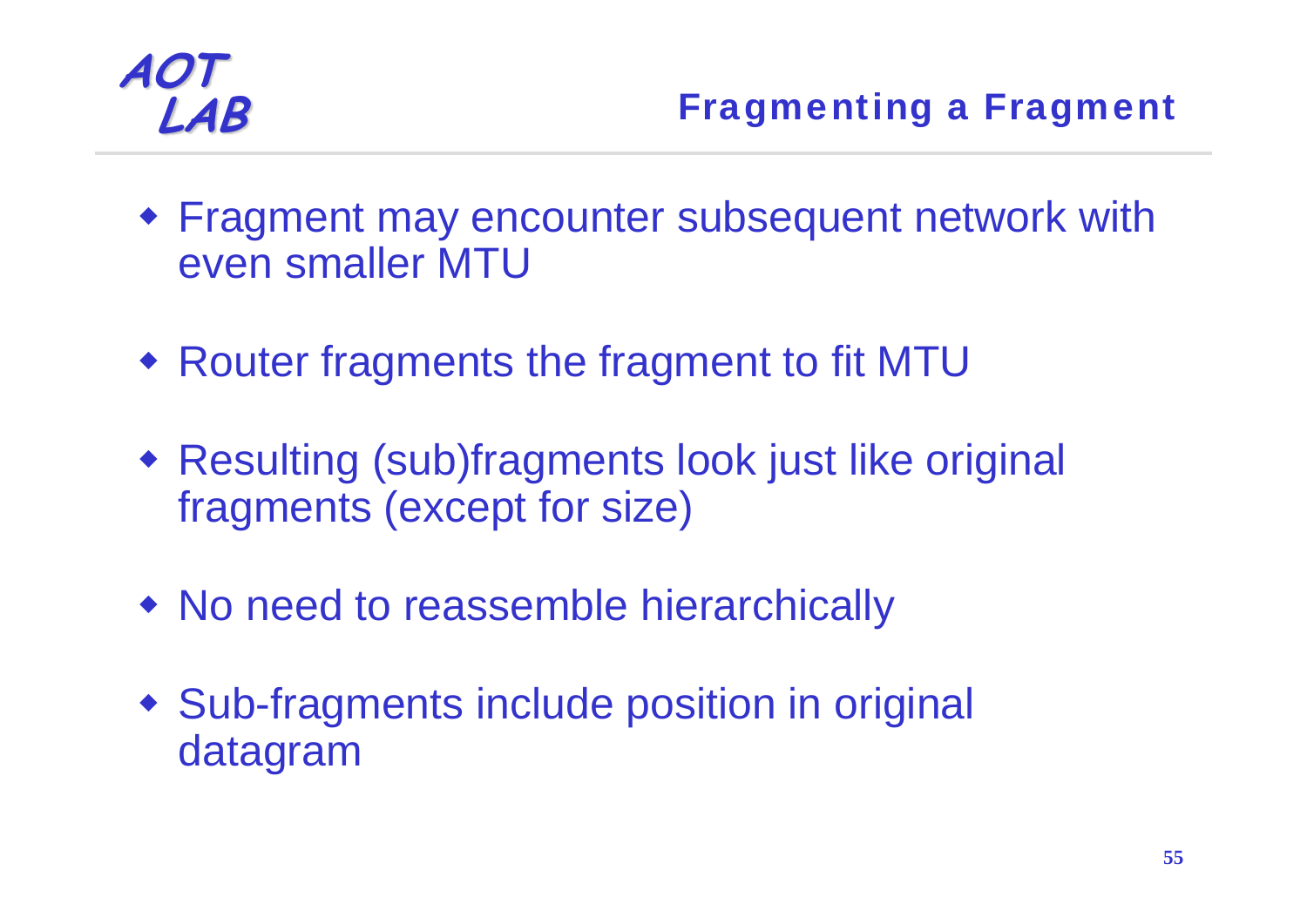- Current version of IP version 4 is 30 years old
- IPv4 has shown remarkable ability to move to new technologies and basic principles are still appropriate today
- IPv4 has accommodated dramatic changes since original design
	- **Nany new types of hardware**
	- **Scaled from a few tens to a few tens of millions of** computers
	- **Speeds from Kbps to Gbps**
- IETF has proposed entirely new version (IPv6) to address some specific problems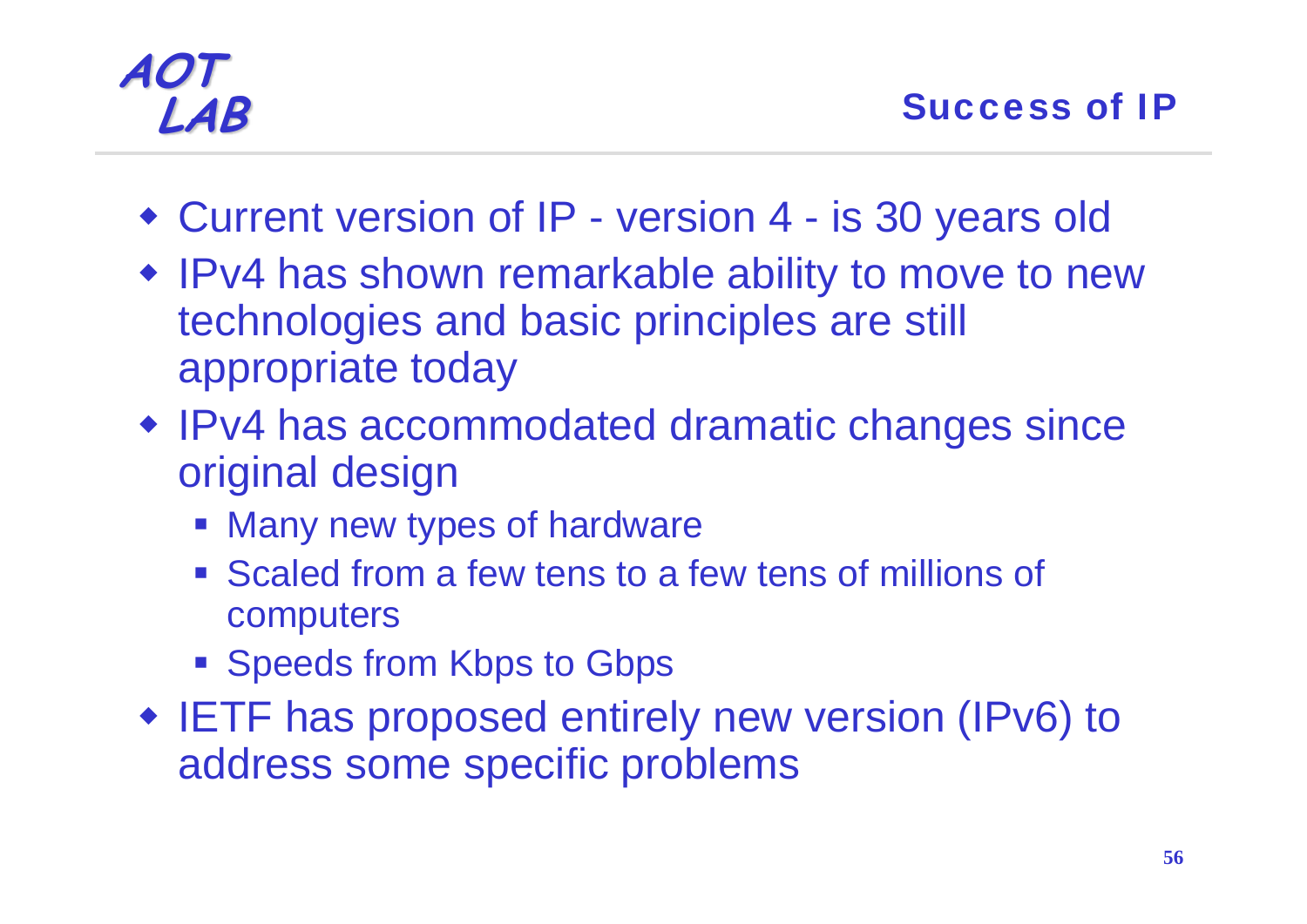#### **LAB** Motivation for Change

- Address space
	- 32 bit address space allows for over a million networks
	- **Most are Class C and too small for many organizations**
	- 2<sup>14</sup> Class B network addresses already almost exhausted
- Type of service
	- **Different applications have different requirements for** delivery reliability and speed
	- Current IP datagram header has a field indicating type of service
	- **EXECUTE:** Current IP protocols do not use it
- ◆ Multicast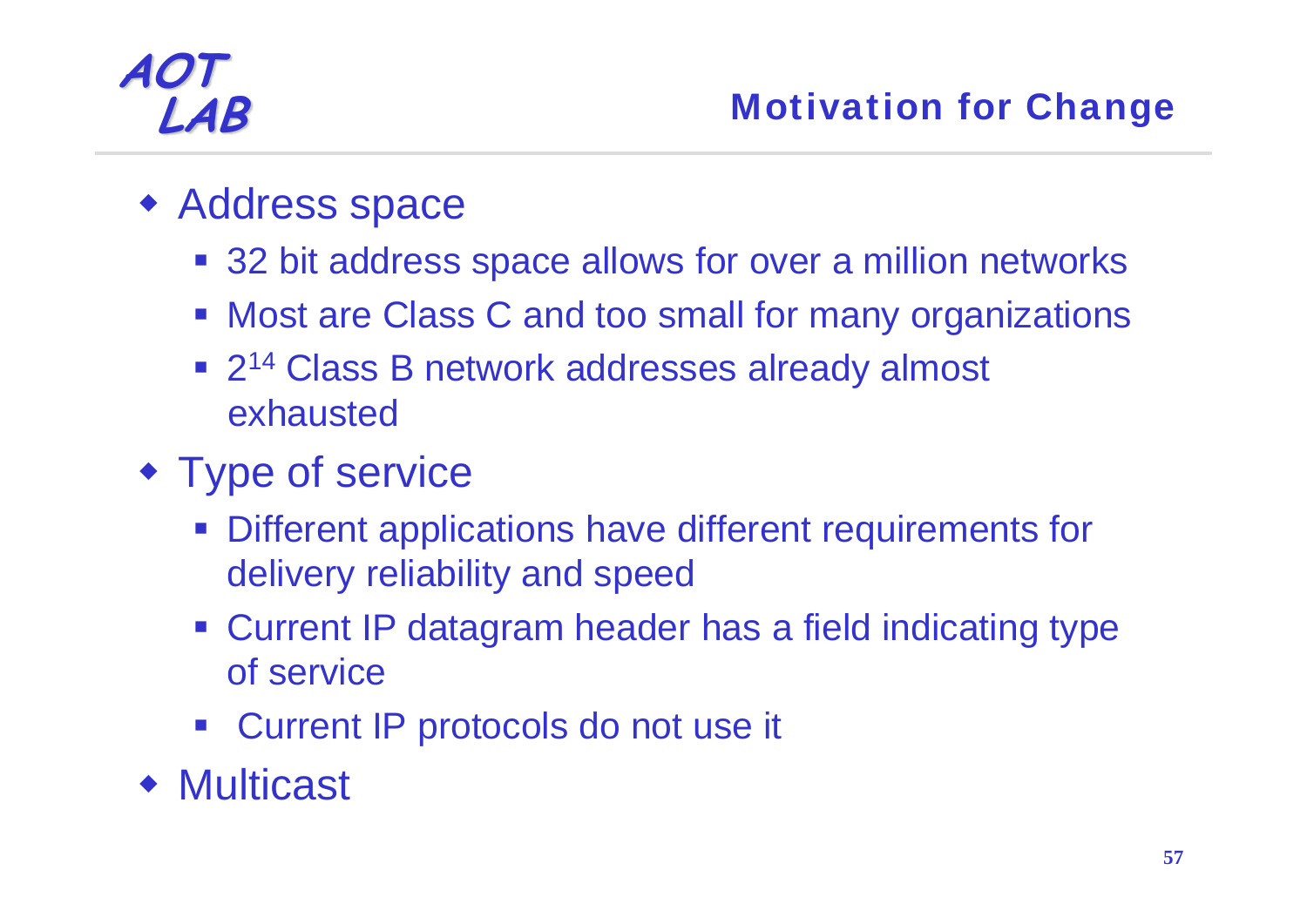- Address size (from 32 to 128 bits)
- **+ Header** 
	- **Header has few information and fixed length**
	- **Other information can be stored in extension headers**
- Support for audio and video
	- **Flow labels and quality of service allow audio and video** applications to establish appropriate connections
- Extensible
	- **New features can be added more easily**
- Simpler routing
	- **Routers do not manage fragmentation and new header** format simplify their processing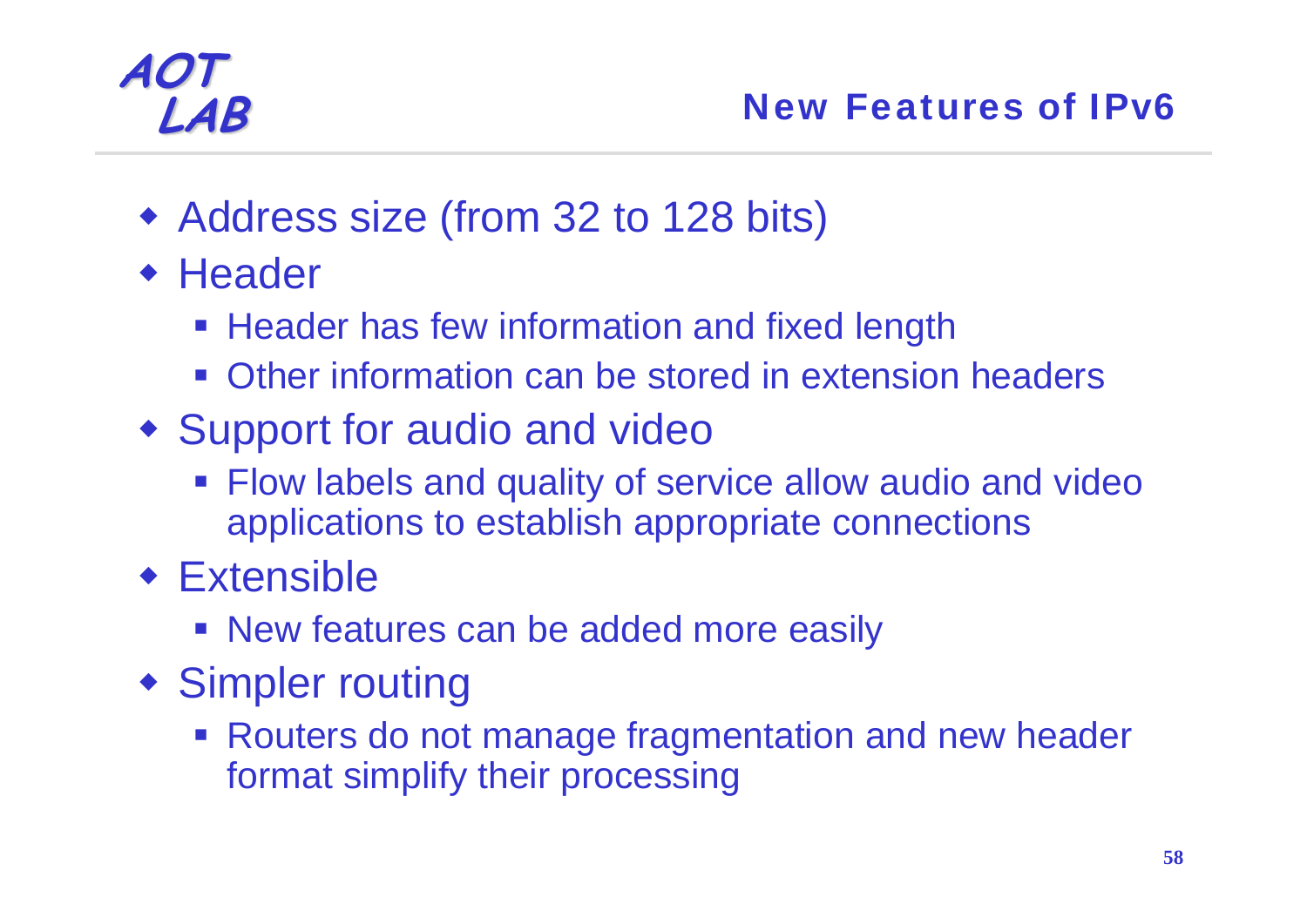

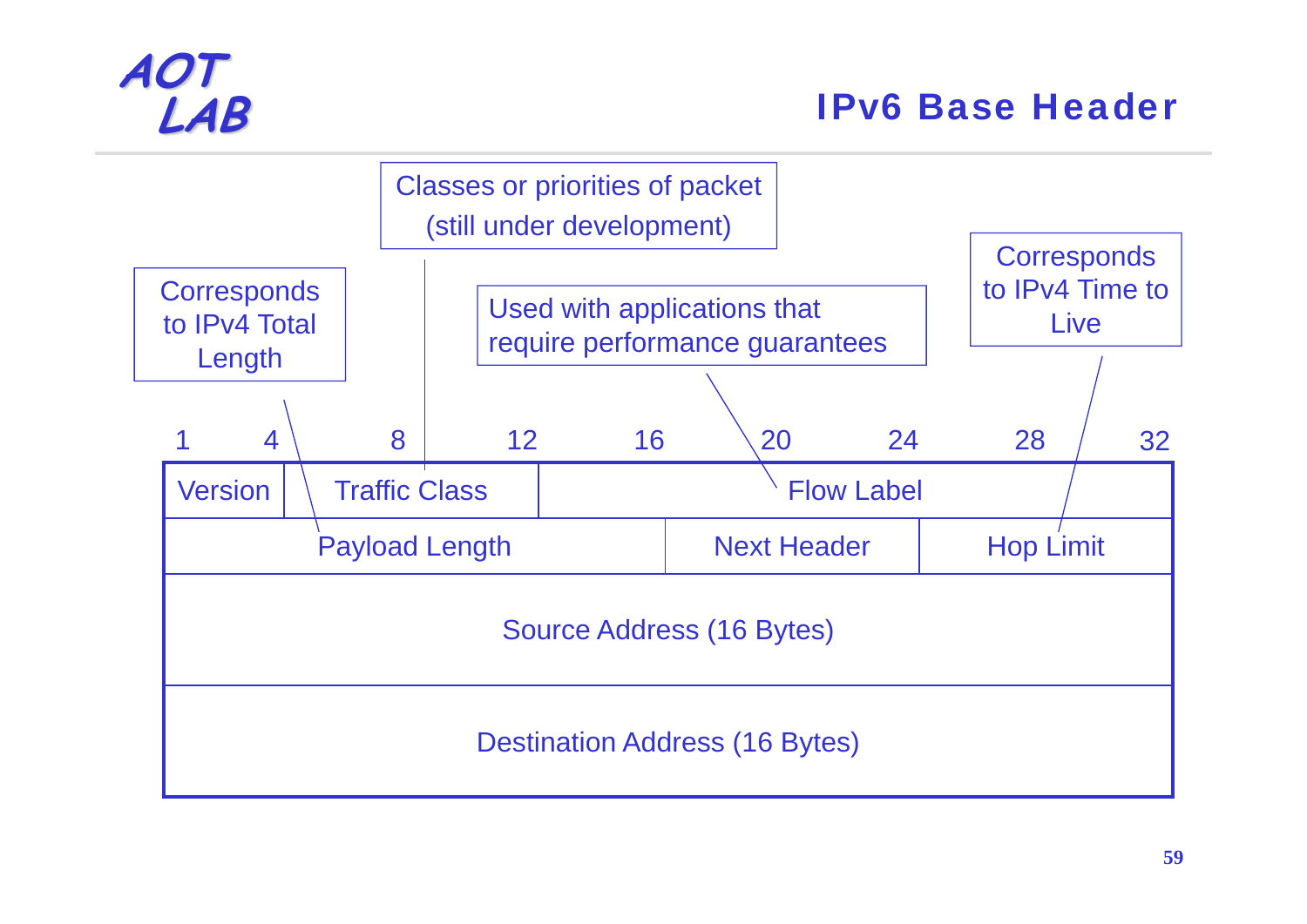

- Efficiency
	- **Header only as large as necessary**
- Flexibility
	- **Can add new headers for new features**
- Incremental development
	- **Can add processing for new features to be tested**
	- **Other routers will skip those headers**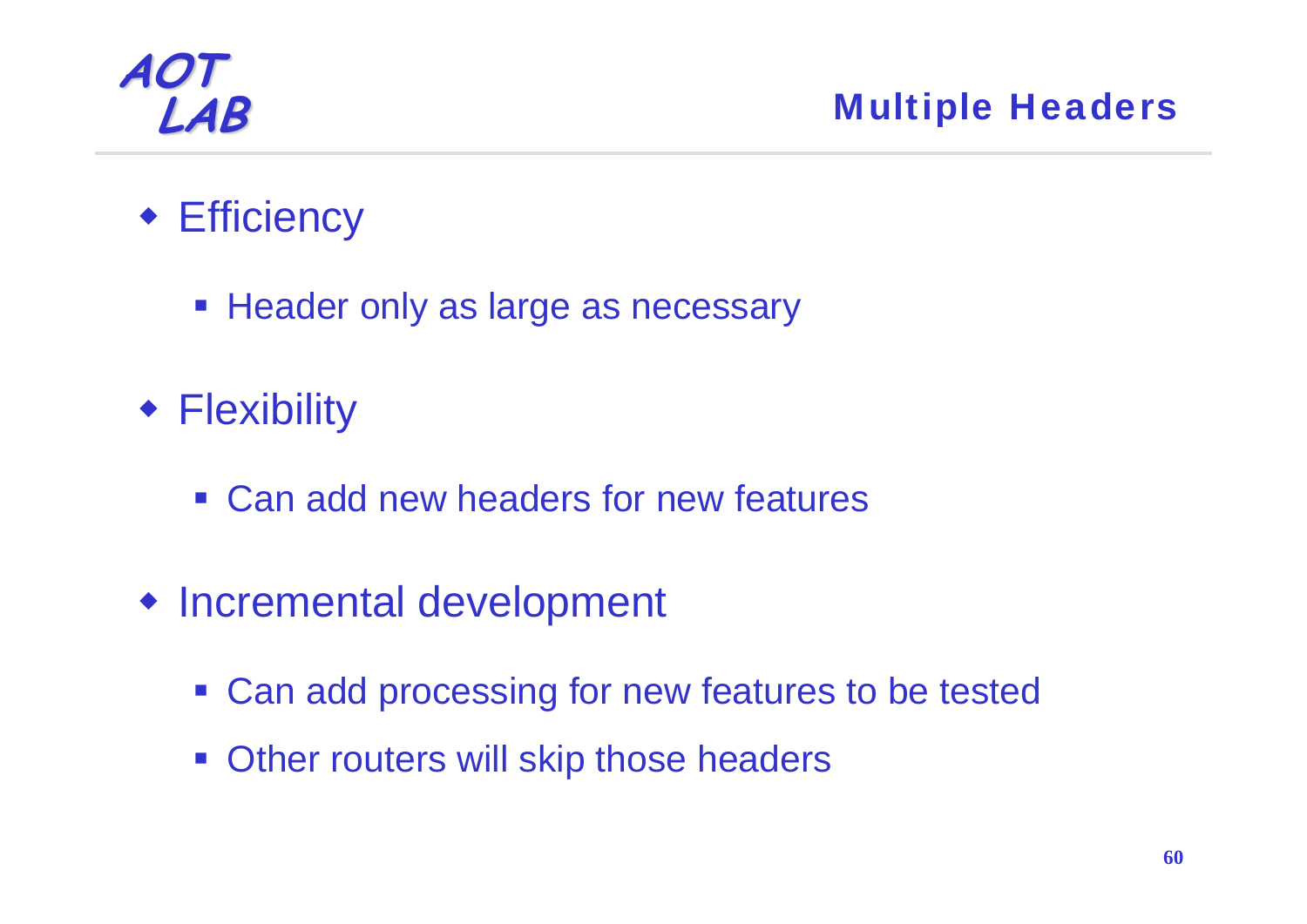

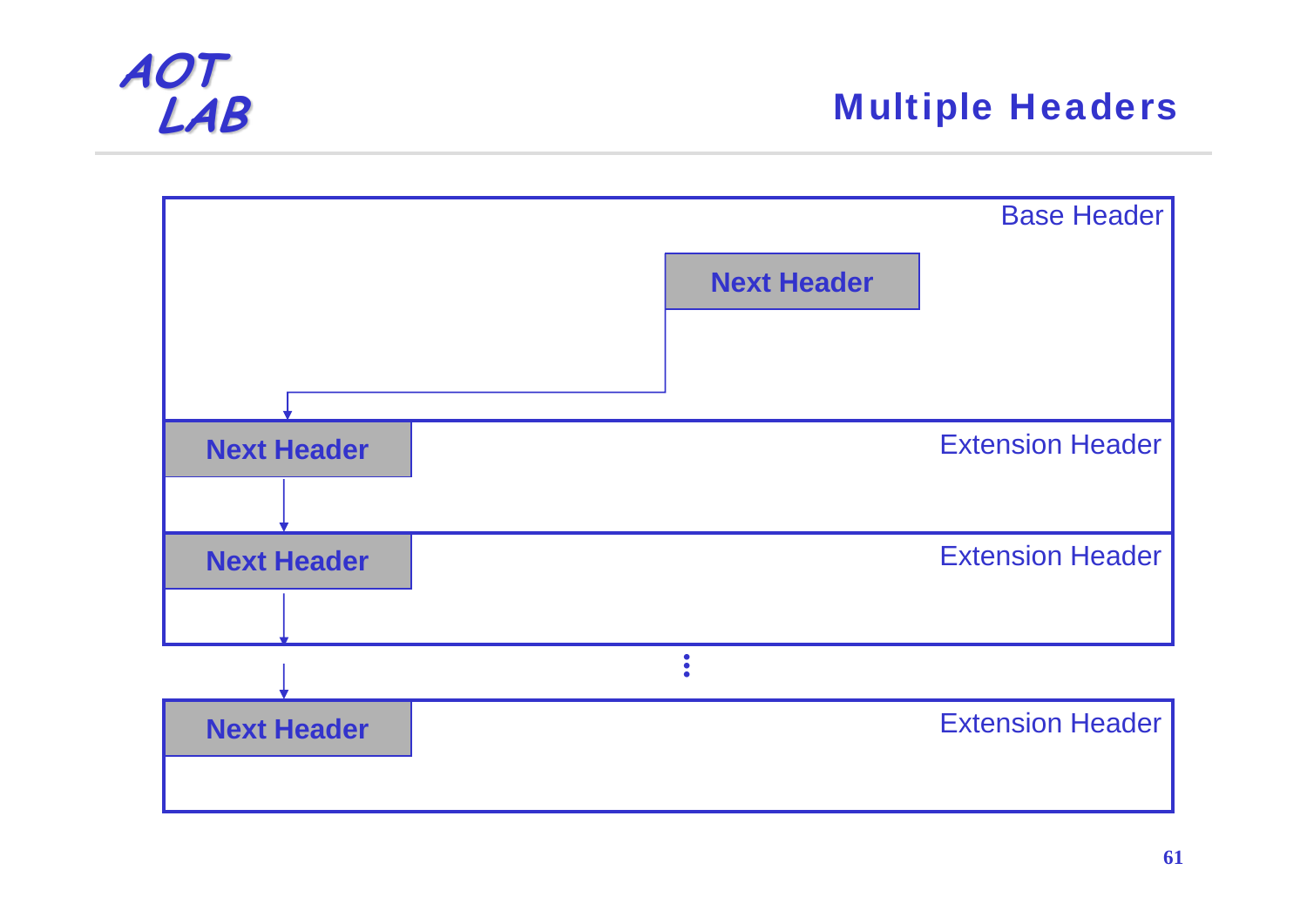

- Routing Header
- Fragmentation Header
- Hop-by-Hop Options Header
- Destinations Options Header
- Authentication Header
- Encrypted Security Payload Header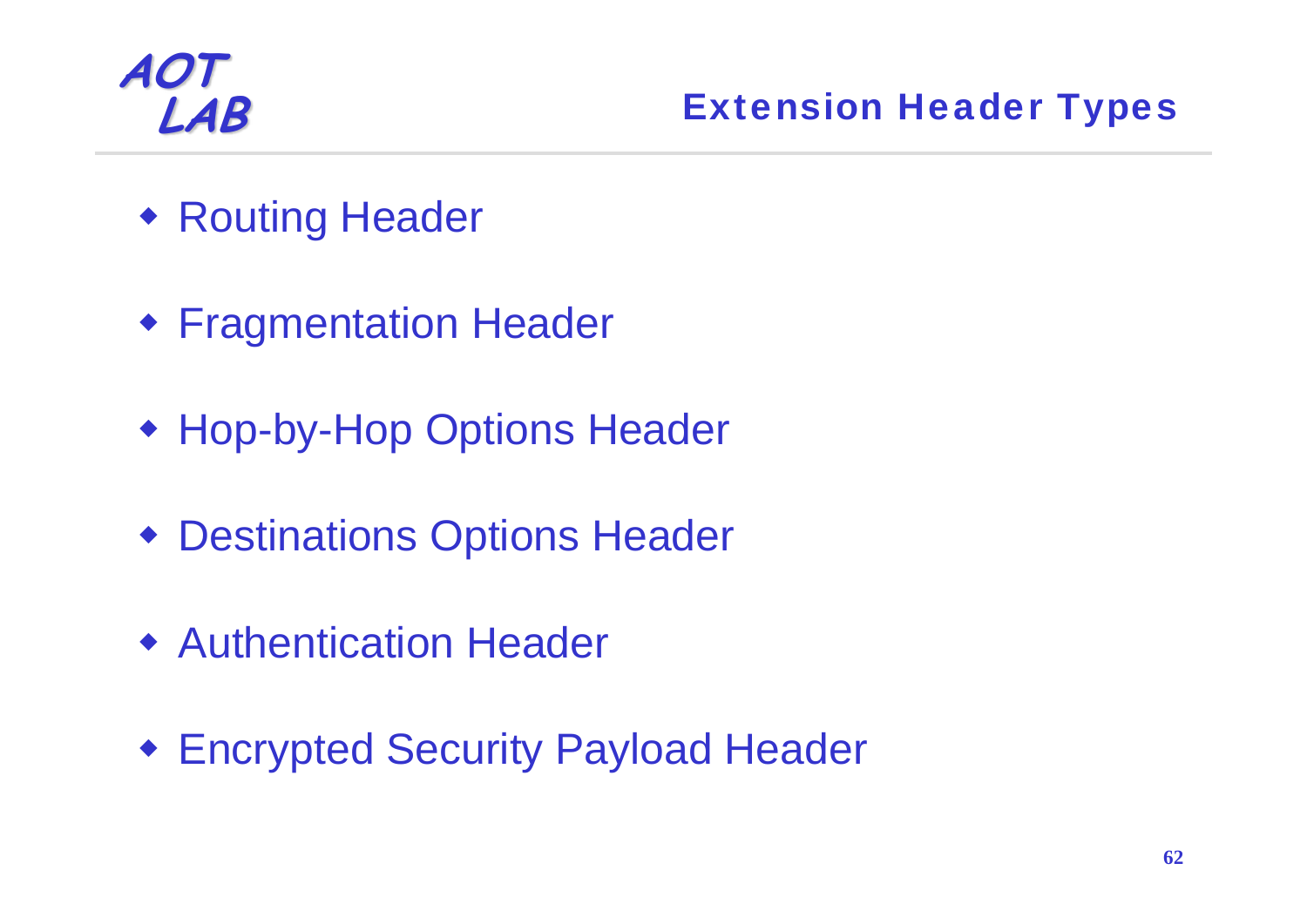

 Fragmentation information kept in separate extension header

 Each fragment has base header and (inserted) fragmentation header

 Entire datagram (including original header) may be fragmented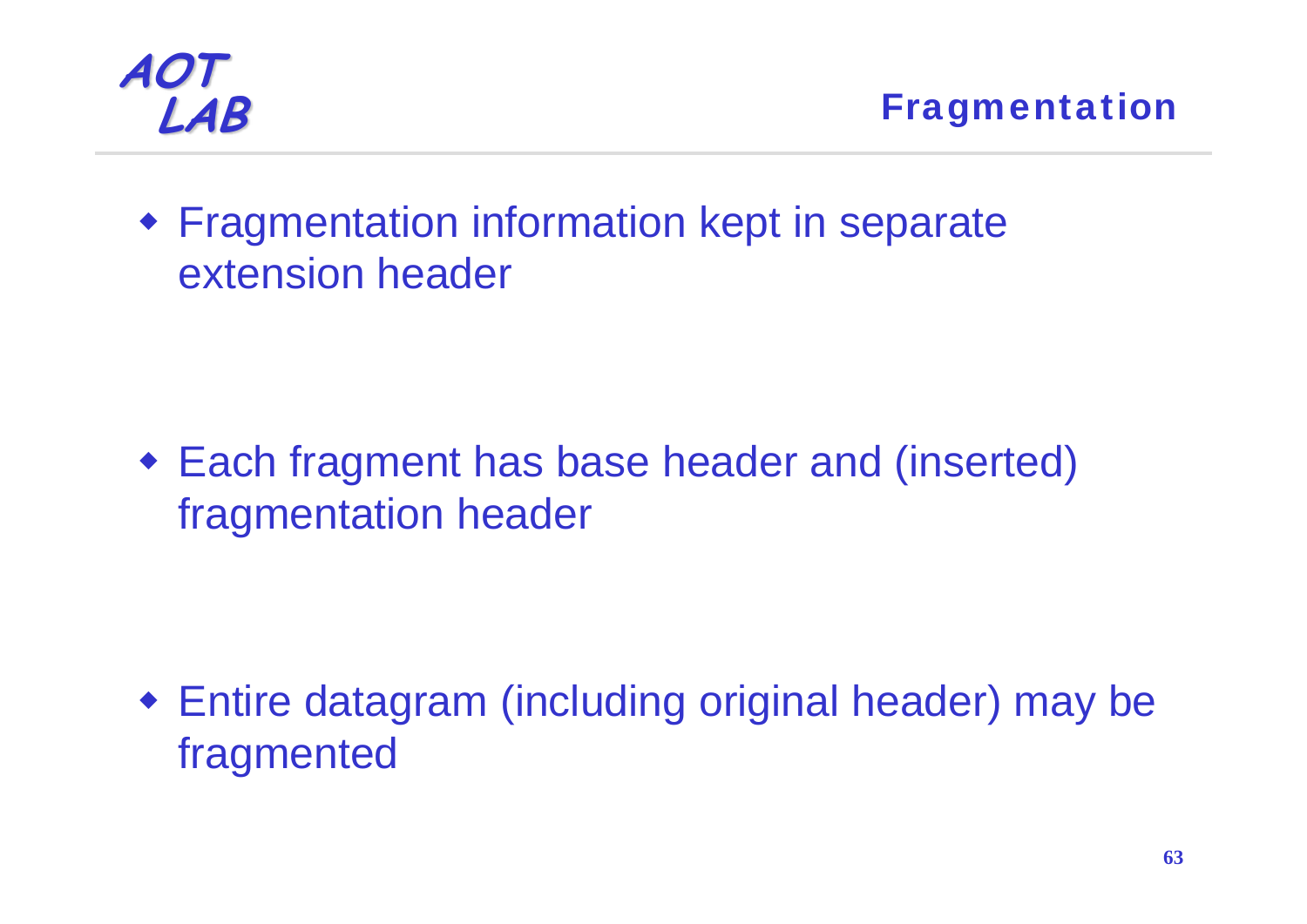- Source is responsible for fragmentation
	- Routers drop datagrams larger than network MTU
	- **Source must fragment datagram to reach destination**
- Source determines path MTU
	- **Smallest MTU between source and destination**
	- **Fiagments datagram to fit within that MTU**
- Uses path MTU discovery
	- **Source sends probe message of various sizes until** destination reached
	- **Must be dynamic because path may change during** transmission of datagrams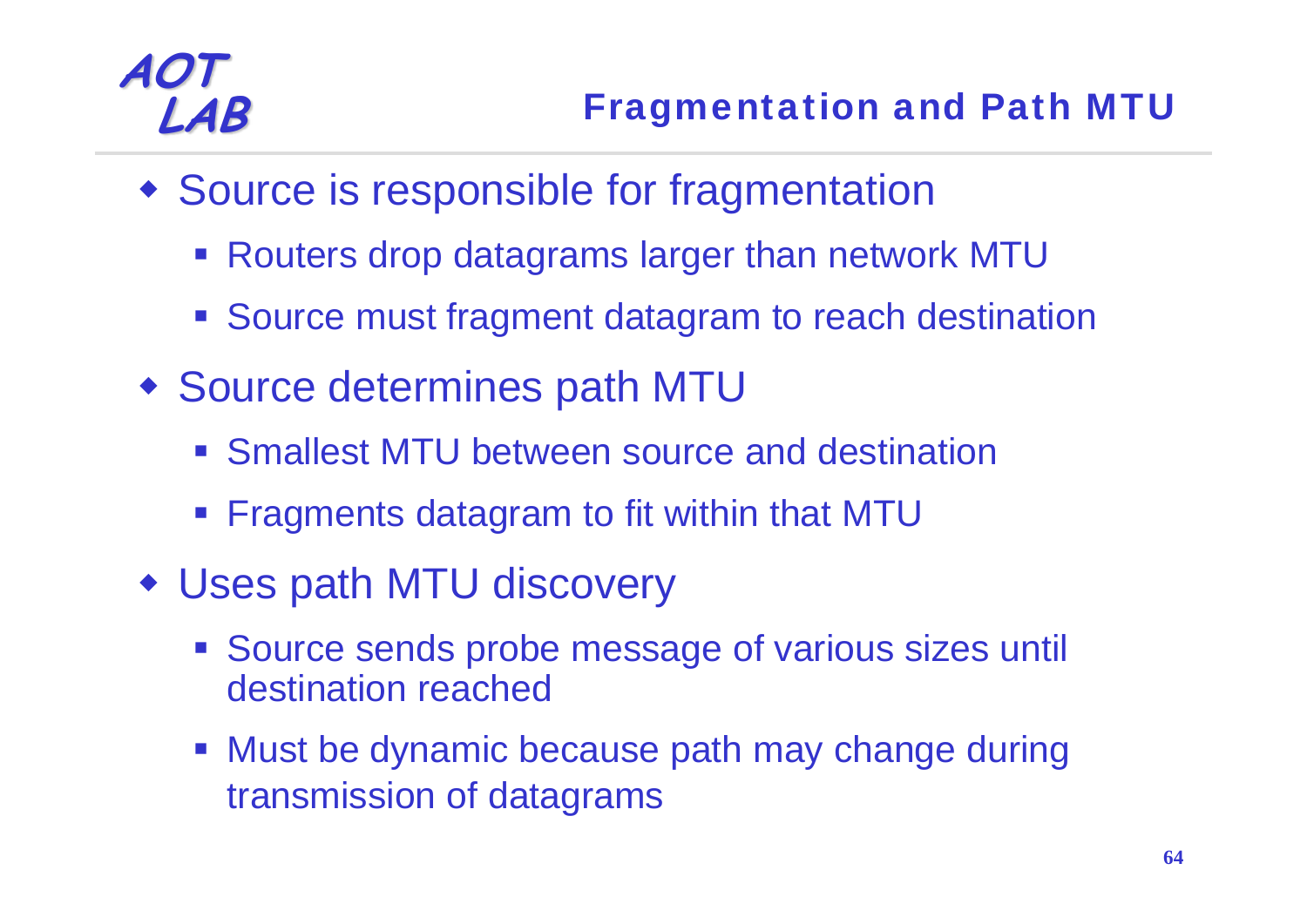

**LAB** IPv6 Addressing

- ◆ 128-bit addresses
- No address classes
	- **Prefix/suffix boundary can fall anywhere**
- **\* Special types of addresses** 
	- Unicast
	- Multicast
	- **Cluster**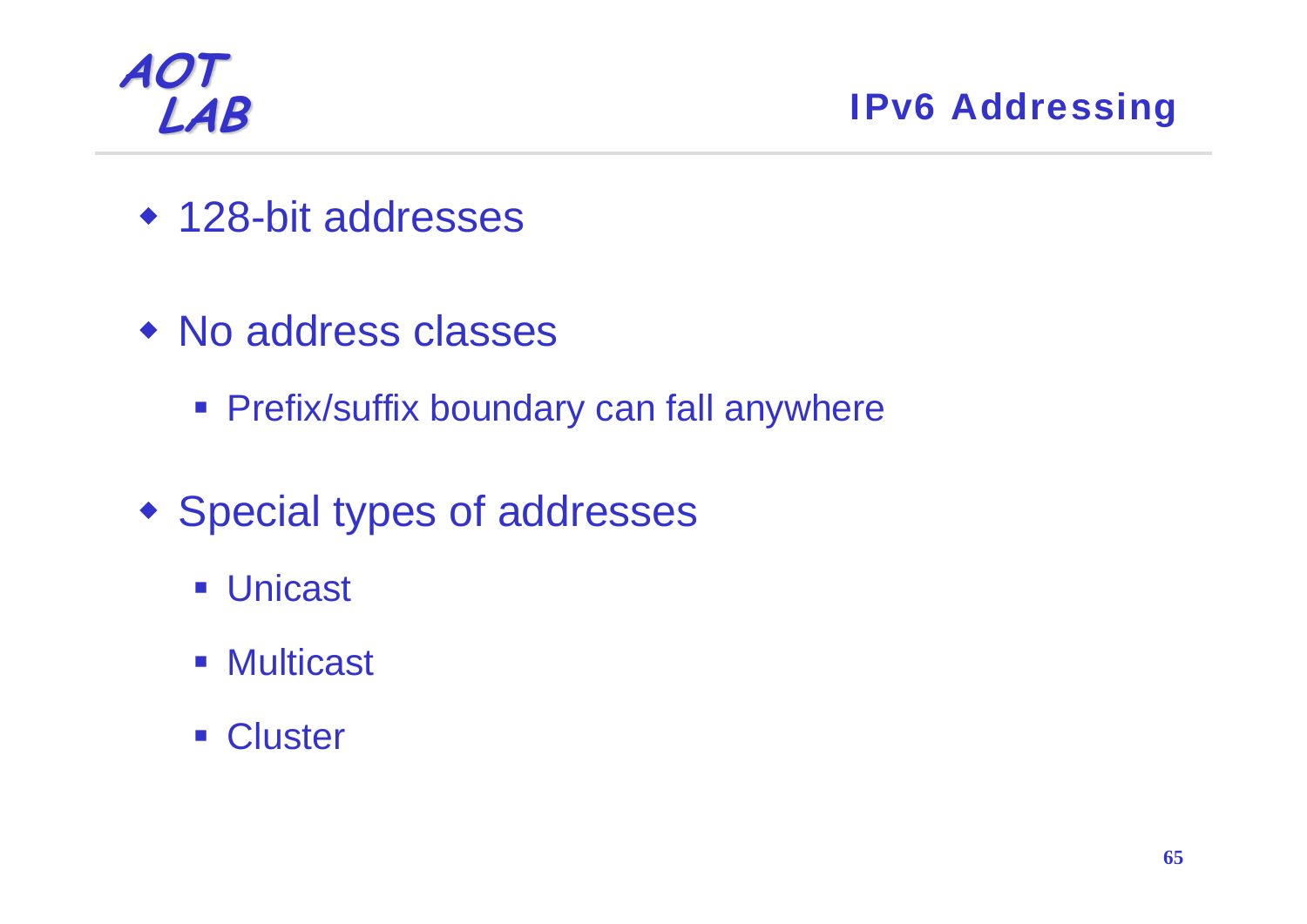#### Unicast

- **Single destination computer**
- Multicast
	- **Multiple destinations**
	- **Possibly not at same site**
- Cluster
	- **Collection of computers with same prefix**
	- **Datagram is routed along shortest path and delivered to** exactly one computer of cluster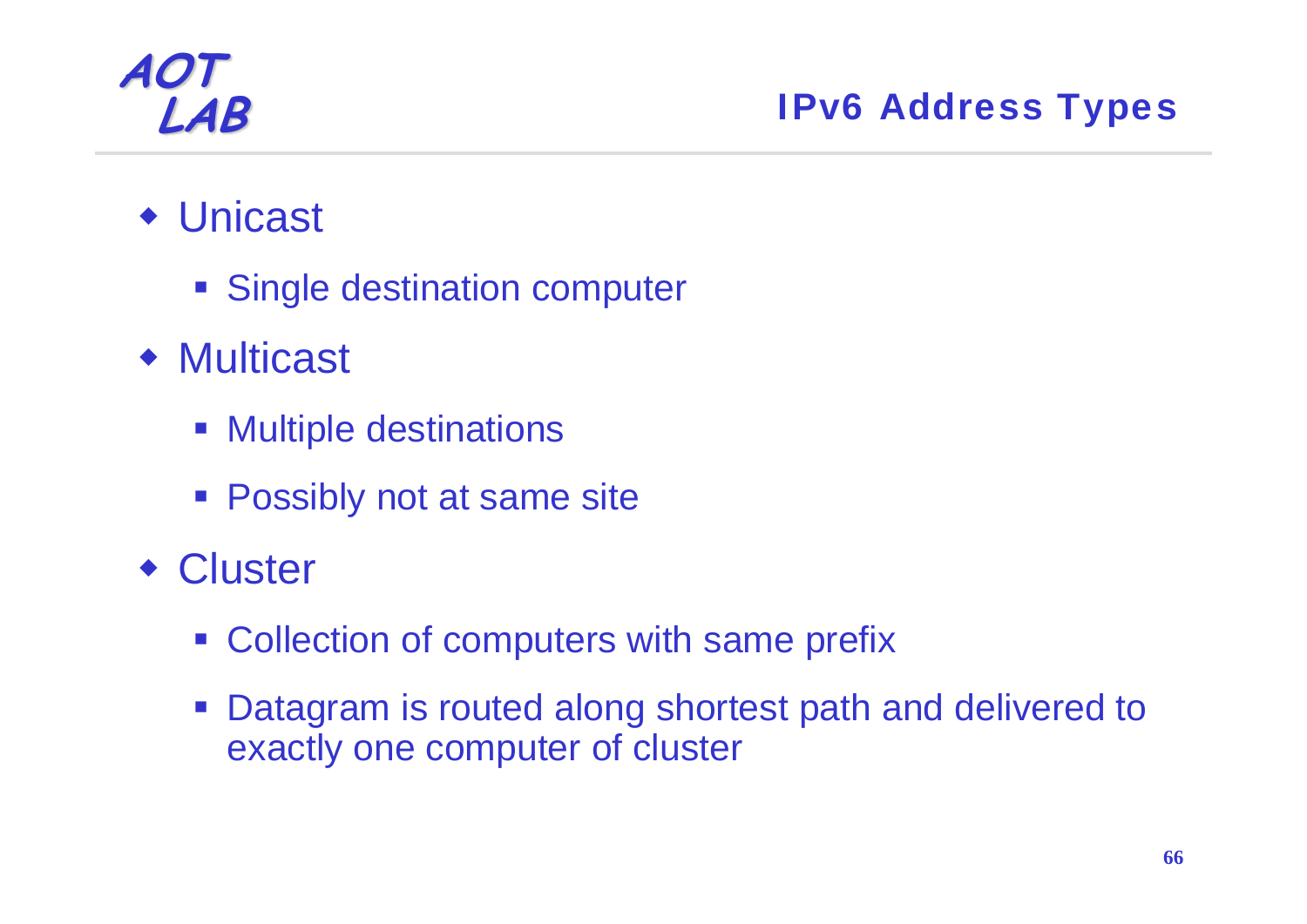128-bit addresses unwieldy in dotted decimal requires 16 numbers

105.220.136.100.255.255.255.255.0.0.18.128.140.10.255.255

 Groups of 16-bit numbers in hex separated by colons (colon hexadecimal or colon hex)

69DC:8864:FFFF:FFFF:0:1280:8C0A:FFFF

 Zero-compression means series of zeroes indicated by two colons

FF0C:0:0:0:0:0:0:B1

FF0C::B1

• IPv6 address with 96 leading zeros is interpreted to hold an IPv4 address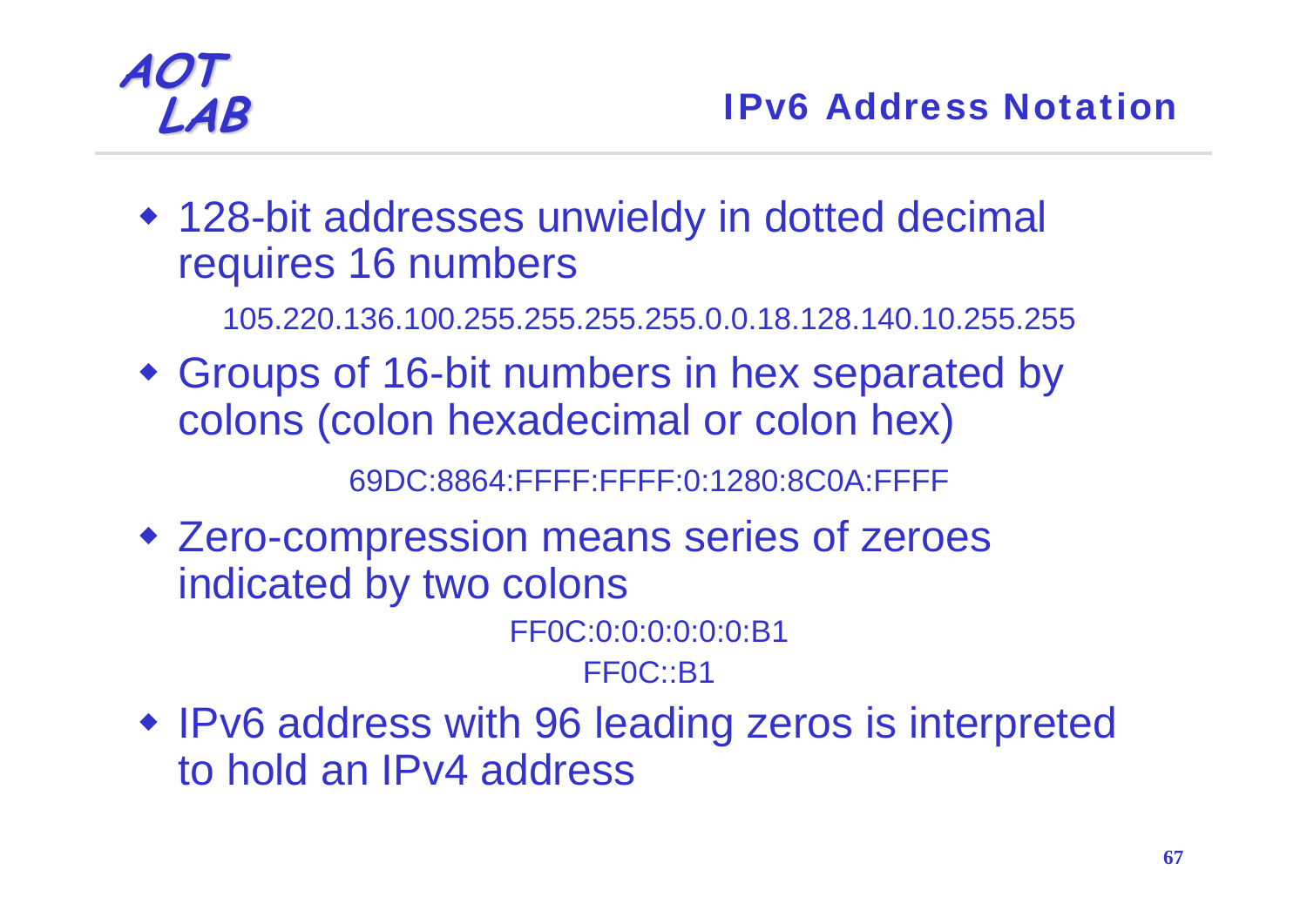

- Changes to Domain Name Service for managing IPv6 addresses
- Changes to Applications
- Interoperability with IPv4
	- With IPv4 correspondents (e.g., legacy IPv4 servers)
	- **Over IPv4 routers**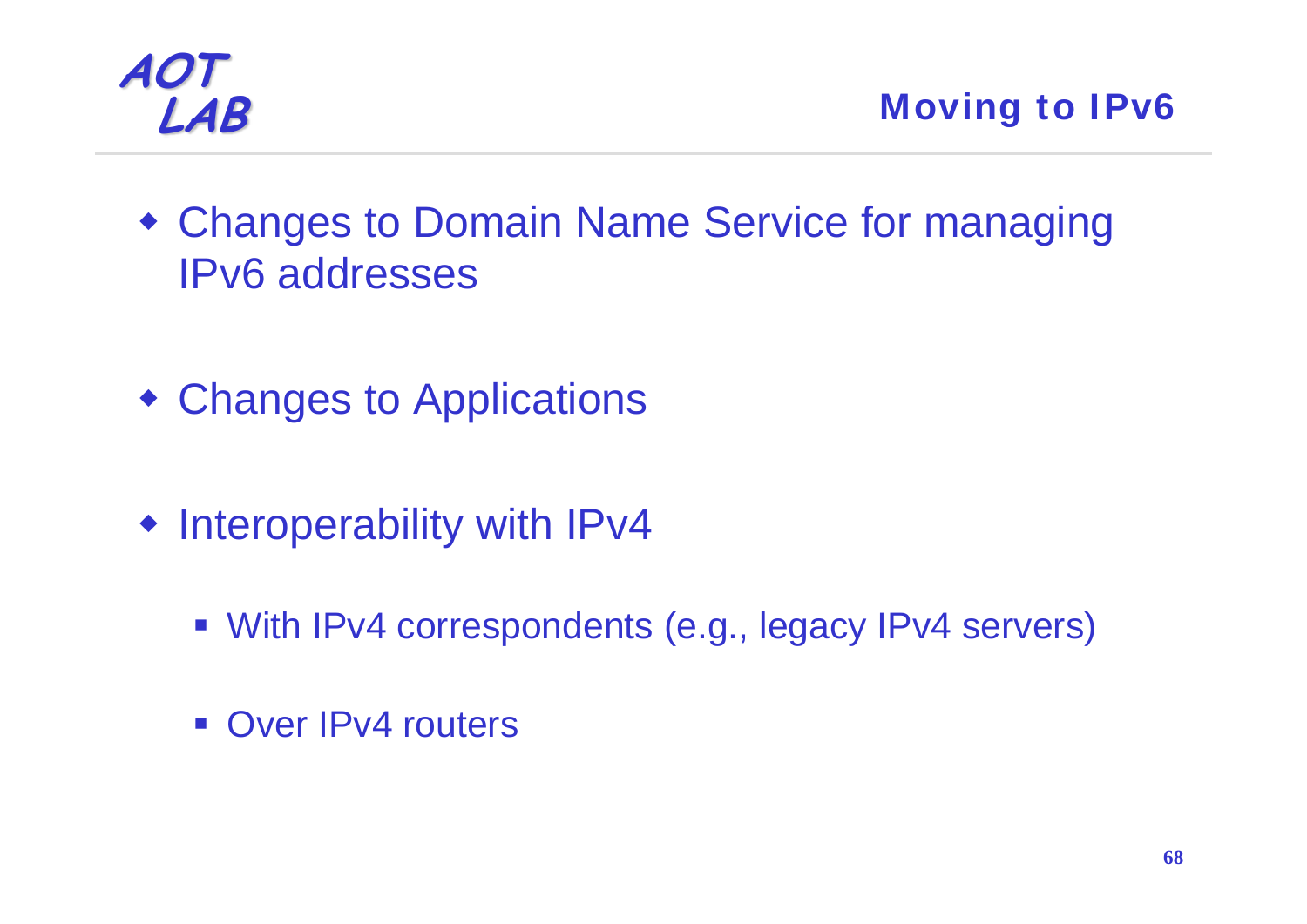- Non-network applications need no change
- Network applications need to
	- **Use new DNS record types for IPv6 addresses**
	- Use the new socket API
- Bump-in-the-stack approach for transition
	- **Introduces an interoperability module as a "bump" in the** network stack, between the application/transport layers and the IP layer
	- Allows IPv4 applications to work unchanged on IPv6 networks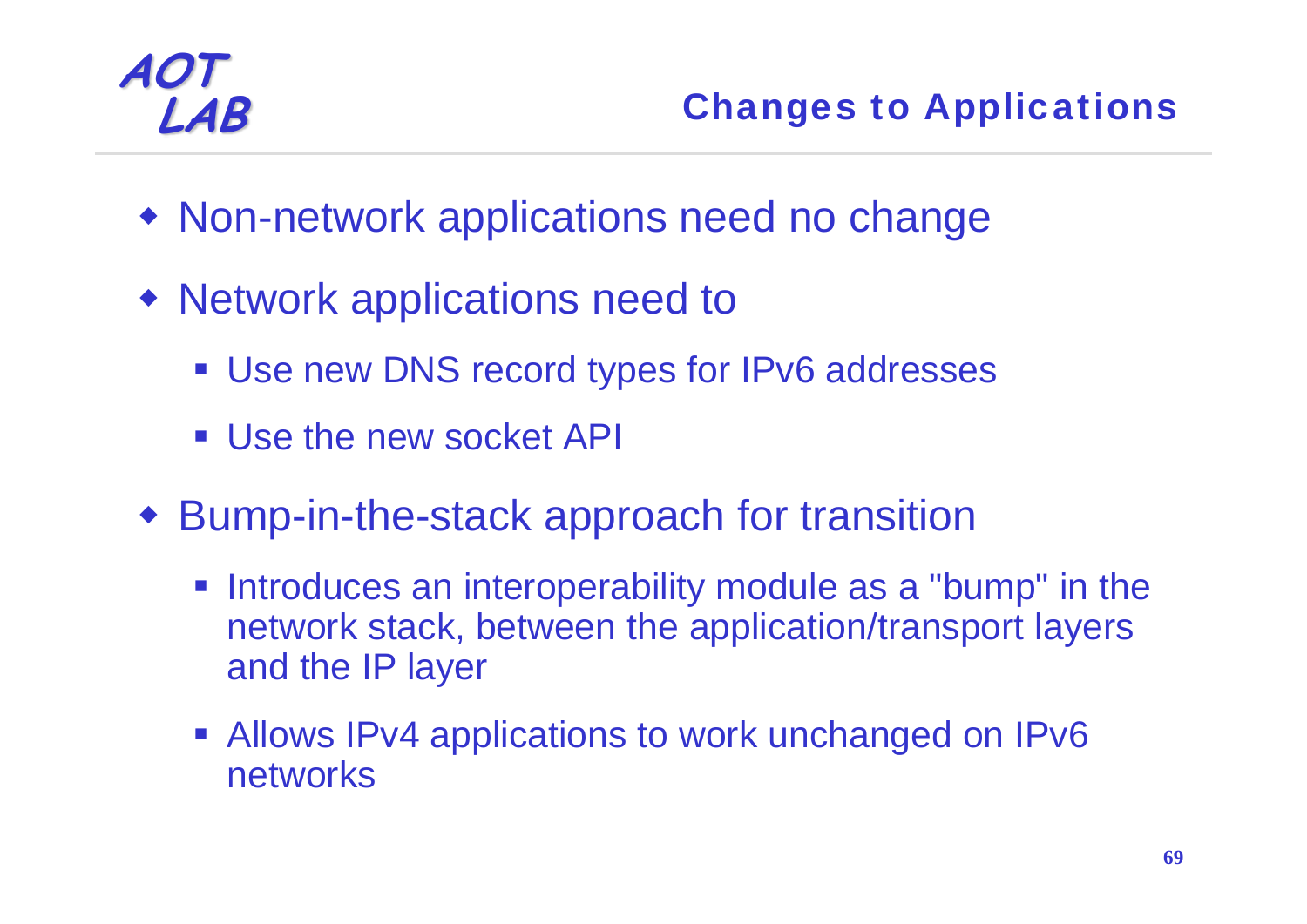

- Not all routers can be upgraded simultaneous
- How will the network operate with mixed IPv4 and IPv6 routers?
- Two proposed approaches:
	- $\mathcal{L}^{\text{max}}_{\text{max}}$  Dual Stack: some routers with dual stack (v6, v4) can "translate" between formats
	- Tunneling: IPv6 carried as payload in IPv4 datagram among IPv4 routers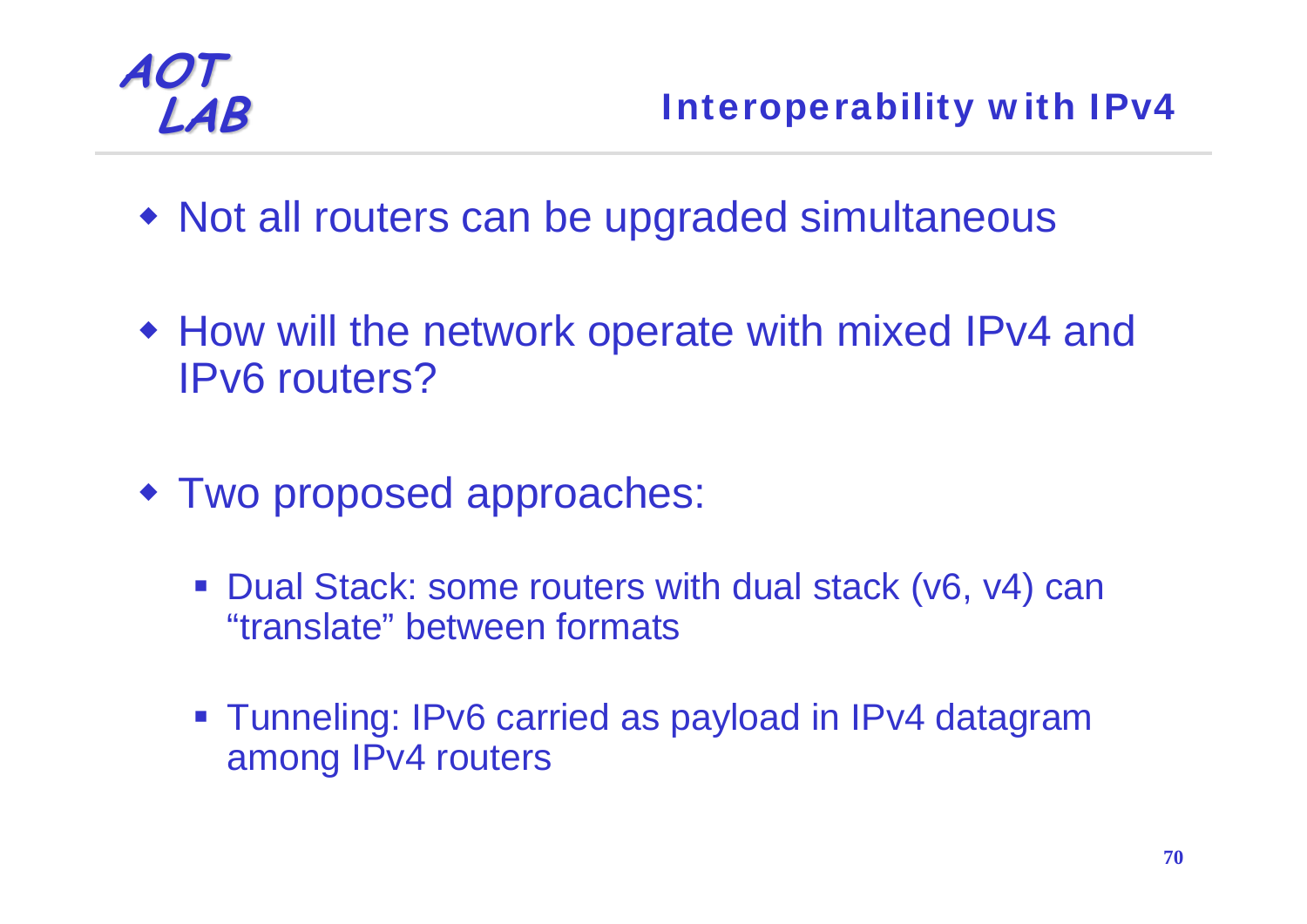- Internet layer can detect a variety of errors
	- Checksum (header only!)
	- **Time to Live expires**
	- **No route to destination network**
	- **Can't deliver to destination host (e.g., no ARP reply)**
- IP provides best-effort delivery
	- **IP discards datagram packets with problems**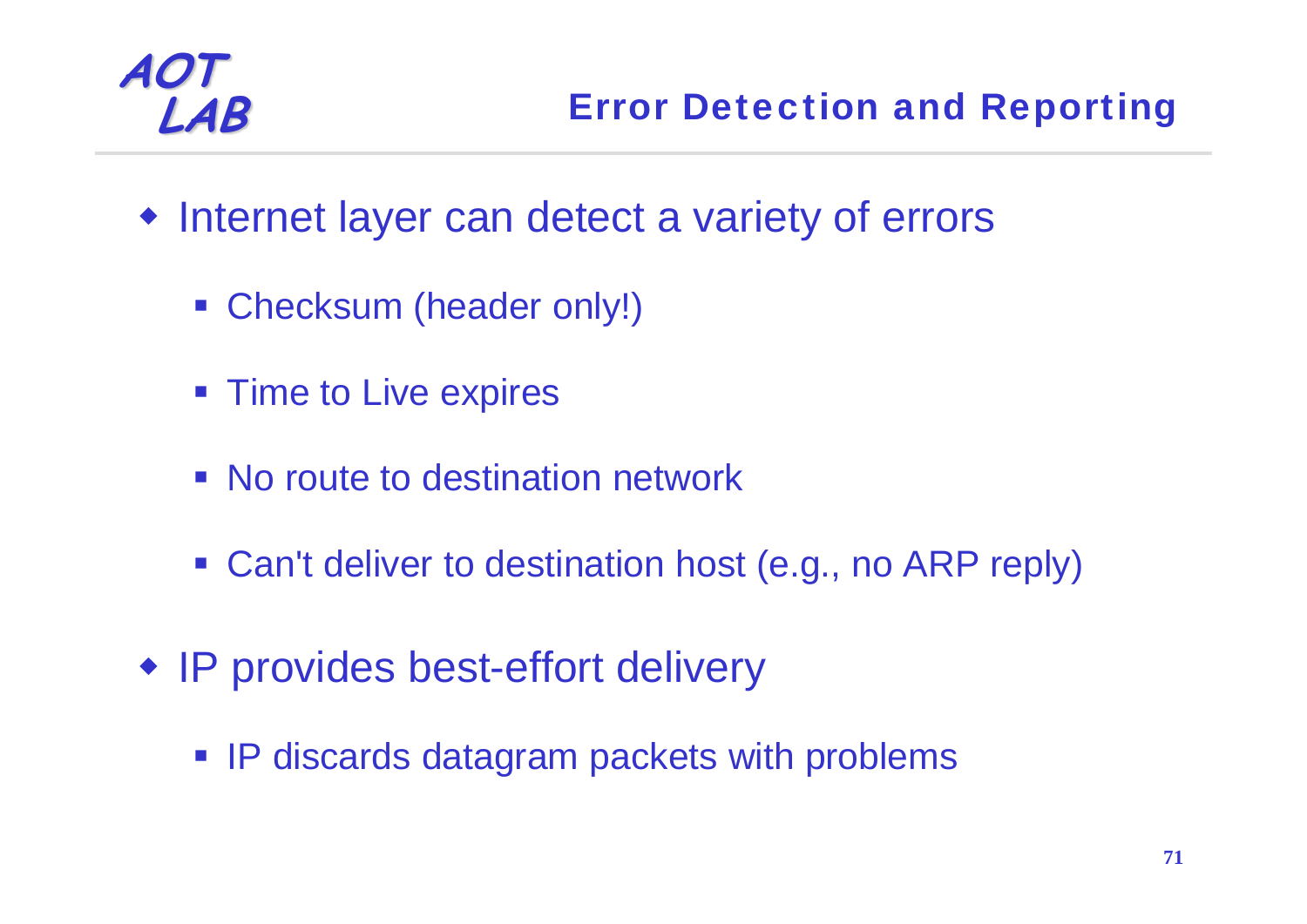

- Internet Control Message Protocol (ICMP) is used to report problems with delivery of IP datagrams within an IP network
- ICMP be sued to show when a particular end system is not responding, when an IP network is not reachable, when a node is overloaded, when an error occurs in the IP header information, …
- ICMP is also frequently used by network managers to verify correct operations of end systems and to check that routers are correctly routing packets to the specified destinations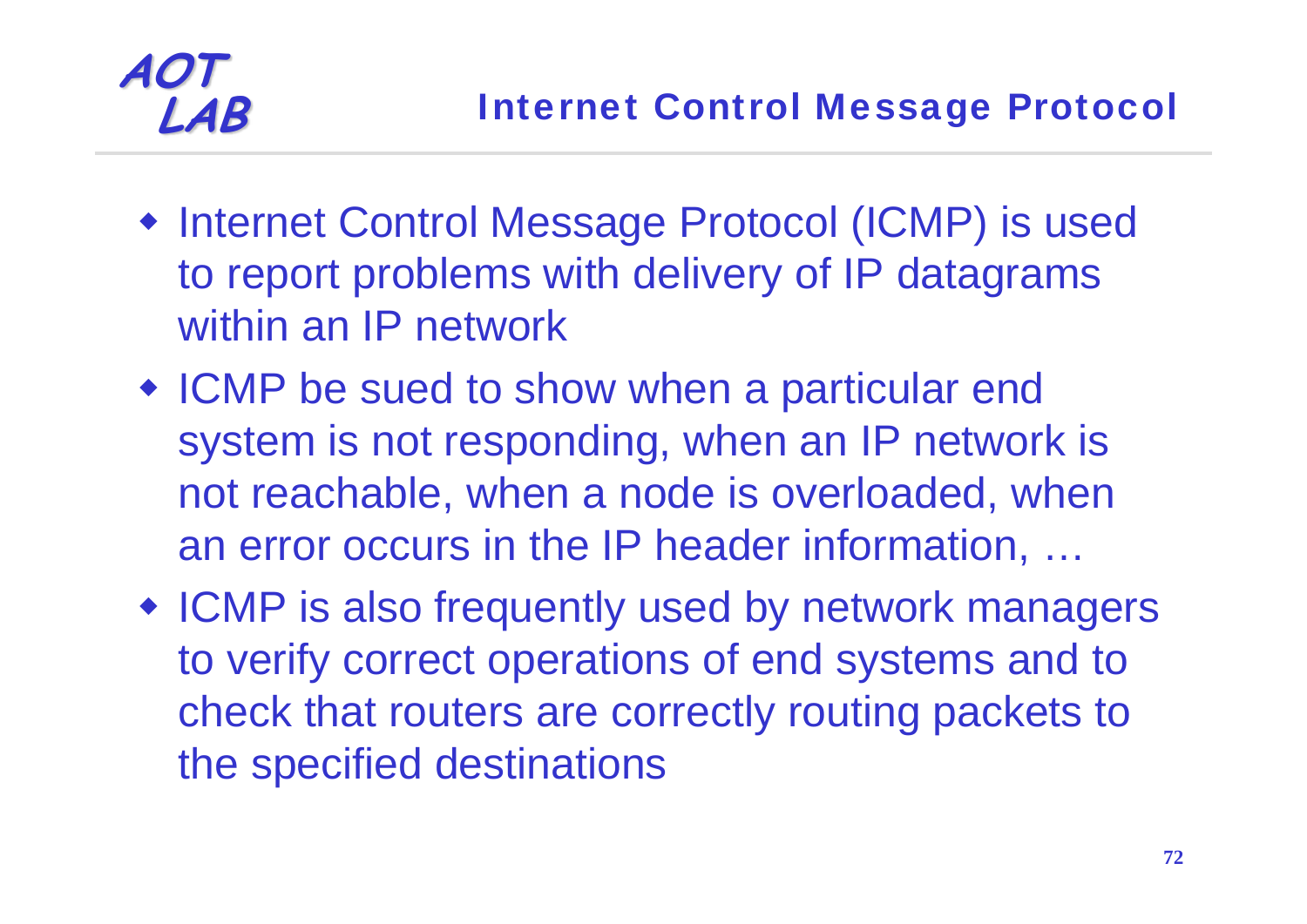#### **ICMP Mechanisms**

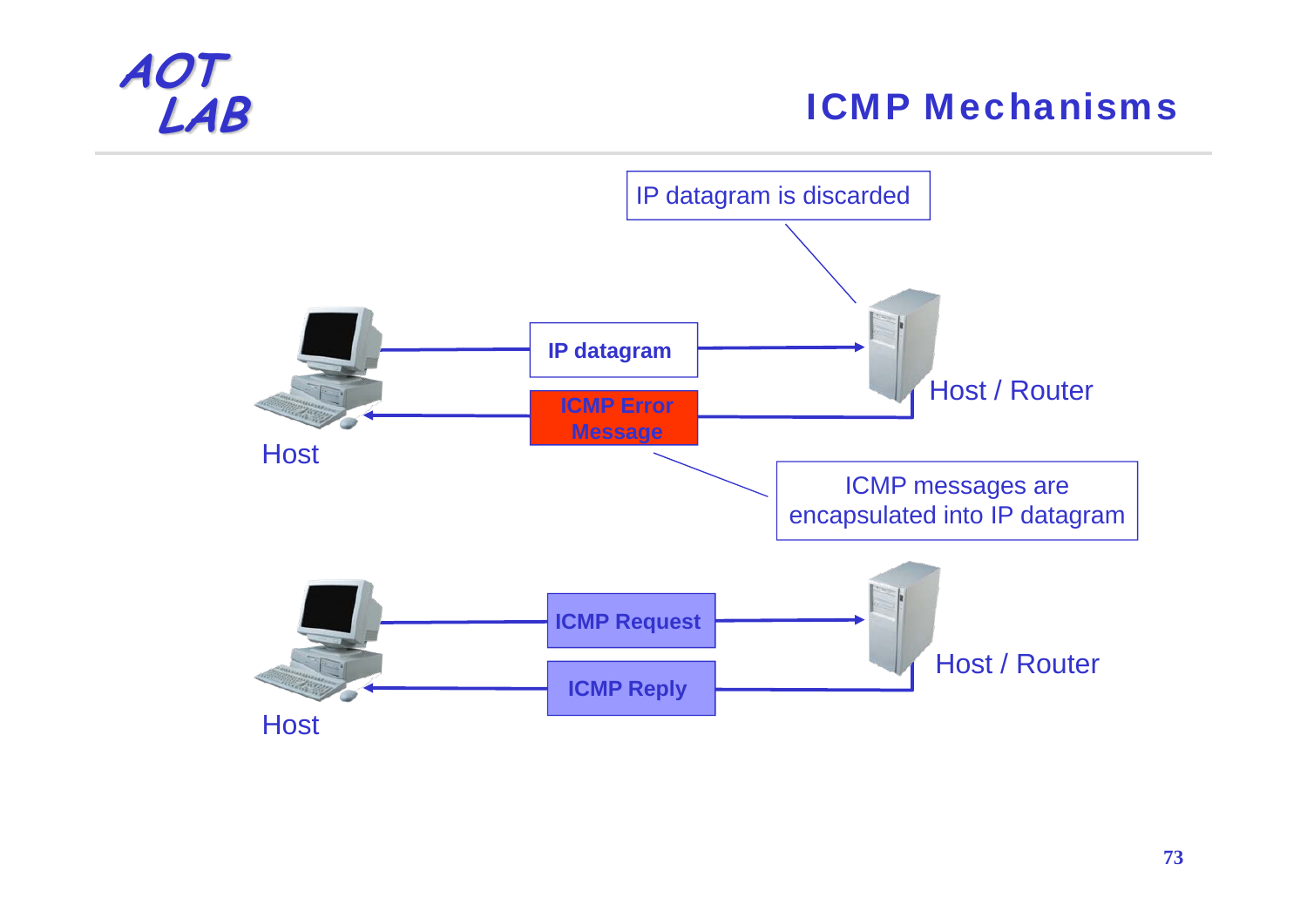

| <b>Name</b>                           | <b>Description</b>                                                                                    |
|---------------------------------------|-------------------------------------------------------------------------------------------------------|
| <b>Destination</b><br>unreachable     | Notification that an IP datagram could not be forwarded and was<br>dropped                            |
| <b>Redirect</b>                       | Informs about an alternative route for the datagram and should<br>result in a routing table update    |
| <b>Time exceeded</b>                  | Sent when the TTL field has reached zero or when there is a<br>timeout for the reassembly of segments |
| <b>Parameter</b><br>problem           | Sent when the IP header is invalid or when an IP header option is<br>missing                          |
| <b>Network</b><br><b>Unreachable</b>  | No routing table entry is available for the destination network                                       |
| <b>Host Unreachable</b>               | Destination host should be directly reachable, but does not<br><b>respond to ARP Requests</b>         |
| <b>Protocol</b><br><b>Unreachable</b> | The protocol in the protocol field of the IP header is not supported<br>at the destination            |
| <b>Port Unreachable</b>               | The transport protocol at the destination host cannot pass the<br>datagram to an application          |
| <b>Fragmentation</b><br><b>Needed</b> | IP datagram must be fragmented, but the DF bit in the IP header is<br><b>set</b>                      |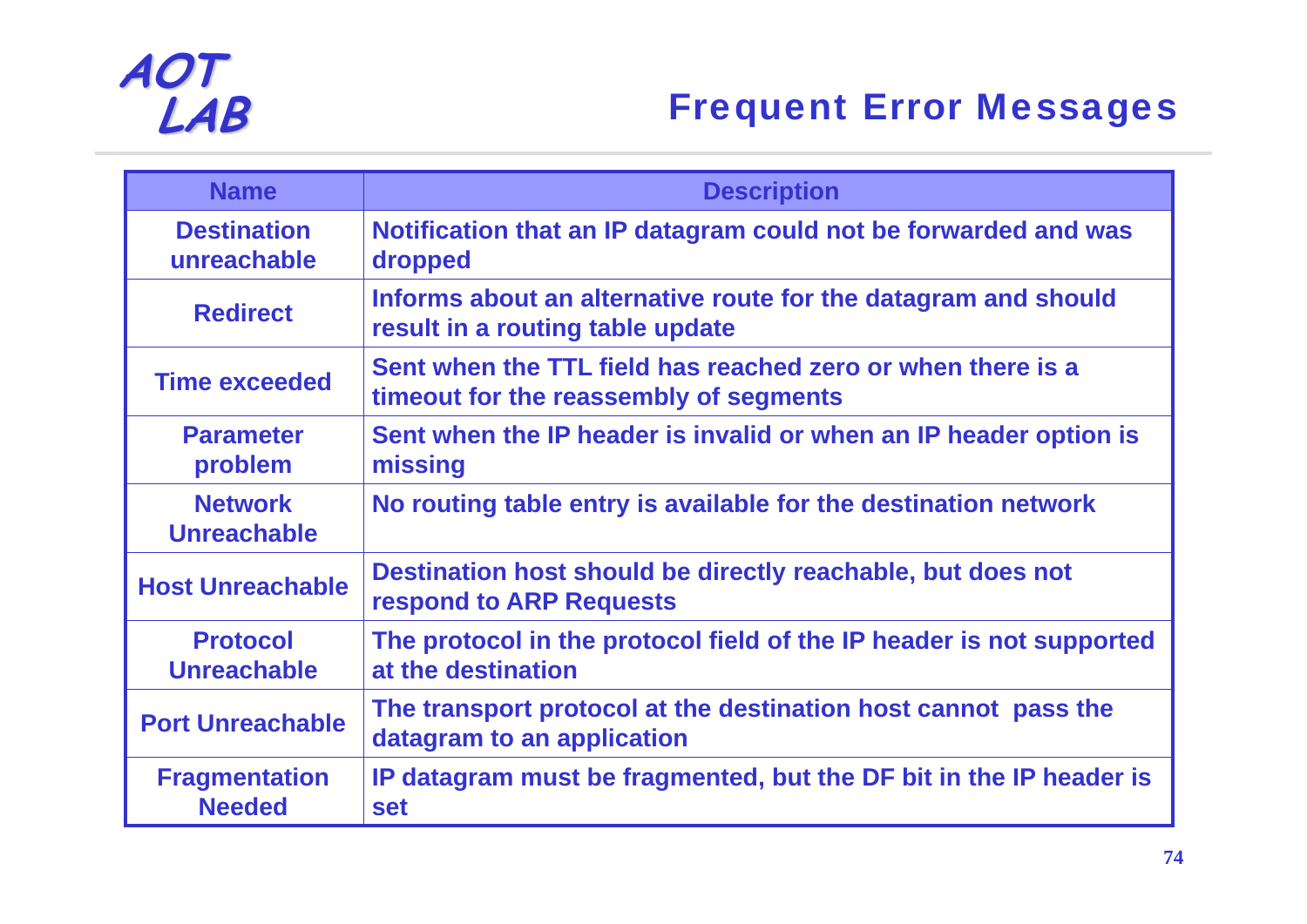

| <b>Name</b>                           | <b>Description</b>                                                                         |  |  |  |  |
|---------------------------------------|--------------------------------------------------------------------------------------------|--|--|--|--|
| <b>Echo Request</b>                   | Ask a machine if it is alive                                                               |  |  |  |  |
| <b>Echo Reply</b>                     | <b>Reply to confirm that it is alive</b>                                                   |  |  |  |  |
| <b>Timestamp</b><br><b>Request</b>    | Ask about the machine time (often used for synchronizing the<br>clocks between two machine |  |  |  |  |
| <b>Timestamp Reply</b>                | <b>Replies with the machine time</b>                                                       |  |  |  |  |
| <b>Router Solicitation</b>            | Ask about router addresses sending the message to a router<br>multicast address            |  |  |  |  |
| <b>Router</b><br><b>Advertisement</b> | <b>Reply its address</b>                                                                   |  |  |  |  |
| <b>Address Mask</b><br><b>Request</b> | Ask about the network mask to be used                                                      |  |  |  |  |
| <b>Address Mask</b><br><b>Reply</b>   | <b>Reply with the network mask</b>                                                         |  |  |  |  |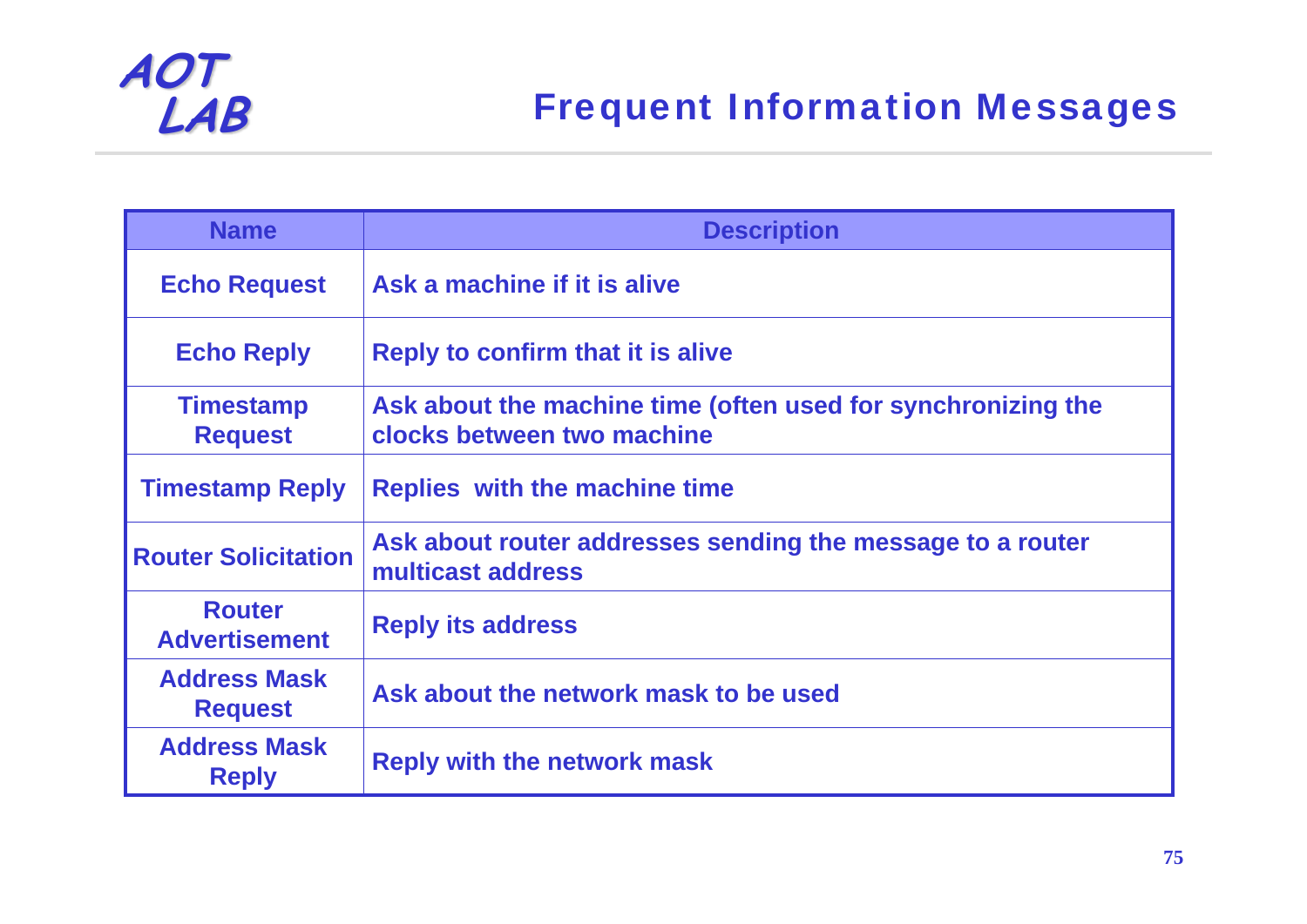

**LAB** ICMP and Accessibility

Ping program tests machine accessibility

**Sends datagram from B to A and A echoes back to B** 

**Uses ICMP echo request and echo reply messages** 

 $\Box$  Internet layer includes code to reply to incoming ICMP echo request messages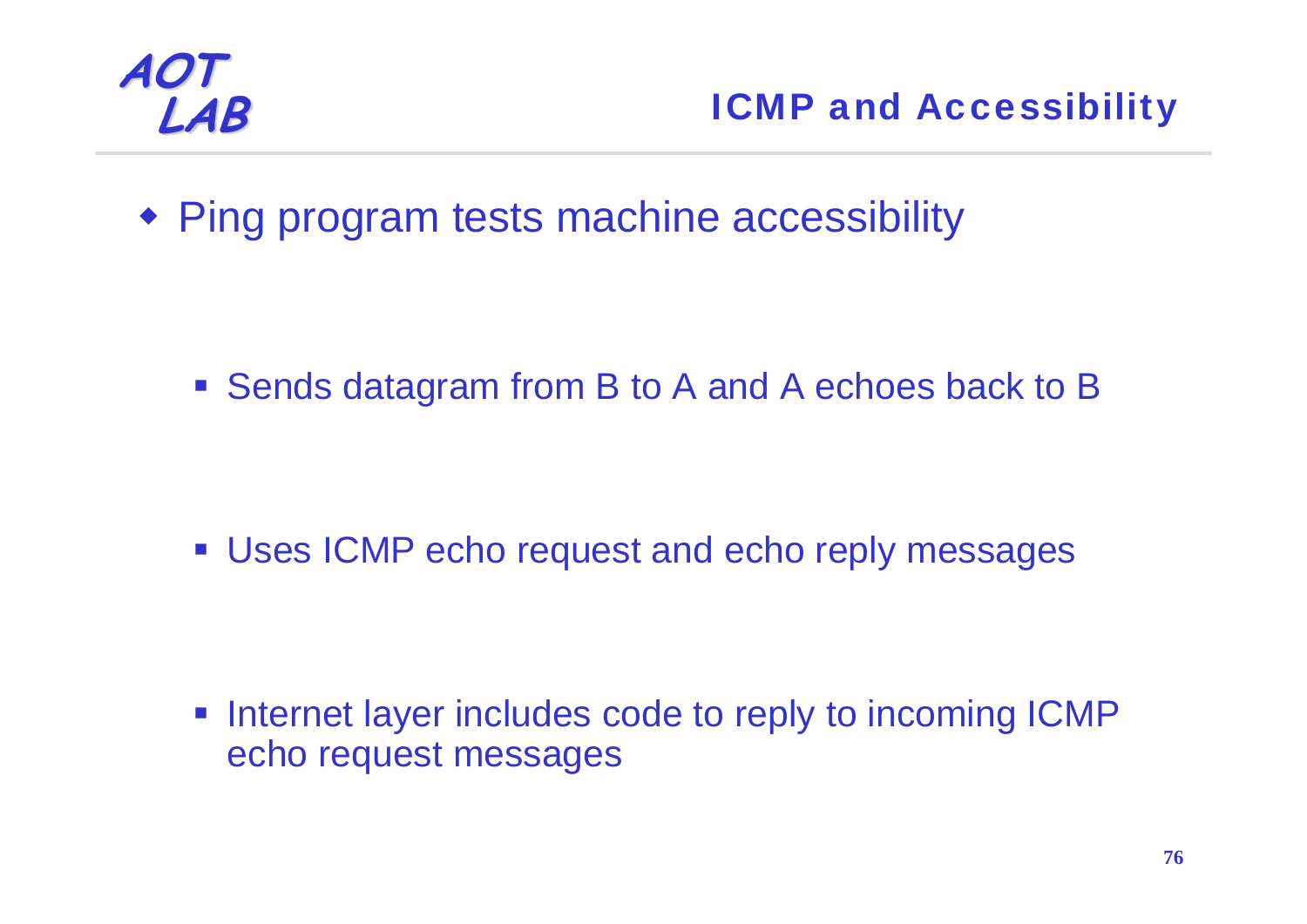- Traceroute program uses datagram packets to non-existent port to find routes via expanding ring search
- Sends ICMP echo messages with increasing Time to Live
	- Router that decrements Time to Live to 0 sends ICMP time exceeded message, with its address as source address
	- First, with Time to Live 1, gets to first router which discards and sends time exceeded message
	- $\mathcal{L}_{\mathcal{A}}$ Next, with Time to Live 2, gets to second router
	- Continue until message from destination is received
- Traceroute must accommodate
	- varying network delays
	- **Exagge 1 and Theoreum** dynamically changing routes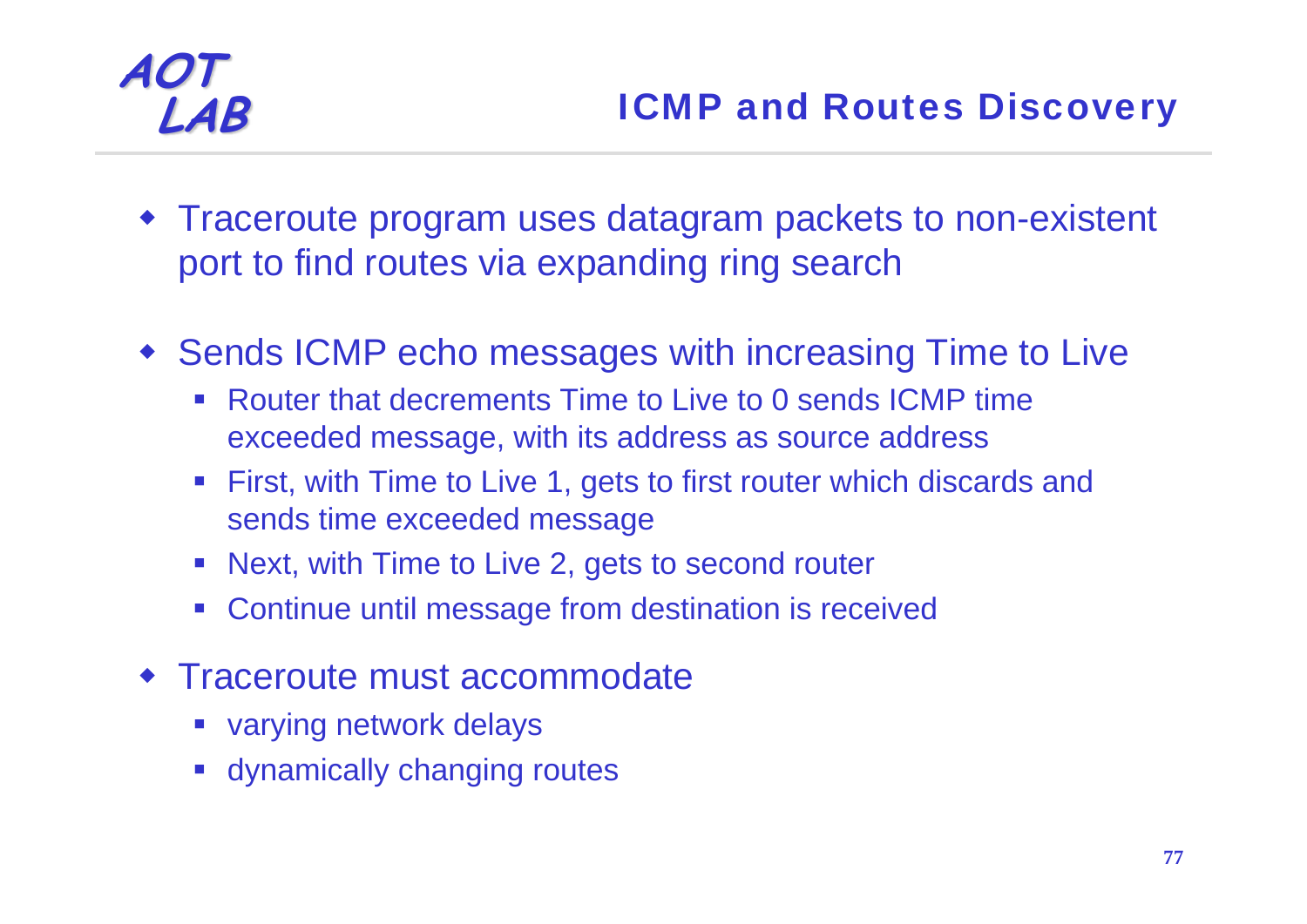

- Router can fail, causing "black-hole" or isolating host from internet
- ICMP router discovery used to find new routers
- Host can broadcast request for router announcements to auto-configure default route
- Host can broadcast request if router fails  $\circ$
- Router can broadcast advertisement of existence when first connected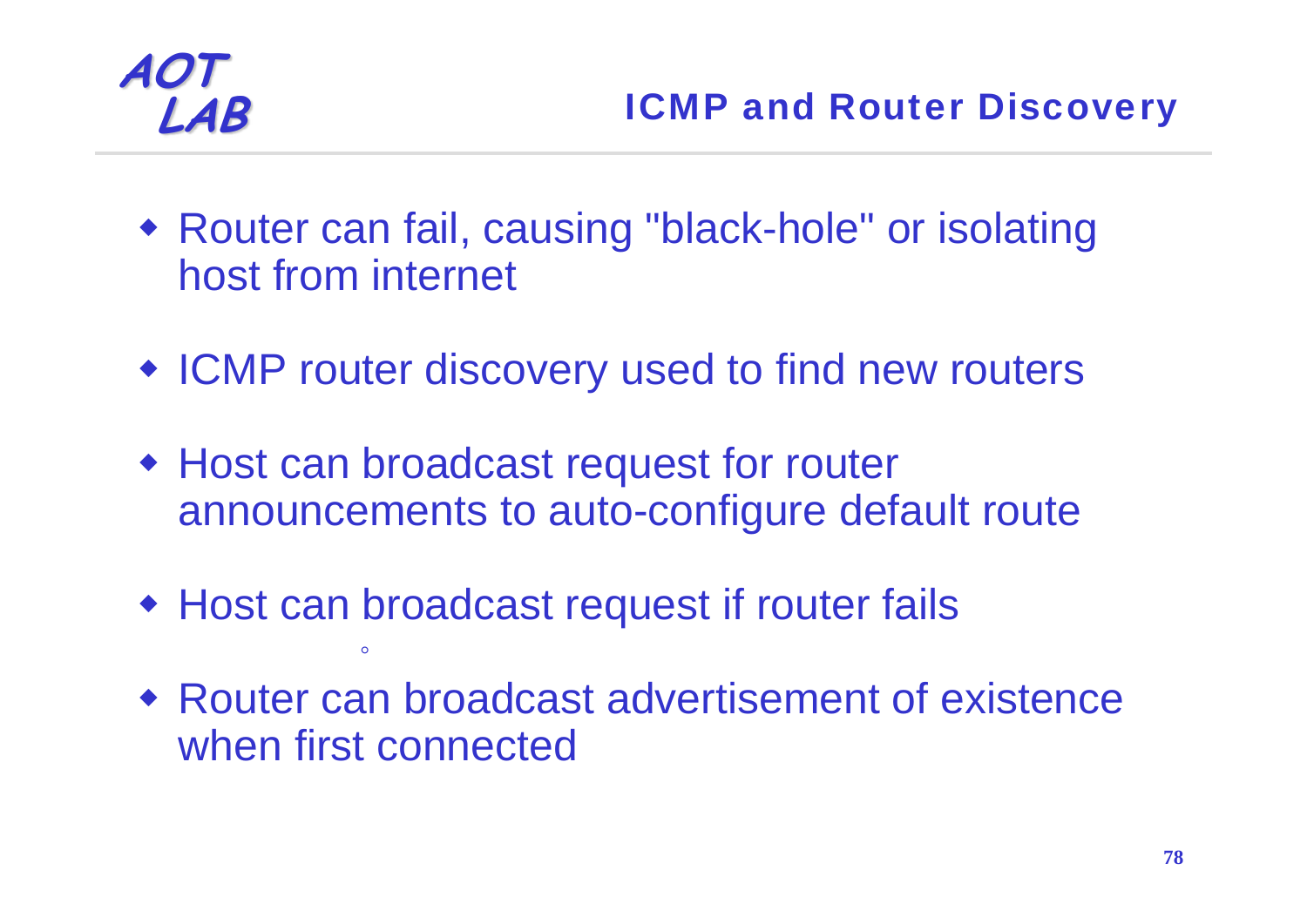

- Fragmentation should be avoided because impacts performance
- Source determines path with the smallest network MTU on path from source to destination
	- **Source probes path using IP datagram packets with** don't fragment flag
	- **Router responds with ICMP fragmentation required** message
	- Source sends smaller probes until destination reached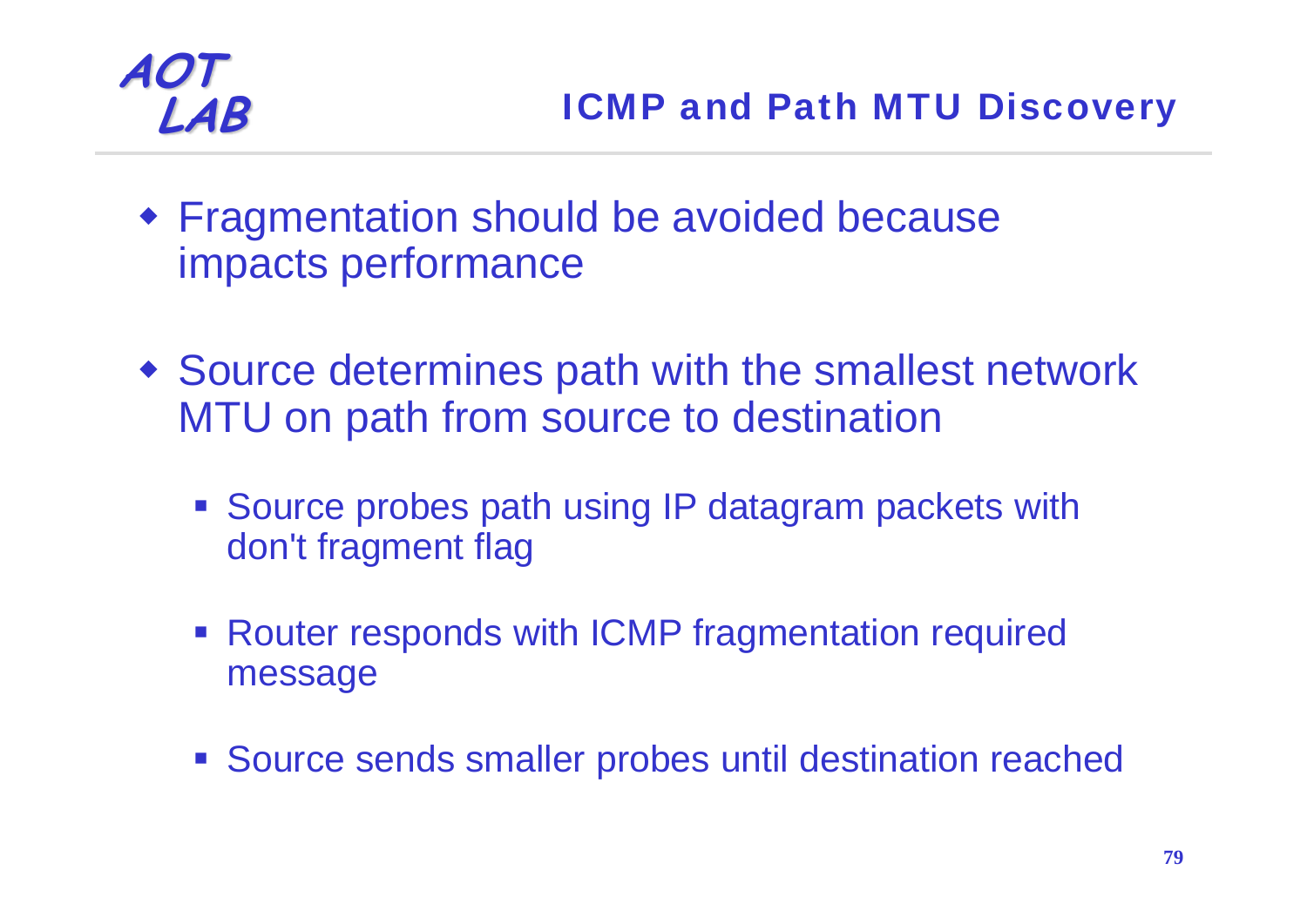- Dynamic assignment of IP addresses is desirable for several reasons:
	- **IP addresses are assigned on demand**
	- **Avoid manual IP configuration**
	- **Support mobility of laptops**
- RARP does it:
	- **Broadcast a request for the IP address associated with a** given MAC address
	- RARP server responds with an IP address
- However it only assigns IP address (not the default router and subnet mask)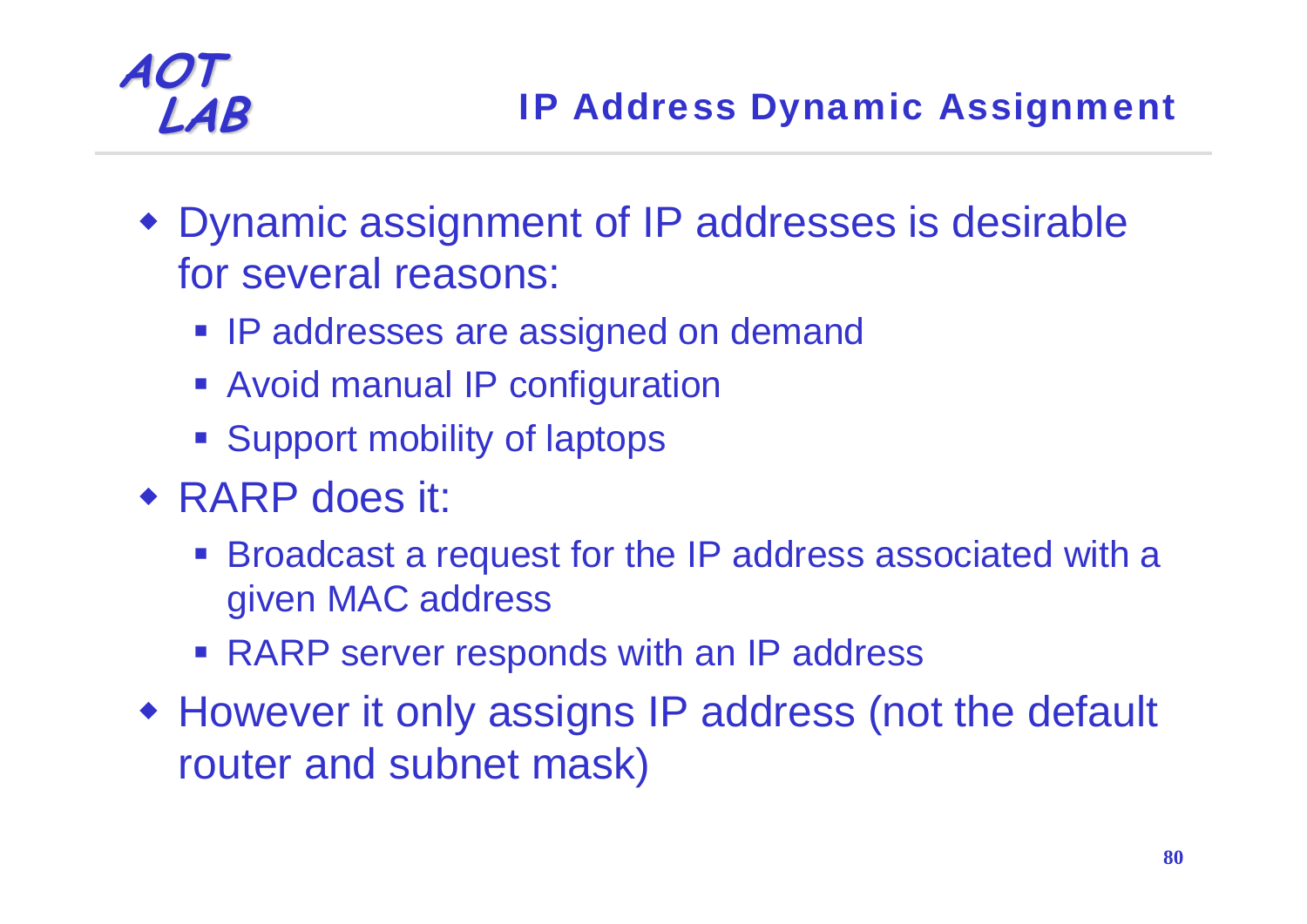

 Dynamic Host Configuration Protocol (DHCP) is the preferred mechanism for dynamic assignment of IP addresses

Supports temporary allocation ("leases") of IP addresses

**DHCP client can acquire all IP configuration parameters** needed to operate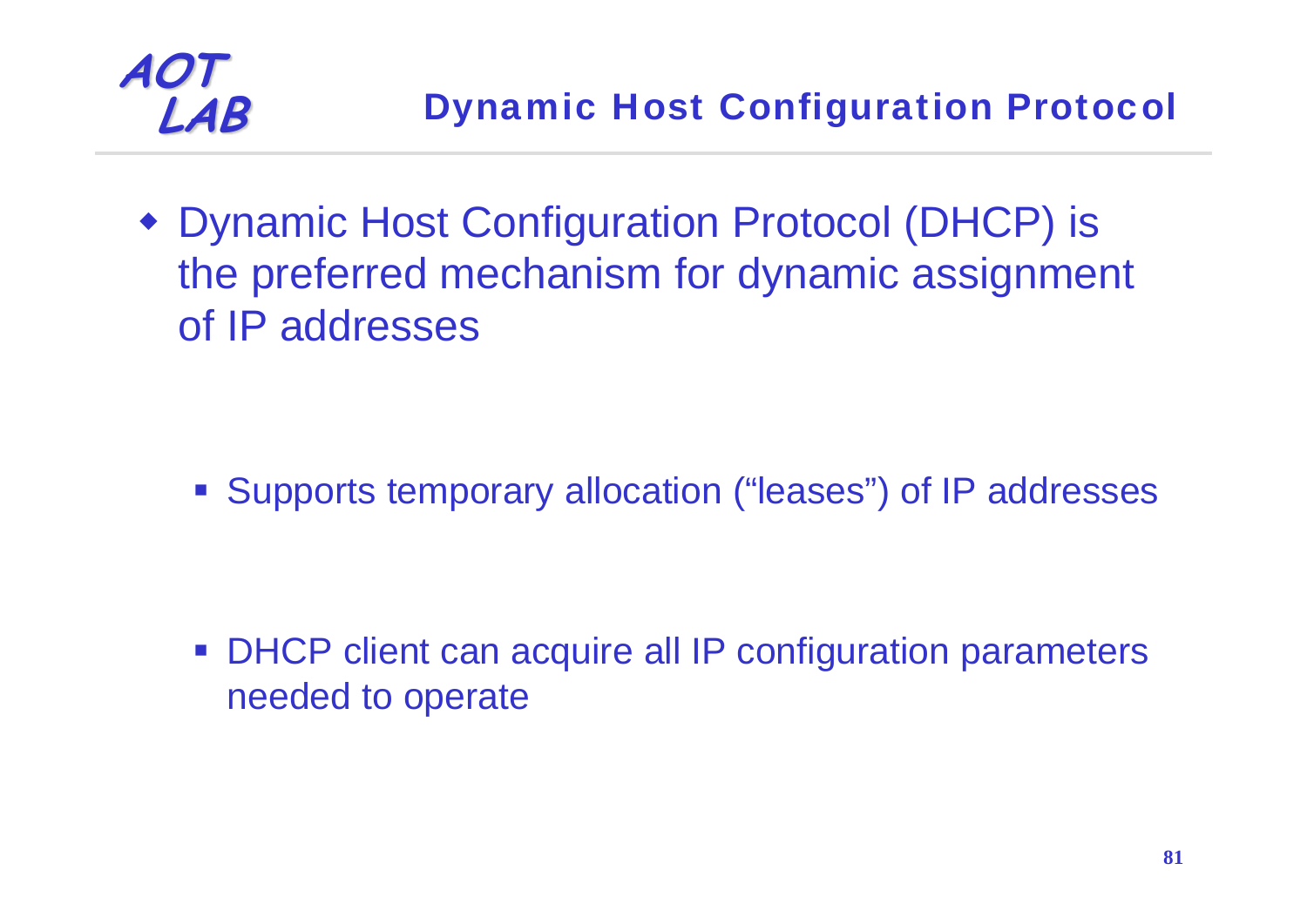- A client asks for a DHCP server through a DHCP discovery message
- One or more DHCP servers reply with a DHCP offer message
- The client ask an IP address to one of the DHCP servers through a DHCP request message
- The DHCP server leases an IP address through an acknowledgement message
- When 50% of the lease expires, the client renews the lease with a DHCP request message
- Finally the client releases the IP address through a DHCP release message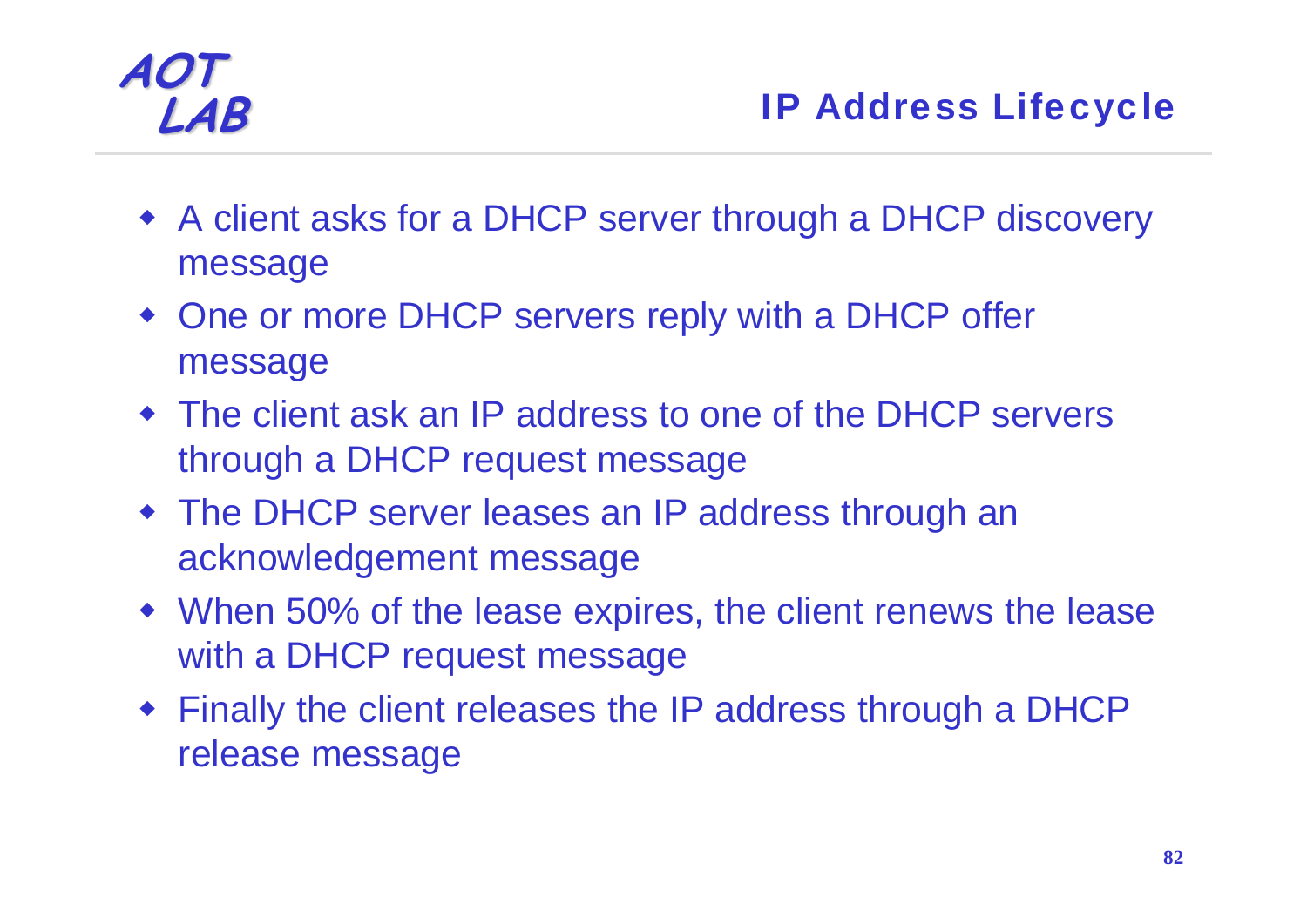

- Many applications transmit the same data at one time to multiple receivers
	- Broadcasts of Radio or Video
	- Videoconferencing
	- Shared Applications

 A network must have mechanisms to support such applications in an efficient manner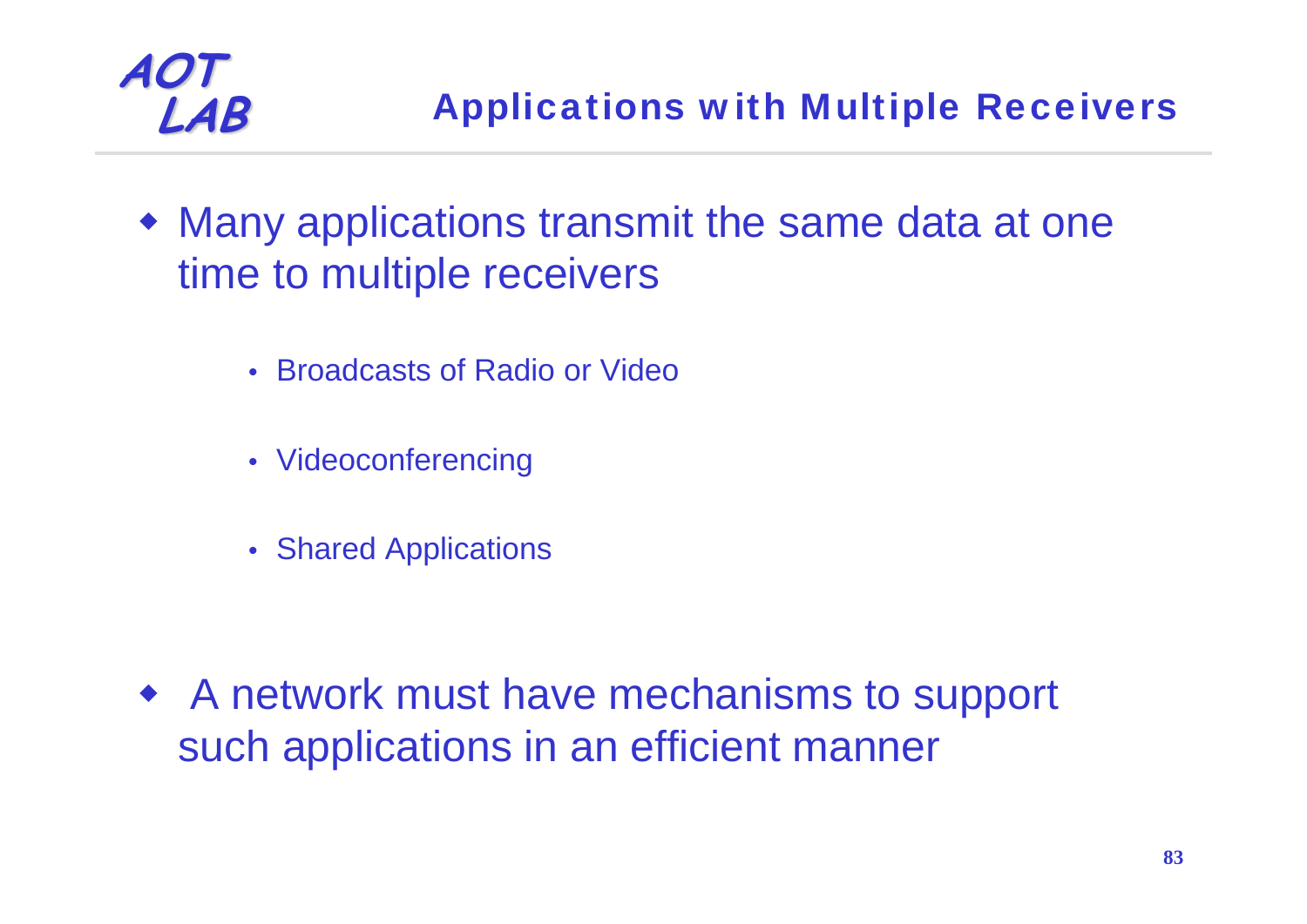

- The set of receivers for a multicast transmission is called a multicast group
	- A multicast group is identified by a multicast address
- A user that wants to receive a multicast transmission joins the corresponding multicast group, and becomes a member of that group
- After a user joins, the network builds the necessary routing paths so that the user receives the data sent to the multicast group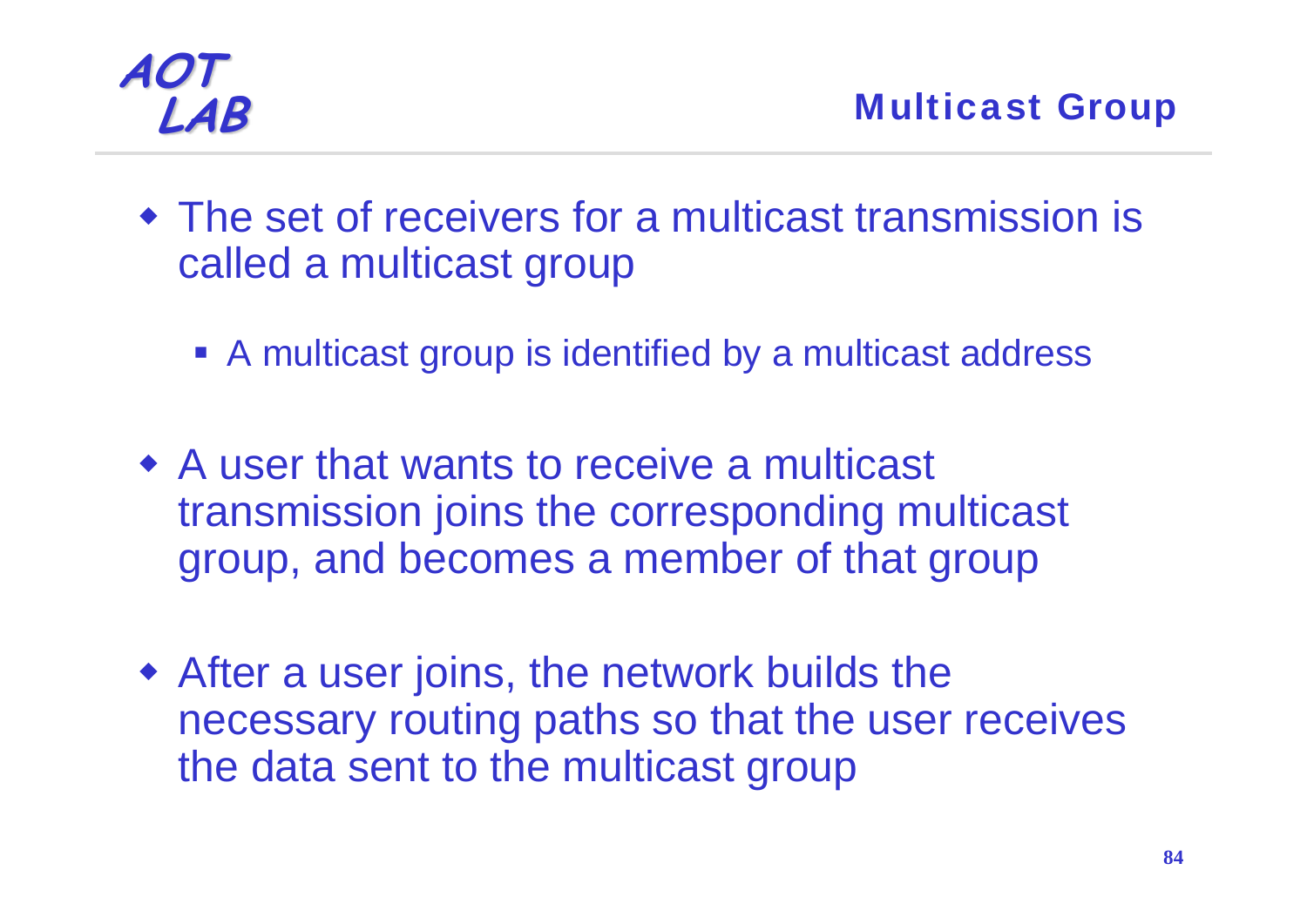### **Multicasting without Network Support**

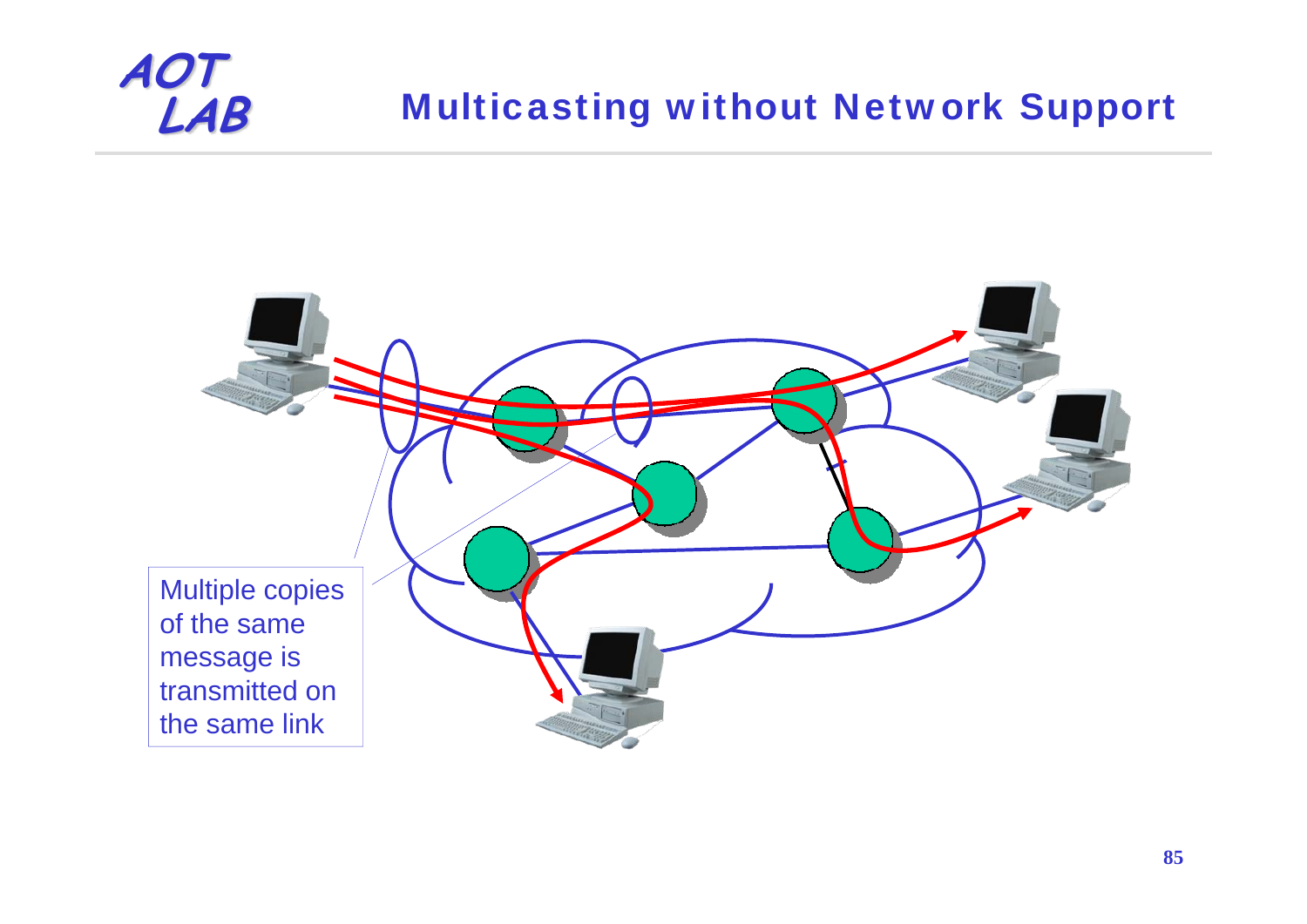#### **Multicasting with Network Support**

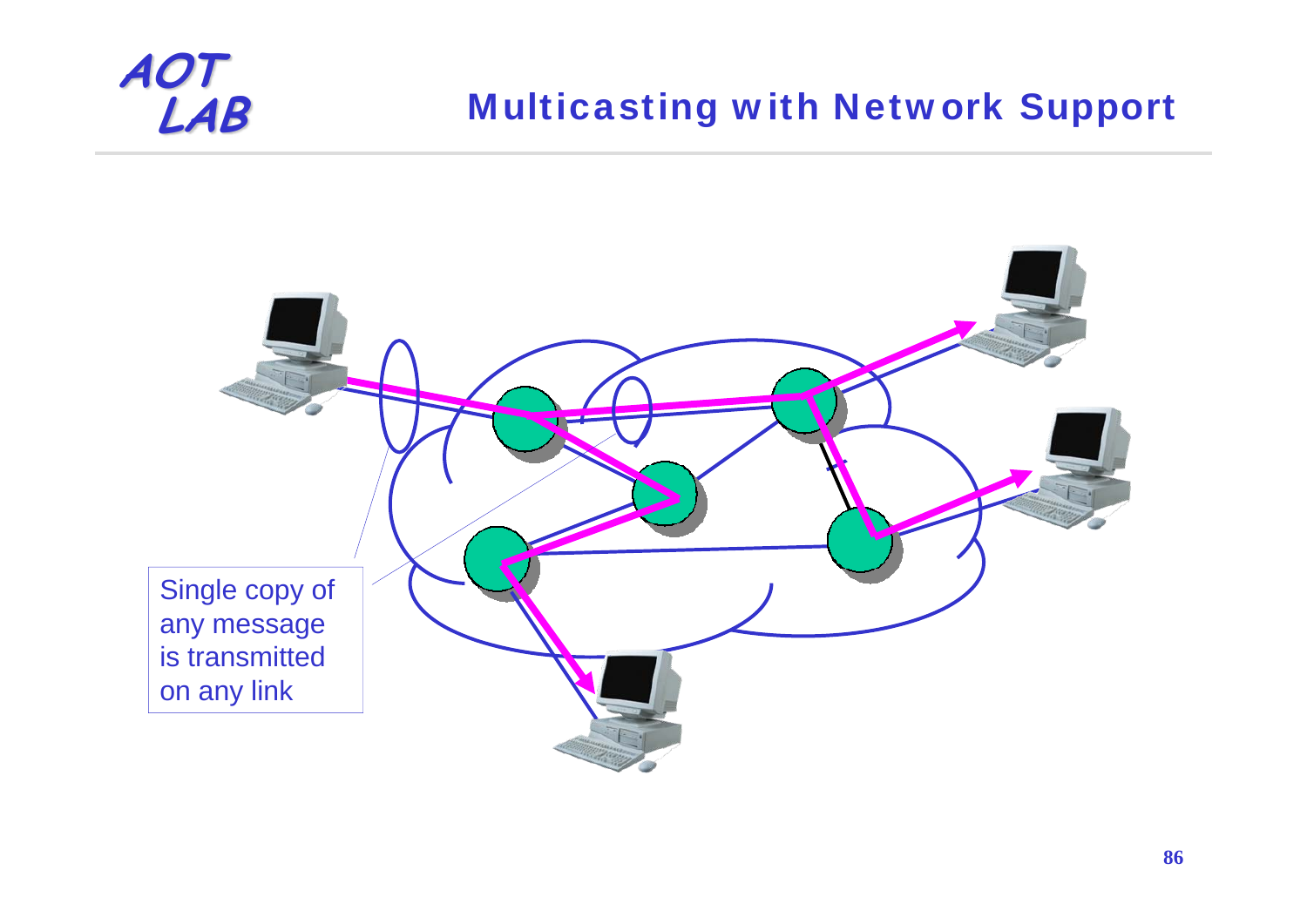

- **Internet Group Management Protocol (IGMP)** manages multicast groups
- Host sends IGMP report when application joins multicast group
- Router sends IGMP query at regular intervals
- Host belonging to a multicast group must reply to query
- Host need not explicitly "unjoin" group when leaving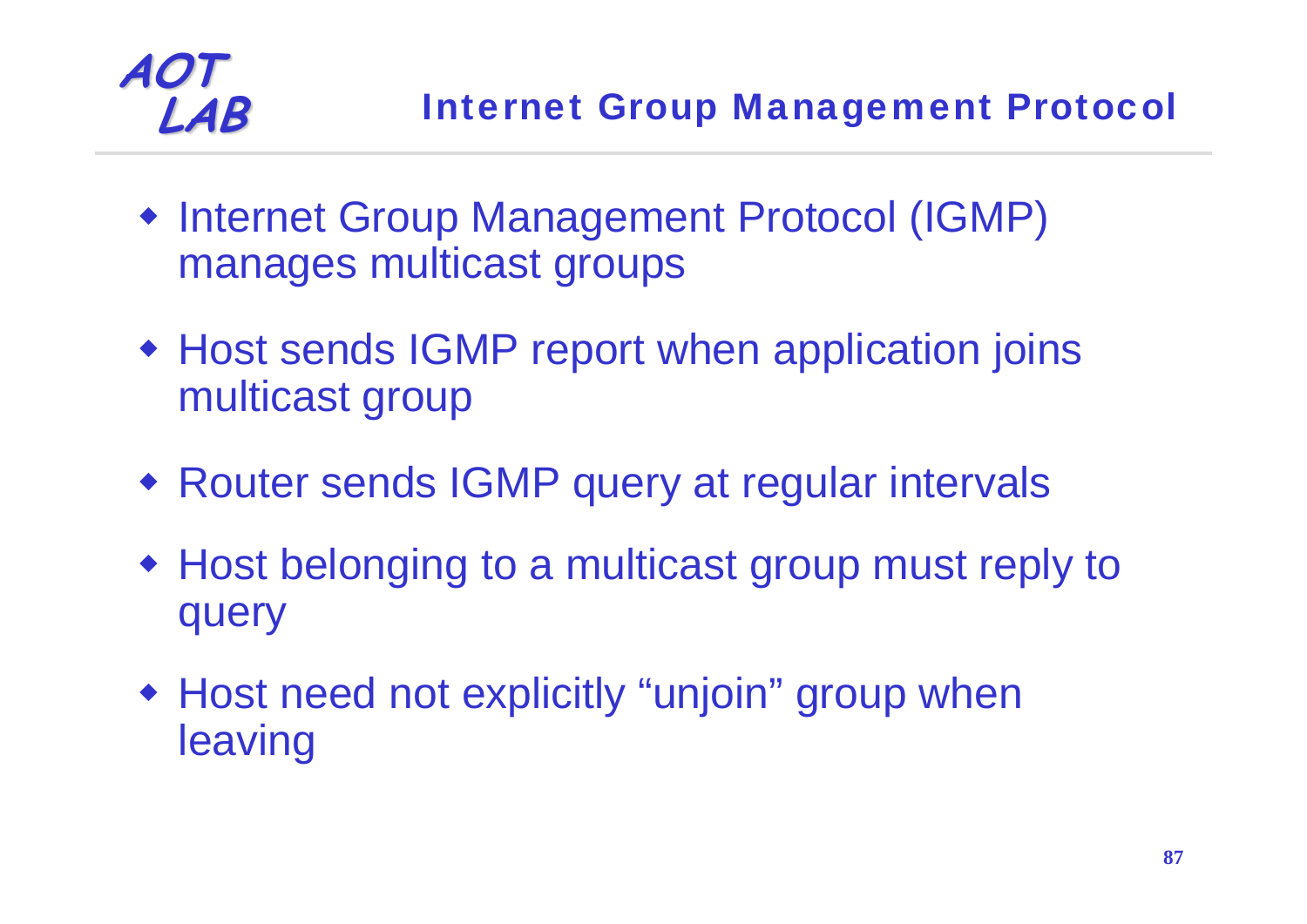- Routing Information Protocol (RIP) is a simple intra domain protocol
	- **Is a straightforward implementation of Distance Vector** routing algorithm
		- Each router advertises its distance vector every 30 seconds (or whenever its routing table changes) to all of its neighbors
		- RIP always uses 1 as link metric
		- Maximum hop count is 15, with 16 equal to  $\infty$
		- Routes are set to unreachable (16) after 3 minutes if they are not updated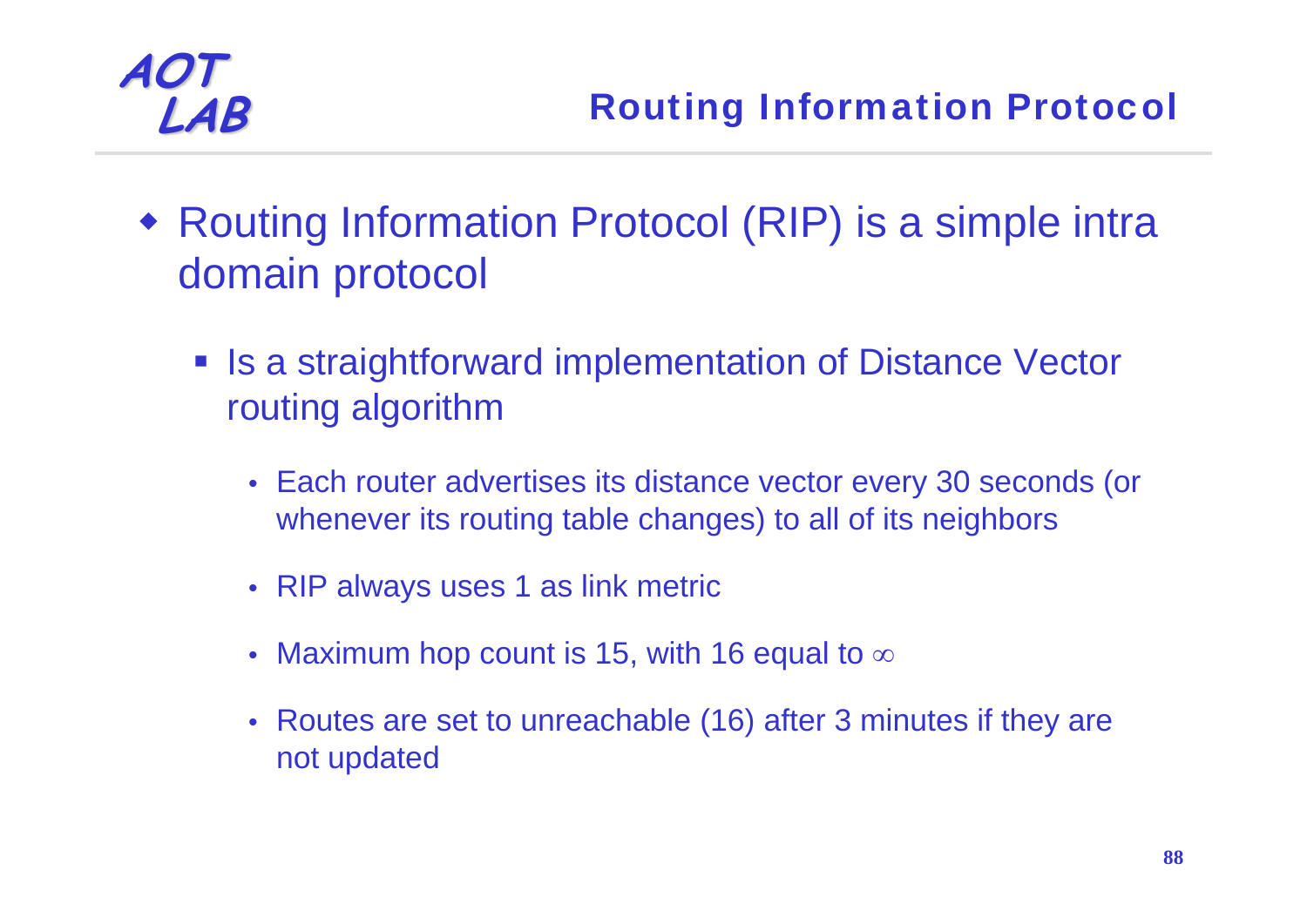

- Open Shortest Path First (OSPF) manages routing in an internet
	- Uses Link State Routing Algorithm
		- Each router keeps list of state of local links to network
		- Transmits update state info
		- Little traffic as messages are small and not sent often
	- Topology stored as directed graph
		- Vertices or nodes (routers or networks)
		- Edges (connect routers or networks)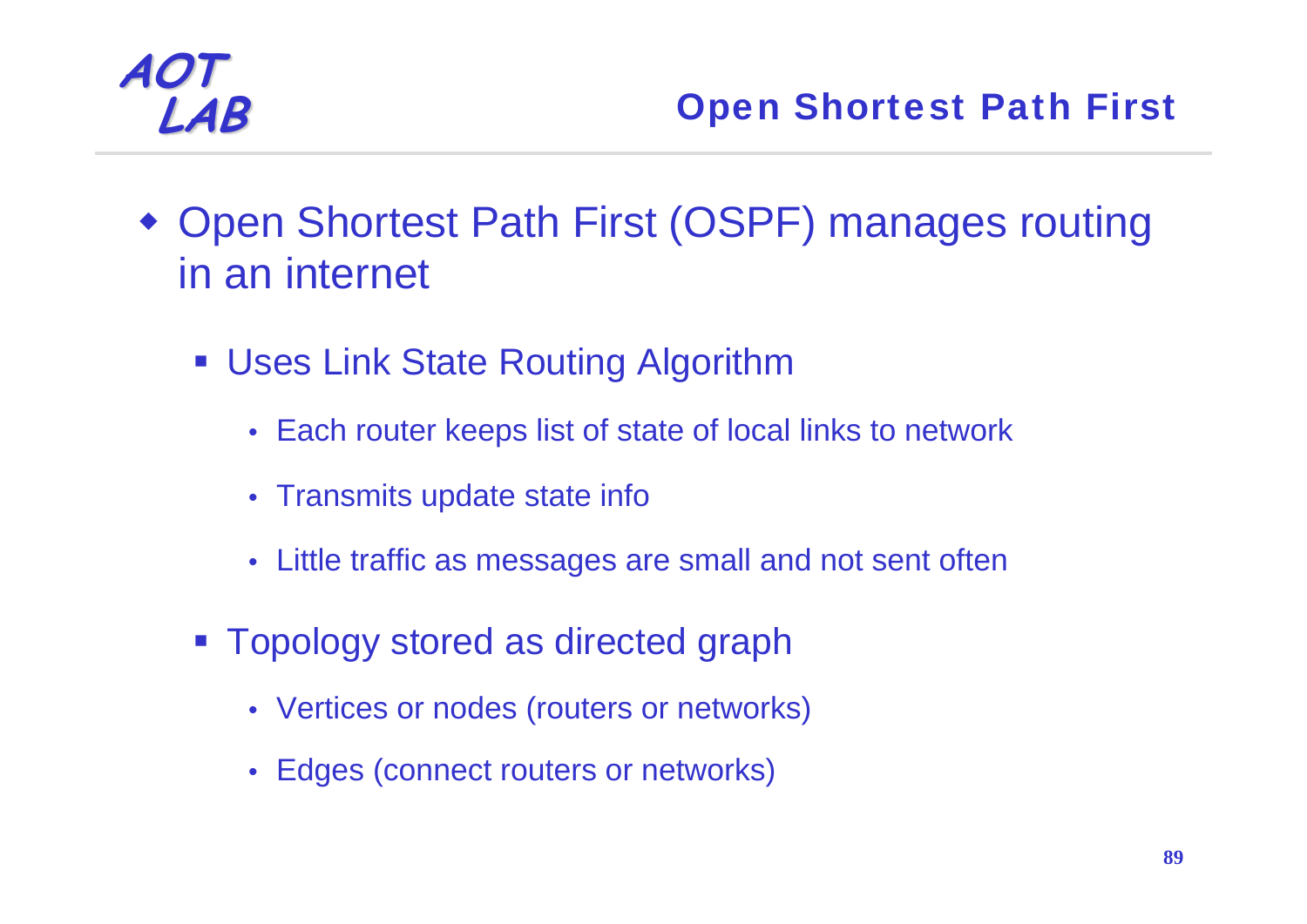- Resource ReSerVation Protocol (RSVP) allows unicast and multicast applications to reserve resources in routers to meet QoS
	- **EXPLO Applications make reservations**
	- **If router can not meet a request, then the corresponding** application is informed
	- **Reservation state info in router that expires unless** refreshed
	- **Applications must periodically renew requests during** transmission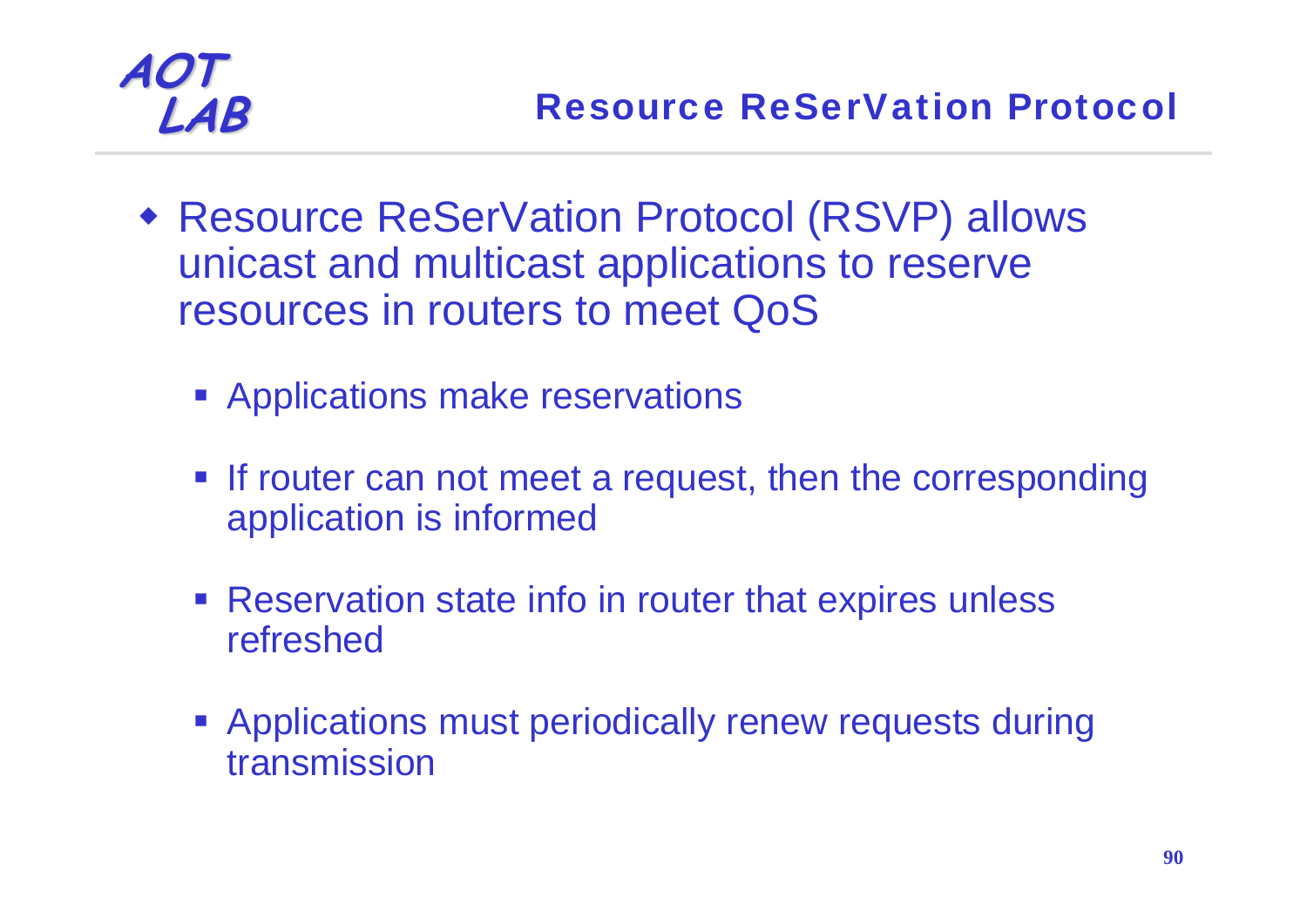- Internet Protocol (IP) provides 'unreliable datagram service' between hosts
- Transport protocols provide end-to-end delivery between endpoints of a connection, that is, system processes or applications
- User Datagram Protocol (UDP) provides datagram service
- Transmission Control Protocol (TCP) provides reliable data delivery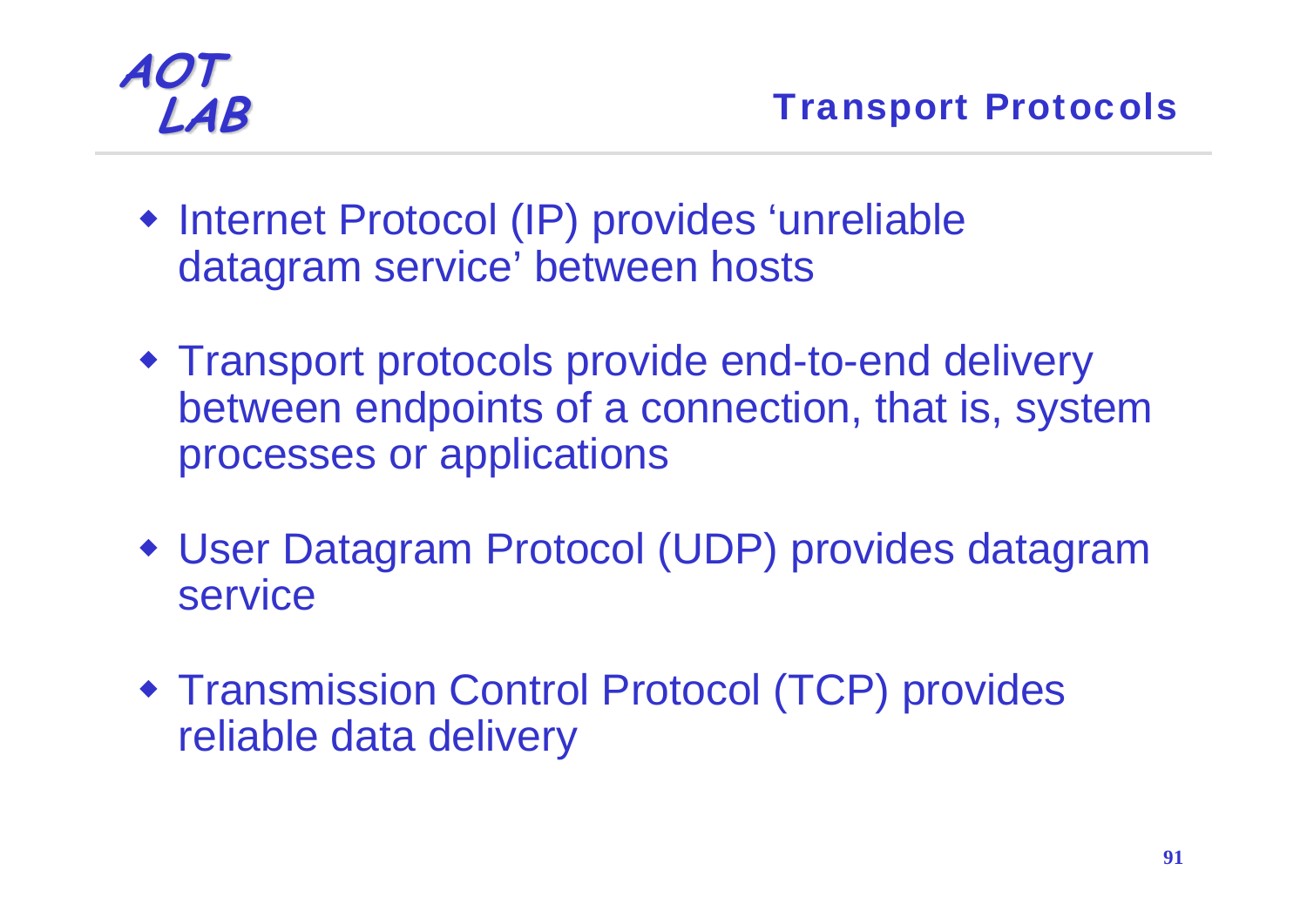- Communicating computers must agree on a port number
	- *Server* opens selected port and waits for messages
	- *Client* selects local port and sends message to selected port
- Services provided by many computers use reserved, well-known port numbers
	- $\blacksquare$  ECHO
	- TELNET
	- FTP
- Other services use dynamically assigned port numbers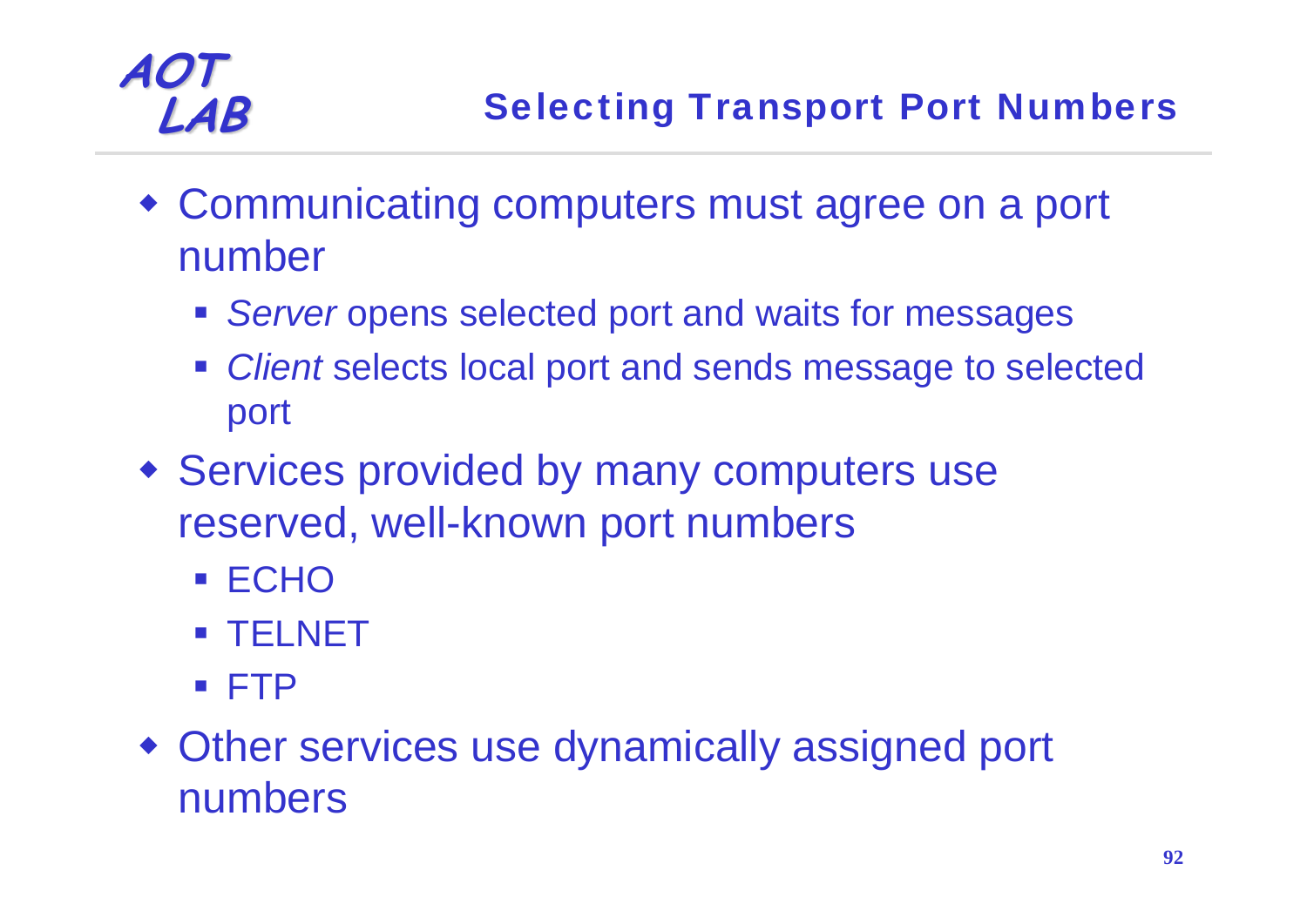

| <b>Port</b> | <b>Scope</b>                                      |  |  |
|-------------|---------------------------------------------------|--|--|
|             | <b>Not Used</b>                                   |  |  |
| $1 - 255$   | <b>Reserved ports for well-</b><br>known services |  |  |
| 256-1023    | Other reserved ports                              |  |  |
| 1024-65535  | User-defined server<br>ports                      |  |  |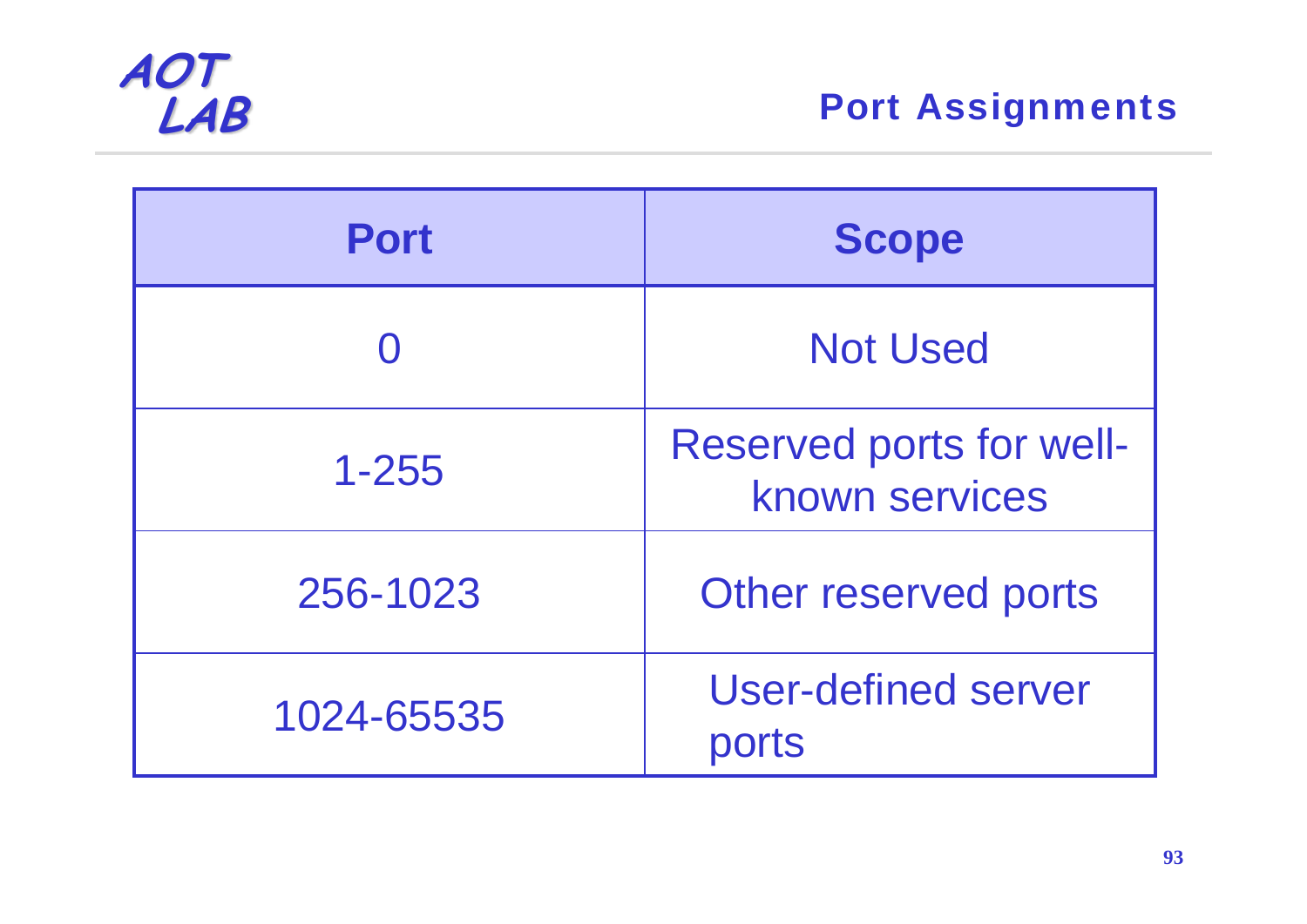

| <b>Port</b>    | <b>Name</b> | <b>Description</b>                               |
|----------------|-------------|--------------------------------------------------|
| $\overline{7}$ | echo        | Echo input back to sender                        |
| 9              | discard     | <b>Discard input</b>                             |
| 11             | systat      | <b>System statistics</b>                         |
| 13             | daytime     | Time of day (ASCII)                              |
| 17             | quote       | Quote of the day                                 |
| 19             | chargen     | <b>Character generator</b>                       |
| 37             | time        | System time (seconds since 1970)                 |
| 53             | domain      | <b>DNS</b>                                       |
| 69             | tftp        | <b>Trivial File Transfer Protocol (TFTP)</b>     |
| 123            | ntp         | <b>Network Time Protocol (NTP)</b>               |
| 161            | snmp        | <b>Simple Network Management Protocol (SNMP)</b> |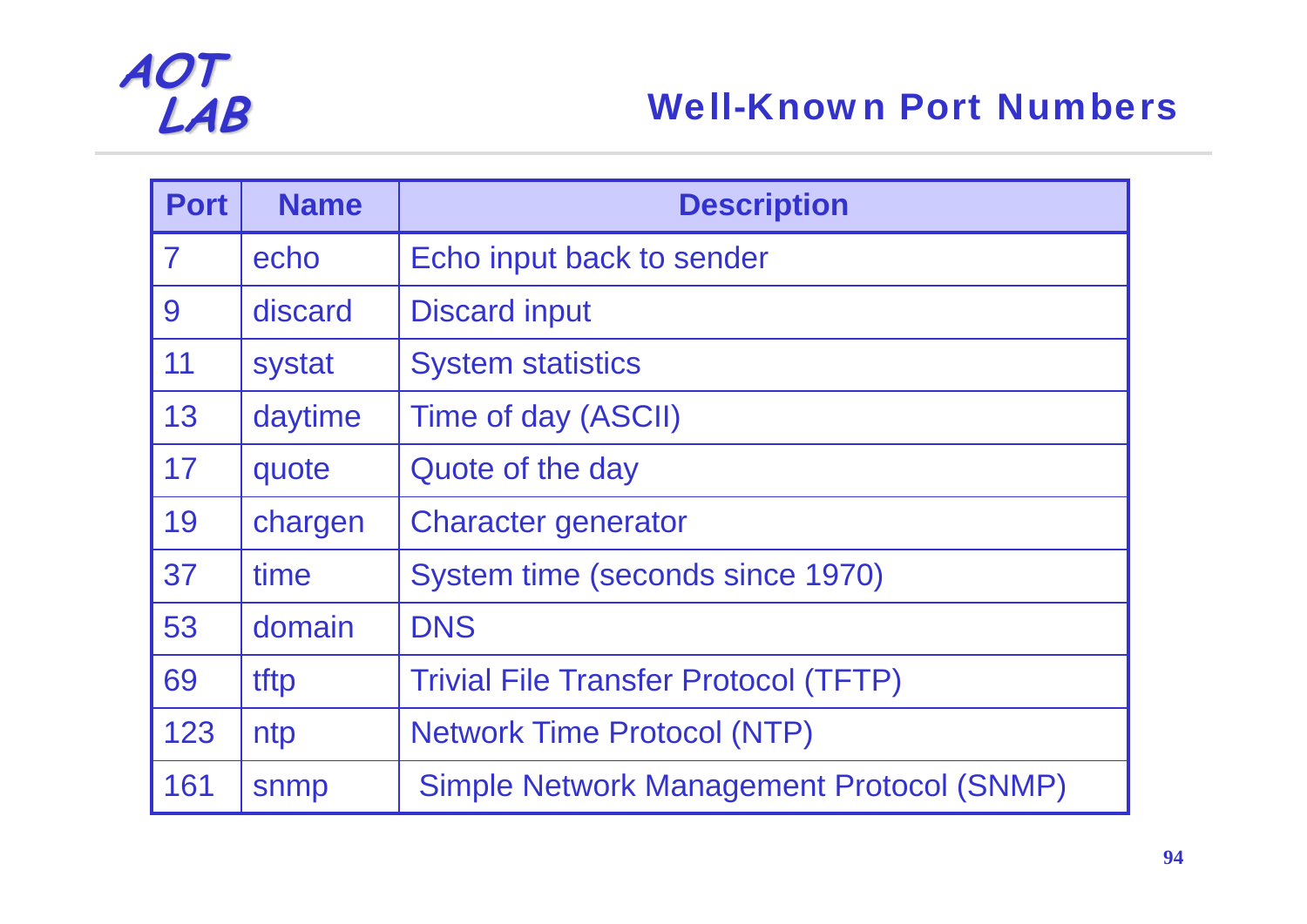

- UDP and TCP use IP for data delivery (like UDP)
- Endpoints are identified by ports
	- Allows multiple connections on each host
	- **Ports may be associated with an application or a system** process
- IP treats UDP/TCP like data and does not interpret any contents of the message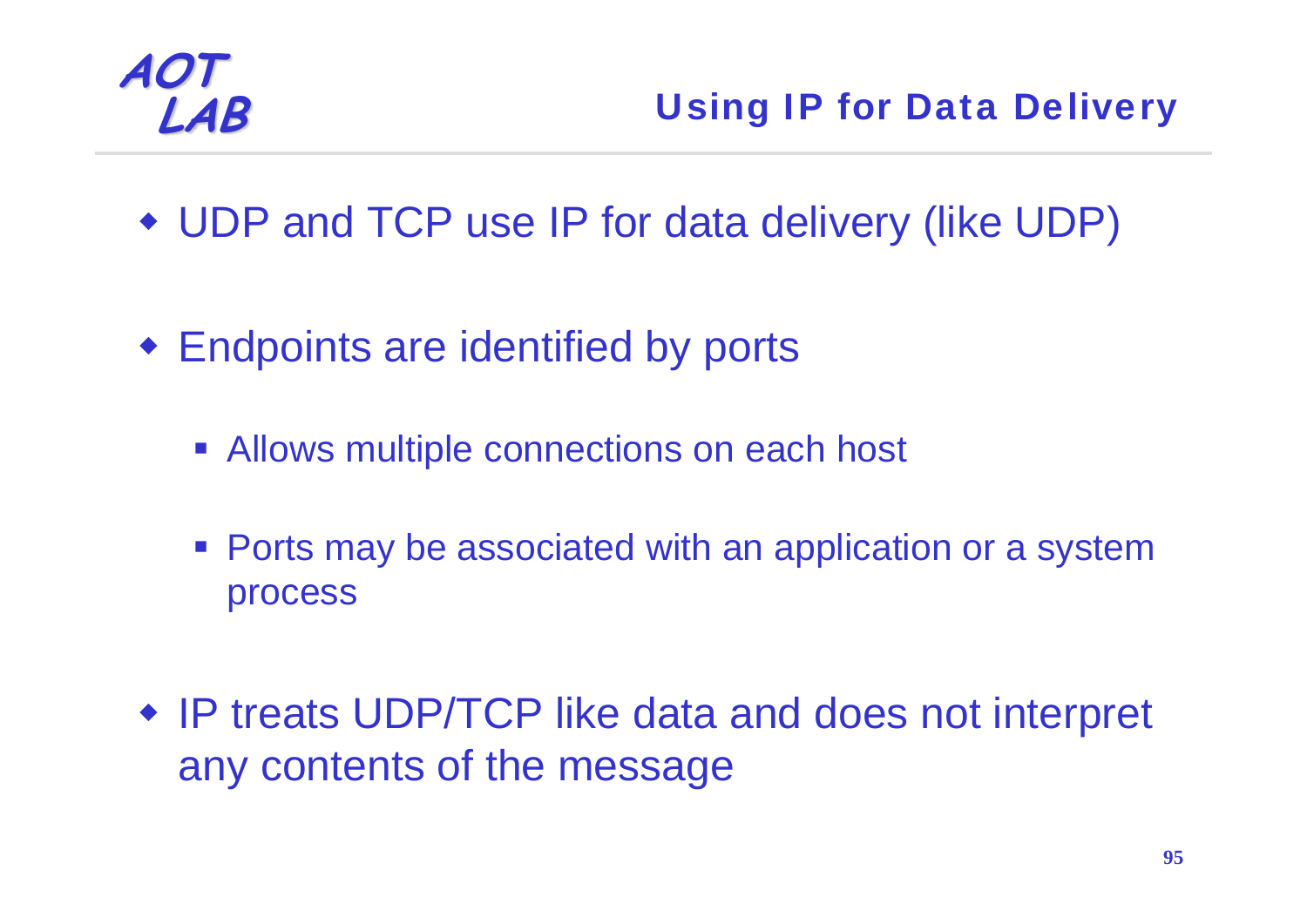

#### **Delivering UDP/TCP**

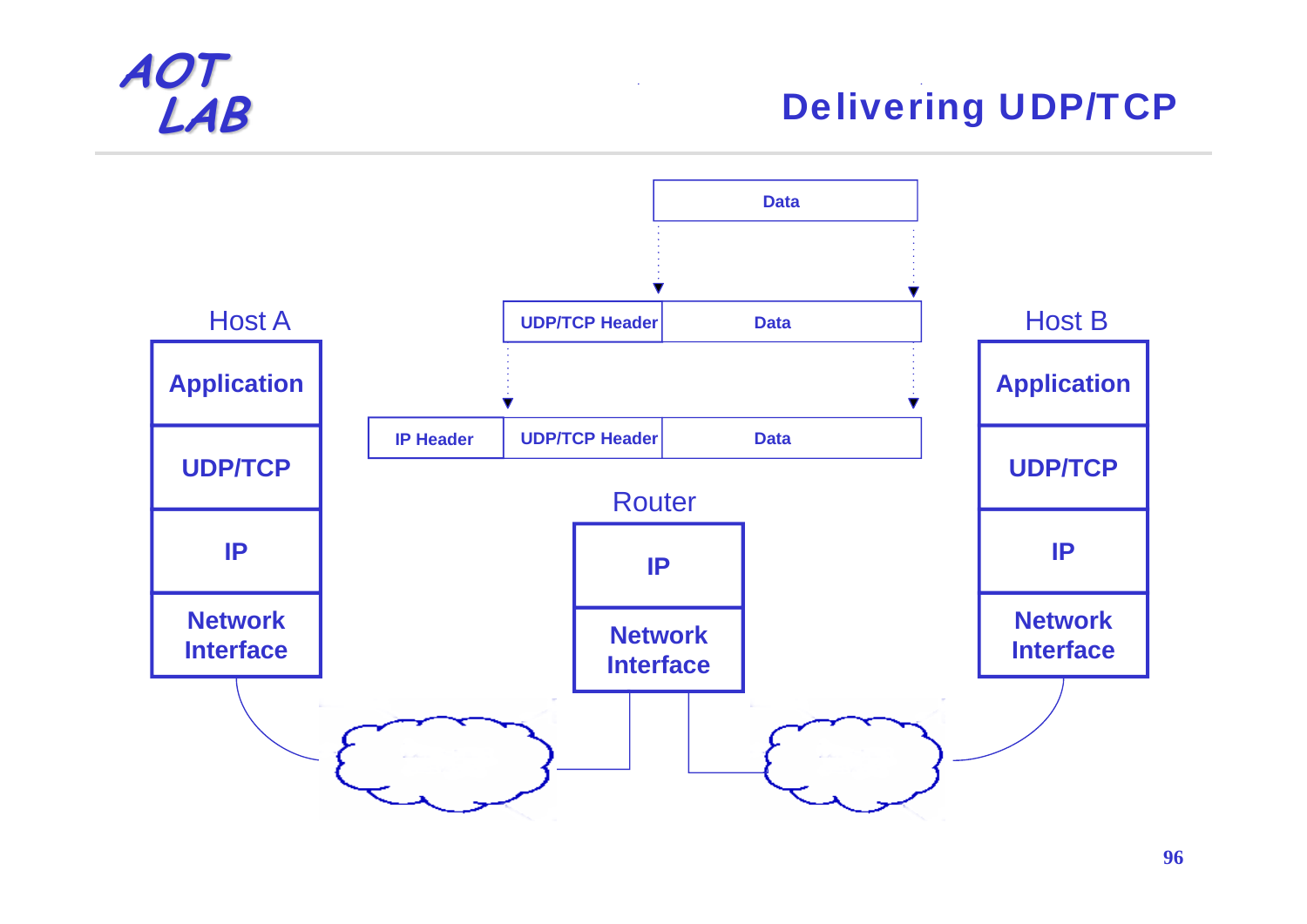

- User Datagram Protocol (UDP) delivers independent messages, called datagram packets between applications on host computers
- UDP main features are:
	- **``Best effort" delivery** 
		- Datagram packets may be lost
		- Delivered out of order
	- **Checksum (optionally) guarantees integrity of data**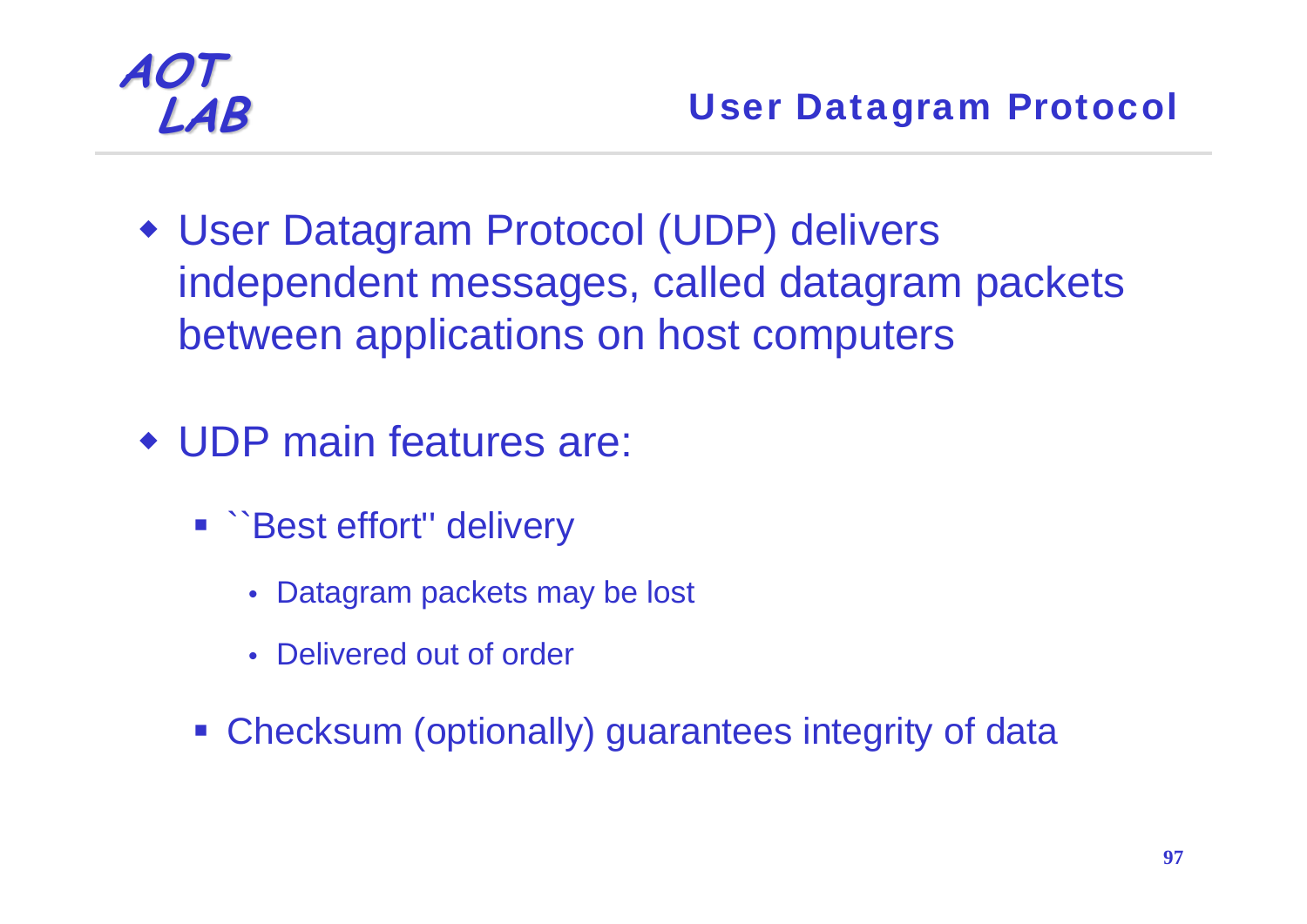



 For generality, endpoints of UDP are called protocol ports or ports

 Each UDP data transmission identifies the internet address and port number of the destination and the source of the message

♦ Destination port and source port may be different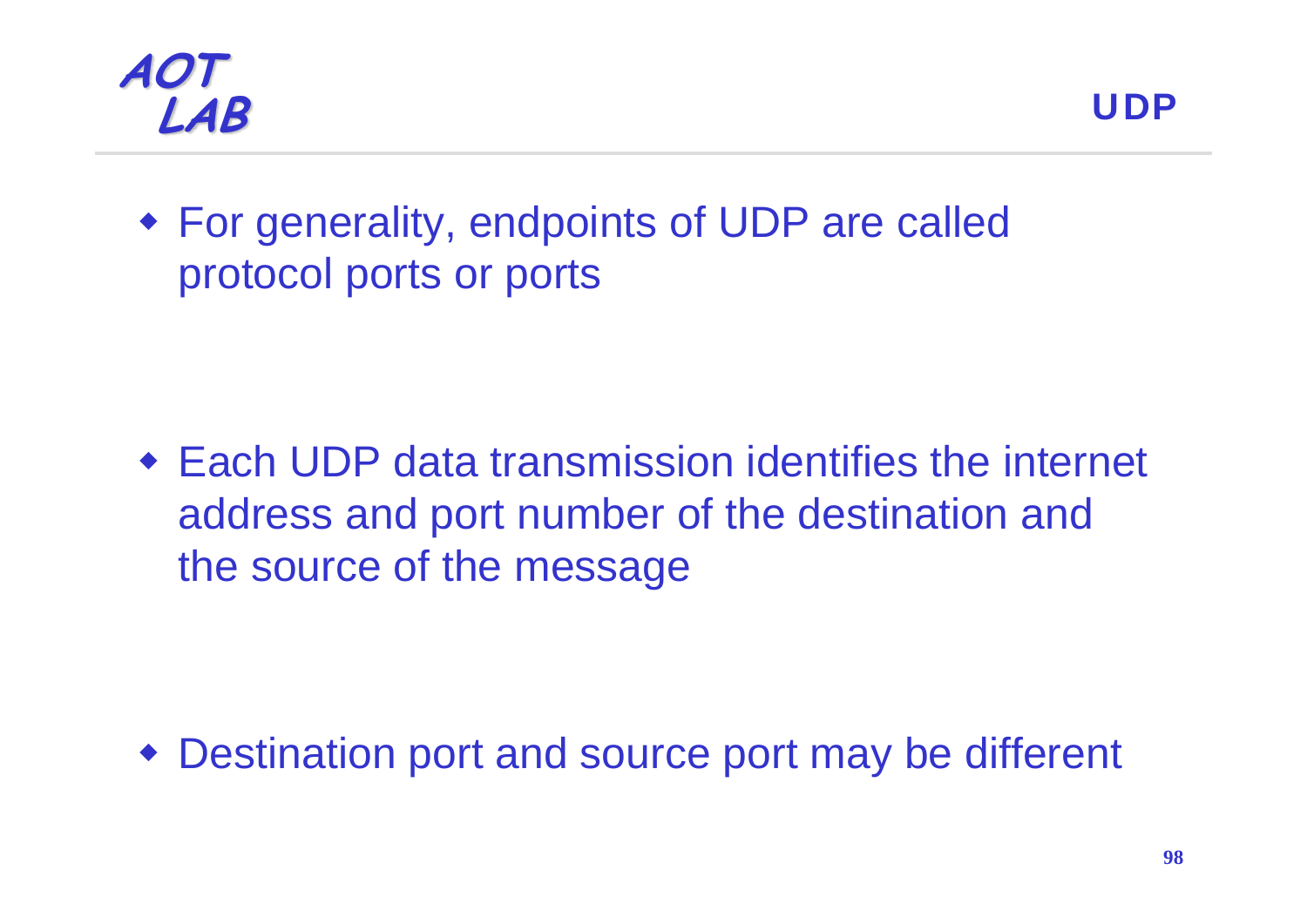

|                       |                                                               |  | 12 <sup>°</sup> | 16                      | 20 | 24                                 | 28 | 32 |
|-----------------------|---------------------------------------------------------------|--|-----------------|-------------------------|----|------------------------------------|----|----|
| <b>Source Port</b>    |                                                               |  |                 | <b>Destination Port</b> |    |                                    |    |    |
| <b>Segment Length</b> |                                                               |  |                 | <b>Checksum</b>         |    |                                    |    |    |
|                       |                                                               |  |                 |                         |    |                                    |    |    |
|                       | Length, in bytes of<br><b>UDP</b> segment<br>including header |  |                 |                         |    | <b>CRC</b> over<br>header and data |    |    |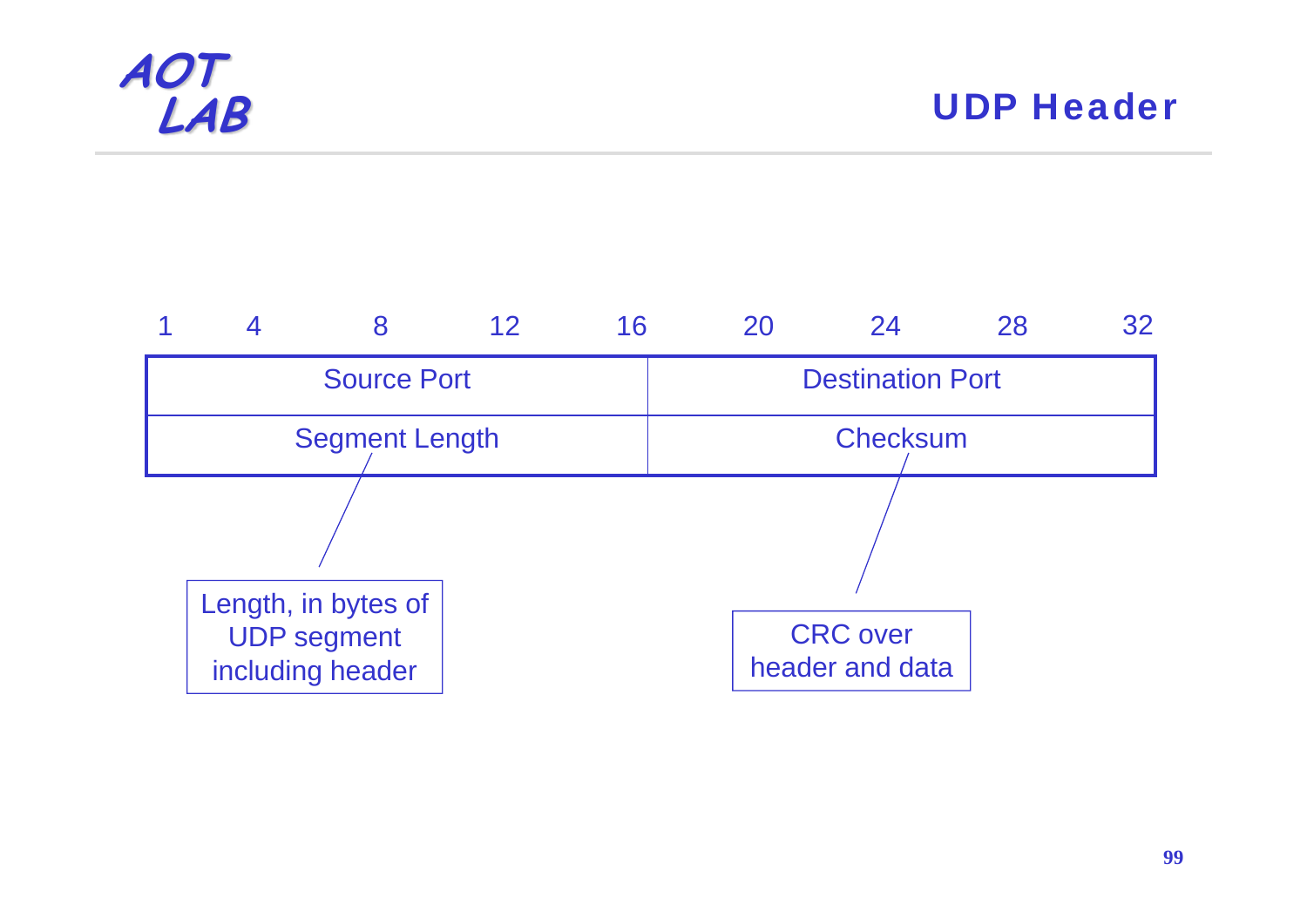

- Transmission Control Protocol (TCP) is most widely used transport protocol
- Provides reliable data delivery by using IP unreliable datagram delivery
- Compensates for loss, delay, duplication and similar problems in Internet components
- Reliable delivery is high-level, familiar model for construction of applications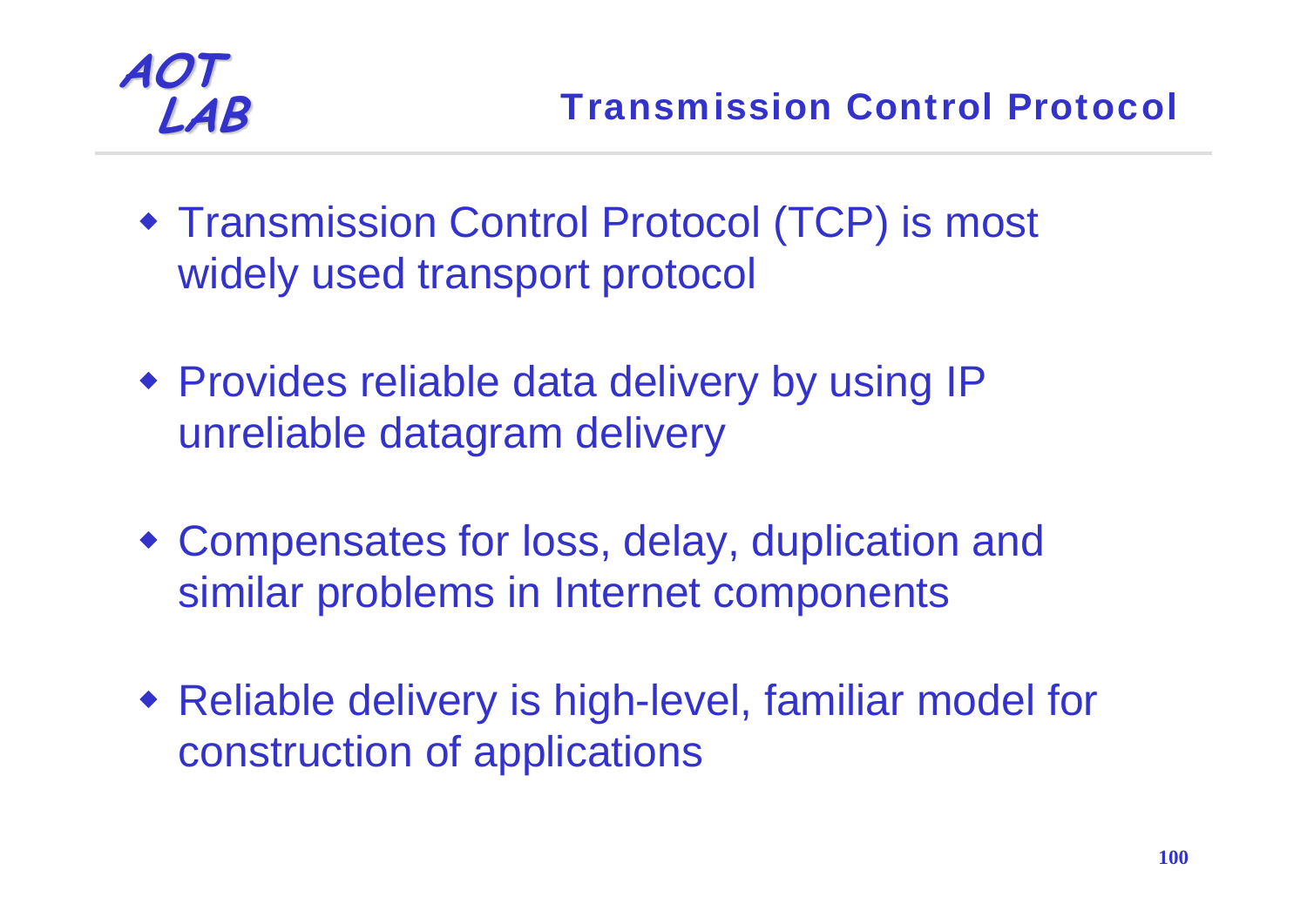- Connection oriented
	- **Application requests connection to destination and then** uses connection to deliver data to transfer data
- Point-to-point
	- **A TCP connection has two endpoints**
- **\*** Reliability
	- **TCP guarantees data will be delivered without loss,** duplication or transmission errors
- Full duplex
	- **The endpoints of a TCP connection can exchange data** in both directions simultaneously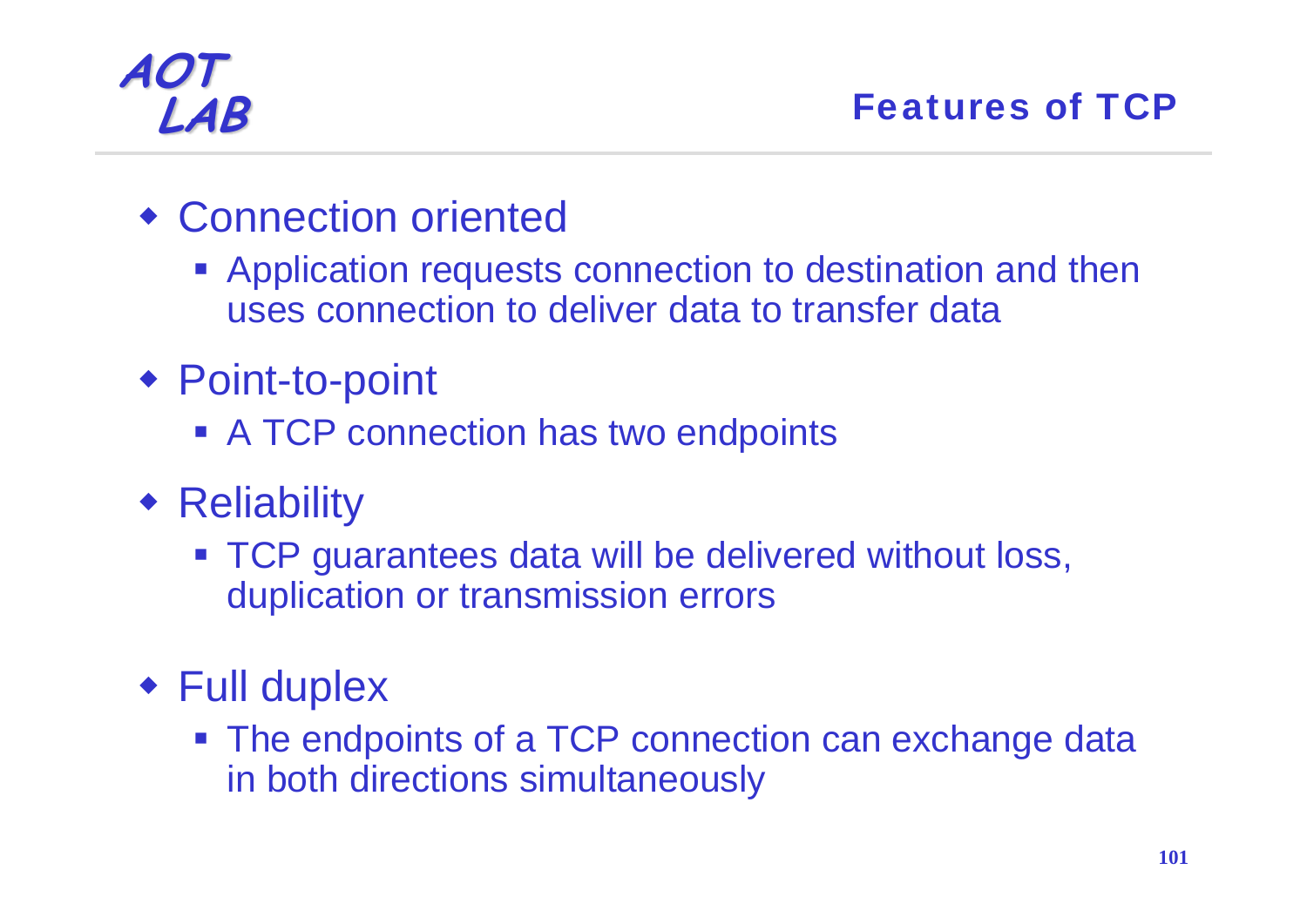- Stream interface
	- **Application delivers data to TCP as a continuous** stream, with no record boundaries
	- **TCP makes no guarantees that data will be received in** same blocks as transmitted
- Reliable connection startup
	- **Three-way handshake guarantees reliable,** synchronized startup between endpoints
- Graceful connection shutdown
	- **TCP guarantees delivery of all data after endpoint** shutdown by application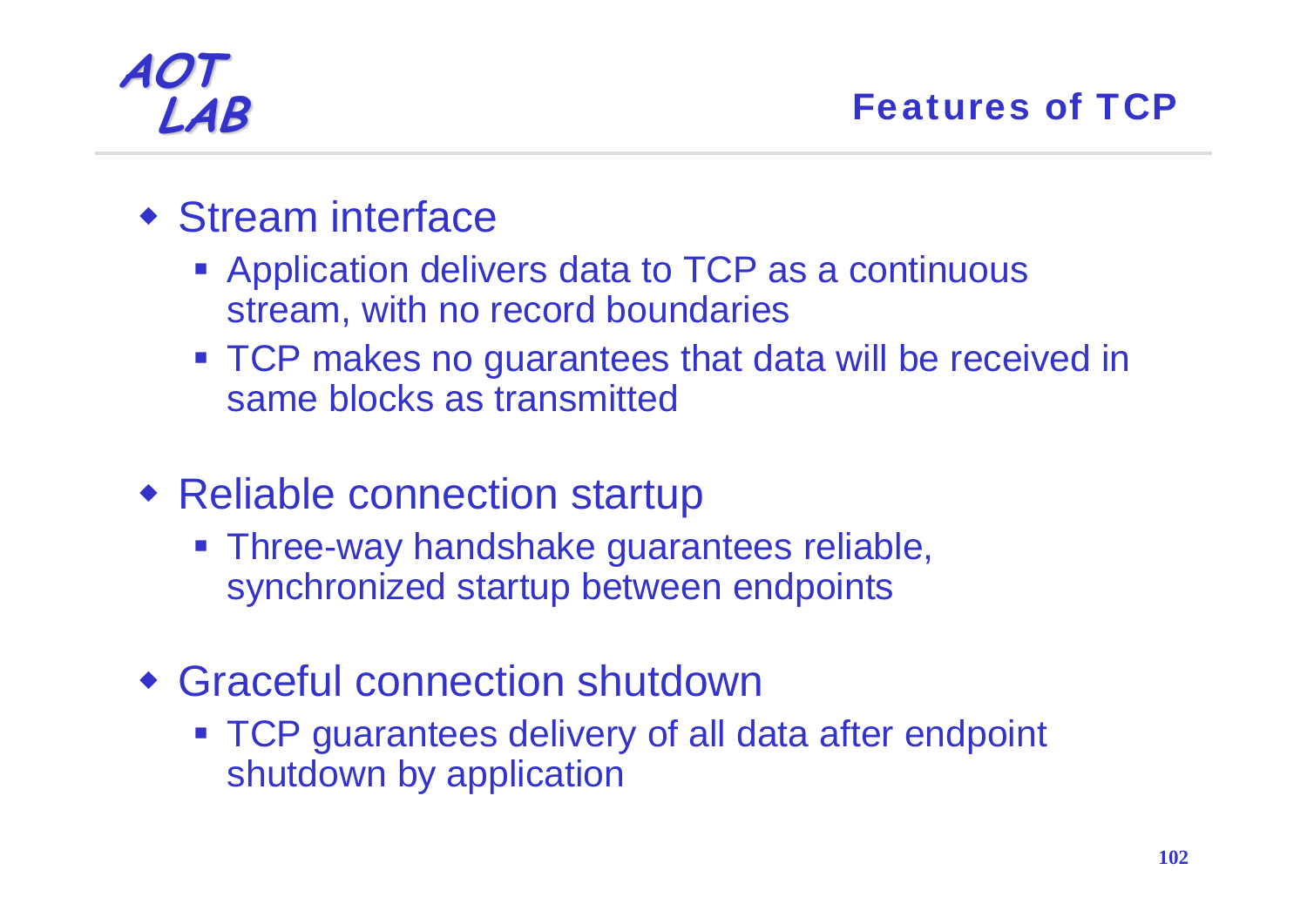- Lost packets
- Duplicate packets
- Delayed packets
- Corrupted data
- **Transmission speed mismatches**
- Congestion
- System reboots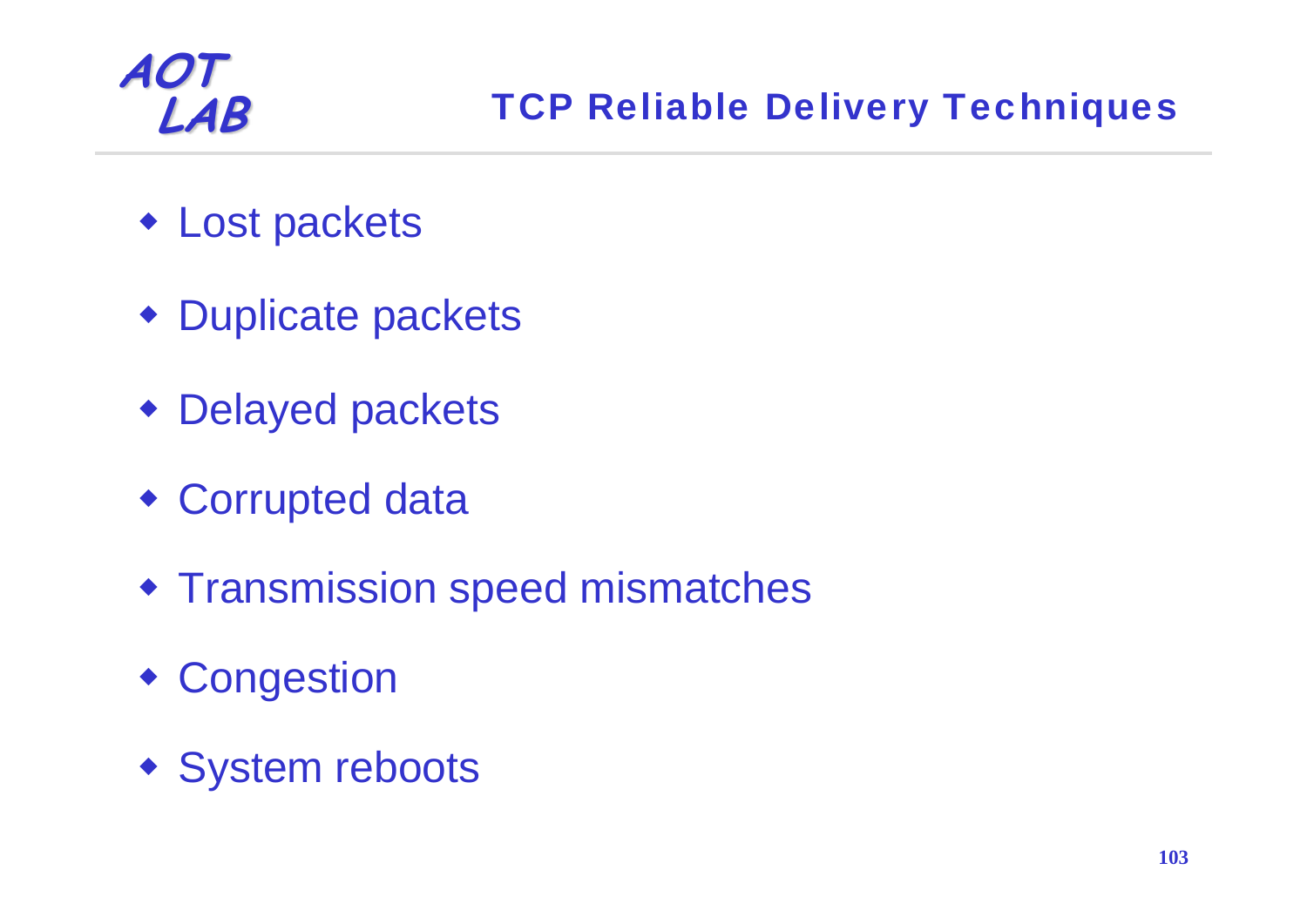TCP uses positive acknowledgment with retransmission to achieve reliable data delivery

### ◆ Receiver

 Sends acknowledgment control messages (ACK) to sender to verify successful receipt of data

### Sender

- **Sets timer when data transmitted**
- **If timer expires before acknowledgment arrives** 
	- Retransmits (with new timer)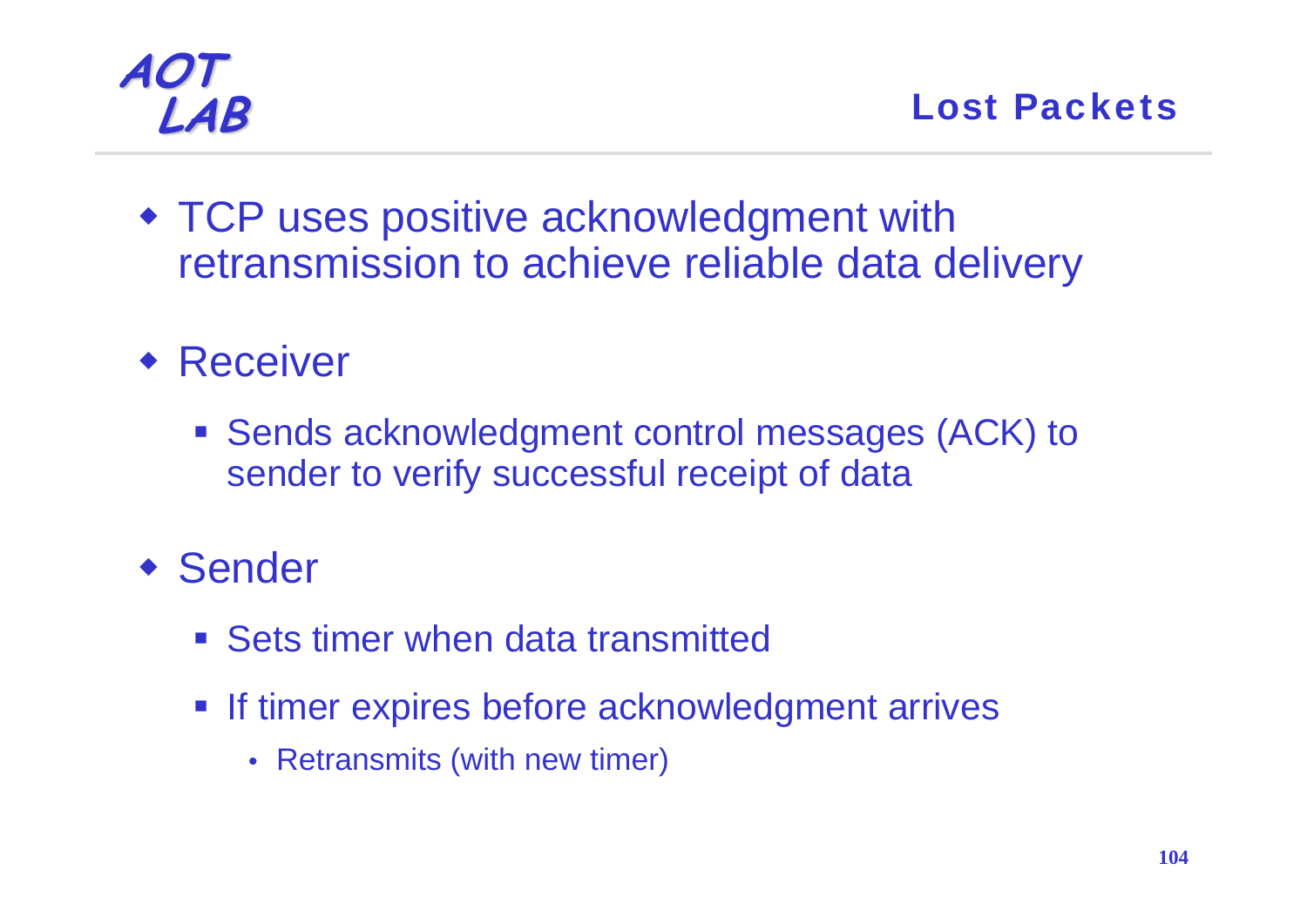### **LAB** TCP Segments and Sequence Numbers

- Application delivers arbitrarily large chunks of data to TCP as a *stream*
- Original stream is numbered by bytes

- Sender breaks the stream into segments
	- **Each segment fits into an IP datagram**
	- **Segment contains sequence number of data bytes**
- Receiver sends segment with sequence number of acknowledged data (not segments)
	- **One ACK can acknowledge many segments**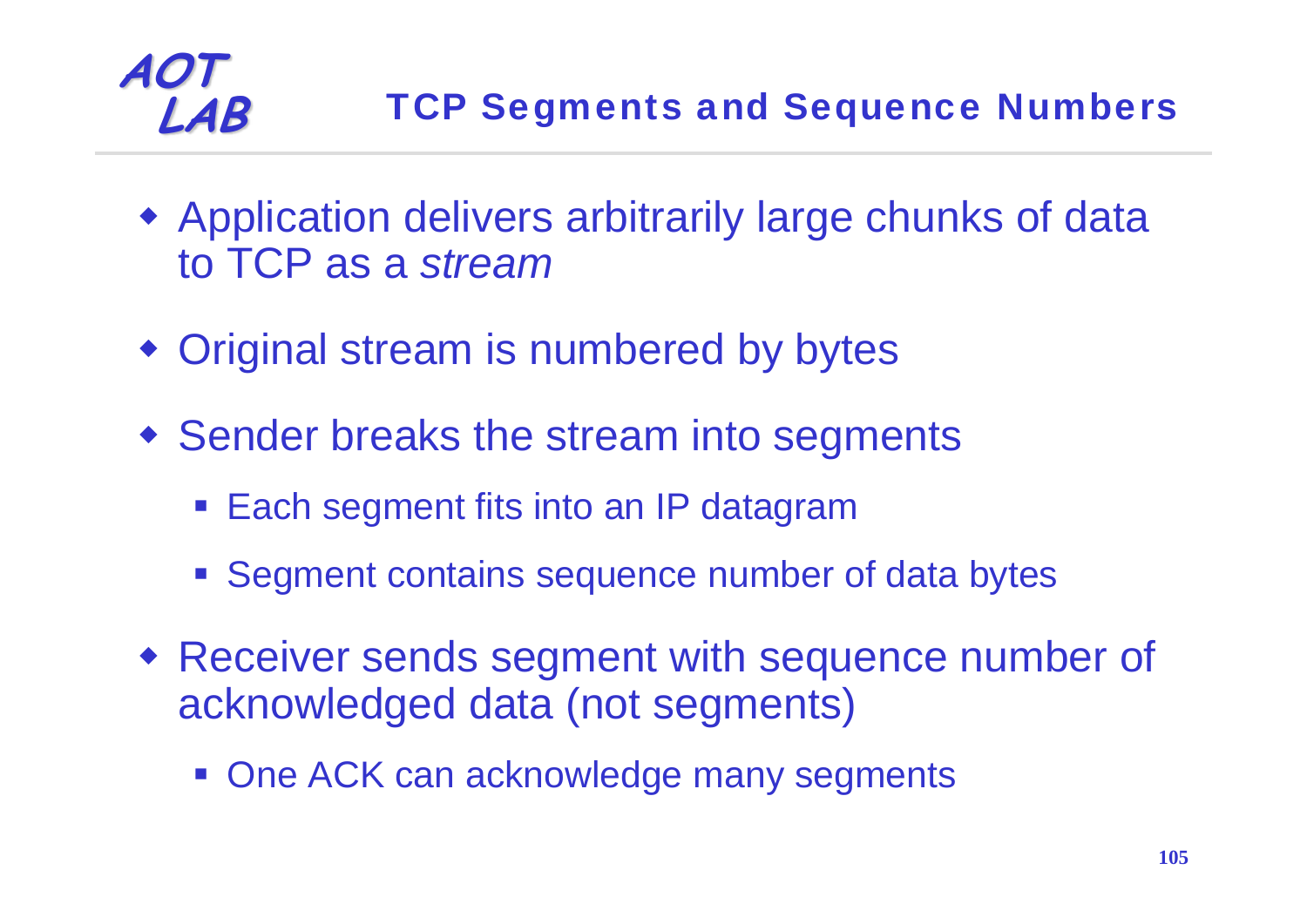

#### **LAB** TCP Header

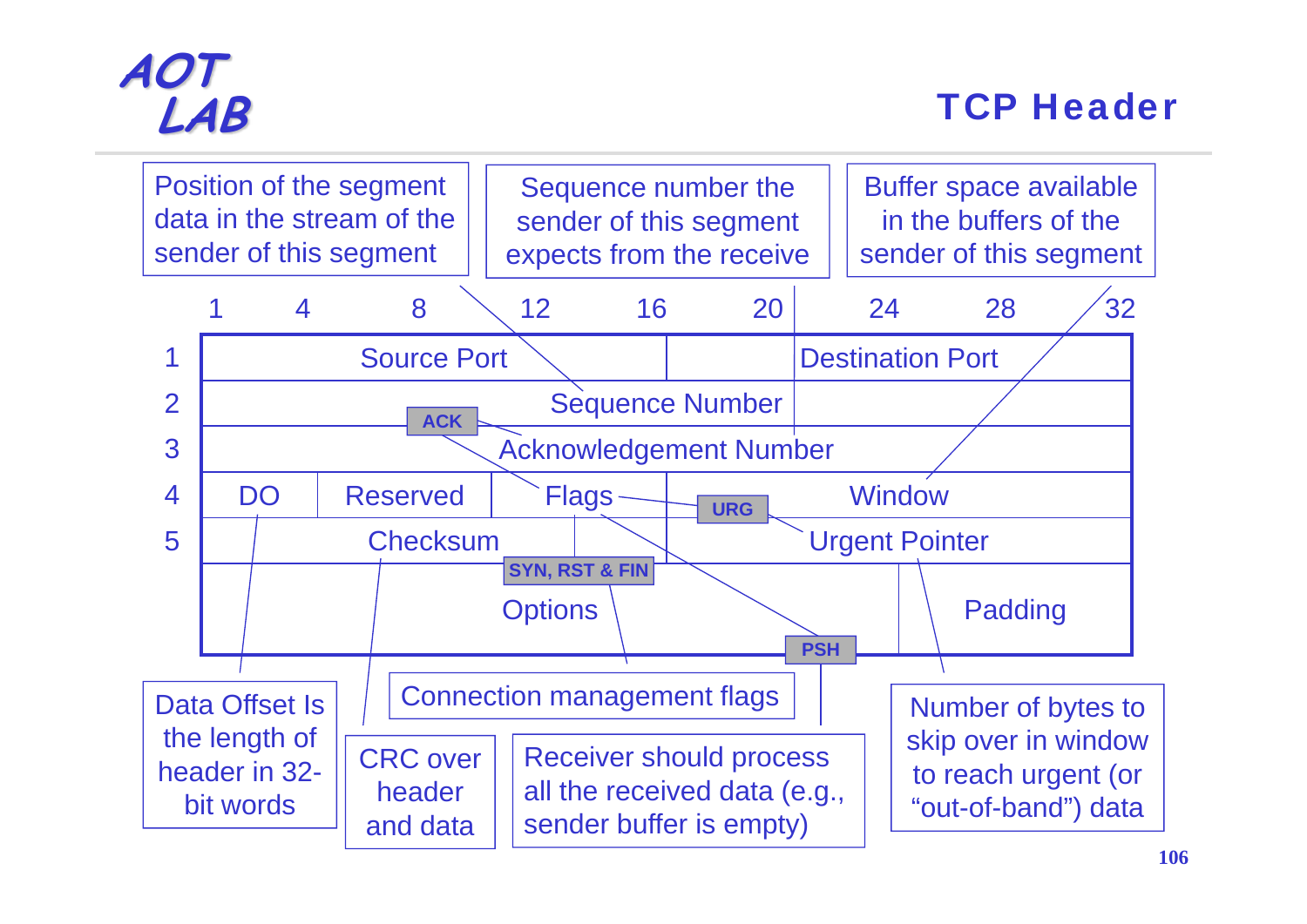

- Inappropriate timeout can cause poor performance:
	- Too long
		- Sender waits longer than necessary before retransmitting
	- Too short
		- Sender generates unnecessary traffic
- Timeout must be different for each connection and set dynamically
	- Hosts on same LAN should have shorter timeout than hosts 20 hops away
	- **Delivery time across internet may change over time** 
		- Timeout must accommodate changes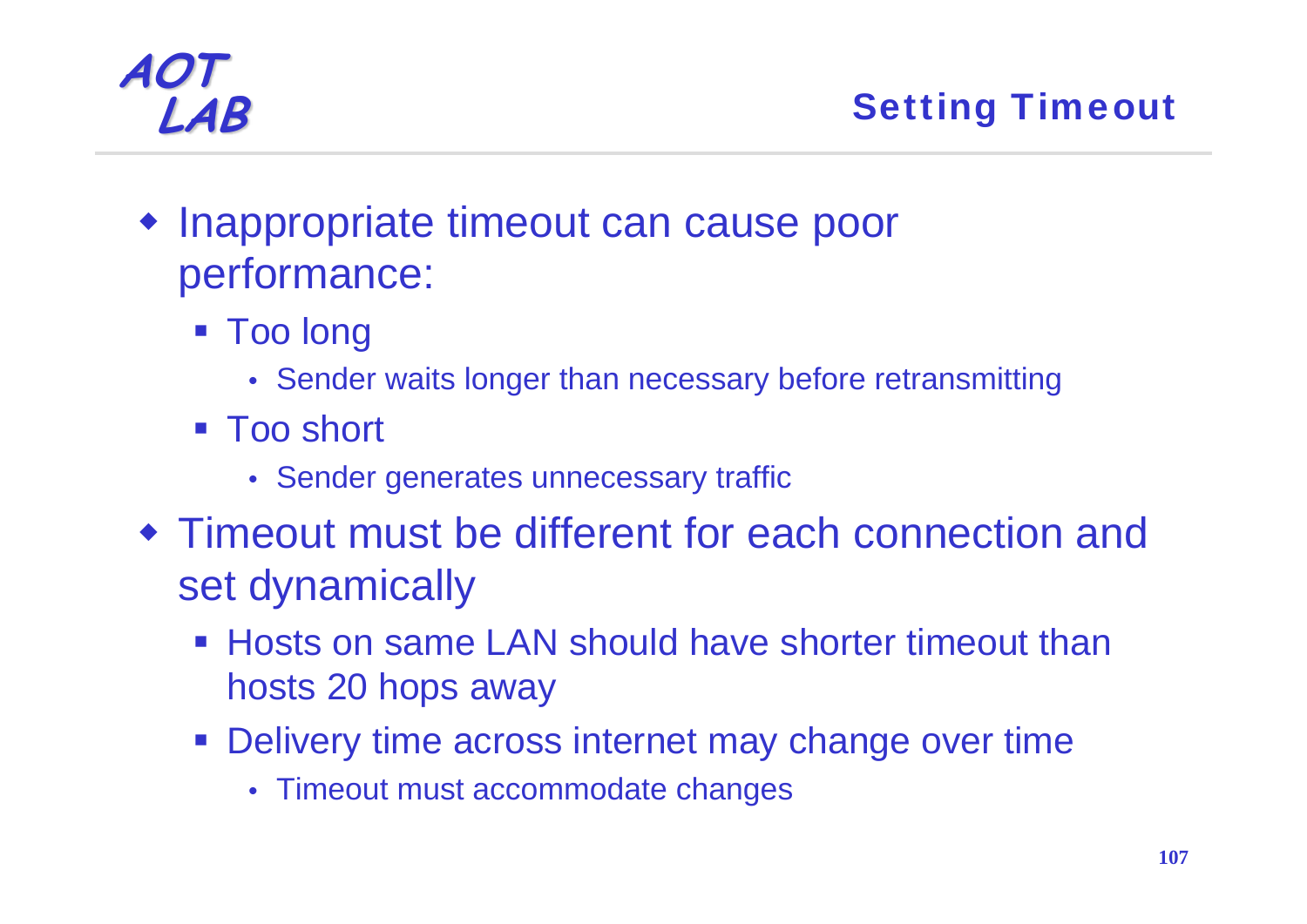- Timeout should be based on round trip time (RTT)
	- **Sender cannot know RTT of any packet before** transmission
	- **Sender picks retransmission timeout (RTO) based on** previous RTTs
- Specific method is called adaptive retransmission algorithm

$$
RTTnew = \alpha \cdot RTTold + (1 - \alpha) \cdot RTTsample
$$
  
 
$$
RTO = \beta \cdot RTTnew
$$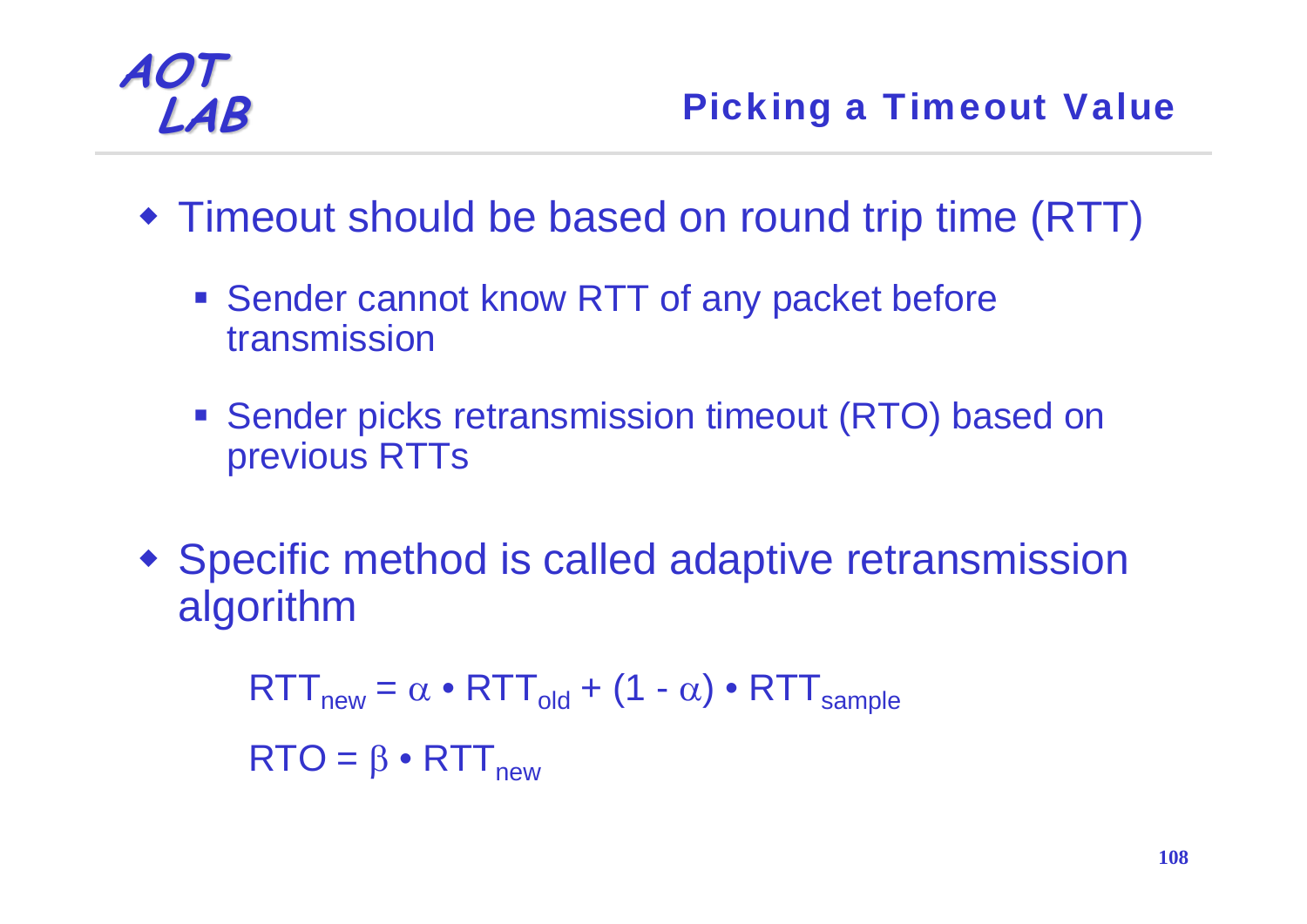

- RTT measured by observing difference between time of transmission and ACK arrival
- However, ACKs carry no information about which packet is acknowledged
- Sender cannot determine whether ACK is from original transmission or retransmission
	- Choosing original transmission overestimates RTT
	- **Choosing retransmission underestimates RTT**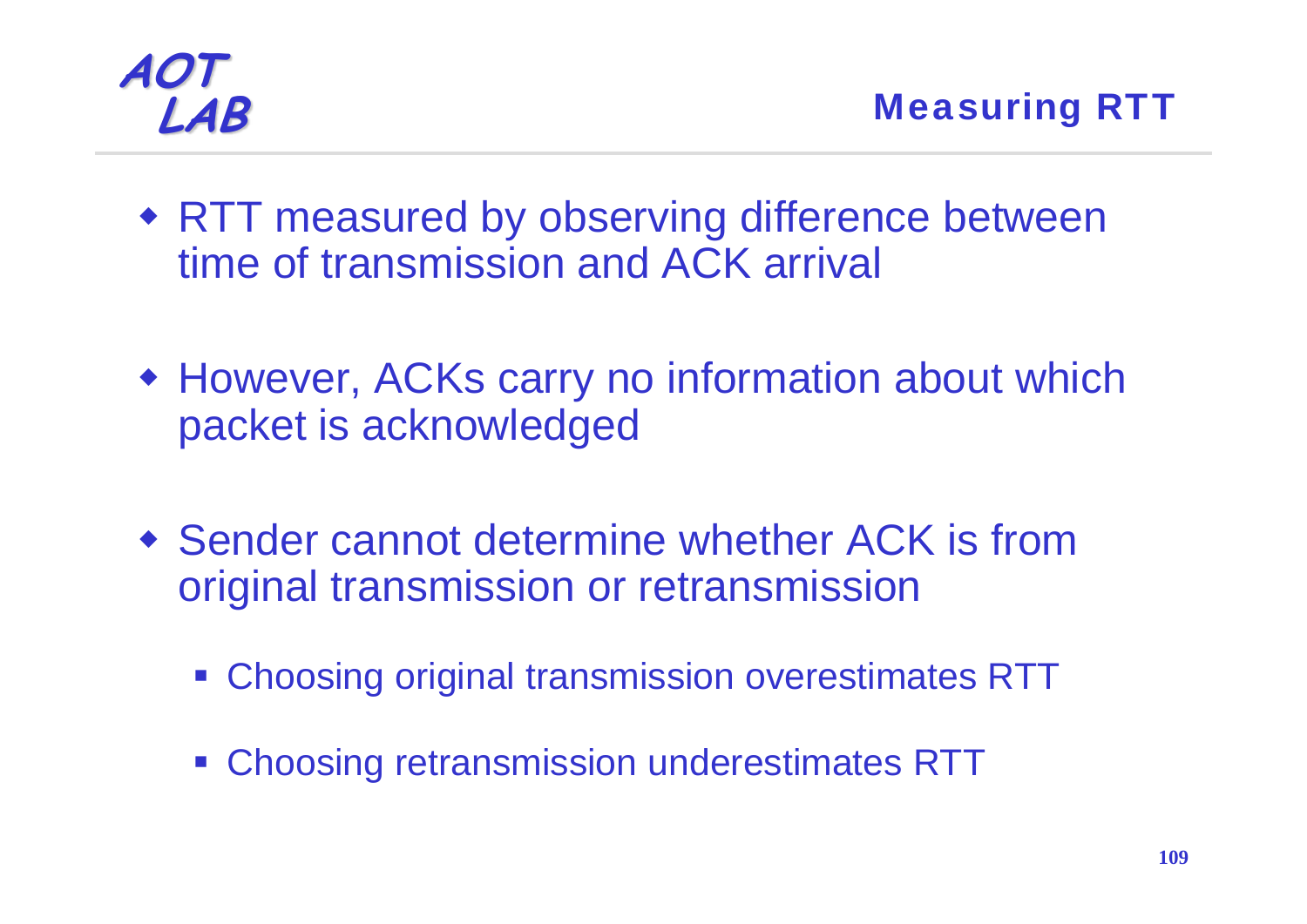

• Karn's algorithm specifies that sender ignores RTTs for retransmitted segments

**• Karn's algorithm specifies that RTO is separated** from RTT when retransmission occurs

 RTO doubles for each new message until ACK arrives with no retransmission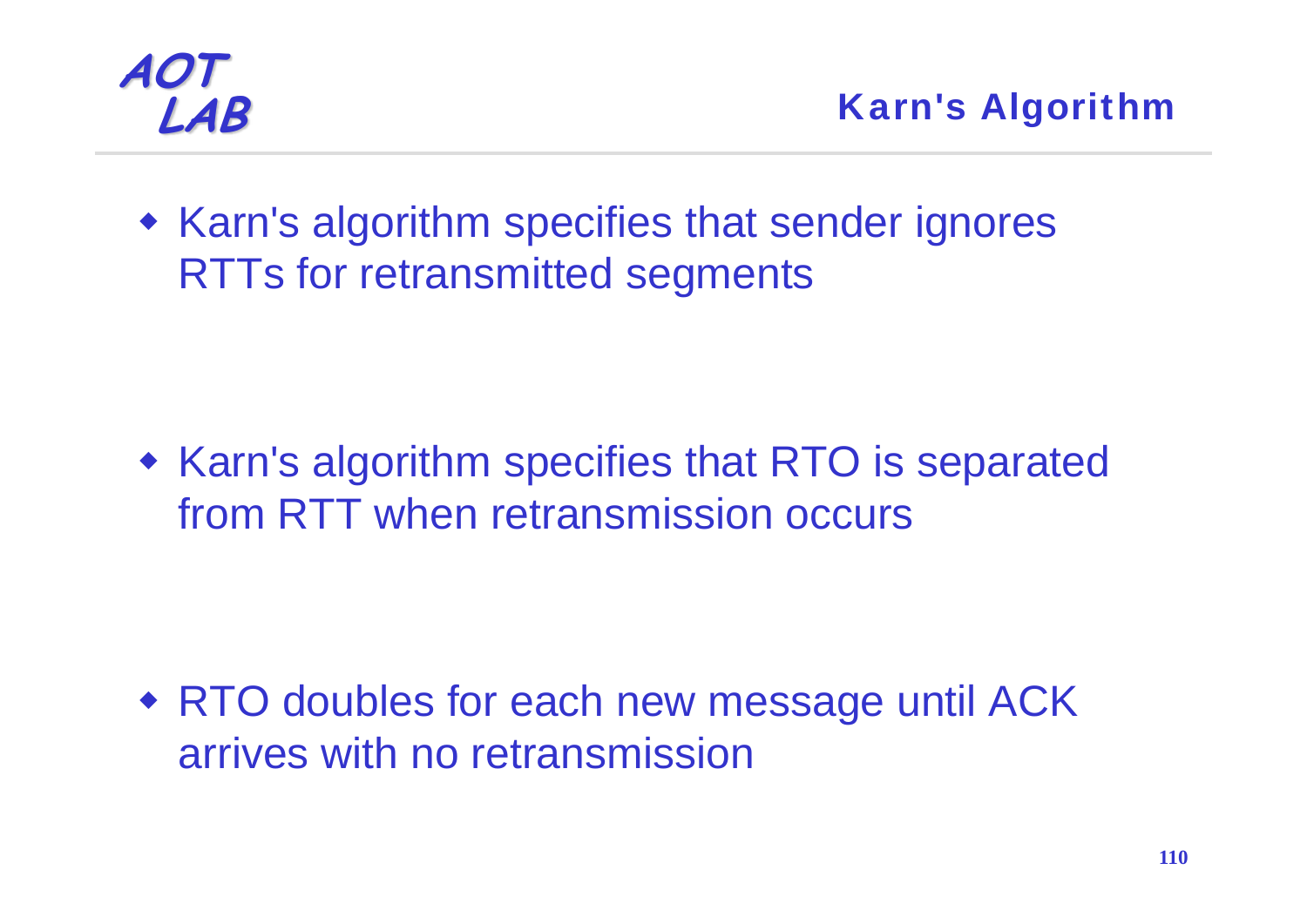- TCP uses sliding window for flow control
- When a segment arrives, receiver sends ACK specifying the remaining buffer size
	- **Buffer space available is called window**
	- **Its notification is called window advertisement**
- Sender can transmit any bytes, in any size segment, between last acknowledged byte and within window size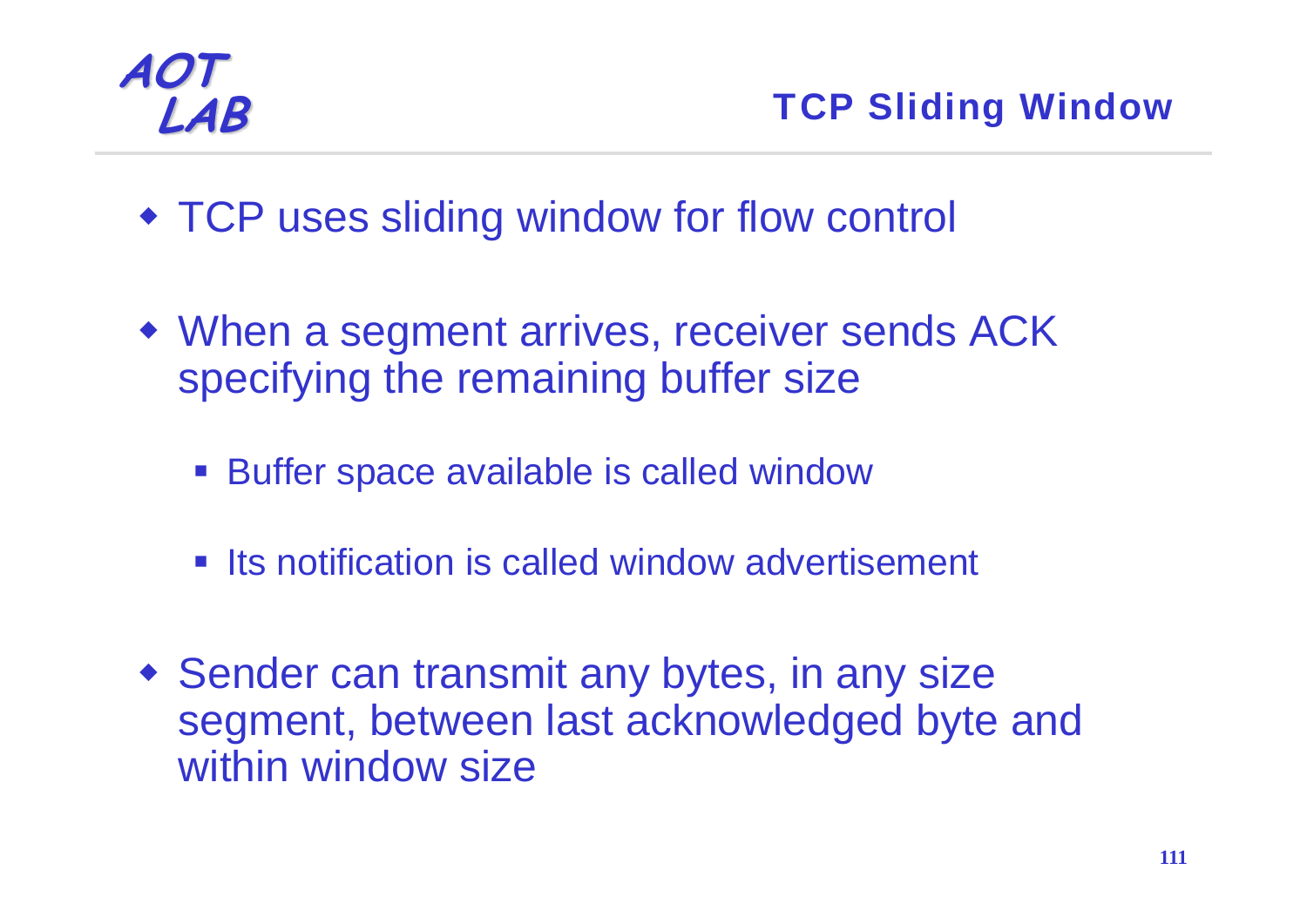- Under some circumstances, sliding window can result in transmission of many small segments
- Receiver advertises small window if
	- **Receiver window full, and**
	- Receiving application consumes a few data bytes
- Sender immediately sends small segment to fill window
	- **Inefficient in processing time and network bandwidth**
- ◆ Solutions
	- **Receiver delays advertising new window**
	- **Sender delays sending data when window is small**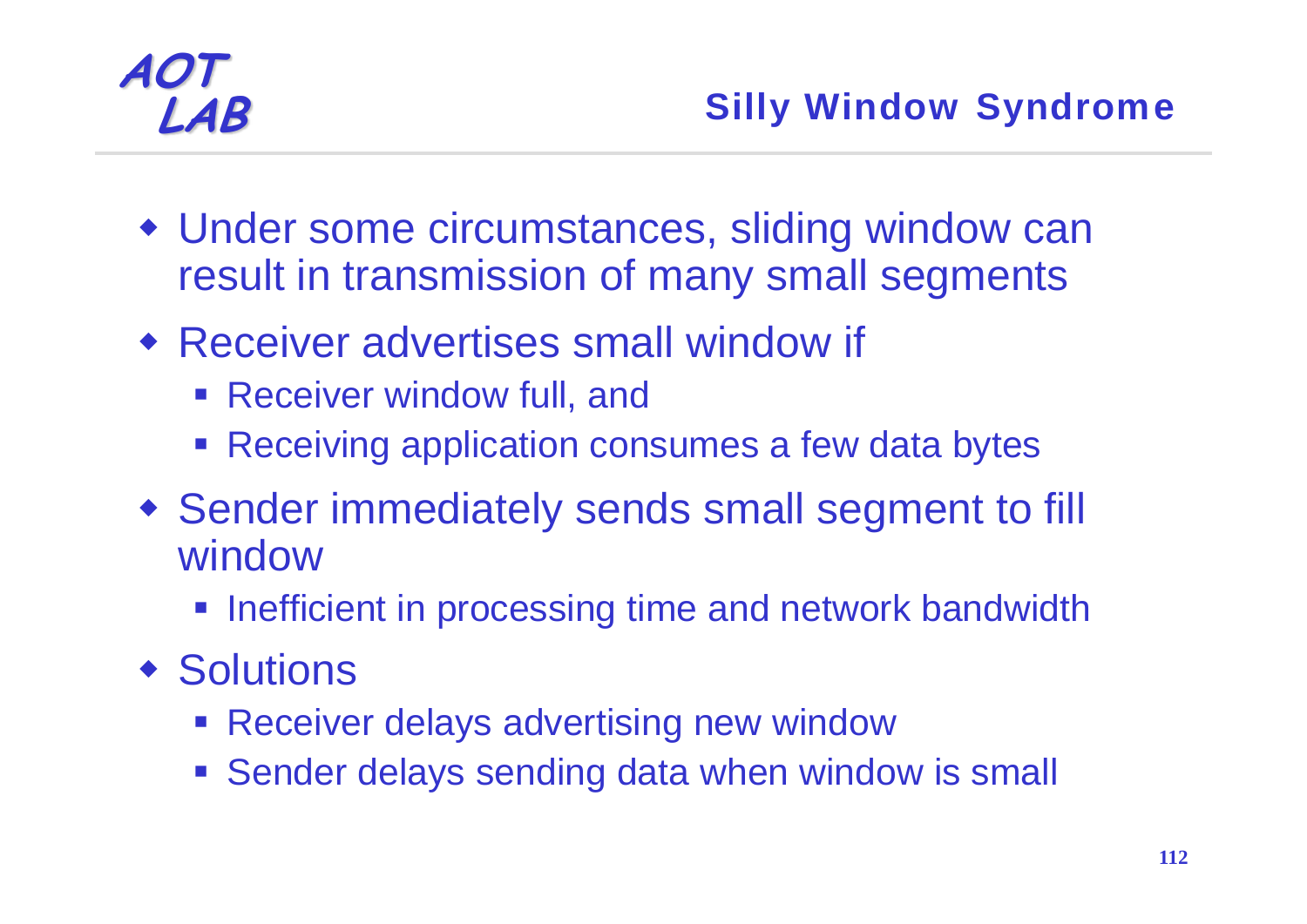- After advertising zero window, receiver waits for space equal to a maximum segment size before sending a new advertisement
- However, after this new advertisement, the sender may generate small segments
	- Receiver may delays acknowledgements to such kind of segments
	- But the problem is how long to wait so as not to cause unnecessary retransmission?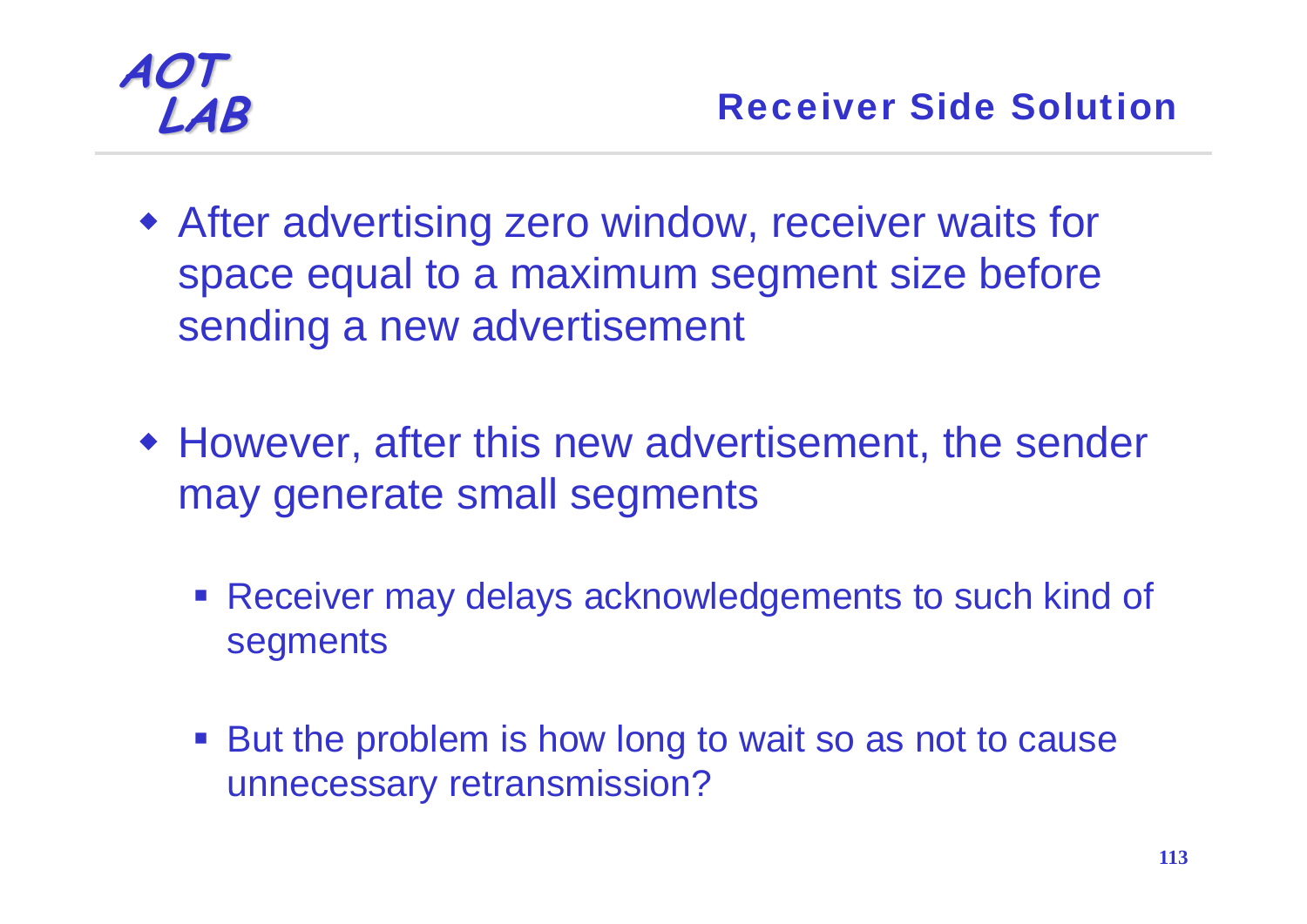

- **How long does sender delay sending data?** 
	- **Too long: hurts interactive applications**
	- Too short: poor network utilization
- When application generates additional data
	- **If** such data fills a segment and the receiver has at lest a space equal to a maximum segment size
	- **Then** send it

- **Else if there is unacknowledged data in transit**
- **Then** buffer it until acknowledgement arrives
- **Else** send it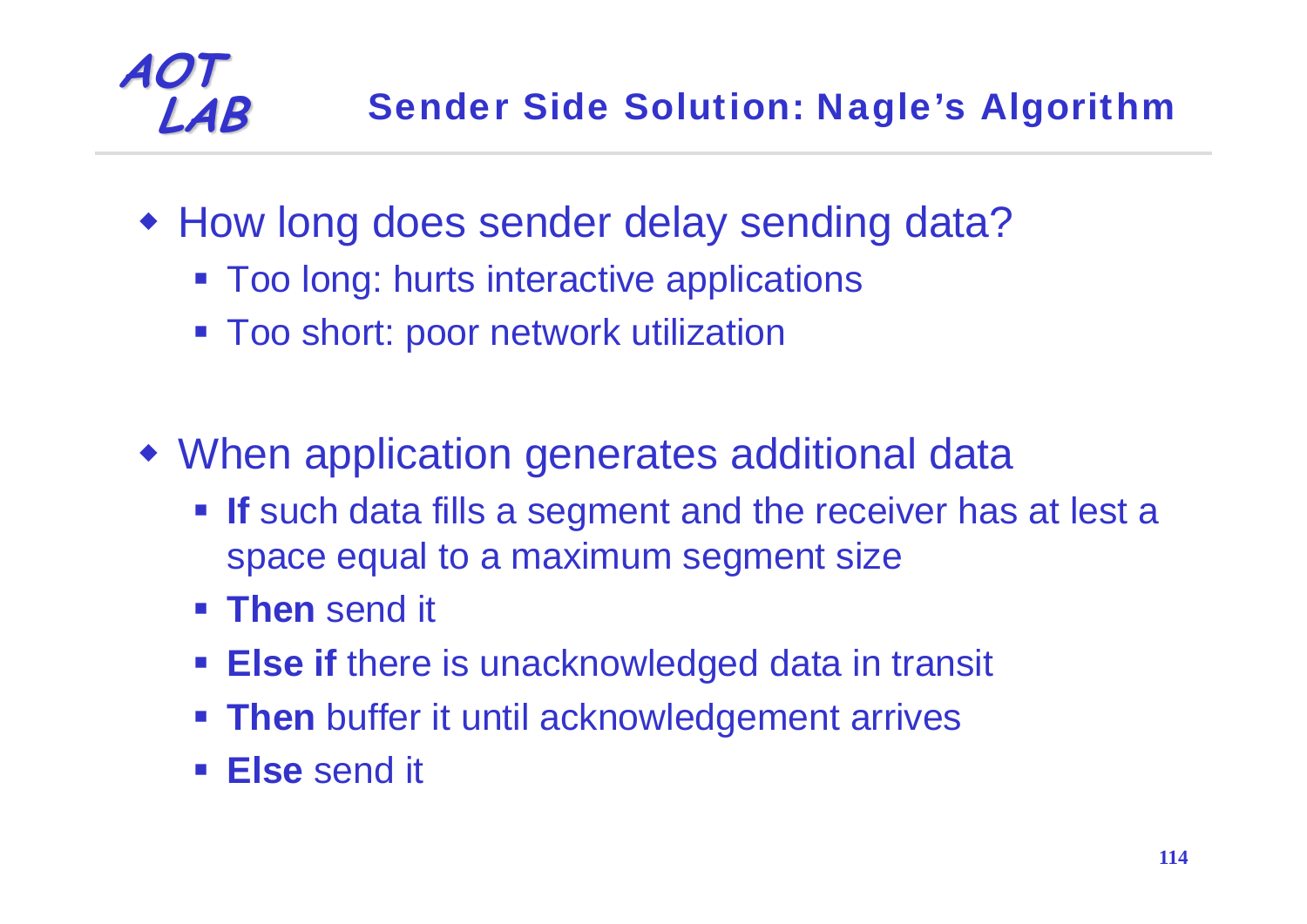

 Connection establishment and termination are based on the exchange of two kinds of segment

**Connection establishment is based on synchronization** segments (SYN)

**Connection termination is based on finish segments** (FIN)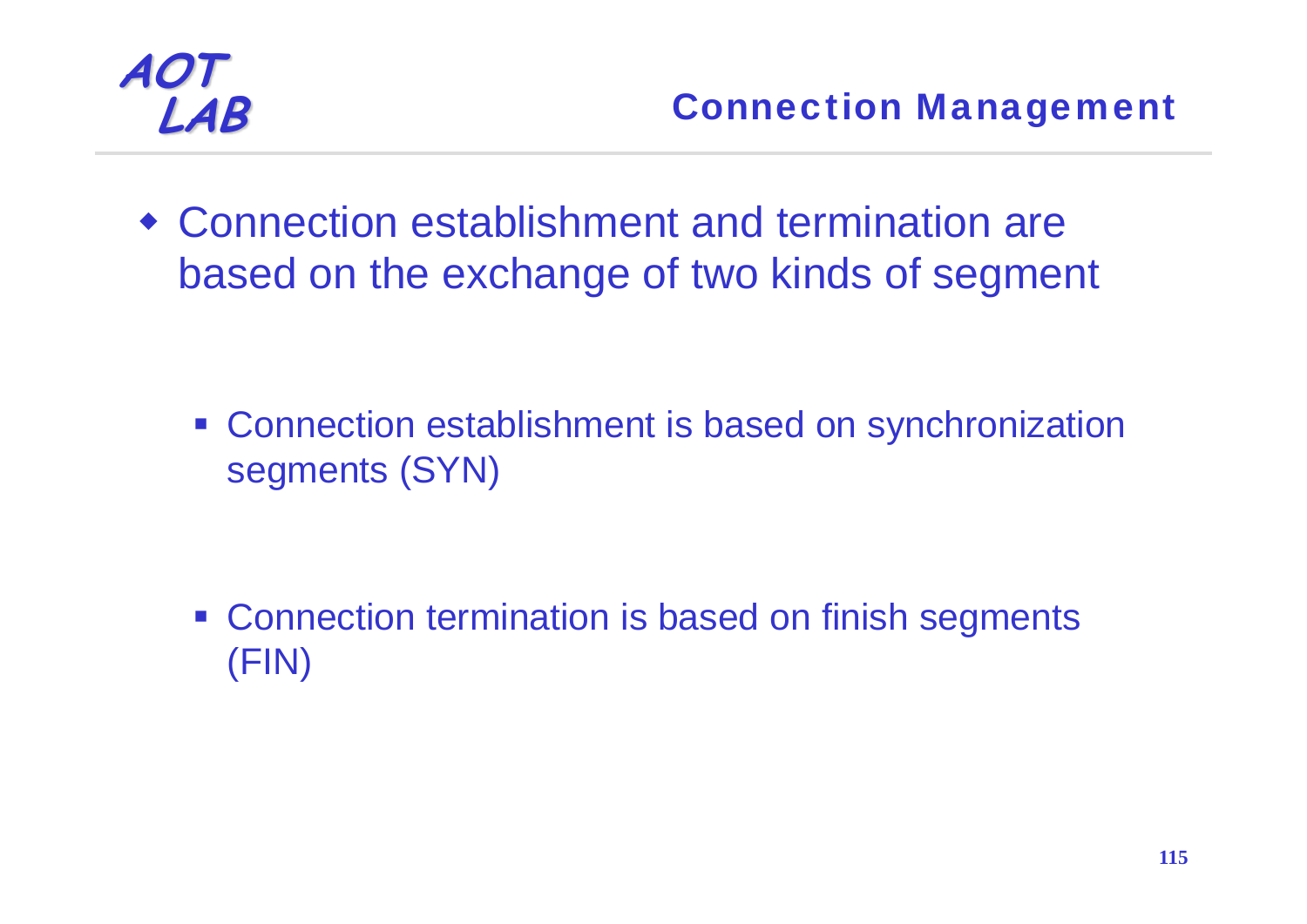- An usable connection establishment protocol is two way handshake
	- A sends SYN, B replies with SYN
	- **Exampled by re-transmission** 
		- Can lead to duplicate SYNs
	- **Ignore duplicate SYNs once connected**
- Lost or delayed data segments can cause connection problems
	- **Segment from old connections**
	- **Old start segment**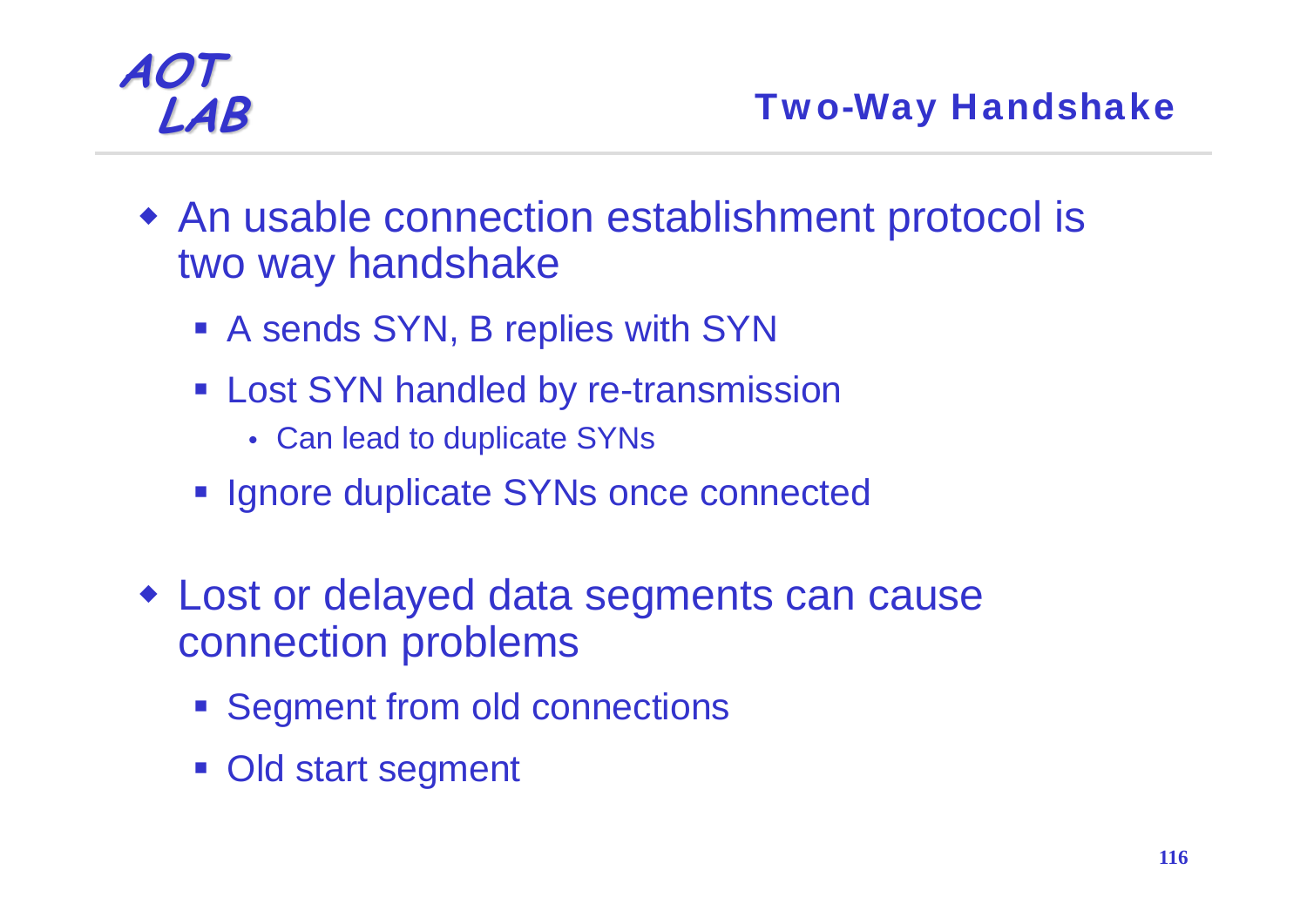#### **Two-Way Handshake**

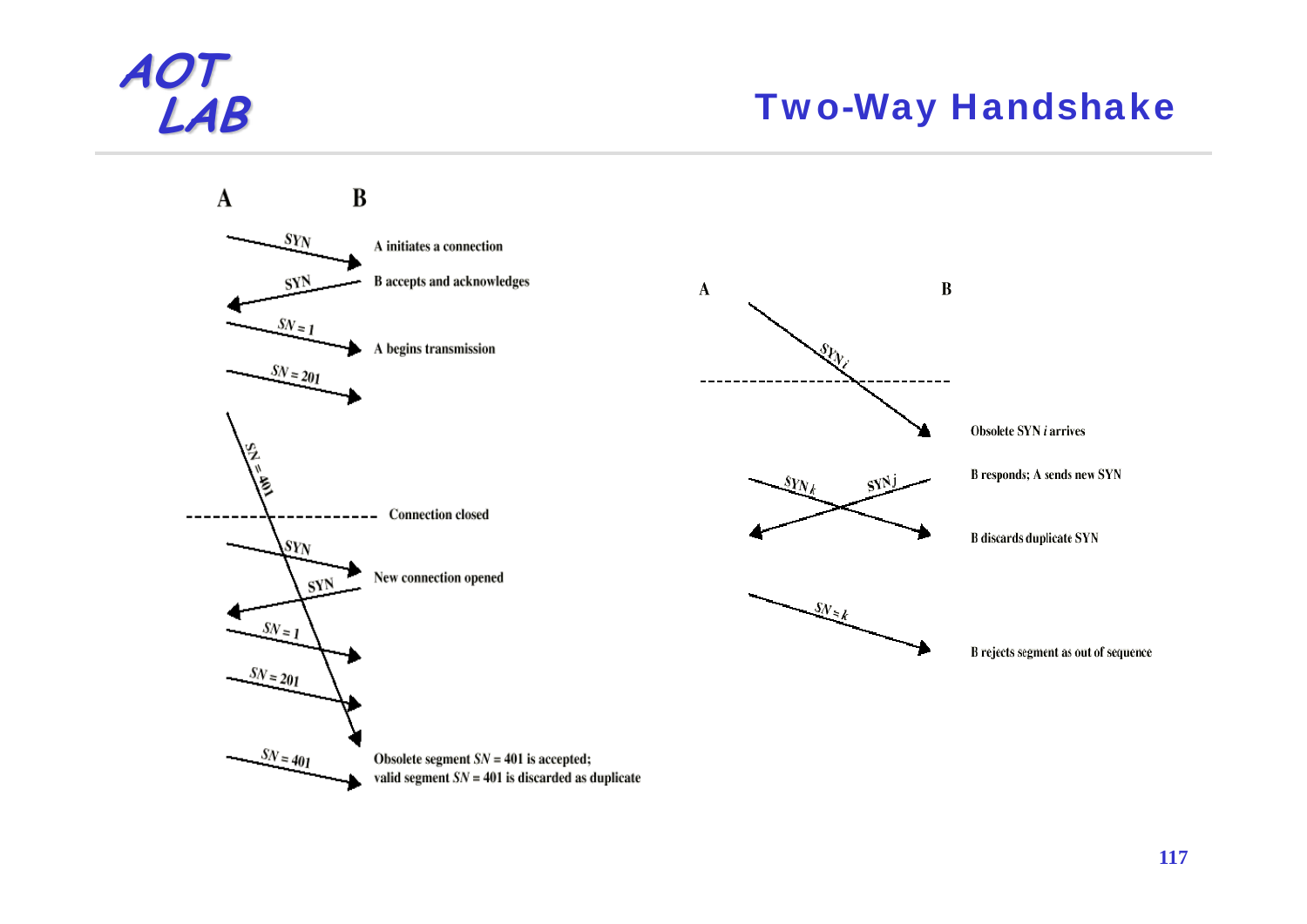- TCP uses three-way handshake for reliable connection establishment and termination
- Handshake is based on three steps
	- **Host 1 sends segment with SYN/FIN bit set and random** sequence number
	- **Host 2 responds with segment with SYN/FIN bit set,** acknowledgment to Host 1
	- **Host 1 responds with acknowledgment**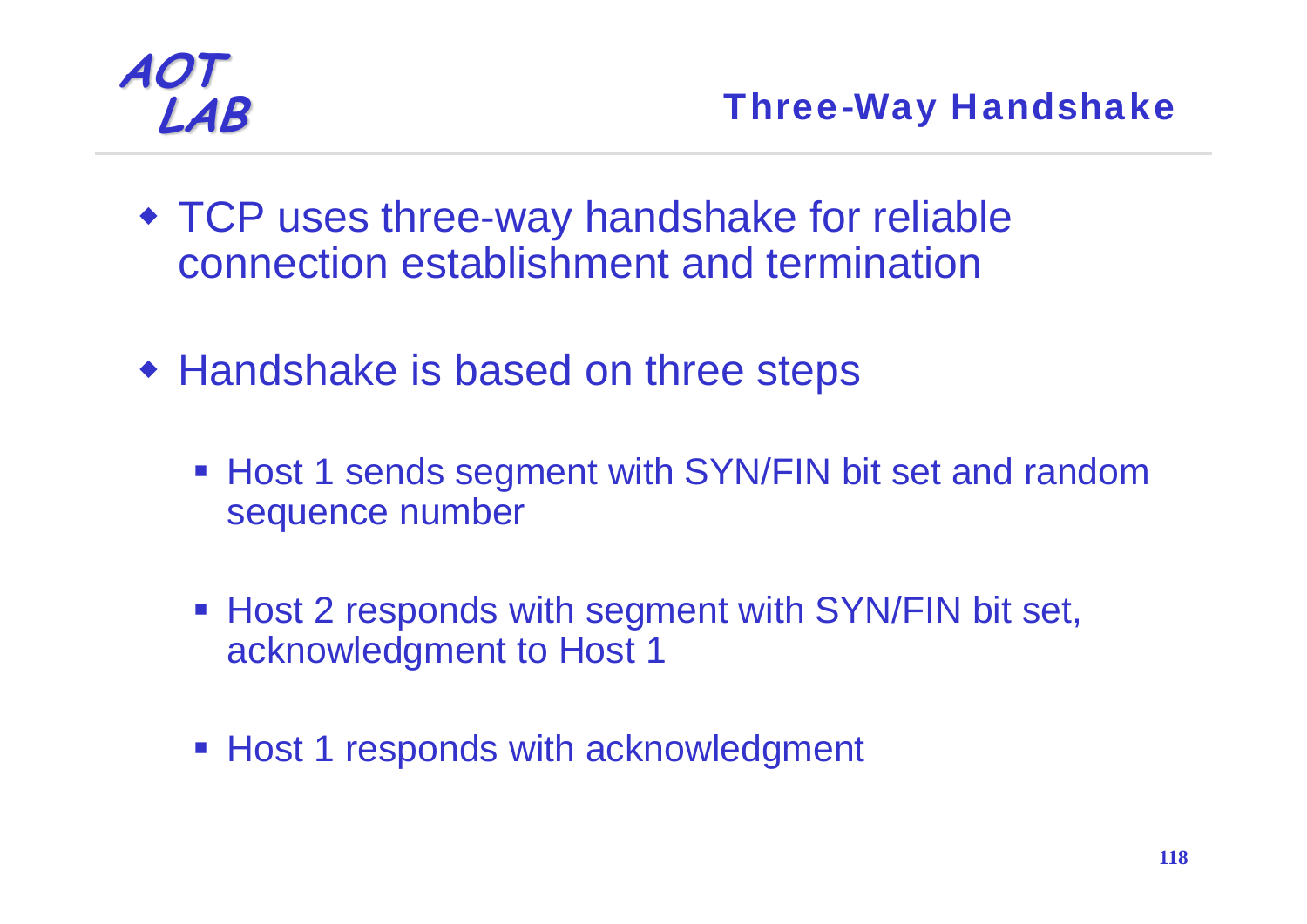#### **Three-Way Handshake**